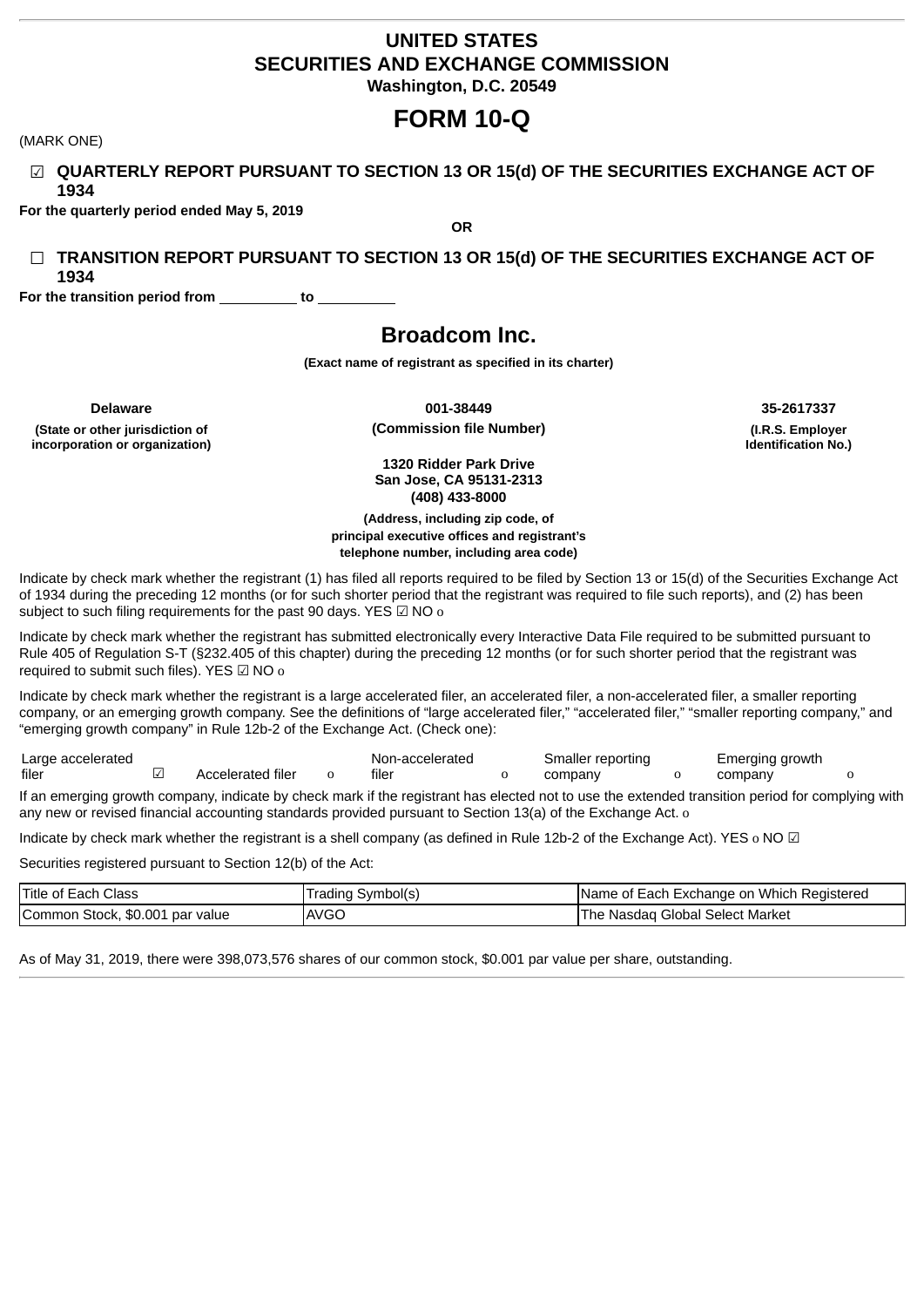### **BROADCOM INC. Quarterly Report on Form 10-Q For the Quarterly Period Ended May 5, 2019**

# **TABLE OF CONTENTS**

<span id="page-1-0"></span>

|                                                                                                      | Page            |
|------------------------------------------------------------------------------------------------------|-----------------|
| <b>PART I - FINANCIAL INFORMATION</b>                                                                |                 |
| Item 1. Condensed Consolidated Financial Statements — Unaudited                                      |                 |
| <u>Item 2. Management's Discussion and Analysis of Financial Condition and Results of Operations</u> | 41              |
| <b>Item 3. Quantitative and Qualitative Disclosures About Market Risk</b>                            | 50              |
| <b>Item 4. Controls and Procedures</b>                                                               | 50              |
| <b>PART II - OTHER INFORMATION</b>                                                                   | 51              |
| <b>Item 1. Legal Proceedings</b>                                                                     | 51              |
| Item 1A. Risk Factors                                                                                | 51              |
| Item 2. Unregistered Sales of Equity Securities and Use of Proceeds                                  | 72              |
| <b>Item 3. Defaults Upon Senior Securities</b>                                                       | 72              |
| <b>Item 4. Mine Safety Disclosures</b>                                                               | 72              |
| Item 5. Other Information                                                                            | 72              |
| Item 6. Exhibits                                                                                     | $\frac{73}{2}$  |
| <b>SIGNATURES</b>                                                                                    | $\overline{74}$ |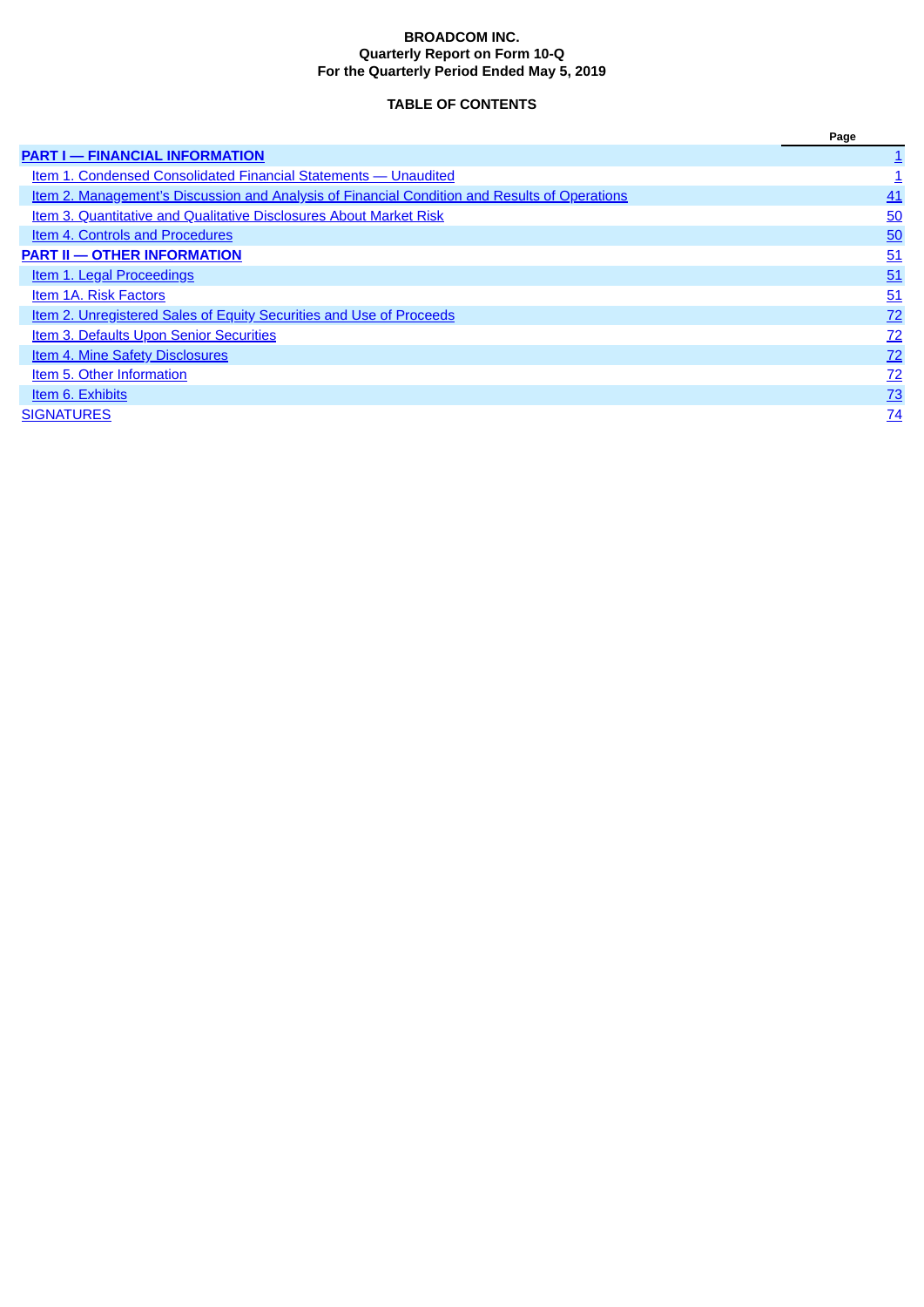### **PART I — FINANCIAL INFORMATION**

# <span id="page-2-1"></span><span id="page-2-0"></span>**Item 1. Condensed Consolidated Financial Statements — Unaudited**

### **BROADCOM INC.**

# **INDEX TO CONDENSED CONSOLIDATED FINANCIAL STATEMENTS — UNAUDITED**

|                                                                              | Page |
|------------------------------------------------------------------------------|------|
| <b>Condensed Consolidated Balance Sheets - Unaudited</b>                     |      |
| <b>Condensed Consolidated Statements of Operations - Unaudited</b>           |      |
| <b>Condensed Consolidated Statements of Comprehensive Income - Unaudited</b> |      |
| <b>Condensed Consolidated Statements of Cash Flows - Unaudited</b>           | 5.   |
| <b>Condensed Consolidated Statements of Stockholders' Equity - Unaudited</b> | 6    |
| Notes to Unaudited Condensed Consolidated Financial Statements               |      |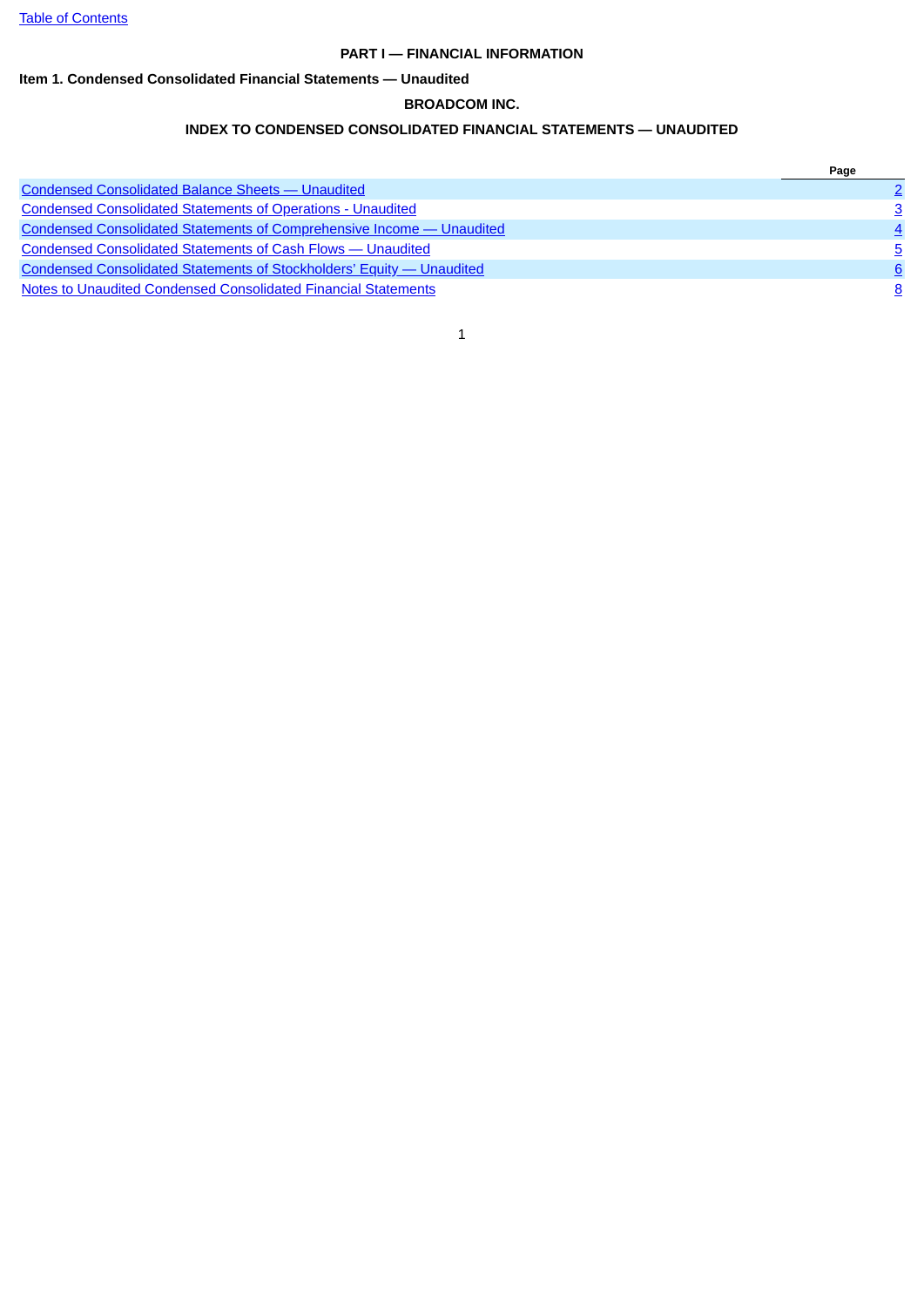# **BROADCOM INC. CONDENSED CONSOLIDATED BALANCE SHEETS — UNAUDITED**

<span id="page-3-0"></span>

|                                                                                                                                                                               | May 5,<br>2019 |                                 |    | November 4,<br>2018 |
|-------------------------------------------------------------------------------------------------------------------------------------------------------------------------------|----------------|---------------------------------|----|---------------------|
|                                                                                                                                                                               |                | (In millions, except par value) |    |                     |
| <b>ASSETS</b>                                                                                                                                                                 |                |                                 |    |                     |
| Current assets:                                                                                                                                                               |                |                                 |    |                     |
| Cash and cash equivalents                                                                                                                                                     | \$             | 5,328                           | \$ | 4,292               |
| Trade accounts receivable, net                                                                                                                                                |                | 3,484                           |    | 3,325               |
| Inventory                                                                                                                                                                     |                | 1,034                           |    | 1,124               |
| Other current assets                                                                                                                                                          |                | 831                             |    | 366                 |
| <b>Total current assets</b>                                                                                                                                                   |                | 10.677                          |    | 9.107               |
| Long-term assets:                                                                                                                                                             |                |                                 |    |                     |
| Property, plant and equipment, net                                                                                                                                            |                | 2,654                           |    | 2,635               |
| Goodwill                                                                                                                                                                      |                | 36,662                          |    | 26,913              |
| Intangible assets, net                                                                                                                                                        |                | 20,188                          |    | 10,762              |
| Other long-term assets                                                                                                                                                        |                | 735                             |    | 707                 |
| <b>Total assets</b>                                                                                                                                                           | $\mathfrak{D}$ | 70,916                          | \$ | 50,124              |
| LIABILITIES AND STOCKHOLDERS' EQUITY                                                                                                                                          |                |                                 |    |                     |
| <b>Current liabilities:</b>                                                                                                                                                   |                |                                 |    |                     |
| Accounts payable                                                                                                                                                              | \$             | 759                             | \$ | 811                 |
| Employee compensation and benefits                                                                                                                                            |                | 478                             |    | 715                 |
| Current portion of long-term debt                                                                                                                                             |                | 3,537                           |    |                     |
| Other current liabilities                                                                                                                                                     |                | 3,729                           |    | 812                 |
| <b>Total current liabilities</b>                                                                                                                                              |                | 8,503                           |    | 2,338               |
| Long-term liabilities:                                                                                                                                                        |                |                                 |    |                     |
| Long-term debt                                                                                                                                                                |                | 34,011                          |    | 17,493              |
| Other long-term liabilities                                                                                                                                                   |                | 6,230                           |    | 3,636               |
| <b>Total liabilities</b>                                                                                                                                                      |                | 48,744                          |    | 23,467              |
| Commitments and contingencies (Note 11)                                                                                                                                       |                |                                 |    |                     |
| Stockholders' equity:                                                                                                                                                         |                |                                 |    |                     |
| Preferred stock, \$0.001 par value; 100 shares authorized; no shares issued or outstanding as<br>of May 5, 2019 or November 4, 2018                                           |                |                                 |    |                     |
| Common stock and additional paid-in capital, \$0.001 par value; 2,900 shares authorized; 399<br>and 408 shares issued and outstanding as of May 5, 2019 and November 4, 2018, |                |                                 |    |                     |
| respectively                                                                                                                                                                  |                | 22,288                          |    | 23,285              |
| Retained earnings                                                                                                                                                             |                |                                 |    | 3,487               |
| Accumulated other comprehensive loss                                                                                                                                          |                | (116)                           |    | (115)               |
| Total stockholders' equity                                                                                                                                                    |                | 22,172                          |    | 26,657              |
| Total liabilities and stockholders' equity                                                                                                                                    | \$             | 70,916                          | \$ | 50,124              |

The accompanying notes are an integral part of these unaudited condensed consolidated financial statements.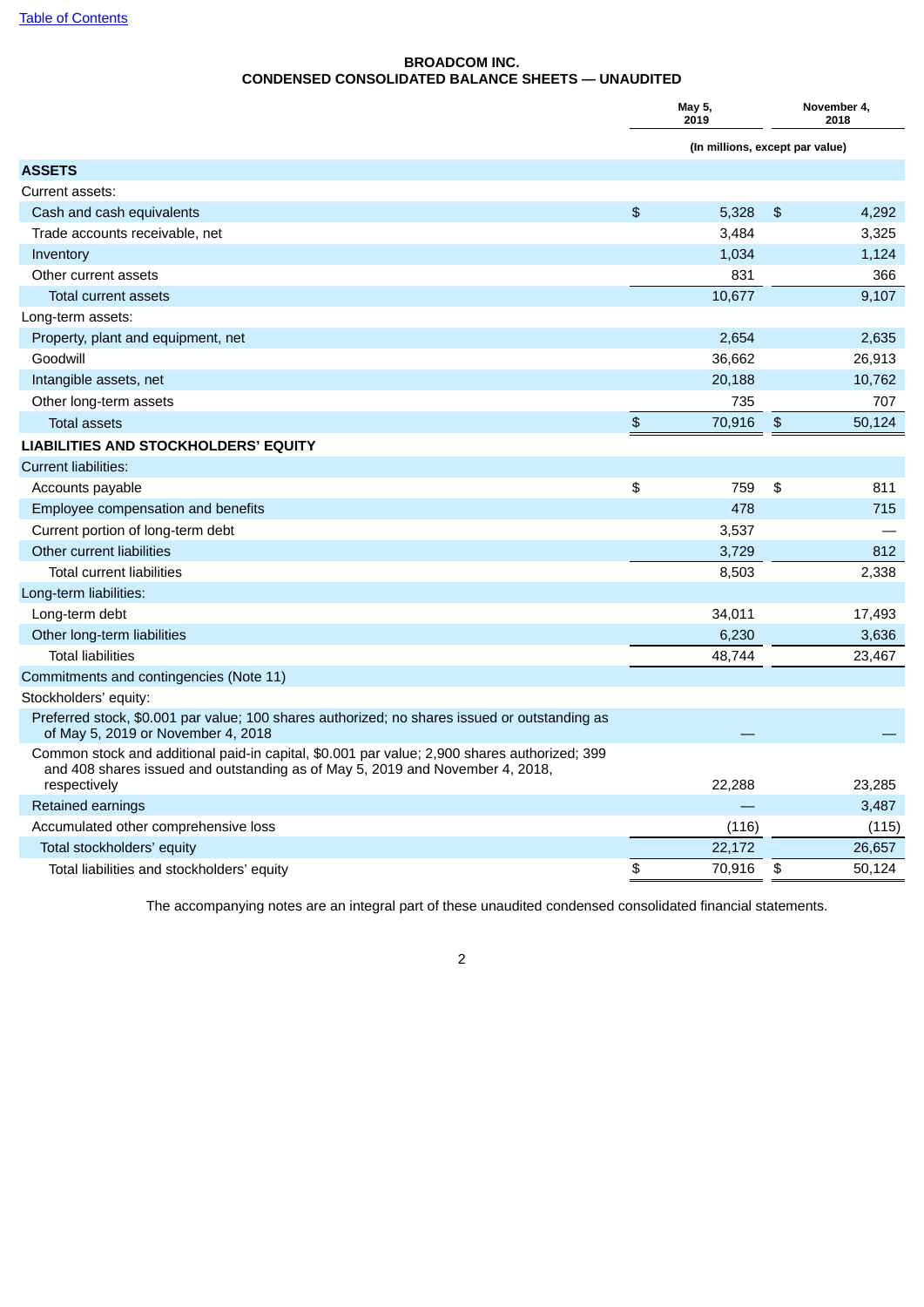# **BROADCOM INC. CONDENSED CONSOLIDATED STATEMENTS OF OPERATIONS — UNAUDITED**

<span id="page-4-0"></span>

|                                                        |            |                | <b>Fiscal Quarter Ended</b> |                                      |      | Two Fiscal Quarters Ended |                      |                |
|--------------------------------------------------------|------------|----------------|-----------------------------|--------------------------------------|------|---------------------------|----------------------|----------------|
|                                                        |            | May 5,<br>2019 |                             | May 6,<br>2018                       |      | May 5,<br>2019            |                      | May 6,<br>2018 |
|                                                        |            |                |                             | (In millions, except per share data) |      |                           |                      |                |
| Net revenue:                                           |            |                |                             |                                      |      |                           |                      |                |
| Products                                               | \$         | 4,418          | \$                          | 4,749                                | \$   | 9,057                     | \$                   | 9,857          |
| Subscriptions and services                             |            | 1,099          |                             | 265                                  |      | 2,249                     |                      | 484            |
| Total net revenue                                      |            | 5,517          |                             | 5,014                                |      | 11,306                    |                      | 10,341         |
| Cost of revenue:                                       |            |                |                             |                                      |      |                           |                      |                |
| Cost of products sold                                  |            | 1,457          |                             | 1,672                                |      | 3,011                     |                      | 3,548          |
| Cost of subscriptions and services                     |            | 135            |                             | 24                                   |      | 273                       |                      | 47             |
| Purchase accounting effect on inventory                |            |                |                             |                                      |      |                           |                      | 70             |
| Amortization of acquisition-related intangible assets  |            | 826            |                             | 765                                  |      | 1,659                     |                      | 1,480          |
| Restructuring charges                                  |            | 10             |                             | $\overline{c}$                       |      | 66                        |                      | 17             |
| Total cost of revenue                                  |            | 2,428          |                             | 2,463                                |      | 5,009                     |                      | 5,162          |
| Gross margin                                           |            | 3,089          |                             | 2,551                                |      | 6,297                     |                      | 5,179          |
| Research and development                               |            | 1,151          |                             | 936                                  |      | 2,284                     |                      | 1,861          |
| Selling, general and administrative                    |            | 419            |                             | 294                                  |      | 890                       |                      | 585            |
| Amortization of acquisition-related intangible assets  |            | 473            |                             | 67                                   |      | 949                       |                      | 406            |
| Restructuring, impairment and disposal charges         |            | 76             |                             | 53                                   |      | 649                       |                      | 183            |
| Total operating expenses                               |            | 2,119          |                             | 1,350                                |      | 4,772                     |                      | 3,035          |
| Operating income                                       |            | 970            |                             | 1,201                                |      | 1,525                     |                      | 2,144          |
| Interest expense                                       |            | (376)          |                             | (148)                                |      | (721)                     |                      | (331)          |
| Other income, net                                      |            | 63             |                             | 46                                   |      | 131                       |                      | 81             |
| Income from continuing operations before income taxes  |            | 657            |                             | 1,099                                |      | 935                       |                      | 1,894          |
| Benefit from income taxes                              |            | (36)           |                             | (2,637)                              |      | (239)                     |                      | (8, 423)       |
| Income from continuing operations                      |            | 693            |                             | 3,736                                |      | 1,174                     |                      | 10,317         |
| Loss from discontinued operations, net of income taxes |            | (2)            |                             | (3)                                  |      | (12)                      |                      | (18)           |
| Net income                                             |            | 691            |                             | 3,733                                |      | 1,162                     |                      | 10,299         |
| Net income attributable to noncontrolling interest     |            |                |                             | 15                                   |      |                           |                      | 351            |
| Net income attributable to common stock                | \$         | 691            | \$                          | 3,718                                | \$   | 1,162                     | \$                   | 9,948          |
|                                                        |            |                |                             |                                      |      |                           |                      |                |
| Basic income (loss) per share:                         |            |                |                             |                                      |      |                           |                      |                |
| Income per share from continuing operations            | \$         | 1.75           | $\pmb{\mathfrak{P}}$        | 8.84                                 | \$   | 2.94                      | $\pmb{\mathfrak{s}}$ | 24.01          |
| Loss per share from discontinued operations            |            | (0.01)         |                             | (0.01)                               |      | (0.03)                    |                      | (0.04)         |
| Net income per share                                   | \$         | 1.74           | $\pmb{\mathfrak{P}}$        | 8.83                                 | \$   | 2.91                      | $\pmb{\mathfrak{s}}$ | 23.97          |
|                                                        |            |                |                             |                                      |      |                           |                      |                |
| Diluted income (loss) per share:                       |            |                |                             |                                      |      |                           |                      |                |
| Income per share from continuing operations            | \$         | 1.64           | $\frac{1}{2}$               | 8.34                                 | \$   | 2.80                      | $\pmb{\mathfrak{P}}$ | 23.03          |
| Loss per share from discontinued operations            |            |                |                             | (0.01)                               |      | (0.03)                    |                      | (0.04)         |
| Net income per share                                   | $\, \, \$$ | 1.64           | $\sqrt{2}$                  | 8.33                                 | $\,$ | 2.77                      | $\sqrt{2}$           | 22.99          |
|                                                        |            |                |                             |                                      |      |                           |                      |                |
| Weighted-average shares:                               |            |                |                             |                                      |      |                           |                      |                |
| <b>Basic</b>                                           |            | 397            |                             | 421                                  |      | 399                       |                      | 415            |
| <b>Diluted</b>                                         |            | 422            |                             | 448                                  |      | 420                       |                      | 448            |

The accompanying notes are an integral part of these unaudited condensed consolidated financial statements.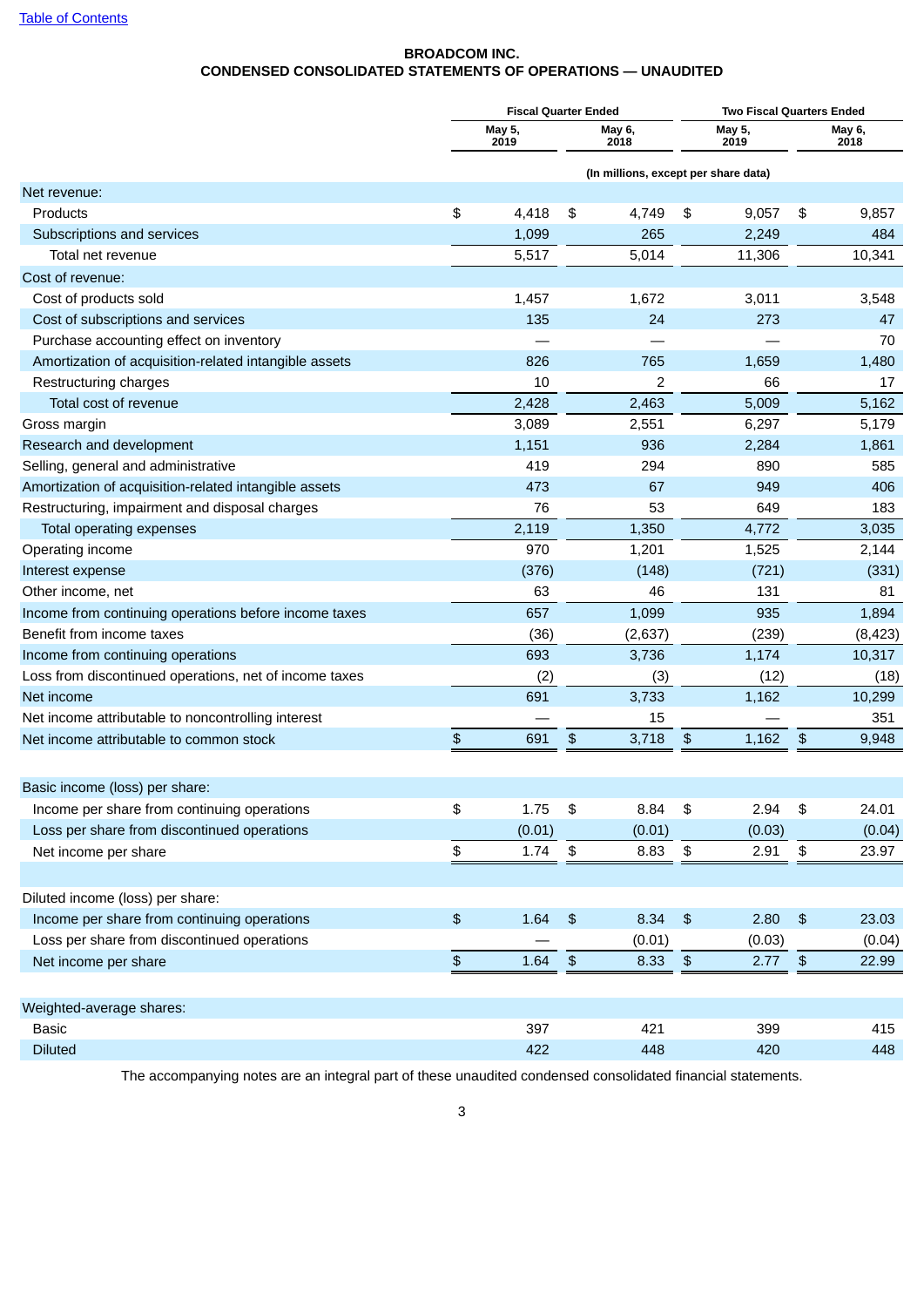# **BROADCOM INC. CONDENSED CONSOLIDATED STATEMENTS OF COMPREHENSIVE INCOME — UNAUDITED**

<span id="page-5-0"></span>

|                                                                                                                                     | <b>Fiscal Quarter Ended</b> |     |    |                | <b>Two Fiscal Quarters Ended</b> |    |                |  |
|-------------------------------------------------------------------------------------------------------------------------------------|-----------------------------|-----|----|----------------|----------------------------------|----|----------------|--|
|                                                                                                                                     | May 5,<br>2019              |     |    | May 6,<br>2018 | May 5,<br>2019                   |    | May 6,<br>2018 |  |
|                                                                                                                                     |                             |     |    | (In millions)  |                                  |    |                |  |
| Net income                                                                                                                          | \$                          | 691 | \$ | 3,733          | \$<br>1,162                      | \$ | 10,299         |  |
| Other comprehensive income (loss), net of tax:                                                                                      |                             |     |    |                |                                  |    |                |  |
| Change in unrealized gain on available-for-sale investments                                                                         |                             |     |    | (9)            |                                  |    |                |  |
| Change in actuarial loss and prior service costs associated with<br>defined benefit pension plans and post-retirement benefit plans |                             |     |    |                |                                  |    |                |  |
| Other comprehensive income (loss)                                                                                                   |                             |     |    | (8)            |                                  |    |                |  |
| Comprehensive income                                                                                                                |                             | 691 |    | 3,725          | 1,162                            |    | 10,300         |  |
| Comprehensive income attributable to noncontrolling interest                                                                        |                             |     |    | 15             |                                  |    | 351            |  |
| Comprehensive income attributable to common stock                                                                                   | \$                          | 691 | \$ | 3.710          | \$<br>1.162                      | \$ | 9,949          |  |

The accompanying notes are an integral part of these unaudited condensed consolidated financial statements.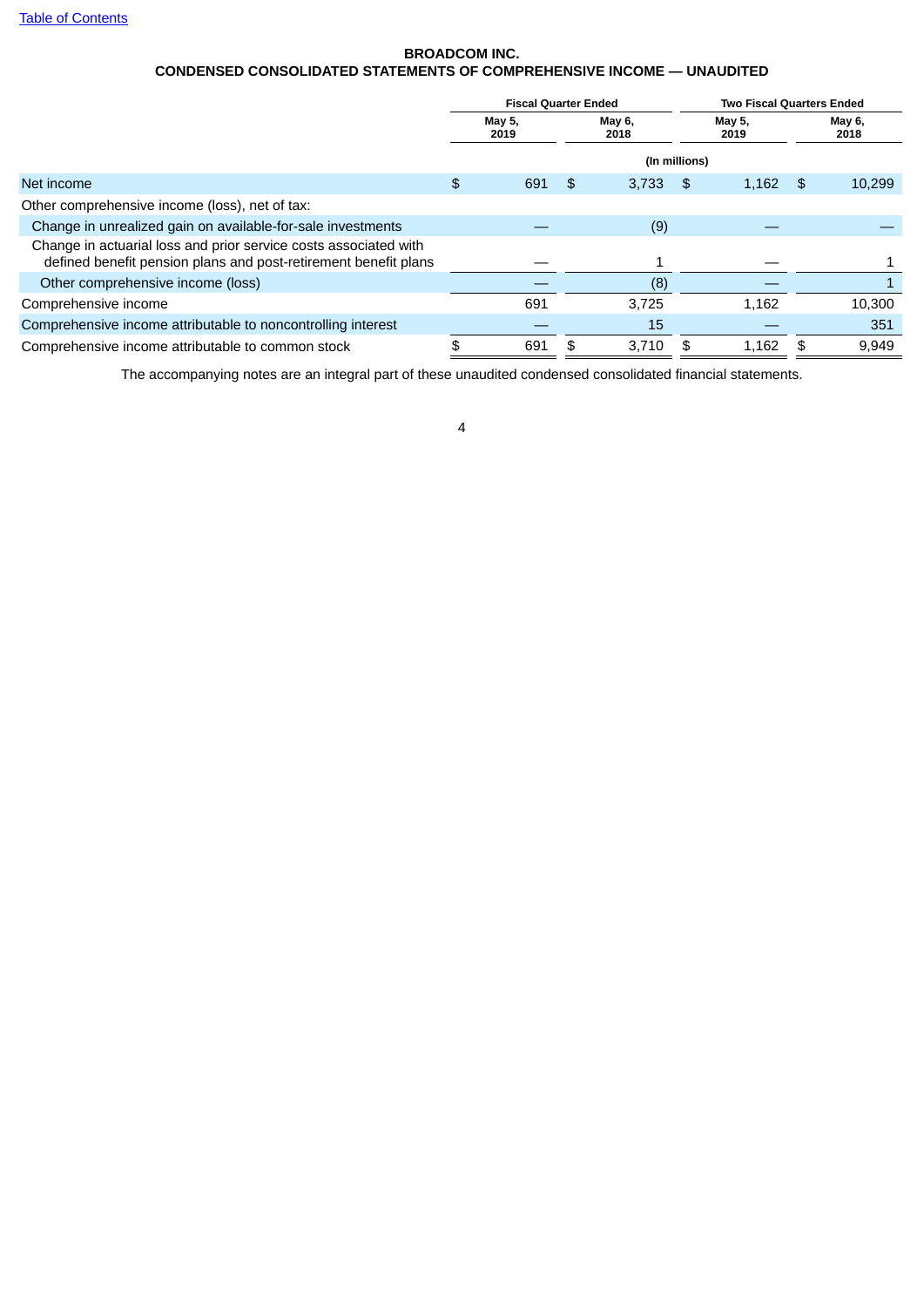## **BROADCOM INC. CONDENSED CONSOLIDATED STATEMENTS OF CASH FLOWS — UNAUDITED**

<span id="page-6-0"></span>

|                                                                                   | <b>Two Fiscal Quarters Ended</b> |               |                |  |
|-----------------------------------------------------------------------------------|----------------------------------|---------------|----------------|--|
|                                                                                   | May 5,<br>2019                   |               | May 6,<br>2018 |  |
|                                                                                   |                                  | (In millions) |                |  |
| Cash flows from operating activities:                                             |                                  |               |                |  |
| Net income                                                                        | \$<br>1,162                      | \$            | 10,299         |  |
| Adjustments to reconcile net income to net cash provided by operating activities: |                                  |               |                |  |
| Amortization of intangible assets                                                 | 2,621                            |               | 1,894          |  |
| Depreciation                                                                      | 285                              |               | 254            |  |
| Stock-based compensation                                                          | 1,009                            |               | 595            |  |
| Deferred taxes and other non-cash taxes                                           | (473)                            |               | (8,534)        |  |
| Non-cash restructuring, impairment and disposal charges                           | 98                               |               | 10             |  |
| Non-cash interest expense                                                         | 27                               |               | 12             |  |
| Other                                                                             | (60)                             |               | 17             |  |
| Changes in assets and liabilities, net of acquisitions and disposals:             |                                  |               |                |  |
| Trade accounts receivable, net                                                    | 261                              |               | (78)           |  |
| Inventory                                                                         | 90                               |               | 306            |  |
| Accounts payable                                                                  | (139)                            |               | (312)          |  |
| Employee compensation and benefits                                                | (464)                            |               | (292)          |  |
| Contributions to defined benefit pension plans                                    |                                  |               | (129)          |  |
| Other current assets and current liabilities                                      | 469                              |               | 354            |  |
| Other long-term assets and long-term liabilities                                  | (87)                             |               | (398)          |  |
| Net cash provided by operating activities                                         | 4,799                            |               | 3,998          |  |
| Cash flows from investing activities:                                             |                                  |               |                |  |
| Acquisitions of businesses, net of cash acquired                                  | (16, 027)                        |               | (4,786)        |  |
| Proceeds from sales of businesses                                                 | 957                              |               | 782            |  |
| Purchases of property, plant and equipment                                        | (224)                            |               | (409)          |  |
| Proceeds from disposals of property, plant and equipment                          |                                  |               | 238            |  |
| Purchases of investments                                                          | (5)                              |               | (249)          |  |
| Proceeds from sales of investments                                                | 3                                |               | 54             |  |
| Other                                                                             | (3)                              |               | (12)           |  |
| Net cash used in investing activities                                             | (15, 299)                        |               | (4, 382)       |  |
| Cash flows from financing activities:                                             |                                  |               |                |  |
| Proceeds from long-term borrowings                                                | 28,793                           |               |                |  |
| Repayment of debt                                                                 | (12,000)                         |               | (856)          |  |
| Payment of debt issuance costs                                                    | (46)                             |               |                |  |
| Other borrowings                                                                  | 1,575                            |               |                |  |
| Dividend and distribution payments                                                | (2, 124)                         |               | (1,521)        |  |
| Repurchases of common stock - repurchase program                                  | (4, 266)                         |               | (347)          |  |
| Shares repurchased for tax withholdings on vesting of equity awards               | (577)                            |               | (2)            |  |
| Issuance of common stock                                                          | 183                              |               | 114            |  |
| Other                                                                             | (2)                              |               | (21)           |  |
| Net cash provided by (used in) financing activities                               | 11,536                           |               | (2,633)        |  |
| Net change in cash and cash equivalents                                           | 1,036                            |               | (3,017)        |  |
| Cash and cash equivalents at beginning of period                                  | 4,292                            |               | 11,204         |  |
| Cash and cash equivalents at end of period                                        | \$<br>5,328                      | \$            | 8,187          |  |
|                                                                                   |                                  |               |                |  |

The accompanying notes are an integral part of these unaudited condensed consolidated financial statements.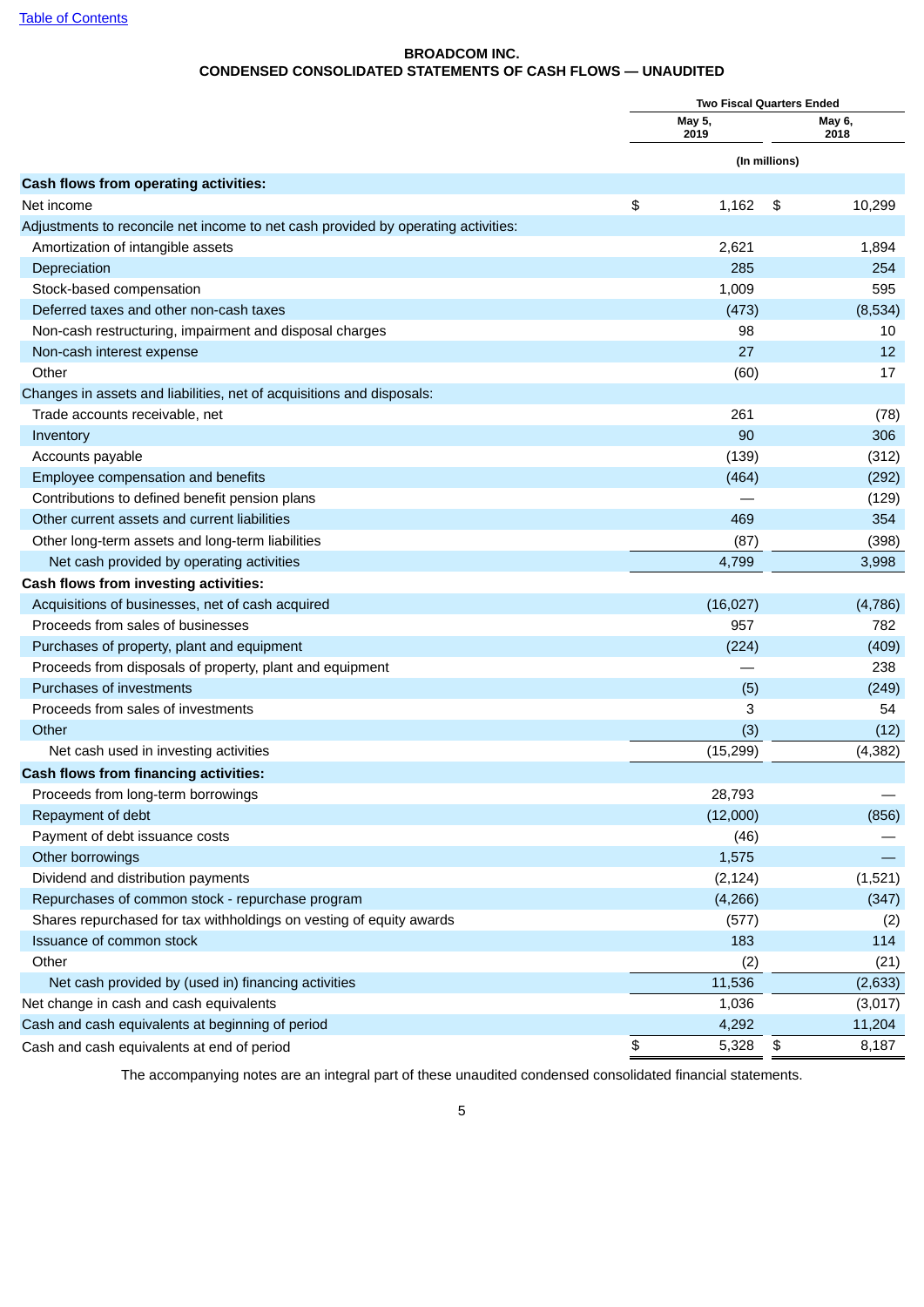### **BROADCOM INC. CONDENSED CONSOLIDATED STATEMENTS OF EQUITY — UNAUDITED Two Fiscal Quarters Ended May 5, 2019**

<span id="page-7-0"></span>

|                         |                          |                                                          |   |                                                                                |               | Total<br>Stockholders'                       |         |
|-------------------------|--------------------------|----------------------------------------------------------|---|--------------------------------------------------------------------------------|---------------|----------------------------------------------|---------|
| Amount<br><b>Shares</b> |                          | <b>Earnings</b>                                          |   | Loss                                                                           |               | <b>Equity</b>                                |         |
|                         |                          |                                                          |   |                                                                                |               |                                              |         |
| 408                     | \$23,285                 | \$                                                       |   | \$                                                                             | (115)         | \$                                           | 26,657  |
|                         |                          |                                                          |   |                                                                                |               |                                              | 471     |
|                         |                          |                                                          | 8 |                                                                                | (1)           |                                              | 7       |
|                         | 67                       |                                                          |   |                                                                                |               |                                              | 67      |
|                         | $\overline{\phantom{0}}$ |                                                          |   |                                                                                |               |                                              | (1,067) |
| $\overline{c}$          | 62                       |                                                          |   |                                                                                |               |                                              | 62      |
|                         | 540                      |                                                          |   |                                                                                |               |                                              | 540     |
| (14)                    | (796)                    |                                                          |   |                                                                                |               |                                              | (3,436) |
|                         | (77)                     |                                                          |   |                                                                                |               |                                              | (77)    |
| 396                     | 23,081                   |                                                          |   |                                                                                | (116)         |                                              | 23,224  |
|                         |                          |                                                          |   |                                                                                |               |                                              | 691     |
|                         | (331)                    |                                                          |   |                                                                                |               |                                              | (1,057) |
| 8                       | 121                      |                                                          |   |                                                                                |               |                                              | 121     |
|                         | 544                      |                                                          |   |                                                                                |               |                                              | 544     |
| (3)                     | (606)                    |                                                          |   |                                                                                |               |                                              | (830)   |
| (2)                     | (521)                    |                                                          |   |                                                                                |               |                                              | (521)   |
| 399                     | \$22,288                 | \$                                                       |   | \$                                                                             | (116)         | \$                                           | 22,172  |
|                         |                          | <b>Common Stock</b><br>and Additional<br>Paid-in Capital |   | Retained<br>3,487<br>471<br>(1,067)<br>(2,640)<br>259<br>691<br>(726)<br>(224) | (In millions) | <b>Accumulated</b><br>Other<br>Comprehensive |         |

The accompanying notes are an integral part of these unaudited condensed consolidated financial statements.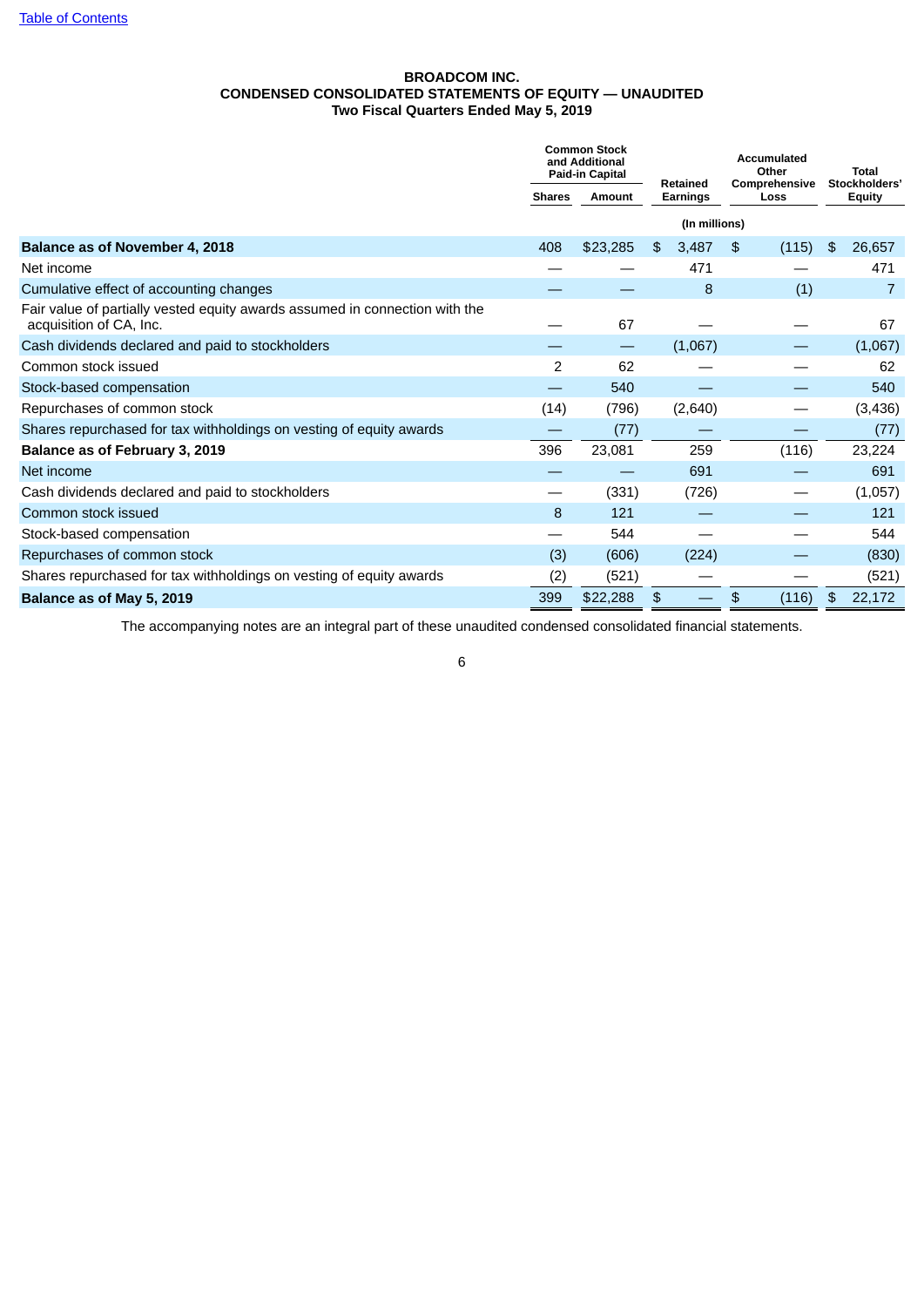### **BROADCOM INC. CONDENSED CONSOLIDATED STATEMENTS OF EQUITY — UNAUDITED Two Fiscal Quarters Ended May 6, 2018**

|                                                                                                                                               |               | <b>Preferred Stock</b> |               | <b>Common Stock</b><br>and Additional<br>Paid-in Capital | Retained                          |    | <b>Total</b><br><b>Accumulated</b><br><b>Broadcom</b><br>Other<br>Inc. |                       |                         |                            |                        |
|-----------------------------------------------------------------------------------------------------------------------------------------------|---------------|------------------------|---------------|----------------------------------------------------------|-----------------------------------|----|------------------------------------------------------------------------|-----------------------|-------------------------|----------------------------|------------------------|
|                                                                                                                                               | <b>Shares</b> | Amount                 | <b>Shares</b> | Amount                                                   | Earnings/(Accumulated<br>Deficit) |    | Comprehensive<br>Loss                                                  |                       | Stockholders'<br>Equity | Noncontrolling<br>Interest | <b>Total</b><br>Equity |
|                                                                                                                                               |               |                        |               |                                                          | (In millions)                     |    |                                                                        |                       |                         |                            |                        |
| <b>Balance as of</b><br>October 29,<br>2017                                                                                                   | 22            | \$                     | 409           | \$20,505                                                 | \$<br>(129)                       | \$ | (91)                                                                   | $\boldsymbol{\theta}$ | 20,285                  | 2,901<br>\$                | \$23,186               |
| Net income                                                                                                                                    |               |                        |               |                                                          | 6,230                             |    |                                                                        |                       | 6,230                   | 336                        | 6,566                  |
| Other<br>comprehensive<br>income                                                                                                              |               |                        |               |                                                          |                                   |    | 9                                                                      |                       | 9                       |                            | 9                      |
| <b>Cumulative effect</b><br>of accounting<br>changes                                                                                          |               |                        |               |                                                          | (252)                             |    |                                                                        |                       | (252)                   | (14)                       | (266)                  |
| Fair value of<br>partially vested<br>equity awards<br>assumed in<br>connection with<br>the acquisition of<br><b>Brocade</b><br>Communications |               |                        |               |                                                          |                                   |    |                                                                        |                       |                         |                            |                        |
| Systems, Inc.                                                                                                                                 |               |                        |               | 8                                                        |                                   |    |                                                                        |                       | 8                       |                            | 8                      |
| Cash dividends<br>declared and<br>paid to<br>stockholders                                                                                     |               |                        |               |                                                          | (717)                             |    |                                                                        |                       | (717)                   |                            | (717)                  |
| Cash distribution<br>declared and<br>paid by<br><b>Broadcom</b><br>Cayman L.P. on<br>exchangeable<br>limited<br>partnership units             |               |                        |               |                                                          |                                   |    |                                                                        |                       |                         | (38)                       | (38)                   |
| Exchange of<br>exchangeable<br>limited<br>partnership units<br>for common<br>stock                                                            |               |                        |               | 5                                                        |                                   |    |                                                                        |                       | 5                       | (5)                        |                        |
| Common stock<br>issued                                                                                                                        |               |                        | $\mathbf 1$   | 34                                                       |                                   |    |                                                                        |                       | 34                      |                            | 34                     |
| Stock-based<br>compensation                                                                                                                   |               |                        |               | 299                                                      |                                   |    |                                                                        |                       | 299                     |                            | 299                    |
| <b>Balance as of</b><br><b>February 4, 2018</b>                                                                                               | 22            |                        | 410           | 20,851                                                   | 5,132                             |    | (82)                                                                   |                       | 25,901                  | 3,180                      | 29,081                 |
| Net income                                                                                                                                    |               |                        |               |                                                          | 3,718                             |    |                                                                        |                       | 3,718                   | 15                         | 3,733                  |
| Other<br>comprehensive<br>loss                                                                                                                |               |                        |               |                                                          |                                   |    | (8)                                                                    |                       | (8)                     |                            | (8)                    |
| Cumulative effect<br>of accounting<br>changes                                                                                                 |               |                        |               |                                                          | 15                                |    | (16)                                                                   |                       | (1)                     | $\mathbf{1}$               |                        |
| Cash dividends<br>declared and<br>paid to<br>stockholders                                                                                     |               |                        |               |                                                          | (727)                             |    |                                                                        |                       | (727)                   |                            | (727)                  |
| Cash distribution<br>declared and<br>paid by<br><b>Broadcom</b><br>Cayman L.P. on<br>exchangeable<br>limited<br>partnership units             |               |                        |               |                                                          |                                   |    |                                                                        |                       |                         | (39)                       | (39)                   |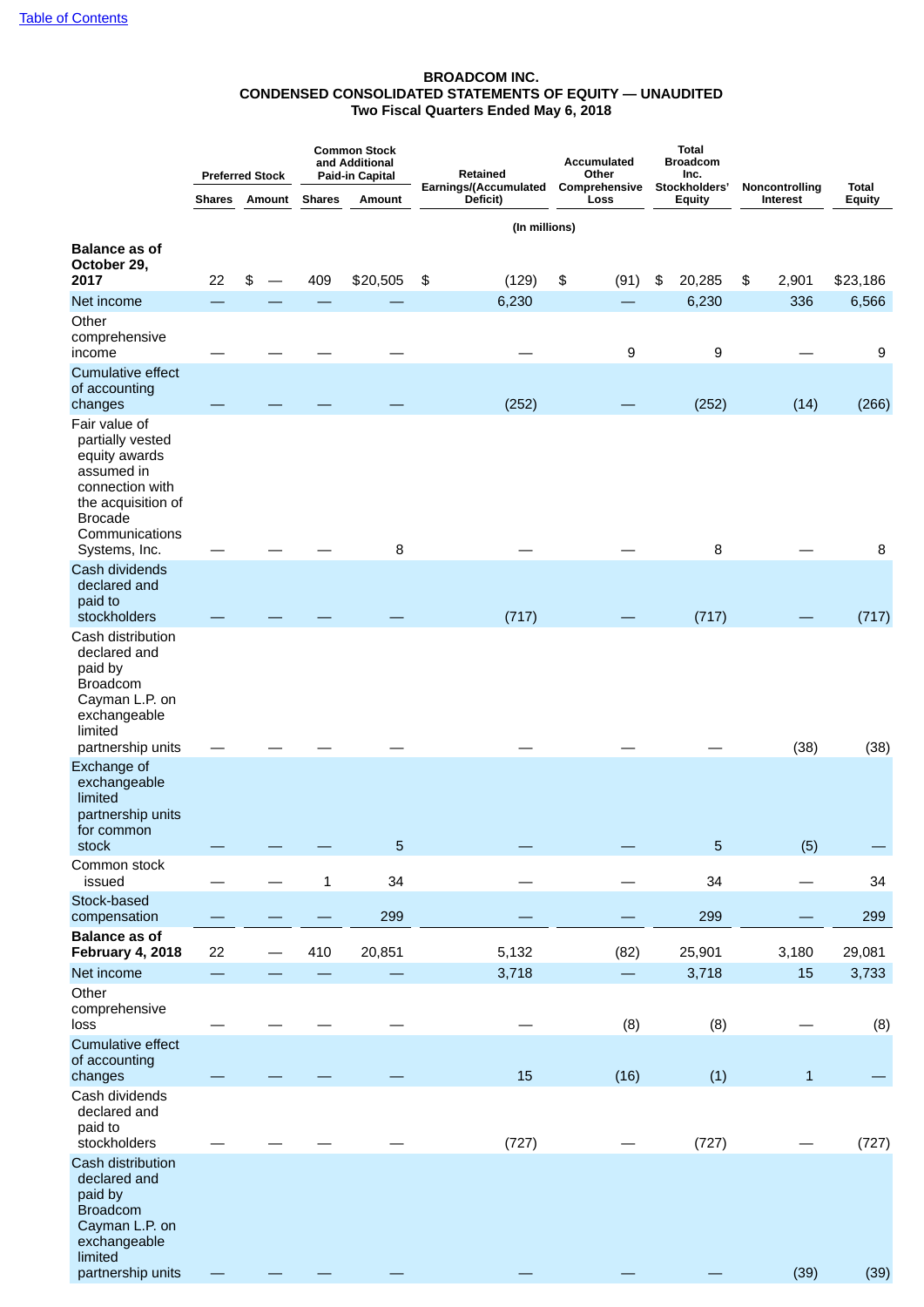| Exchange of<br>exchangeable<br>limited<br>partnership units<br>for common<br>stock and<br>redemption of<br>preferred stock<br>due to the<br>Redomiciliation<br>Transaction | (22) | 22    | 3,157    |             |             | 3,157        | (3, 157) |          |
|----------------------------------------------------------------------------------------------------------------------------------------------------------------------------|------|-------|----------|-------------|-------------|--------------|----------|----------|
| Common stock<br>issued                                                                                                                                                     |      | $\,6$ | 80       |             |             | 80           |          | 80       |
| Stock-based<br>compensation                                                                                                                                                |      |       | 296      |             |             | 296          |          | 296      |
| Repurchases of<br>common stock                                                                                                                                             |      | (2)   | (77)     | (270)       |             | (347)        |          | (347)    |
| <b>Shares</b><br>repurchased for<br>tax withholdings<br>on vesting of<br>equity awards                                                                                     |      |       | (2)      |             |             | (2)          |          | (2)      |
| <b>Balance as of</b><br>May 6, 2018                                                                                                                                        |      | 436   | \$24,305 | 7,868<br>\$ | \$<br>(106) | 32,067<br>\$ | \$       | \$32,067 |

The accompanying notes are an integral part of these unaudited condensed consolidated financial statements.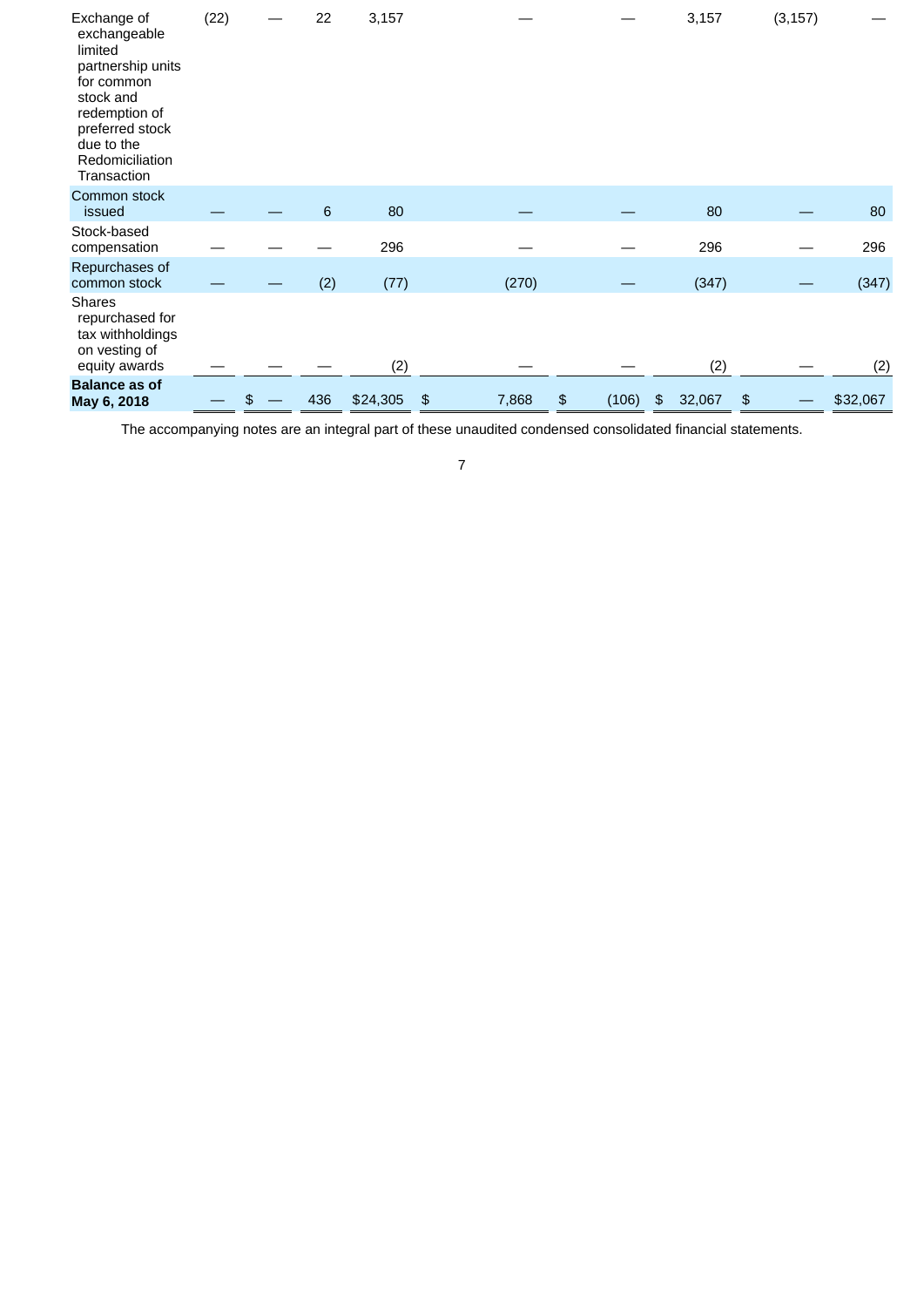### **BROADCOM INC.**

#### **NOTES TO UNAUDITED CONDENSED CONSOLIDATED FINANCIAL STATEMENTS**

#### <span id="page-10-0"></span>**1. Overview, Basis of Presentation and Significant Accounting Policies**

### *Overview*

Broadcom Inc. ("Broadcom"), a Delaware corporation, is the successor to Broadcom Limited (now Broadcom Pte. Ltd.), a Singapore company ("Broadcom-Singapore"). On April 4, 2018, all Broadcom-Singapore outstanding ordinary shares were exchanged for newly issued shares of Broadcom common stock (the "Redomiciliation Transaction"). As a result, Broadcom-Singapore became a wholly-owned subsidiary of Broadcom. In addition, all outstanding exchangeable limited partnership units ("LP Units") of Broadcom Cayman L.P. (the "Partnership") were mandatorily exchanged (the "Mandatory Exchange") for newly issued shares of Broadcom common stock and all limited partners of the Partnership became common stockholders of Broadcom. Also, all related outstanding special preference shares of Broadcom-Singapore were automatically redeemed upon the Mandatory Exchange. The limited partners no longer hold a noncontrolling interest and we deregistered the Partnership.

The Redomiciliation Transaction was accounted for as an exchange of equity interests among entities under common control and the historical basis of accounting was retained as if the entities had always been combined for financial reporting purposes.

The financial statements relate to Broadcom-Singapore for periods prior to April 4, 2018, the effective date of the Redomiciliation Transaction, and relate to Broadcom for periods after April 4, 2018. Unless stated otherwise or the context otherwise requires, references to "Broadcom," "we," "our" and "us" mean Broadcom and its consolidated subsidiaries from and after the effective time of the Redomiciliation Transaction and, prior to that time, to our predecessor, Broadcom-Singapore.

We are a global technology leader that designs, develops and supplies a broad range of semiconductor and infrastructure software solutions. We develop semiconductor devices with a focus on complex digital and mixed signal complementary metal oxide semiconductor based devices and analog III-V based products. We have a history of innovation and offer thousands of products that are used in end products such as enterprise and data center networking, home connectivity, set-top boxes, broadband access, telecommunication equipment, smartphones and base stations, data center servers and storage systems, factory automation, power generation and alternative energy systems, and electronic displays. Our infrastructure software solutions enable customers to plan, develop, automate, manage and secure applications across mobile, cloud, distributed and mainframe platforms.

On November 5, 2018, we acquired CA, Inc. ("CA") for \$16.1 billion, net of cash acquired (the "CA Merger"). CA was a leading provider of information technology management software and solutions. The results of operations of CA are included in the unaudited condensed consolidated financial statements commencing as of November 5, 2018 (the "CA Acquisition Date"). See Note 3. "Acquisitions" for additional information.

Subsequent to the CA Merger, we changed our organizational structure, resulting in three reportable segments: semiconductor solutions, infrastructure software and intellectual property ("IP") licensing. Prior period segment results have been recast to conform to the current presentation. See Note 10. "Segment Information" for additional information.

#### *Basis of Presentation*

We operate on a 52- or 53-week fiscal year ending on the Sunday closest to October 31 in a 52-week year and the first Sunday in November in a 53-week year. Our fiscal year ending November 3, 2019 ("fiscal year 2019") is a 52-week fiscal year. The first quarter of our fiscal year 2019 ended on February 3, 2019, the second quarter ended on May 5, 2019 and the third quarter ends on August 4, 2019. Our fiscal year ended November 4, 2018 ("fiscal year 2018") was a 53-week fiscal year, with the first fiscal quarter containing 14 weeks.

The accompanying condensed consolidated financial statements include the accounts of Broadcom and our subsidiaries, and have been prepared in accordance with generally accepted accounting principles in the United States ("GAAP") for interim financial information. The financial information included herein is unaudited, and reflects all adjustments which are, in the opinion of our management, of a normal recurring nature and necessary for a fair statement of the results for the periods presented. The November 4, 2018 condensed consolidated balance sheet data were derived from Broadcom's audited consolidated financial statements included in its Annual Report on Form 10-K for fiscal year 2018 as filed with the Securities and Exchange Commission ("SEC"). All intercompany transactions and balances have been eliminated in consolidation. The operating results for the fiscal quarter and two fiscal quarters ended May 5, 2019 are not necessarily indicative of the results that may be expected for fiscal year 2019, or for any other future period.

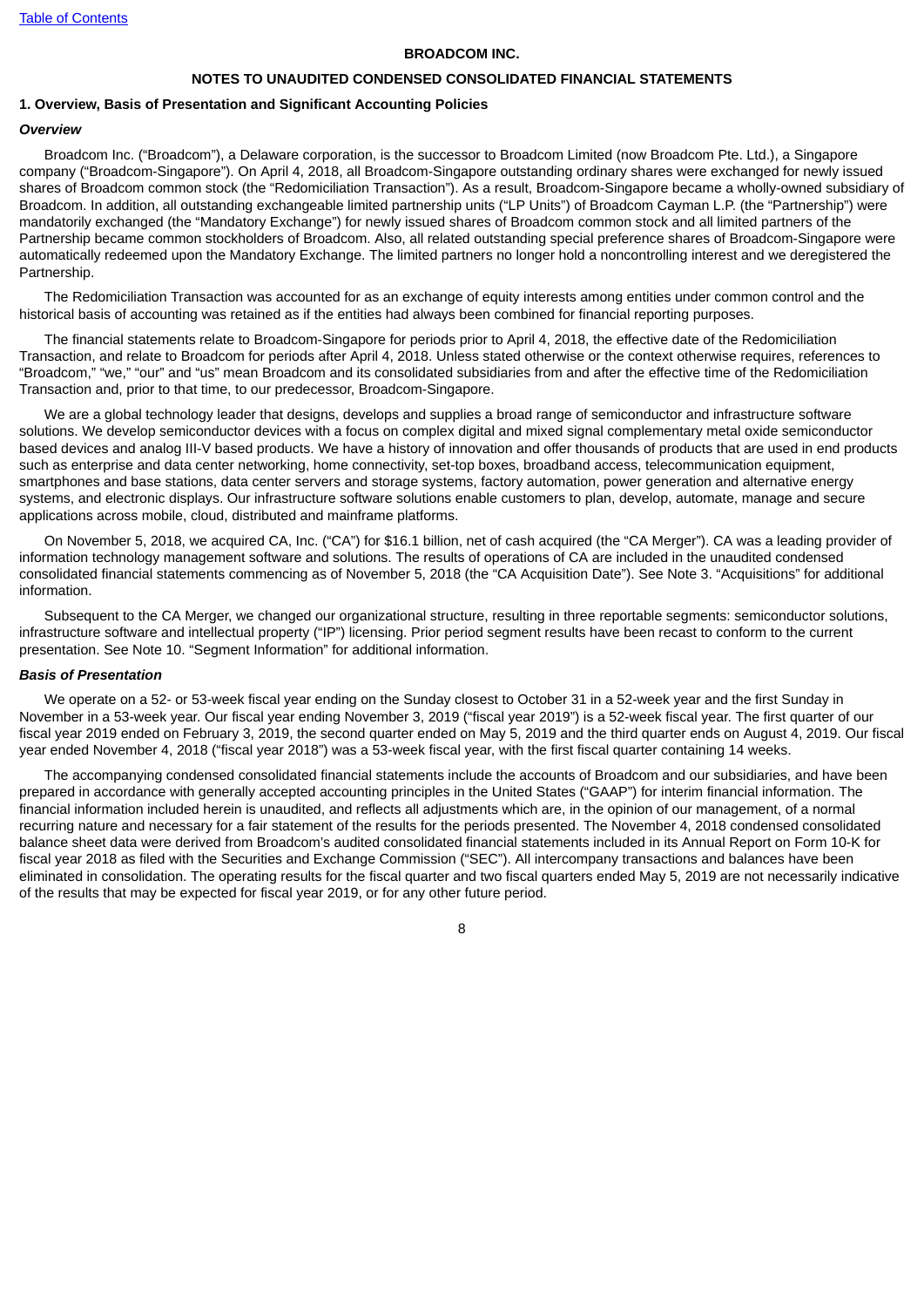### *Significant Accounting Policies*

*Use of estimates.* The preparation of condensed consolidated financial statements in conformity with GAAP requires management to make estimates and assumptions that affect the reported amounts of assets and liabilities and disclosure of contingent assets and liabilities at the date of the condensed consolidated financial statements and the reported amounts of revenues and expenses during the reporting period. Actual results could differ from those estimates, and such differences could affect the results of operations reported in future periods.

*Reclassifications.* Certain reclassifications have been made to the prior period condensed consolidated statement of operations and statement of cash flows to conform to current period presentation. These reclassifications had no impact on previously reported net income or net cash activities.

#### *Recently Adopted Accounting Guidance*

In the first quarter of fiscal year 2019, we adopted the Financial Accounting Standards Board ("FASB") guidance issued in March 2017 that requires an employer to present the service cost component of net periodic benefit cost in the same income statement line item as other employee compensation costs arising from services rendered during the period. Other components of the net periodic benefit cost are presented separately from the service cost component. We adopted the guidance using a permitted practical expedient that uses the amounts disclosed in the pension and other post-retirement benefit plans note for the prior comparative periods as the estimation basis for applying the retrospective presentation requirements. The adoption did not have a material impact on the condensed consolidated statements of operations presented herein.

In the first quarter of fiscal year 2019, we adopted the guidance issued in January 2016 that changes the accounting for equity investments, financial liabilities under the fair value option, and the presentation and disclosure requirements for financial instruments. This guidance requires the remeasurement of equity investments not accounted for under the equity method to be measured at fair value and any changes in fair value recognized in net income. The quidance allows for election of a measurement alternative for equity securities without readily determinable fair values to be measured at cost less impairment, adjusted for observable price changes. We adopted this guidance using the modified retrospective method for our marketable equity securities and a prospective approach for non-marketable equity securities using the measurement alternative. Upon adoption, we recognized an \$8 million increase to retained earnings and a \$1 million increase to accumulated other comprehensive loss. During the fiscal quarter and two fiscal quarters ended May 5, 2019, we also recognized \$40 million and \$67 million, respectively, of unrealized gains on equity securities within other income, net in our condensed consolidated statements of operations.

In May 2014, the FASB issued ASU 2014-09, Revenue from Contracts with Customers ("Topic 606"). We adopted Topic 606 effective November 5, 2018 using the modified retrospective method. Reporting periods prior to the adoption of the new revenue standard are presented in accordance with Accounting Standards Codification 605, Revenue Recognition ("Topic 605"), while reporting periods after adoption are presented in accordance with the new revenue standard. The cumulative effect adjustment as of November 5, 2018 to retained earnings was not significant. See Note 2. "Revenue from Contracts with Customers" for further information related to adoption of the new revenue standard, including our updated revenue accounting policies and accounting policies for costs to obtain and fulfill a contract with a customer. Refer to our Annual Report on Form 10-K for our accounting policies in accordance with Topic 605.

### *Recent Accounting Guidance Not Yet Adopted*

In February 2016, the FASB issued guidance related to the accounting for leases, which among other things, requires a lessee to recognize lease assets and lease liabilities on the balance sheet for operating leases. This guidance will be effective for the first quarter of our fiscal year 2020. The new guidance is required to be applied using a modified retrospective approach. We are evaluating the impact this guidance will have on our condensed consolidated financial statements.

### **2. Revenue from Contracts with Customers**

We account for a contract with a customer when both parties have approved the contract and are committed to perform their respective obligations, each party's rights can be identified, payment terms can be identified, the contract has commercial substance, and it is probable we will collect substantially all of the consideration we are entitled to. Revenue is recognized when, or as, performance obligations are satisfied by transferring control of a promised product or service to a customer.

### *Nature of Products and Services*

Our products and services can be broadly categorized as sales of products and subscriptions and services. The following is a description of the principal activities from which we generate revenue.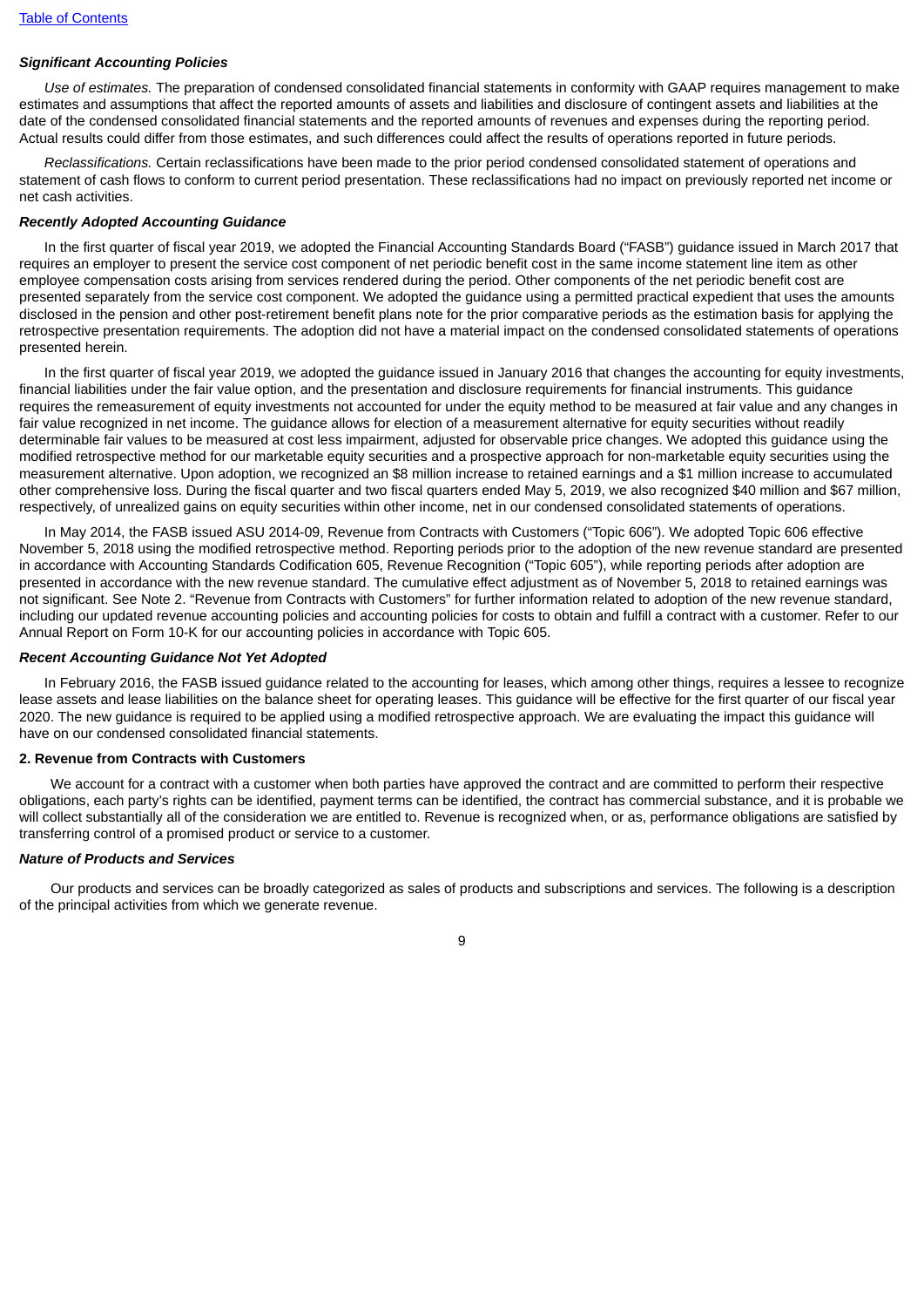*Products.* Under Topic 606, we recognize revenue from sales to direct customers and distributors when control transfers to the customer. Rebates and incentives offered to distributors, which are earned when sales to end customers are completed, are estimated at the point of revenue recognition. We have elected to exclude from the transaction price any taxes collected from a customer and to account for shipping and handling activities performed after a customer obtains control of the product as activities to fulfill the promise to transfer the product.

*Subscriptions and services.* Our subscriptions and services revenue consists of sales and royalties from software arrangements, support services, professional services, transfer of IP, and non-recurring engineering ("NRE") arrangements.

Revenue from software arrangements primarily consists of fees, which may be paid either at contract inception or in installments over the contract term, that provide customers with a right to use the software, access general support and maintenance, and utilize our professional services.

Our software licenses have standalone functionality from which customers derive benefit, and the customer obtains control of the software when it is delivered or made available for download. We believe that for the majority of software arrangements, customers derive significant benefit from the ongoing support we provide. Our CA-related subscriptions and services arrangements permit our customers to unilaterally terminate or cancel these arrangements at any time at the customer's convenience, referred to as termination for convenience provisions, without substantive termination penalty and receive a pro-rata refund of any prepaid fees. Accordingly, we account for arrangements with these termination for convenience provisions as a series of daily contracts, resulting in a ratable revenue recognition of software revenue over the contractual period.

Support services consist primarily of telephone support and the provision of unspecified updates and upgrades on a when-and-if-available basis. Support services represent stand-ready obligations for which revenue is recognized ratably over the term of the arrangement.

Professional services consist of implementation, consulting, customer education and customer training services. The obligation to provide professional services is generally satisfied over time, with the customer simultaneously receiving and consuming the benefits as we satisfy our performance obligations.

Rights to our IP are either sold or licensed to a customer. IP revenue recognition is dependent on the nature and terms of each agreement. We recognize IP revenue upon delivery of the IP if there are no substantive future obligations to perform under the arrangement. Sales-based or usage-based royalties from the license of IP are recognized at the later of the period the sales or usages occur or the satisfaction of the performance obligation to which some or all of the sales-based or usage-based royalties have been allocated.

There are two main categories of NRE contracts which we enter into with our customers: (a) NRE contracts in which we develop a custom chip and (b) NRE contracts in which we accelerate our development of a new chip upon the customer's request. The majority of our NRE contract revenues meet the over time criteria under Topic 606. As such, revenue is recognized over the development period with the measure of progress using the input method based on costs incurred to total cost ("cost-to-cost") as the services are provided. For NRE contracts that do not meet the over time criteria under Topic 606, revenue is recognized at a point in time when the NRE services are complete.

*Material rights.* Contracts with customers may also include material rights that are also performance obligations. These include the right to renew or receive products or services at a discounted price in the future. Revenue allocated to material rights is recognized when the customer exercises the right or the right expires.

#### *Arrangements with Multiple Performance Obligations*

Our contracts may contain more than one of the products and services listed above, each of which is separately accounted for as a distinct performance obligation.

*Allocation of consideration.* We allocate total contract consideration to each distinct performance obligation in a bundled arrangement on a relative standalone selling price basis. The standalone selling price reflects the price we would charge for a specific product or service if it were sold separately in similar circumstances and to similar customers.

*Standalone selling price.* When available, we use directly observable transactions to determine the standalone selling prices for performance obligations. Our estimates of standalone selling price for each performance obligation require judgment that considers multiple factors, including, but not limited to, historical discounting trends for products and services and pricing practices through different sales channels, gross margin objectives, internal costs, competitor pricing strategies, technology lifecycles and market conditions.

We separately determine the standalone selling prices by product or service type. Additionally, we segment the standalone selling prices for products where the pricing strategies differ, and where there are differences in customers and circumstances that warrant segmentation.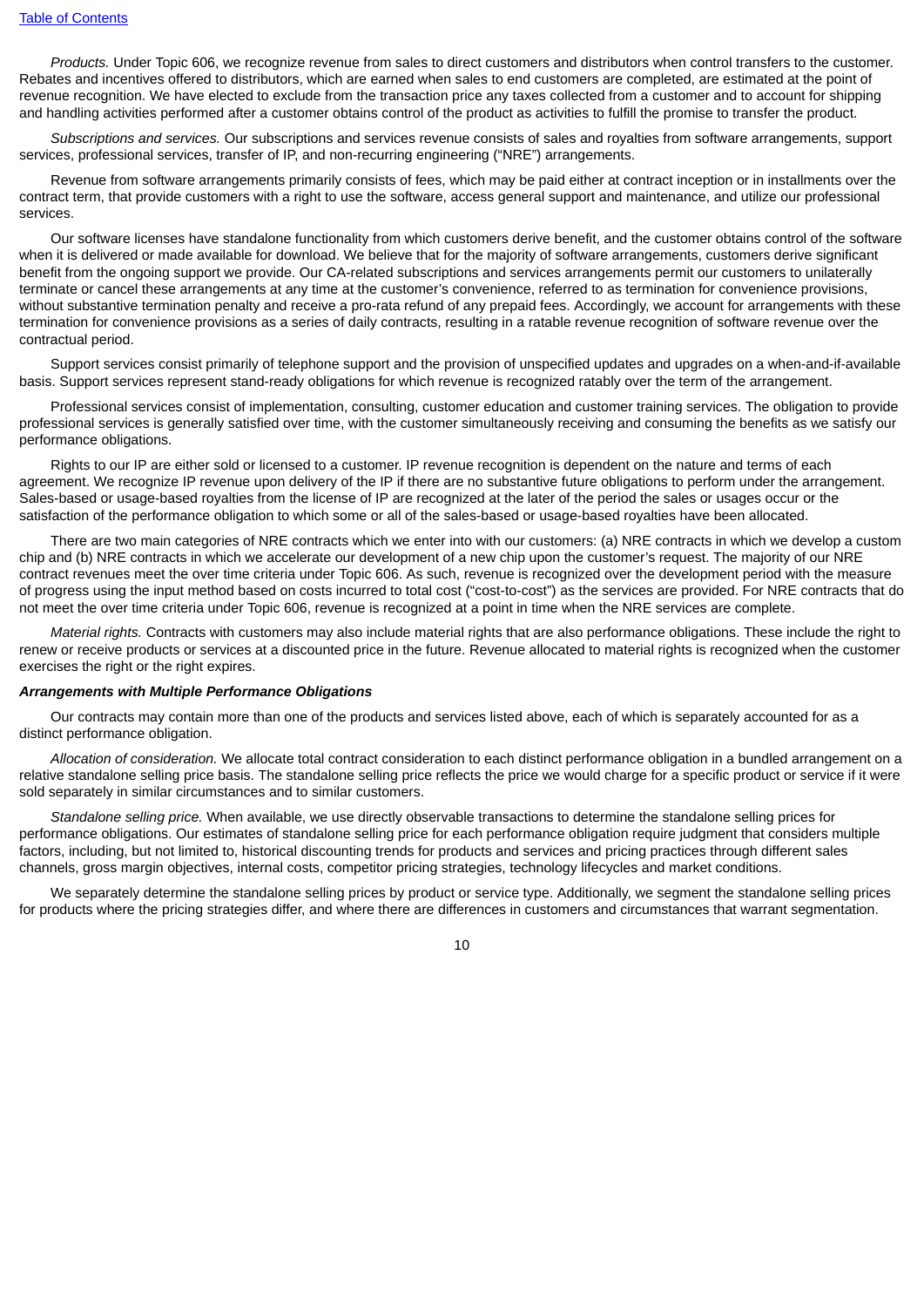We also estimate the standalone selling price of our material rights. Lastly, we estimate the value of the customer's option to purchase or receive additional products or services at a discounted price by estimating the incremental discount the customer would obtain when exercising the option and the likelihood that the option would be exercised.

### *Other Policies and Judgments*

*Contract modifications.* We may modify contracts to offer customers additional products or services. Each of the additional products and services are generally considered distinct from those products or services transferred to the customer before the modification. We evaluate whether the contract price for the additional products and services reflects the standalone selling price as adjusted for facts and circumstances applicable to that contract. In these cases, we account for the additional products or services as a separate contract. In other cases where the pricing in the modification does not reflect the standalone selling price as adjusted for facts and circumstances applicable to that contract, we account for the additional products or services as part of the existing contract on a prospective basis, on a cumulative catch-up basis, or on a combination of both based on the nature of modification. In instances where the pricing in the modification offers the customer a credit for a prior arrangement, we adjust our variable consideration reserves for returns and other concessions.

*Right of return.* Certain contracts contain a right of return that allows the customer to cancel all or a portion of the product or service and receive a credit. We estimate returns based on historical returns data which is constrained to an amount for which a material revenue reversal is not probable. We do not recognize revenue for products or services that are expected to be returned.

*Transition practical expedient elected.* We do not disclose the value of unsatisfied performance obligations for (i) contracts with an original expected length of one year or less and (ii) contracts for which we recognize revenue at the amount to which we have the right to invoice for services performed. For contracts that were modified before the beginning of the earliest reporting period presented, we have not retrospectively restated the contract for those modifications in accordance with Topic 606. We have disclosed the aggregate effect of all modifications when identifying the satisfied and unsatisfied performance obligations for purposes of determining the transaction price and allocating the transaction price at transition.

### *Disaggregation*

We have considered (1) information that is regularly reviewed by our Chief Executive Officer, who has been identified as the Chief Operating Decision Maker (the "CODM") as defined by the authoritative guidance on segment reporting, in evaluating financial performance and (2) disclosures presented outside of our financial statements in our earnings releases and used in investor presentations to disaggregate revenues. The principal category we use to disaggregate revenues is the nature of our products and subscriptions and services, as presented in our condensed consolidated statements of operations. In addition, revenues by reportable segment are presented in Note 10. "Segment Information".

The following tables present revenue disaggregated by type of revenue and by region for the periods presented:

|                             | Fiscal Quarter Ended May 5, 2019 |     |                     |                                              |     |     |       |  |  |  |
|-----------------------------|----------------------------------|-----|---------------------|----------------------------------------------|-----|-----|-------|--|--|--|
|                             | <b>Americas</b>                  |     | <b>Asia Pacific</b> | <b>Europe, the Middle East</b><br>and Africa |     |     |       |  |  |  |
|                             |                                  |     |                     | (In millions)                                |     |     |       |  |  |  |
| <b>Products</b>             | \$<br>608                        | -\$ | 3,372               | \$                                           | 438 | -\$ | 4,418 |  |  |  |
| Subscriptions and services* | 749                              |     | 101                 |                                              | 249 |     | 1,099 |  |  |  |
| <b>Total</b>                | 1,357                            | \$. | 3.473               | \$                                           | 687 | \$  | 5,517 |  |  |  |

|                             | Two Fiscal Quarters Ended May 5, 2019 |           |                     |               |                                              |      |        |  |  |  |
|-----------------------------|---------------------------------------|-----------|---------------------|---------------|----------------------------------------------|------|--------|--|--|--|
|                             | <b>Americas</b>                       |           | <b>Asia Pacific</b> |               | <b>Europe, the Middle East</b><br>and Africa |      | Total  |  |  |  |
|                             |                                       |           |                     | (In millions) |                                              |      |        |  |  |  |
| <b>Products</b>             | \$<br>1,225                           | <b>S</b>  | 7,092               | -\$           | 740                                          | - SS | 9,057  |  |  |  |
| Subscriptions and services* | 1.565                                 |           | 215                 |               | 469                                          |      | 2,249  |  |  |  |
| <b>Total</b>                | 2,790                                 | <b>\$</b> | 7.307               | \$            | 1.209                                        | -S.  | 11,306 |  |  |  |
|                             |                                       |           |                     |               |                                              |      |        |  |  |  |

**\*** Subscriptions and services predominantly includes software licenses with termination for convenience clauses.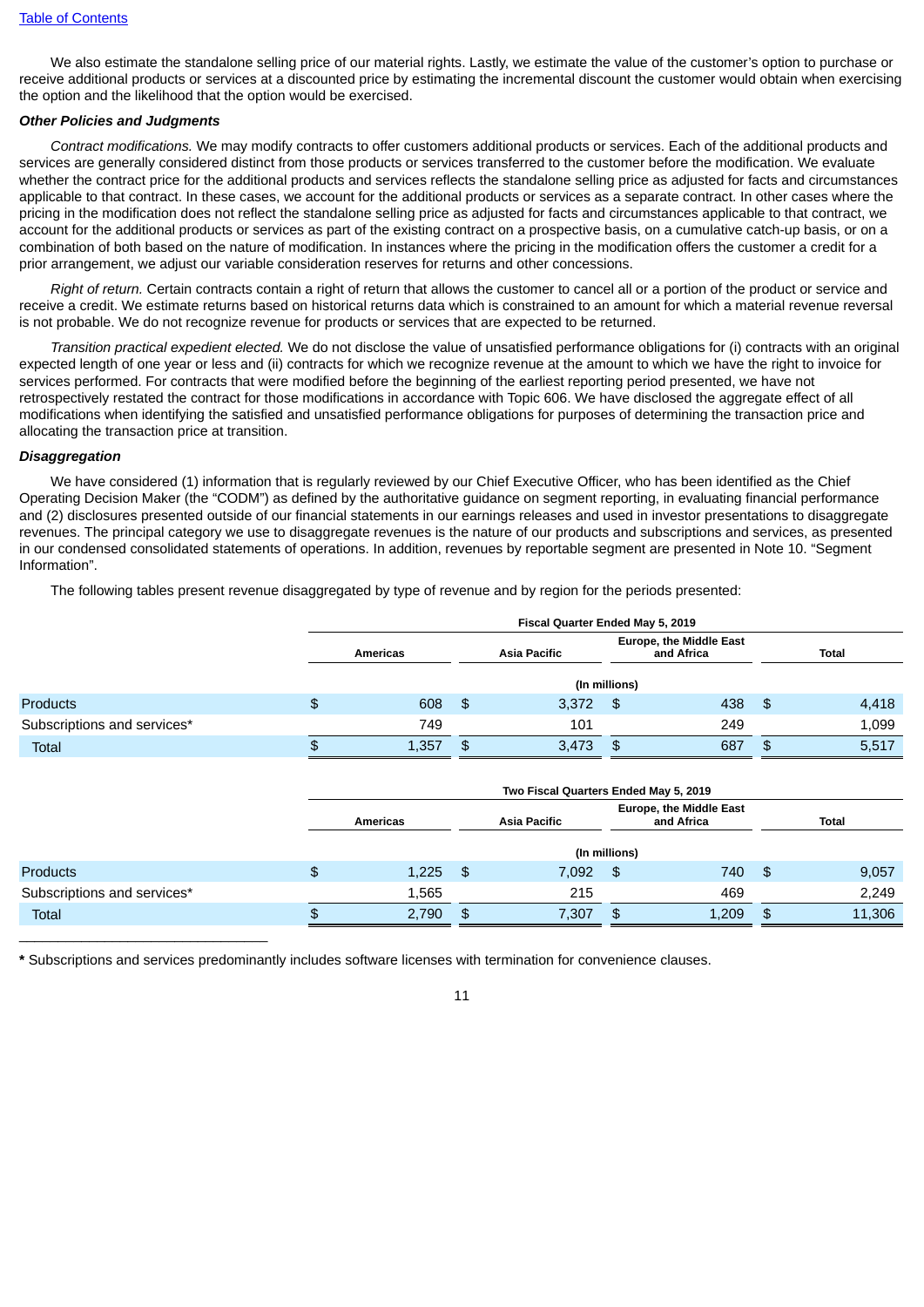# *Contract Balances*

Contract assets and contract liabilities balances for the periods indicated below were as follows:

|                                   | <b>Contract Assets</b> |               | <b>Contract Liabilities</b> |
|-----------------------------------|------------------------|---------------|-----------------------------|
|                                   |                        | (In millions) |                             |
| Opening balance November 5, 2018* | \$<br>18               | - \$          | 272                         |
|                                   |                        |               |                             |
| Closing balance May 5, 2019       | \$<br>210              | - \$          | 2,470                       |
|                                   |                        |               |                             |

\* We adopted Topic 606 immediately prior to the CA Merger. Accordingly, the opening balance does not include contract assets or contract liabilities associated with CA.

Changes in our contract assets and contract liabilities primarily result from the timing difference between our performance and the customer's payment. We fulfill our obligations under a contract with a customer by transferring products and services in exchange for consideration from the customer. We recognize a contract asset when we transfer products or services to a customer and the right to consideration is conditional on something other than the passage of time. Accounts receivable are recorded when the customer has been billed or the right to consideration is unconditional. We recognize contract liabilities when we have received consideration or an amount of consideration is due from the customer and we have a future obligation to transfer products or services. Contract liabilities include amounts billed or collected and advanced payments on contracts or arrangements which may include termination for convenience provisions. The amount of revenue recognized during the two fiscal quarters ended May 5, 2019 that was included in the contract liabilities balance as of November 5, 2018 was \$144 million.

### *Remaining Performance Obligations*

Revenue allocated to remaining performance obligations represents the transaction price allocated to the performance obligations that are unsatisfied, or partially unsatisfied. It includes unearned revenue and amounts that will be invoiced and recognized as revenue in future periods and does not include CA contracts where the customer is not committed. The customer is not considered committed when termination for convenience without payment of a substantive penalty exists. This has been extended to all CA customers, either contractually or through customary business practice. Additionally, as a practical expedient, we have not included contracts that have an original duration of one year or less nor have we included contracts with sales-based and usage-based royalties promised in exchange for a license of intellectual property.

Because the substantial majority of our customer contracts allow our customers to terminate for convenience or have an original duration of one year or less, the total amount of the transaction price allocated to remaining performance obligations as of May 5, 2019 was not significant. Since our customers generally do not exercise their termination for convenience rights and the majority of the contracts we execute for products, as well as subscription and services, have a duration of one year or less, our remaining performance obligations are not indicative of revenue for future periods.

### *Contract Costs*

We have applied the practical expedient to expense commission costs as incurred for costs to obtain a contract when the amortization period would have been one year or less. As a result, no commission costs are capitalized.

When costs are incurred to fulfill a contract that are not within the scope of another accounting literature, we recognize an asset. We have not incurred any such costs and, as a result, no costs to fulfill a contract have been capitalized.

### *Topic 606 Adoption*

We applied Topic 606 using the modified retrospective method for all contracts not completed as of the date of adoption. For contracts that were modified before the effective date, we reflected the aggregate effect of all modifications when identifying the performance obligations and allocating the transaction price at transition, which did not have a material effect on the adjustment to retained earnings as of November 5, 2018.

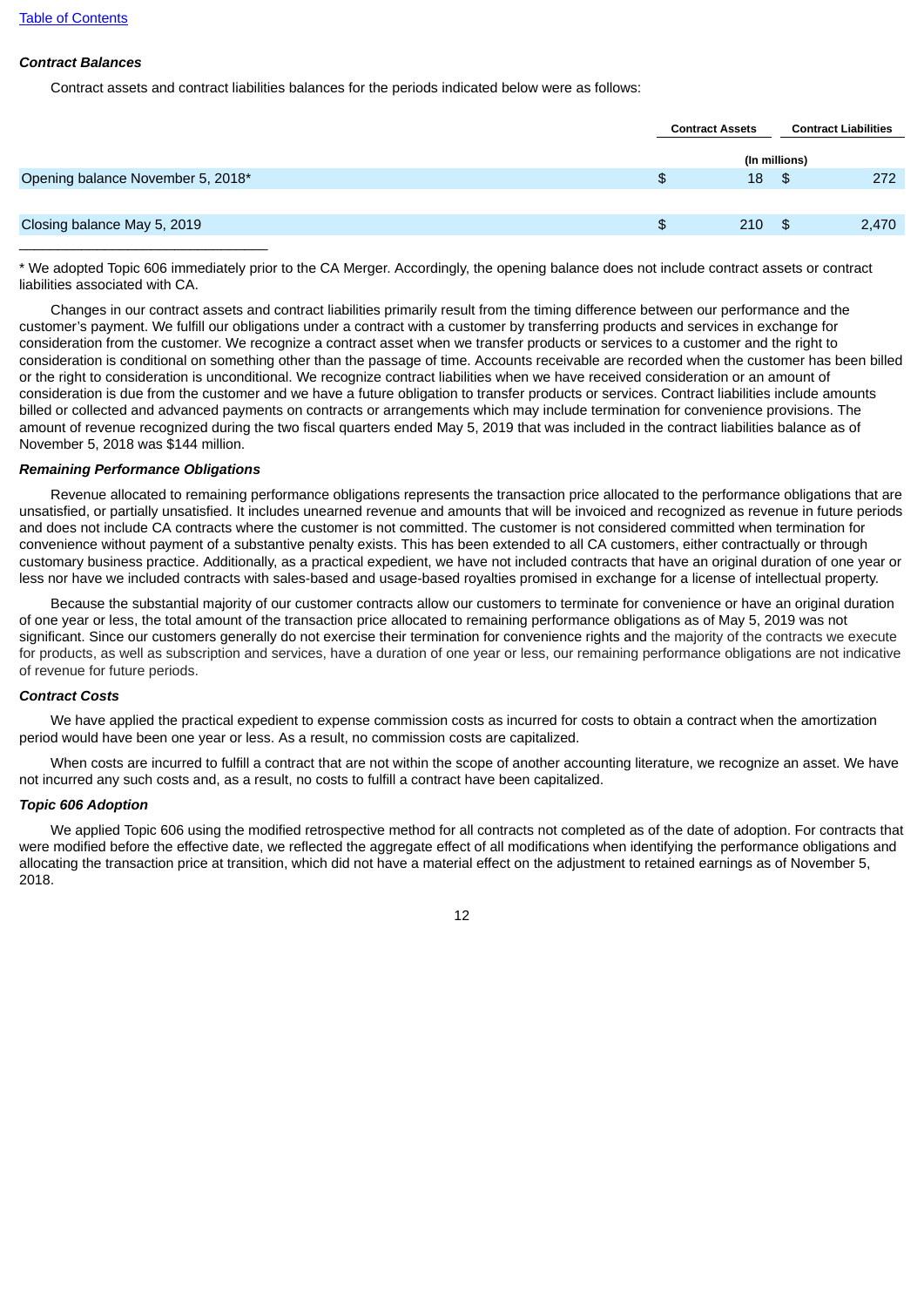### Table of [Contents](#page-1-0)

We adopted Topic 606 immediately prior to the CA Merger. Accordingly, the adoption adjustments presented below excluded CA. As a result of applying the modified retrospective method, the following adjustments were made to selected condensed consolidated balance sheet line items as of November 5, 2018:

| <b>Balance Sheet</b>           |    | <b>Ending Balance as of</b><br><b>November 4, 2018</b> | <b>Adjustments Due to</b><br>Topic 606 |    | Opening Balance as of<br><b>November 5, 2018</b> |       |
|--------------------------------|----|--------------------------------------------------------|----------------------------------------|----|--------------------------------------------------|-------|
|                                |    |                                                        | (In millions)                          |    |                                                  |       |
| <b>ASSETS</b>                  |    |                                                        |                                        |    |                                                  |       |
| Trade accounts receivable, net | \$ | 3,325                                                  | -\$                                    | 11 | -\$                                              | 3,336 |
| Other current assets           | \$ | 366                                                    | -\$                                    | 10 | \$                                               | 376   |
| Other long-term assets         | \$ | 707                                                    | \$                                     | 20 | \$                                               | 727   |
| <b>LIABILITIES</b>             |    |                                                        |                                        |    |                                                  |       |
| Other current liabilities      | \$ | 812                                                    | - \$                                   | 35 | - \$                                             | 847   |
| Other long-term liabilities    | \$ | 3,636                                                  | \$                                     | 6  | \$                                               | 3,642 |

#### *Impact of New Revenue Guidance on Net Revenue*

The following tables compare net revenue for the periods presented to the pro forma amounts had the previous guidance been in effect. No other amounts in the condensed consolidated statements of operations for the fiscal quarter and two fiscal quarters ended May 5, 2019 or in the condensed consolidated balance sheet as of May 5, 2019 were significantly affected by the new revenue guidance.

|                                | Fiscal Quarter Ended May 5, 2019                                                                                          |       |    |                          |                    |       |  |  |
|--------------------------------|---------------------------------------------------------------------------------------------------------------------------|-------|----|--------------------------|--------------------|-------|--|--|
| <b>Statement of Operations</b> | Pro forma as if the<br><b>Effect of Change</b><br>previous accounting<br>was in effect<br>Higher/(Lower)<br>(In millions) |       |    |                          | <b>As Reported</b> |       |  |  |
| Net revenue:                   |                                                                                                                           |       |    |                          |                    |       |  |  |
| <b>Products</b>                | \$                                                                                                                        | 4,418 | \$ | $\overline{\phantom{0}}$ | -S                 | 4,418 |  |  |
| Subscriptions and services     |                                                                                                                           | 1,040 |    | 59                       |                    | 1,099 |  |  |
| Total net revenue              | \$                                                                                                                        | 5,458 | \$ | 59                       | \$                 | 5,517 |  |  |

|                                | Two Fiscal Quarters Ended May 5, 2019 |                                                             |                                           |                          |     |                    |  |  |
|--------------------------------|---------------------------------------|-------------------------------------------------------------|-------------------------------------------|--------------------------|-----|--------------------|--|--|
| <b>Statement of Operations</b> |                                       | Pro forma as if the<br>previous accounting<br>was in effect | <b>Effect of Change</b><br>Higher/(Lower) |                          |     | <b>As Reported</b> |  |  |
|                                |                                       |                                                             |                                           | (In millions)            |     |                    |  |  |
| Net revenue:                   |                                       |                                                             |                                           |                          |     |                    |  |  |
| <b>Products</b>                | \$                                    | 9.057                                                       | \$                                        | $\overline{\phantom{0}}$ | \$  | 9,057              |  |  |
| Subscriptions and services     |                                       | 2,046                                                       |                                           | 203                      |     | 2,249              |  |  |
| Total net revenue              | Φ                                     | 11,103                                                      | \$                                        | 203                      | -SG | 11,306             |  |  |

# **3. Acquisitions**

#### *Acquisition of CA, Inc.*

On November 5, 2018, we acquired CA, which was a leading provider of information technology management software and solutions. We acquired CA to enhance our infrastructure software capabilities. We financed the CA Merger with the net proceeds from borrowings under the 2019 Term Loans, as defined in Note 7. "Borrowings," as well as with cash on hand of the combined companies.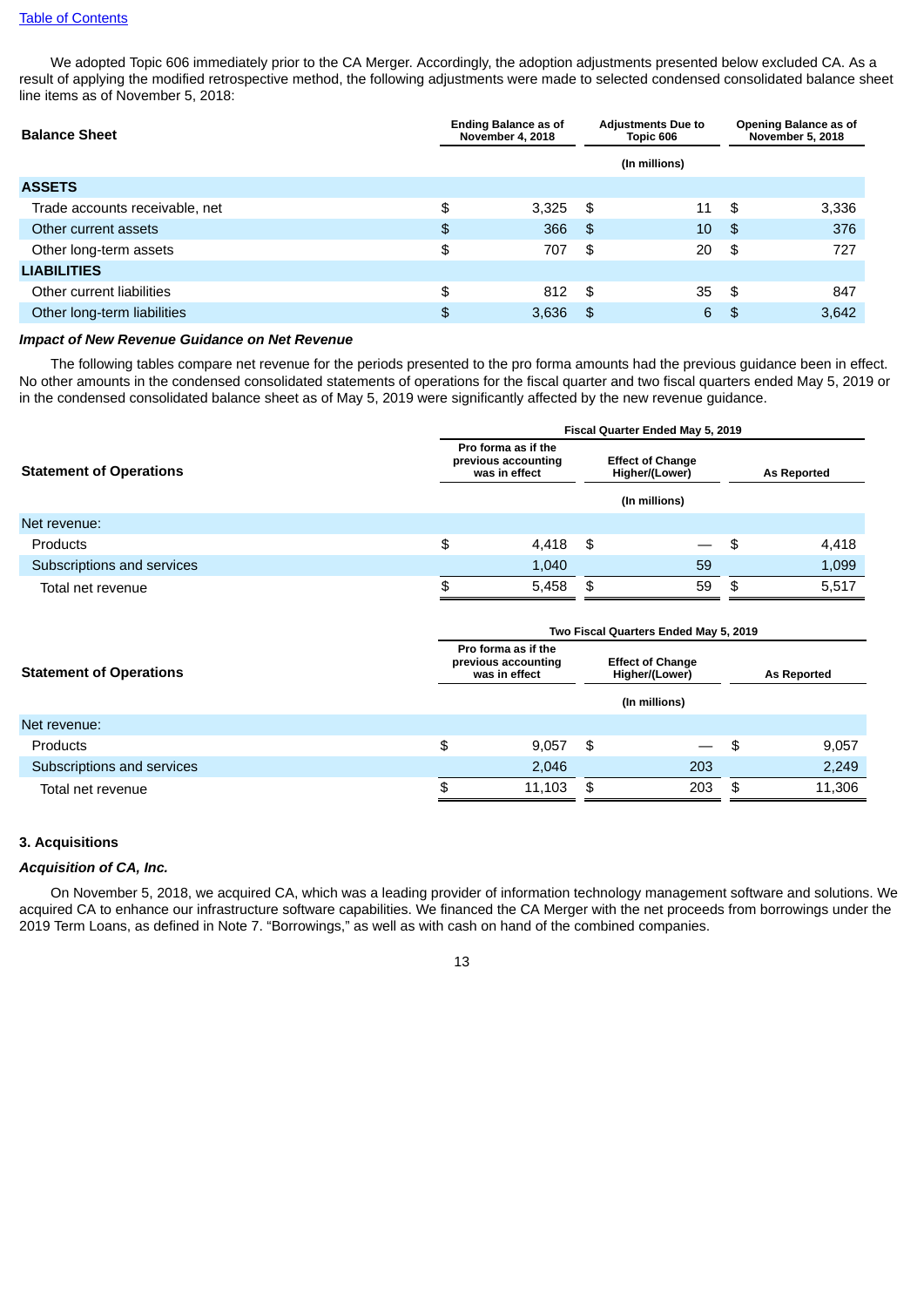### *Purchase Consideration*

|                                                      | (In millions) |
|------------------------------------------------------|---------------|
| Cash paid for outstanding CA common stock            | \$<br>18,402  |
| Cash paid by Broadcom to retire CA's term loan       | 274           |
| Cash paid for vested CA equity awards                | 101           |
| Fair value of partially vested assumed equity awards | 67            |
| Total purchase consideration                         | 18,844        |
| Less: cash acquired                                  | 2.750         |
| Total purchase consideration, net of cash acquired   | 16.094        |

All vested in-the-money CA stock options, after giving effect to any acceleration, and all outstanding deferred stock units were cashed out upon the completion of the CA Merger. We assumed all unvested CA equity awards held by continuing employees. The portion of the fair value of partially vested equity awards associated with prior service of CA employees represents a component of the total consideration as presented above and was valued based on our share price as of the CA Acquisition Date.

We allocated the purchase price to tangible and identified intangible assets acquired and liabilities assumed based on their estimated fair values. The fair value of identified intangible assets acquired was based on estimates and assumptions made by management at the time of acquisition. As additional information becomes available, we may further revise our preliminary purchase price allocation during the remainder of the measurement period (which will not exceed 12 months from the CA Acquisition Date). Any such revisions or changes may be material.

The following table presents our preliminary allocation of the total purchase price, net of cash acquired:

|                                   | <b>Estimated Fair Value</b> |
|-----------------------------------|-----------------------------|
|                                   | (In millions)               |
| <b>Current assets</b>             | \$<br>1,669                 |
| Goodwill                          | 9,749                       |
| Intangible assets                 | 12,045                      |
| Other long-term assets            | 245                         |
| Total assets acquired             | 23,708                      |
| Other current liabilities         | (1,966)                     |
| Long-term debt                    | (2, 255)                    |
| Other long-term liabilities       | (3, 393)                    |
| Total liabilities assumed         | (7,614)                     |
| Fair value of net assets acquired | \$<br>16,094                |

Goodwill is primarily attributable to the assembled workforce and anticipated synergies and economies of scale expected from the integration of the CA business. The synergies include certain cost savings, operating efficiencies, and other strategic benefits projected to be achieved as a result of the CA Merger. Goodwill is not deductible for tax purposes.

Current assets included assets held-for-sale related to CA's Veracode business, which was not aligned with our strategic objectives. On December 31, 2018, we sold this business to Thoma Bravo, LLC for cash consideration of \$950 million, before working capital adjustments. We do not have any material continuing involvement with this business and have presented its results in discontinued operations. Current assets also included \$80 million of real properties held-for-sale.

Revenue attributable to CA has been included in our infrastructure software segment. Transaction costs related to the CA Merger of \$11 million and \$73 million, respectively, were included in selling, general and administrative expense for the fiscal quarter and two fiscal quarters ended May 5, 2019.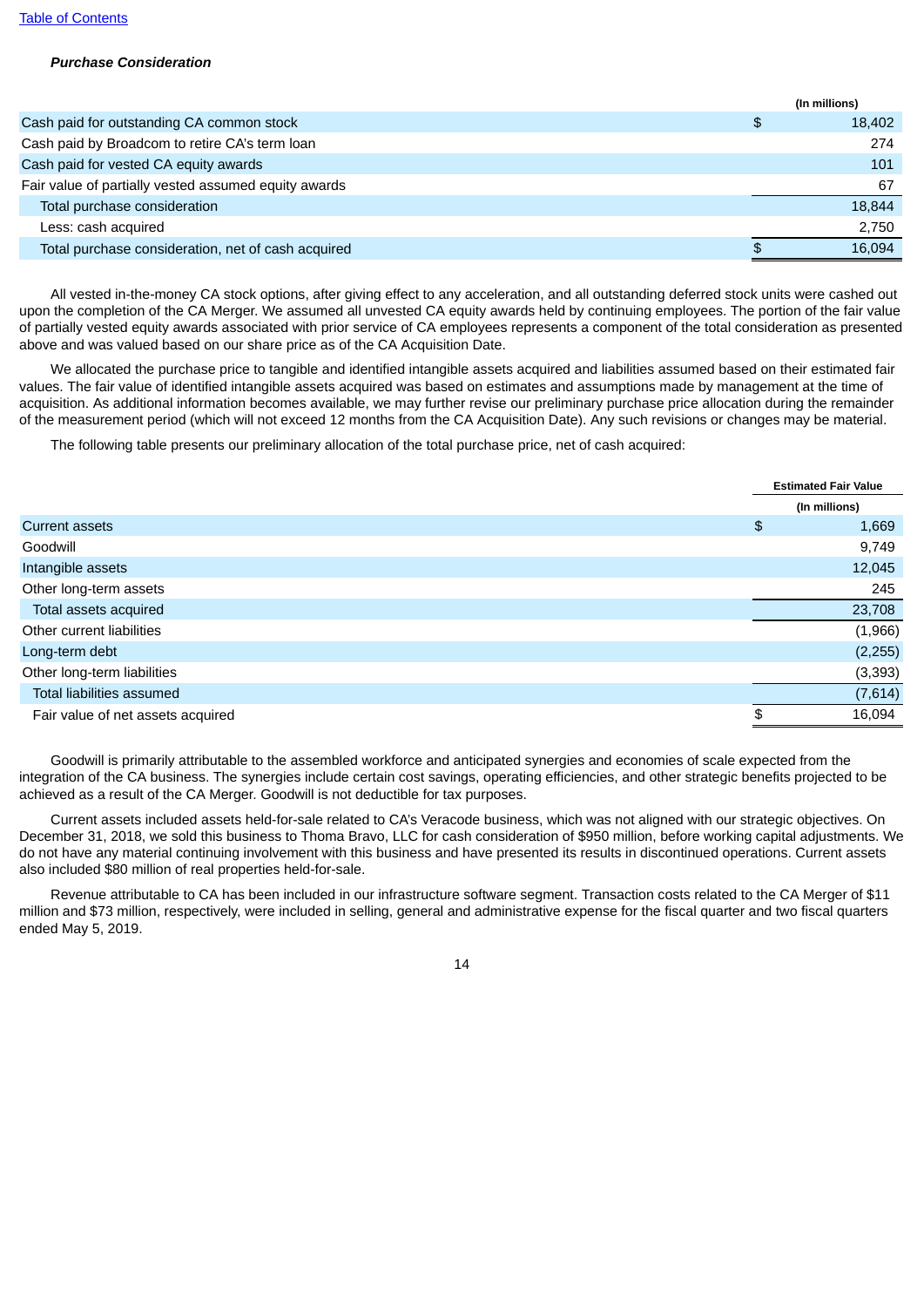### *Intangible Assets*

| <b>Fair Value</b><br>(In millions) |        | <b>Weighted-Average</b><br><b>Amortization Periods</b> |  |
|------------------------------------|--------|--------------------------------------------------------|--|
|                                    |        | (In years)                                             |  |
| \$                                 | 4,957  | 6                                                      |  |
|                                    | 4,190  | 6                                                      |  |
|                                    | 2,569  | 3                                                      |  |
|                                    | 137    | 5                                                      |  |
|                                    | 11,853 |                                                        |  |
|                                    | 192    | N/A                                                    |  |
|                                    | 12,045 |                                                        |  |
|                                    |        |                                                        |  |

Developed technology relates to products used for mission critical business tools for processes and applications, as well as products used for cloud-based planning, development, management and security tools. We valued the developed technology using the multi-period excess earnings method under the income approach. This method reflects the present value of the projected cash flows that are expected to be generated by the developed technology less charges representing the contribution of other assets to those cash flows. The economic useful life was determined based on the technology cycle related to each developed technology, as well as the cash flows over the forecast period.

Customer contracts and related relationships represent the fair value of future projected revenue that will be derived from sales of products to existing customers of CA. Customer contracts and related relationships were valued using the with-and-without-method under the income approach. In the with-and-without method, the fair value was measured by the difference between the present values of the cash flows with and without the existing customers in place over the period of time necessary to reacquire the customers. The economic useful life was determined by evaluating many factors, including the useful life of other intangible assets, the length of time remaining on the acquired contracts and the historical customer turnover rates.

Order backlog represents business under existing contractual obligations. The fair value of backlog was determined using the multi-period excess earnings method under the income approach based on expected operating cash flows from future contractual revenue. The economic useful life was determined based on the expected life of the backlog and the cash flows over the forecast period.

Trade name relates to the "CA" trade name. The fair value was determined by applying the relief-from-royalty method under the income approach. This method is based on the application of a royalty rate to forecasted revenue under the trade name. The economic useful life was determined based on the expected life of the trade name and the cash flows anticipated over the forecast period.

The fair value of in-process research and development ("IPR&D") was determined using the multi-period excess earnings method under the income approach. This method reflects the present value of the projected cash flows that are expected to be generated by the IPR&D, less charges representing the contribution of other assets to those cash flows.

We believe the amounts of purchased intangible assets recorded above represent the fair values of, and approximate the amounts a market participant would pay for, these intangible assets as of the CA Acquisition Date.

The following table summarizes the details of IPR&D by category as of the CA Acquisition Date:

| <b>Description</b>          | <b>IPR&amp;D</b> | Percentage of<br><b>Completion</b> | <b>Estimated Cost</b><br>to Complete | Expected<br><b>Release Date</b><br>(By Fiscal Year) |  |  |  |  |
|-----------------------------|------------------|------------------------------------|--------------------------------------|-----------------------------------------------------|--|--|--|--|
|                             |                  | (Dollars in millions)              |                                      |                                                     |  |  |  |  |
| <b>Mainframe</b>            | \$<br>178        | 67% \$                             | 138                                  | 2019                                                |  |  |  |  |
| <b>Enterprise Solutions</b> | \$<br>14         | 63% \$                             | 12                                   | 2019                                                |  |  |  |  |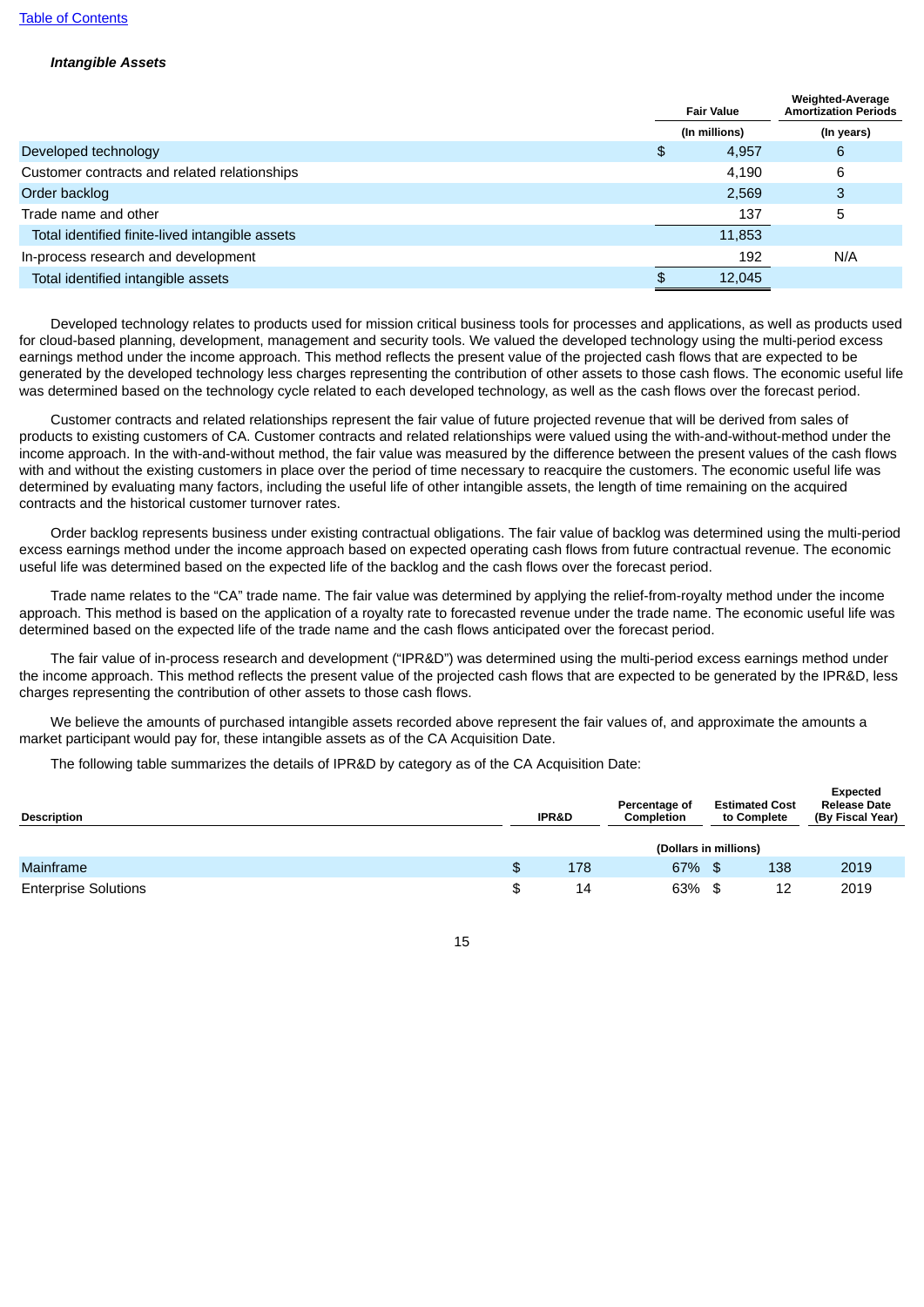### *Unaudited Pro Forma Information*

The following unaudited pro forma financial information presents combined results of operations for each of the periods presented, as if CA had been acquired as of the beginning of fiscal year 2018. The unaudited pro forma information includes adjustments to amortization and depreciation for intangible assets and property, plant and equipment acquired, adjustments to stock-based compensation expense, interest expense for the additional indebtedness incurred to complete the acquisition, restructuring charges related to the acquisition and transaction costs. For the two fiscal quarters ended May 6, 2018, non-recurring pro forma adjustments directly attributable to the CA Merger included acquisition costs of \$180 million. The unaudited pro forma information presented below is for informational purposes only and is not necessarily indicative of our consolidated results of operations of the combined business had the acquisition actually occurred at the beginning of fiscal year 2018 or of the results of our future operations of the combined business.

|                                                   |    | <b>Fiscal Quarter Ended</b> |    |                | <b>Two Fiscal Quarters Ended</b> |                |                |        |
|---------------------------------------------------|----|-----------------------------|----|----------------|----------------------------------|----------------|----------------|--------|
|                                                   |    | May 5,<br>2019              |    | May 6,<br>2018 |                                  | May 5,<br>2019 | May 6,<br>2018 |        |
|                                                   |    |                             |    |                | (In millions)                    |                |                |        |
| Pro forma net revenue*                            | \$ | 5,289                       | \$ | 5.917          | \$                               | 10.850         | \$             | 12,083 |
| Pro forma net income attributable to common stock | S  | 558                         | \$ | 3.320          | -\$                              | 1.353          | \$             | 8,095  |

*\** Pro forma net revenue was presented under Topic 606 for fiscal year 2019 periods and under Topic 605 for fiscal year 2018 periods.

#### *Acquisition of Brocade Communications Systems, Inc.*

On November 17, 2017, we acquired Brocade Communications Systems, Inc. ("Brocade"). Brocade was a supplier of networking hardware, software and services, including Fibre Channel Storage Area Network solutions and Internet Protocol Networking solutions. We acquired Brocade to enhance our position as a provider of enterprise storage connectivity solutions, to broaden our portfolio for enterprise storage, and to increase our ability to address the evolving needs of our original equipment manufacturer ("OEM") customers.

#### *Unaudited Pro Forma Information*

 $\mathcal{L}_\text{max}$  , and the set of the set of the set of the set of the set of the set of the set of the set of the set of the set of the set of the set of the set of the set of the set of the set of the set of the set of the

The following unaudited pro forma financial information presents combined results of operations for each of the periods presented, as if Brocade had been acquired as of the beginning of our fiscal year ended October 29, 2017 ("fiscal year 2017"). The unaudited pro forma information includes adjustments to amortization and depreciation for intangible assets and property, plant and equipment acquired, adjustments to stock-based compensation expense, the purchase accounting effect on inventory acquired, restructuring charges related to the acquisition and transaction costs. The unaudited pro forma information presented below is for informational purposes only and is not necessarily indicative of our consolidated results of operations of the combined business had the acquisition actually occurred at the beginning of fiscal year 2017 or of the results of our future operations of the combined business.

|                                                   | <b>Fiscal Quarter Ended</b> | <b>Two Fiscal Quarters Ended</b><br>May 6,<br>2018 |        |  |
|---------------------------------------------------|-----------------------------|----------------------------------------------------|--------|--|
|                                                   | May 6,<br>2018              |                                                    |        |  |
|                                                   |                             | (In millions)                                      |        |  |
| Pro forma net revenue*                            | \$<br>5.017                 |                                                    | 10,464 |  |
| Pro forma net income attributable to common stock | \$<br>3,744                 |                                                    | 10,077 |  |

\* Pro forma net revenue was presented under Topic 605 for fiscal year 2018 periods.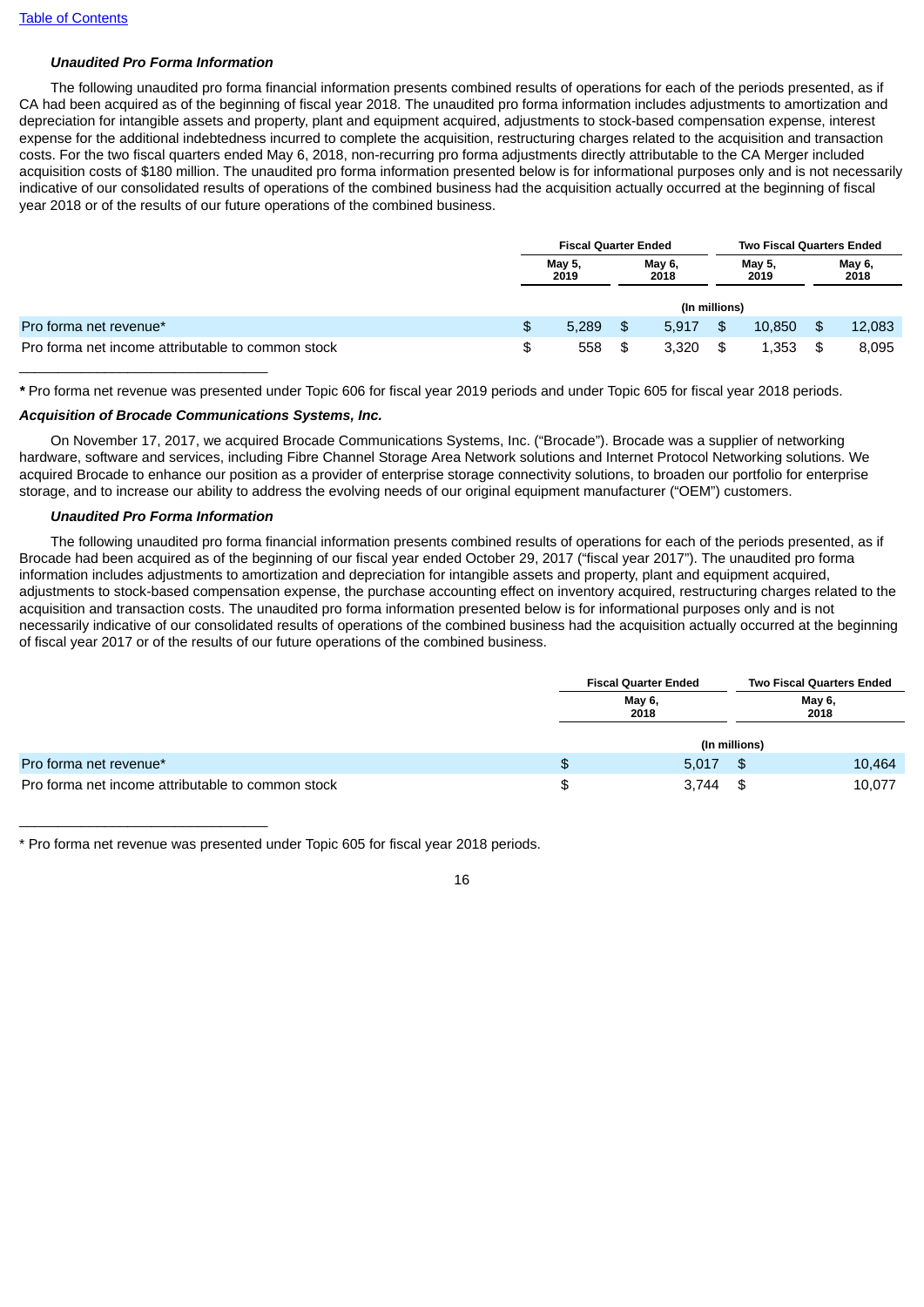# **4. Supplemental Financial Information**

# *Cash Equivalents*

Cash equivalents included \$739 million and \$1,406 million of time deposits as of May 5, 2019 and November 4, 2018, respectively. As of May 5, 2019 and November 4, 2018, cash equivalents also included \$768 million and \$202 million of money-market funds, respectively. For time deposits, carrying value approximates fair value due to the short-term nature of the instruments. The fair value of money-market funds, which was consistent with their carrying value, was determined using unadjusted prices in active, accessible markets for identical assets, and as such they were classified as Level 1 assets in the fair value hierarchy.

# *Accounts Receivable Factoring*

We sell certain of our trade accounts receivable on a non-recourse basis to third-party financial institutions pursuant to factoring agreements. We account for these transactions as sales of receivables and present cash proceeds as cash provided by operating activities in the condensed consolidated statements of cash flows. Total trade accounts receivable sold under the factoring agreements were \$90 million during both the fiscal quarter and two fiscal quarters ended May 5, 2019, and \$57 million during both the fiscal quarter and two fiscal quarters ended May 6, 2018. Factoring fees for the sales of receivables were recorded in other income, net and were not material for any period presented.

### *Inventory*

|                 | May 5,<br>2019 | November 4,<br>2018 |       |
|-----------------|----------------|---------------------|-------|
|                 |                | (In millions)       |       |
| Finished goods  | \$<br>369      | \$                  | 483   |
| Work-in-process | 538            |                     | 505   |
| Raw materials   | 127            |                     | 136   |
| Total inventory | \$<br>1,034    | \$                  | 1,124 |

### *Other Current Assets*

|                            |   | May 5,<br>2019 |               | November 4,<br>2018 |
|----------------------------|---|----------------|---------------|---------------------|
|                            |   |                | (In millions) |                     |
| Prepaid expenses           | Φ | 395            | <b>\$</b>     | 243                 |
| Other (miscellaneous)      |   | 436            |               | 123                 |
| Total other current assets | Ф | 831            |               | 366                 |

### *Other Current Liabilities*

|                                 | May 5,<br>2019 |               | November 4,<br>2018 |  |  |
|---------------------------------|----------------|---------------|---------------------|--|--|
|                                 |                | (In millions) |                     |  |  |
| <b>Contract liabilities</b>     | \$<br>2,028    | -\$           | 164                 |  |  |
| Notional pooling liabilities    | 596            |               |                     |  |  |
| <b>Tax liabilities</b>          | 290            |               | 162                 |  |  |
| Other (miscellaneous)           | 815            |               | 486                 |  |  |
| Total other current liabilities | 3,729          | \$            | 812                 |  |  |

We use a notional pooling arrangement with an international bank to assist us in the management of global liquidity. Under this arrangement, we maintain either a cash deposit or borrowing position through local currency accounts, so long as the aggregate global pooling position is a notionally calculated net cash deposit.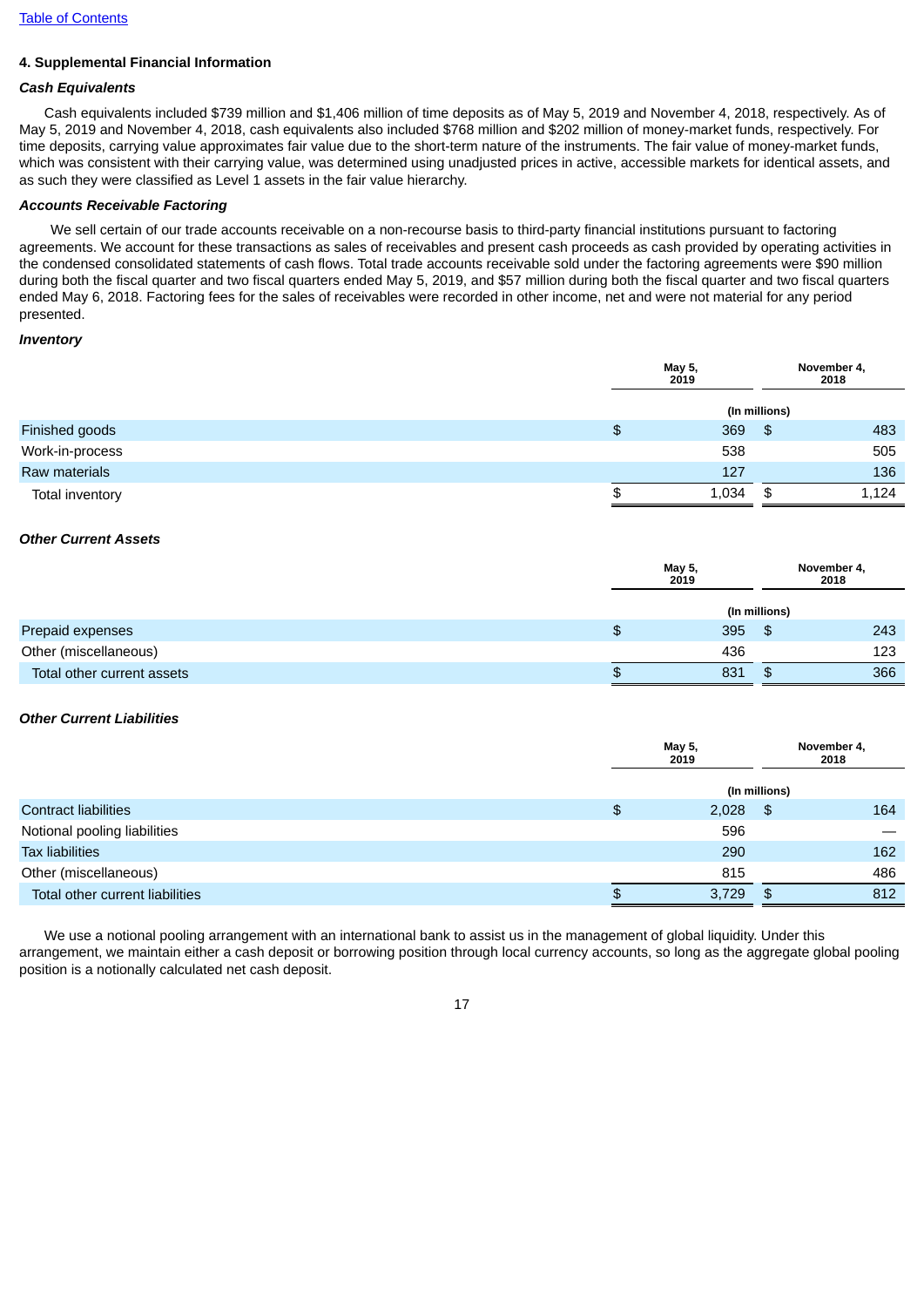### *Other Long-Term Liabilities*

|                                   | May 5,<br>2019 |               | November 4,<br>2018 |  |  |
|-----------------------------------|----------------|---------------|---------------------|--|--|
|                                   |                | (In millions) |                     |  |  |
| Unrecognized tax benefits (a) (b) | \$<br>3,356    | -\$           | 3,088               |  |  |
| Deferred tax liabilities (a)      | 1,871          |               | 169                 |  |  |
| <b>Contract liabilities</b>       | 442            |               | 66                  |  |  |
| Other (miscellaneous)             | 561            |               | 313                 |  |  |
| Total other long-term liabilities | \$<br>6,230    | \$            | 3,636               |  |  |
|                                   |                |               |                     |  |  |

(a) Refer to Note 9. "Income Taxes" for additional information regarding these balances.

(b) Includes accrued interest and penalties.

### *Supplemental Cash Flow Information*

|                            |   | <b>Fiscal Quarter Ended</b> |    |                | <b>Two Fiscal Quarters Ended</b> |    |                |  |  |
|----------------------------|---|-----------------------------|----|----------------|----------------------------------|----|----------------|--|--|
|                            |   | May 5,<br>2019              |    | May 6,<br>2018 | May 5,<br>2019                   |    | May 6,<br>2018 |  |  |
|                            |   |                             |    | (In millions)  |                                  |    |                |  |  |
| Cash paid for interest     | ₽ | 189                         | \$ |                | \$<br>612                        | £. | 233            |  |  |
| Cash paid for income taxes |   | 425                         |    | 87             | \$<br>520                        |    | 196            |  |  |

As of May 5, 2019 and November 4, 2018, we had \$35 million and \$22 million, respectively, of unpaid purchases of property, plant and equipment included in accounts payable. Amounts reported as unpaid purchases are presented as cash outflows from investing activities for purchases of property, plant and equipment in the condensed consolidated statements of cash flows in the period in which they are paid.

### **5. Goodwill and Intangible Assets**

### *Goodwill*

|                                           | Wired<br><b>Infrastructure</b> | Wireless<br><b>Communications</b> | <b>Enterprise</b><br>Storage |          | Industrial &<br>Other |                          | Semiconductor<br><b>Solutions</b> |        | <b>Infrastructure</b><br>Software |        | <b>IP Licensing</b> |    | Total        |
|-------------------------------------------|--------------------------------|-----------------------------------|------------------------------|----------|-----------------------|--------------------------|-----------------------------------|--------|-----------------------------------|--------|---------------------|----|--------------|
|                                           |                                |                                   |                              |          |                       | (In millions)            |                                   |        |                                   |        |                     |    |              |
| Balance as of November 4, 2018            | \$<br>17.705                   | \$<br>5.945                       | \$                           | 3.112    | \$                    | 151                      | - \$                              |        | - \$                              |        |                     |    | \$<br>26,913 |
| Reallocation due to change in<br>segments | (17, 705)                      | (5,945)                           |                              | (3, 112) |                       | (151)                    |                                   | 25.924 |                                   | 980    |                     | 9  |              |
| <b>CA Merger</b>                          | __                             |                                   |                              |          |                       |                          |                                   |        |                                   | 9.749  |                     | __ | 9.749        |
| Balance as of May 5, 2019                 | \$                             |                                   |                              |          | \$                    | $\overline{\phantom{0}}$ | \$                                | 25.924 | \$                                | 10.729 | \$.                 | 9  | \$<br>36,662 |

During the first quarter of fiscal year 2019, we changed our organizational structure resulting in three reportable segments: semiconductor solutions, infrastructure software and IP licensing. As a result, we have reassigned the goodwill balance to reflect our new segment structure using a relative fair value allocation approach. Under this approach, the fair value of each segment was determined using a combination of the income approach and the market approach, and was compared to the fair value of the total business immediately prior to the reorganization to arrive at the reassigned goodwill balance.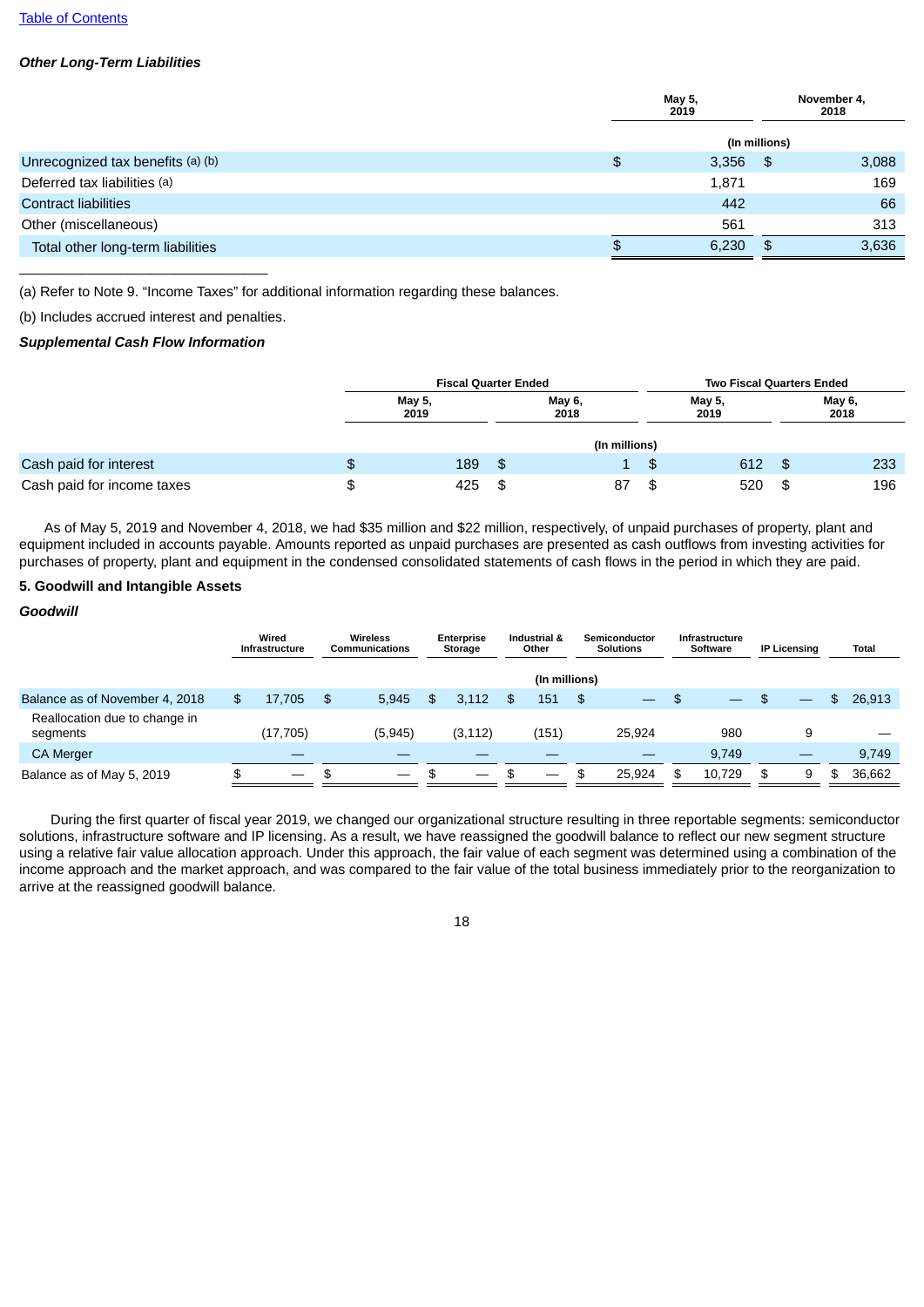### **Table of [Contents](#page-1-0)**

# *Intangible Assets*

|                                              | <b>Gross Carrying</b><br>Amount |    | <b>Accumulated</b><br>Amortization |               | <b>Net Book</b><br>Value |  |
|----------------------------------------------|---------------------------------|----|------------------------------------|---------------|--------------------------|--|
|                                              |                                 |    | (In millions)                      |               |                          |  |
| As of May 5, 2019:                           |                                 |    |                                    |               |                          |  |
| Purchased technology                         | \$<br>20,846                    | \$ | (8, 465)                           | \$            | 12,381                   |  |
| Customer contracts and related relationships | 5,982                           |    | (1, 335)                           |               | 4,647                    |  |
| Order backlog                                | 2,569                           |    | (454)                              |               | 2,115                    |  |
| <b>Trade names</b>                           | 712                             |    | (208)                              |               | 504                      |  |
| Other                                        | 243                             |    | (72)                               |               | 171                      |  |
| Intangible assets subject to amortization    | 30,352                          |    | (10, 534)                          |               | 19,818                   |  |
| IPR&D                                        | 370                             |    |                                    |               | 370                      |  |
| Total                                        | \$<br>30,722                    | \$ | (10, 534)                          | $\frac{4}{5}$ | 20,188                   |  |
|                                              |                                 |    |                                    |               |                          |  |
| As of November 4, 2018:                      |                                 |    |                                    |               |                          |  |
| Purchased technology                         | \$<br>15,806                    | \$ | $(6,816)$ \$                       |               | 8,990                    |  |
| Customer contracts and related relationships | 1,792                           |    | (878)                              |               | 914                      |  |
| Trade names                                  | 570                             |    | (170)                              |               | $\Delta$                 |  |

| Trade names                               | 578    | (170)          | 408    |
|-------------------------------------------|--------|----------------|--------|
| Other                                     | 239    | (53)           | 186    |
| Intangible assets subject to amortization | 18,415 | (7, 917)       | 10,498 |
| <b>IPR&amp;D</b>                          | 264    |                | 264    |
| Total                                     | 18.679 | (7, 917)<br>\$ | 10.762 |

Based on the amount of intangible assets subject to amortization at May 5, 2019, the expected amortization expense for each of the next five years and thereafter was as follows:

| <b>Fiscal Year:</b> |                      | Expected<br>Amortization<br><b>Expense</b> |  |  |
|---------------------|----------------------|--------------------------------------------|--|--|
|                     |                      | (In millions)                              |  |  |
| 2019 (remainder)    | $\pmb{\mathfrak{P}}$ | 2,618                                      |  |  |
| 2020                |                      | 5,039                                      |  |  |
| 2021                |                      | 4,135                                      |  |  |
| 2022                |                      | 3,165                                      |  |  |
| 2023                |                      | 2,160                                      |  |  |
| Thereafter          |                      | 2,701                                      |  |  |
| Total               | \$                   | 19,818                                     |  |  |

The weighted-average remaining amortization periods by intangible asset category were as follows:

| Amortizable intangible assets:               | May 5,<br>2019 |
|----------------------------------------------|----------------|
|                                              | (In years)     |
| Purchased technology                         | 6              |
| Customer contracts and related relationships | 5              |
| Order backlog                                | 3              |
| Trade names                                  | 10             |
| Other                                        | 10             |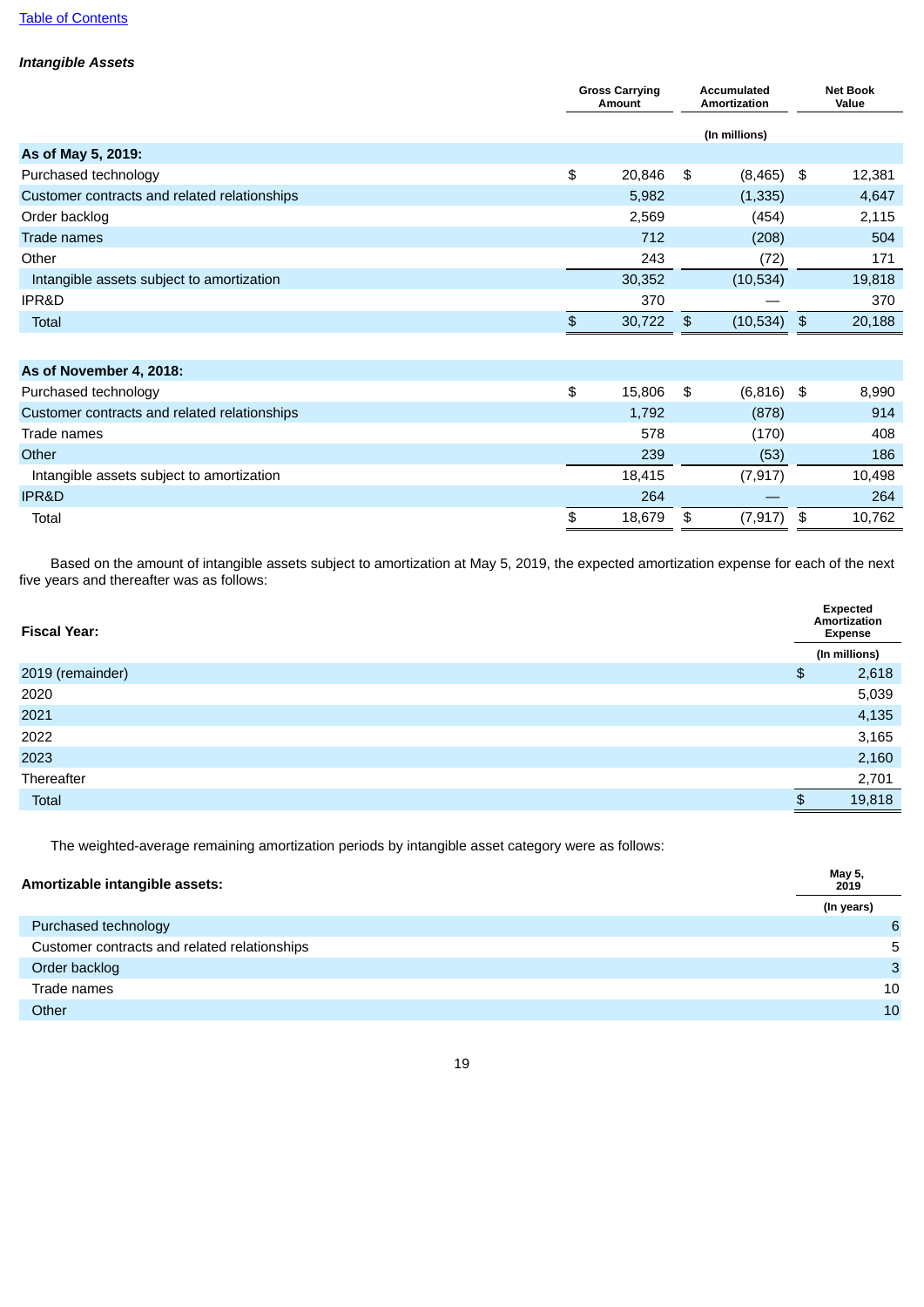### **6. Net Income Per Share**

Basic net income per share is computed by dividing net income attributable to common stock by the weighted-average number of shares of common stock outstanding during the period. Diluted net income per share is computed by dividing net income by the weighted-average number of shares of common stock and potentially dilutive shares of common stock outstanding during the period.

Diluted shares outstanding include the dilutive effect of in-the-money stock options, unvested restricted stock units ("RSUs"), and employee stock purchase plan rights under the Broadcom Inc. Employee Stock Purchase Plan, as amended ("ESPP"), collectively referred to as "equity awards". Diluted shares outstanding also included shares issuable upon the exchange of LP Units for the fiscal year 2018 periods presented prior to the effective time of Mandatory Exchange.

The dilutive effect of equity awards is calculated based on the average stock price for each fiscal period, using the treasury stock method. Under the treasury stock method, the amount the employee must pay for exercising stock options and purchasing shares under the ESPP and the amount of compensation cost for future service that we have not yet recognized are collectively assumed to be used to repurchase shares.

The dilutive effect of LP Units was calculated using the if-converted method. The if-converted method assumed that the LP Units were converted at the beginning of the reporting period and included net income attributable to noncontrolling interest for the fiscal year 2018 periods presented.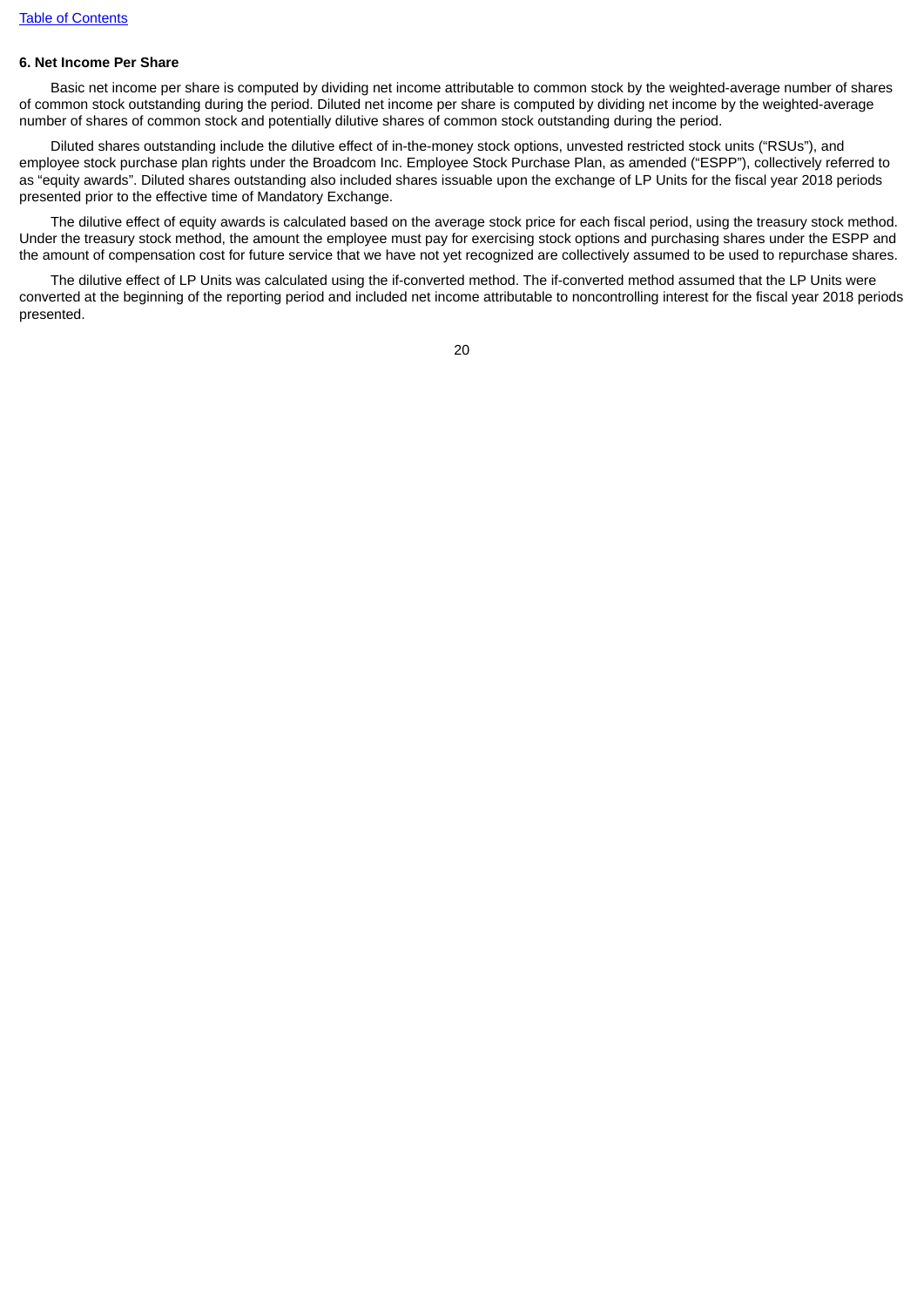The following is a reconciliation of the numerators and denominators of the basic and diluted net income per share computations for the periods presented:

|                                                                                                          | <b>Fiscal Quarter Ended</b> |                |                           |                                      |                       | <b>Two Fiscal Quarters Ended</b> |                       |                |
|----------------------------------------------------------------------------------------------------------|-----------------------------|----------------|---------------------------|--------------------------------------|-----------------------|----------------------------------|-----------------------|----------------|
|                                                                                                          |                             | May 5,<br>2019 |                           | May 6,<br>2018                       |                       | May 5,<br>2019                   |                       | May 6,<br>2018 |
|                                                                                                          |                             |                |                           | (In millions, except per share data) |                       |                                  |                       |                |
| <b>Numerator - Basic:</b>                                                                                |                             |                |                           |                                      |                       |                                  |                       |                |
| Income from continuing operations                                                                        | \$                          | 693            | \$                        | 3,736                                | \$                    | 1,174                            | \$                    | 10,317         |
| Less: Income from continuing operations attributable to<br>noncontrolling interest                       |                             |                |                           | 15                                   |                       |                                  |                       | 352            |
| Income from continuing operations attributable to common stock                                           |                             | 693            |                           | 3,721                                |                       | 1,174                            |                       | 9,965          |
| Loss from discontinued operations, net of income taxes                                                   |                             | (2)            |                           | (3)                                  |                       | (12)                             |                       | (18)           |
| Less: Loss from discontinued operations, net of income taxes,<br>attributable to noncontrolling interest |                             |                |                           |                                      |                       |                                  |                       | (1)            |
| Loss from discontinued operations, net of income taxes,<br>attributable to common stock                  |                             | (2)            |                           | (3)                                  |                       | (12)                             |                       | (17)           |
| Net income attributable to common stock                                                                  | \$                          | 691            | \$                        | 3,718                                | \$                    | 1,162                            | \$                    | 9,948          |
|                                                                                                          |                             |                |                           |                                      |                       |                                  |                       |                |
| <b>Numerator - Diluted:</b>                                                                              |                             |                |                           |                                      |                       |                                  |                       |                |
| Income from continuing operations                                                                        | \$                          | 693            | $\mathfrak{P}$            | 3,736                                | \$                    | 1.174                            | \$                    | 10,317         |
| Loss from discontinued operations, net of income taxes                                                   |                             | (2)            |                           | (3)                                  |                       | (12)                             |                       | (18)           |
| Net income                                                                                               | $\boldsymbol{\theta}$       | 691            | $\pmb{\$}$                | 3,733                                | $\boldsymbol{\theta}$ | 1,162                            | $\boldsymbol{\theta}$ | 10,299         |
| Denominator:                                                                                             |                             |                |                           |                                      |                       |                                  |                       |                |
| Weighted-average shares outstanding - basic                                                              |                             | 397            |                           | 421                                  |                       | 399                              |                       | 415            |
| Dilutive effect of equity awards                                                                         |                             | 25             |                           | 13                                   |                       | 21                               |                       | 15             |
| Exchange of noncontrolling interest                                                                      |                             |                |                           | 14                                   |                       |                                  |                       | 18             |
| Weighted-average shares outstanding - diluted                                                            |                             | 422            |                           | 448                                  |                       | 420                              |                       | 448            |
| Basic income per share:                                                                                  |                             |                |                           |                                      |                       |                                  |                       |                |
| Income per share from continuing operations                                                              | \$                          | 1.75           | \$                        | 8.84                                 | \$                    | 2.94                             | \$                    | 24.01          |
| Loss per share from discontinued operations                                                              |                             | (0.01)         |                           | (0.01)                               |                       | (0.03)                           |                       | (0.04)         |
| Net income per share                                                                                     | \$                          | 1.74           | \$                        | 8.83                                 | \$                    | 2.91                             | \$                    | 23.97          |
|                                                                                                          |                             |                |                           |                                      |                       |                                  |                       |                |
| Diluted income per share:                                                                                |                             |                |                           |                                      |                       |                                  |                       |                |
| Income per share from continuing operations                                                              | $\mathfrak{P}$              | 1.64           | $\frac{4}{5}$             | 8.34                                 | \$                    | 2.80                             | \$                    | 23.03          |
| Loss per share from discontinued operations                                                              |                             |                |                           | (0.01)                               |                       | (0.03)                           |                       | (0.04)         |
| Net income per share                                                                                     | \$                          | 1.64           | $\boldsymbol{\hat{\phi}}$ | 8.33                                 | \$                    | 2.77                             | \$                    | 22.99          |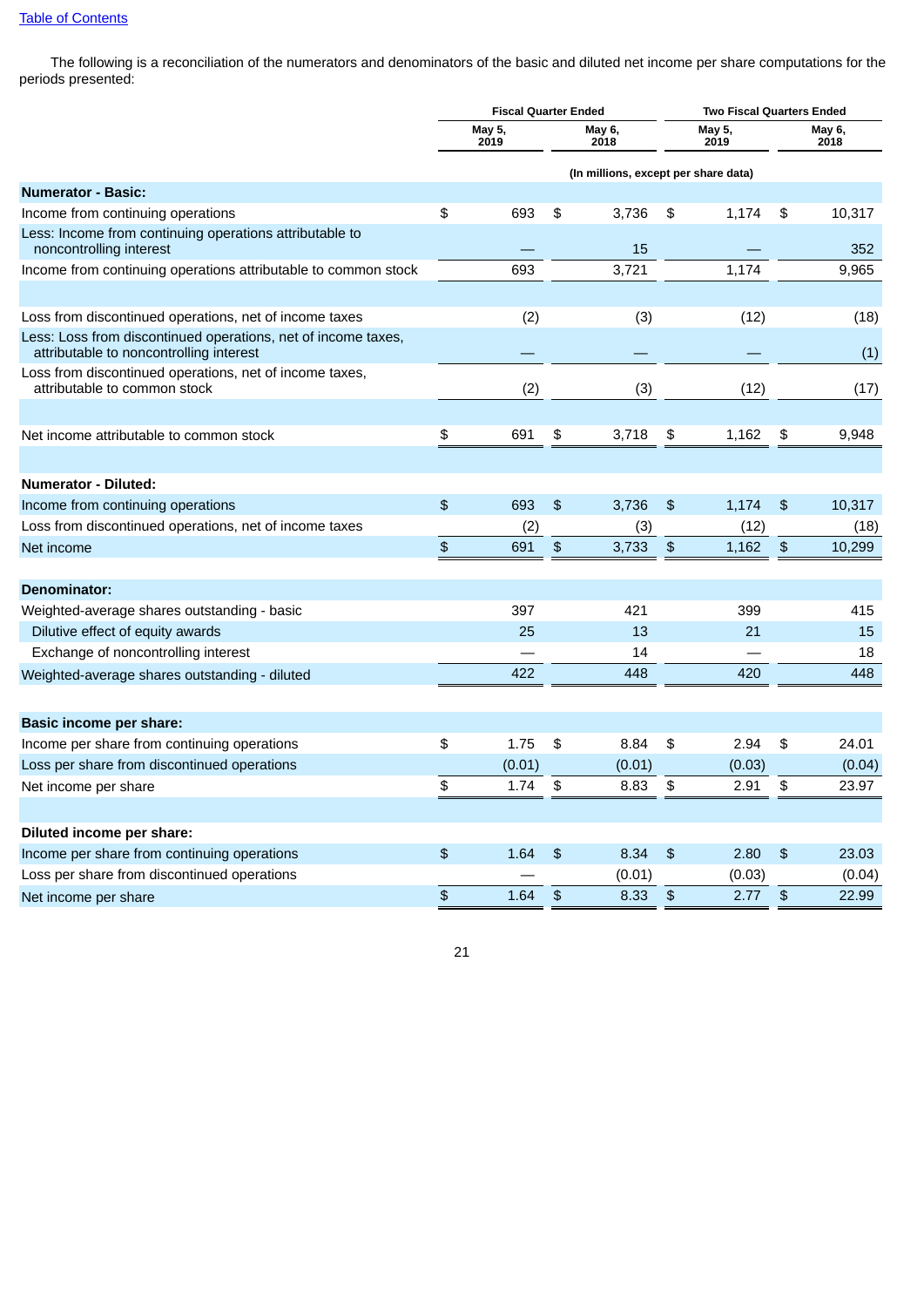# **7. Borrowings**

|                                                                          | <b>Effective Interest Rate</b>    | May 5,<br>2019 |                      | November 4,<br>2018 |
|--------------------------------------------------------------------------|-----------------------------------|----------------|----------------------|---------------------|
|                                                                          | (In millions, except percentages) |                |                      |                     |
| 2019 Senior Notes - fixed rate                                           |                                   |                |                      |                     |
| 3.125% notes due April 2021                                              | 3.607%                            | \$<br>2,000    | \$                   |                     |
| 3.125% notes due October 2022                                            | 3.527%                            | 1,500          |                      |                     |
| 3.625% notes due October 2024                                            | 3.980%                            | 2,000          |                      |                     |
| 4.250% notes due April 2026                                              | 4.544%                            | 2,500          |                      |                     |
| 4.750% notes due April 2029                                              | 4.953%                            | 3,000          |                      |                     |
|                                                                          |                                   | 11,000         |                      |                     |
| 2019 Term Loans - floating rate                                          |                                   |                |                      |                     |
| LIBOR plus 1.250% term loan due through November 2023                    | 3.852%                            | 6,000          |                      |                     |
|                                                                          |                                   | 6,000          |                      |                     |
| 2017 Senior Notes - fixed rate                                           |                                   |                |                      |                     |
| 2.375% notes due January 2020                                            | 2.615%                            | 2,750          |                      | 2,750               |
| 2.200% notes due January 2021                                            | 2.406%                            | 750            |                      | 750                 |
| 3.000% notes due January 2022                                            | 3.214%                            | 3,500          |                      | 3,500               |
| 2.650% notes due January 2023                                            | 2.781%                            | 1,000          |                      | 1,000               |
| 3.625% notes due January 2024                                            | 3.744%                            | 2,500          |                      | 2,500               |
| 3.125% notes due January 2025                                            | 3.234%                            | 1,000          |                      | 1,000               |
| 3.875% notes due January 2027                                            | 4.018%                            | 4,800          |                      | 4,800               |
| 3.500% notes due January 2028                                            | 3.596%                            | 1,250          |                      | 1,250               |
|                                                                          |                                   | 17,550         |                      | 17,550              |
| <b>Assumed CA Senior Notes - fixed rate</b>                              |                                   |                |                      |                     |
| 5.375% notes due December 2019                                           | 3.433%                            | 750            |                      |                     |
| 3.600% notes due August 2020                                             | 3.540%                            | 400            |                      |                     |
| 3.600% notes due August 2022                                             | 4.071%                            | 500            |                      |                     |
| 4.500% notes due August 2023                                             | 4.099%                            | 250            |                      |                     |
| 4.700% notes due March 2027                                              | 5.153%                            | 350            |                      |                     |
|                                                                          |                                   | 2,250          |                      |                     |
| <b>Commercial Paper</b>                                                  |                                   |                |                      |                     |
| Commercial paper                                                         | $0.289%$ (a)                      | 1,000          |                      |                     |
|                                                                          |                                   | 1,000          |                      |                     |
| <b>Assumed Brocade Convertible Notes - fixed rate</b>                    |                                   |                |                      |                     |
| 1.375% convertible notes due January 2020                                | 0.628%                            | 37             |                      | 37                  |
|                                                                          |                                   | 37             |                      | 37                  |
| <b>Assumed BRCM Senior Notes - fixed rate</b>                            |                                   |                |                      |                     |
| 2.500% - 4.500% notes due August 2022 - August 2034                      | 2.585% - 4.546%                   | 22             |                      | 22                  |
| Total principal amount outstanding                                       |                                   | 37,859         |                      | 17,609              |
| Less: Unaccreted discount/premium and unamortized debt issuance<br>costs |                                   | (311)          |                      | (116)               |
| <b>Total Debt</b>                                                        |                                   | \$<br>37,548   | $\pmb{\mathfrak{P}}$ | 17,493              |

(a) Represents the weighted average interest rate on outstanding commercial paper as of May 5, 2019.

 $\mathcal{L}_\text{max}$  , and the set of the set of the set of the set of the set of the set of the set of the set of the set of the set of the set of the set of the set of the set of the set of the set of the set of the set of the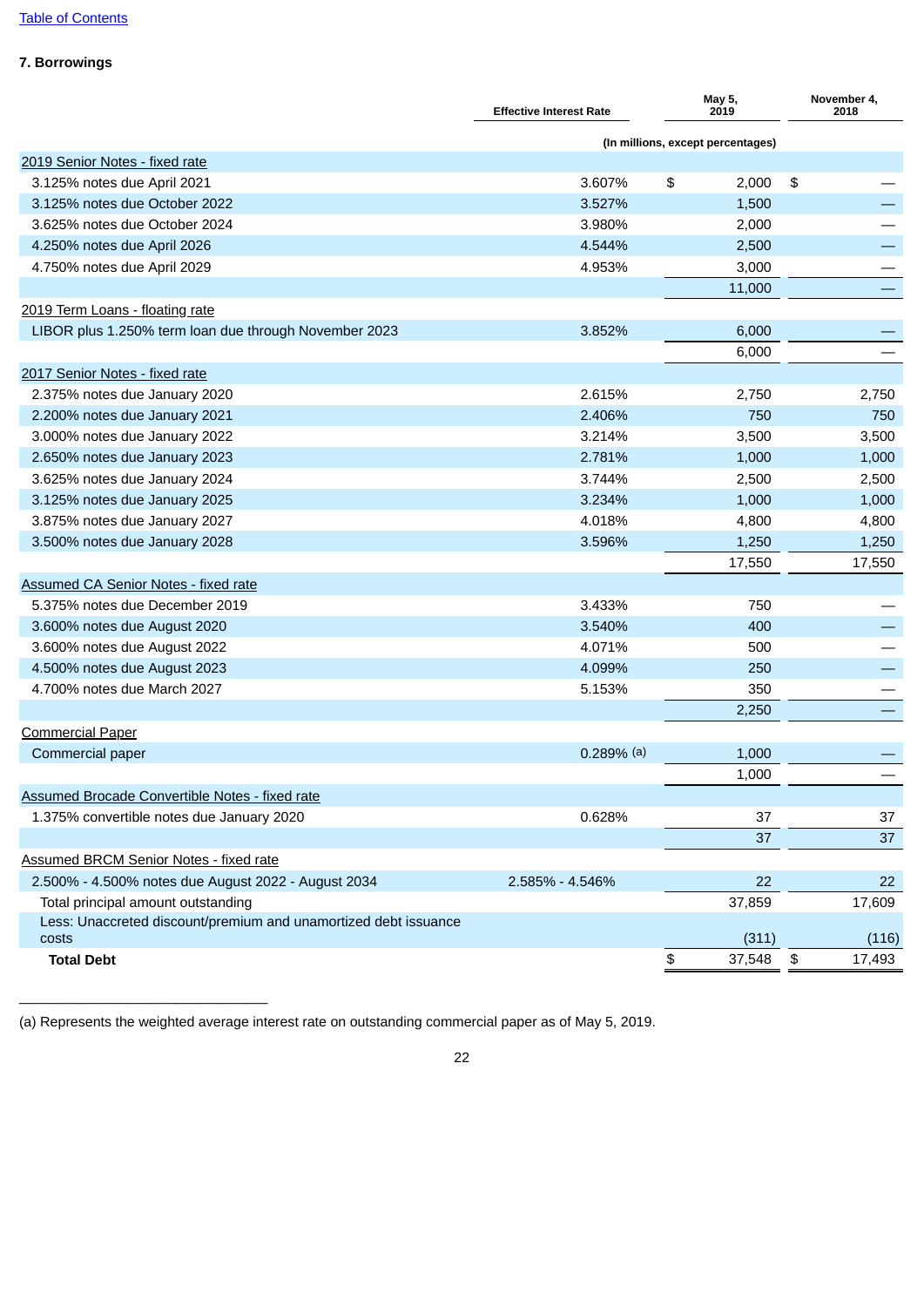### *Fiscal Year 2019 Financing Arrangements*

In connection with the CA Merger, we entered into a credit agreement (the "2019 Credit Agreement"), which provided for a \$9 billion unsecured term A-3 facility and a \$9 billion unsecured term A-5 facility, collectively referred to as the "2019 Term Loans". Interest on our 2019 Term Loans was based on a floating rate and was payable monthly. Our obligations under the 2019 Credit Agreement were guaranteed on an unsecured basis by Broadcom Corporation ("BRCM"), Broadcom Cayman Finance Limited and Broadcom Technologies Inc., with a residual guarantee having been provided by Broadcom-Singapore pending its voluntary liquidation (commenced in the fiscal quarter ended February 3, 2019).

The 2019 Credit Agreement also provided for a five-year \$5 billion unsecured revolving credit facility (the "Revolving Facility"), of which \$500 million was available for the issuance of multi-currency letters of credit. The issuance of letters of credit would reduce the aggregate amount otherwise available under the Revolving Facility for revolving loans. Subject to the terms of the 2019 Credit Agreement, we were permitted to borrow, repay and reborrow revolving loans at any time prior to the earlier of (a) November 2023 or (b) the date of termination in whole of the revolving lenders' commitments under the 2019 Credit Agreement in accordance with the terms thereof. We had no borrowings outstanding under the Revolving Facility on May 5, 2019.

In April 2019, we issued \$11 billion in aggregate principal amount of senior unsecured notes ("2019 Senior Notes"). The 2019 Senior Notes are fully and unconditionally guaranteed, jointly and severally, on an unsecured, unsubordinated basis by BRCM and Broadcom Technologies Inc. Each series of our 2019 Senior Notes pay interest semi-annually in arrears on April 15 and October 15 of each year. We may, at our option, redeem or purchase, in whole or in part any of the 2019 Senior Notes at a price equal to 100% of the principal amount of the applicable 2019 Senior Notes, plus a corresponding make-whole premium as set forth in the indenture governing the 2019 Senior Notes, plus accrued and unpaid interest, if any, to the date of repurchase.

In February 2019, we also established a commercial paper program pursuant to which we may issue unsecured commercial paper notes ("Commercial Paper") in an aggregate principal amount of up to \$2 billion outstanding at any time with maturities of up to 397 days from the date of issue. Commercial Paper is sold under customary terms in the commercial paper market and may be issued at a discount from par or, alternatively, may be sold at par and bear interest at rates dictated by market conditions at the time of their issuance. The Revolving Facility supports our commercial paper program. Outstanding Commercial Paper borrowings reduce the amount that would otherwise be available for general corporate purposes under the Revolving Facility. As of May 5, 2019, we had \$1 billion of Commercial Paper outstanding with maturities generally less than sixty days. We intend to continuously replace our Commercial Paper upon maturity with newly issued commercial paper. In addition, we have the ability to finance the Commercial Paper borrowings on a long-term basis as they were supported by the Revolving Facility. These borrowings are now supported by our new revolving credit facility discussed below. As such, we have recorded Commercial Paper, net of discount, as long-term debt.

We used the net proceeds from the 2019 Senior Notes and Commercial Paper to repay \$12 billion of our 2019 Term Loans, including all of our term A-3 facility. As a result of our repayment of the 2019 Term Loans, we wrote off \$26 million of debt issuance costs, which were included in interest expense on the condensed consolidated statements of operations. The 2019 Senior Notes are recorded as long-term debt, net of discount. The discount associated with the 2019 Senior Notes and Commercial Paper is amortized to interest expense over the respective terms of these borrowings. The unamortized discount and debt issuance costs balance on the 2019 Term Loans as of the modification date will be amortized to interest expense over the respective terms of the 2019 Senior Notes and Commercial Paper.

On May 7, 2019, we entered into a new credit agreement, which provides for a \$5 billion unsecured revolving credit facility, a \$2 billion unsecured term A-3 facility, a \$2 billion unsecured term A-5 facility and a \$2 billion unsecured term A-7 facility. This new credit agreement has substantially the same terms and conditions as the 2019 Credit Agreement, other than with respect to the maturity date of the facilities. The proceeds of the term A-3, A-5 and A-7 facilities were used to refinance the \$6 billion of existing term loans outstanding under the 2019 Credit Agreement, which was terminated in connection with, and as a condition to, entering into the May 7, 2019 credit agreement. Our obligations under this new credit agreement are guaranteed on an unsecured basis by BRCM and Broadcom Technologies Inc.

#### *2017 Senior Notes*

During fiscal year 2017, BRCM and Broadcom Cayman Finance Limited, collectively referred to as the "Subsidiary Issuers," issued \$17,550 million of senior unsecured notes (the "2017 Senior Notes"). The 2017 Senior Notes were fully and unconditionally guaranteed, jointly and severally, on an unsecured, unsubordinated basis by Broadcom ("Parent Guarantor") and Broadcom-Singapore. During the fiscal quarter ended February 3, 2019, Broadcom-Singapore was placed in voluntary liquidation in Singapore. Broadcom Technologies Inc. ("Subsidiary Guarantor"), a wholly-owned subsidiary of Broadcom, became a guarantor of the 2017 Senior Notes and entered into supplemental indentures with the Subsidiary Issuers and the trustee of the 2017 Senior Notes. As a result, Broadcom-Singapore was released from its guarantee of the 2017 Senior Notes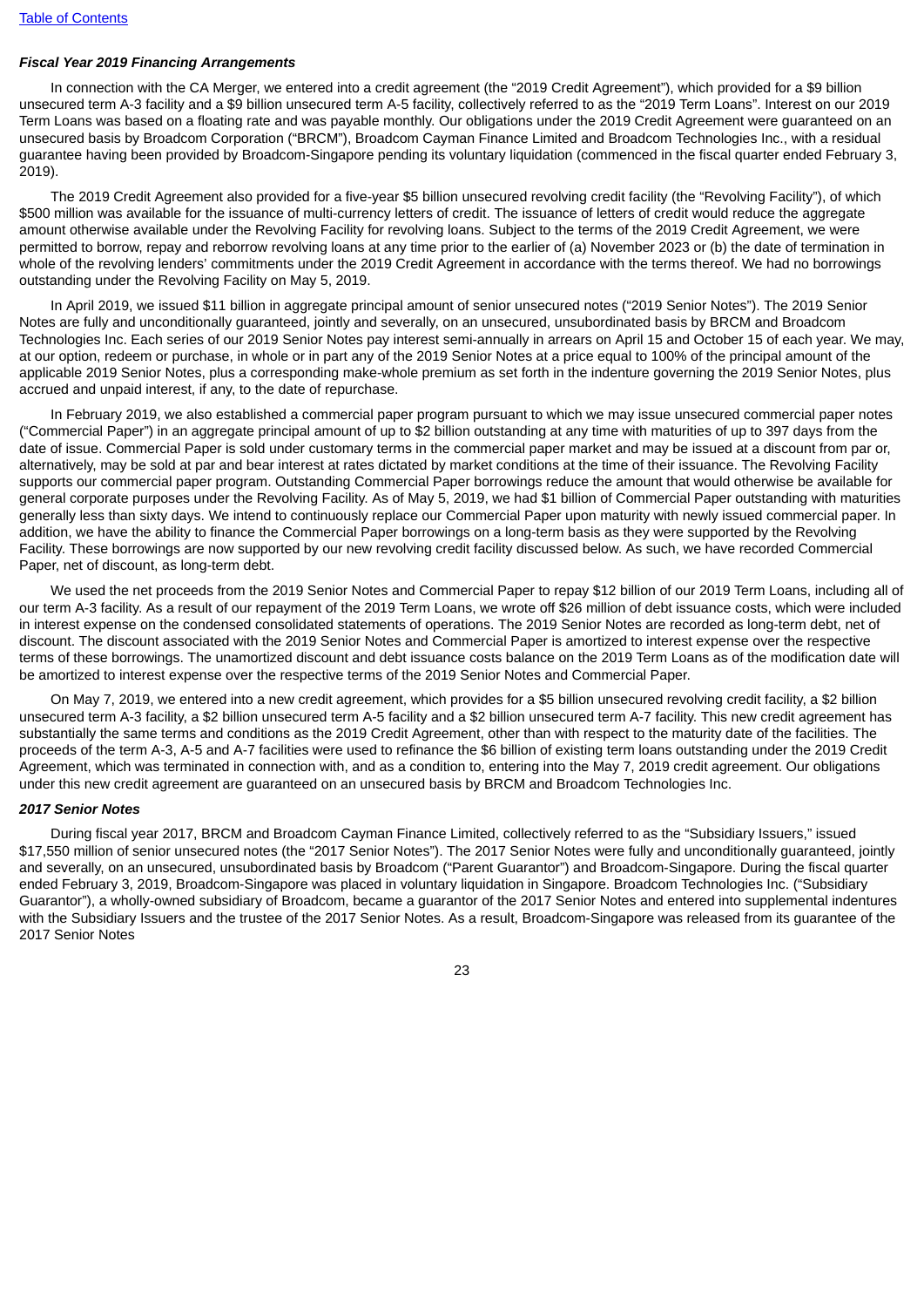under each of their respective indentures in accordance with their terms. On May 15, 2019, Broadcom Cayman Finance Limited was merged into the Subsidiary Guarantor, with the Subsidiary Guarantor as the surviving entity.

#### *Assumed CA Senior Notes*

In connection with the CA Merger, we assumed \$2,250 million in aggregate principal amount of CA's outstanding senior unsecured notes (the "Assumed CA Senior Notes"). CA remains the sole obligor under the Assumed CA Senior Notes. We may redeem all or a portion of the Assumed CA Senior Notes at any time, subject to a specified make-whole premium as set forth in the indenture governing the Assumed CA Senior Notes. In the event of a change in control, each note holder will have the right to require us to repurchase all or any part of the holders' notes in cash at a price equal to 101% of the principal amount of such notes plus accrued and unpaid interest, if any, to the date of repurchase (subject to the right of holders of record on the relevant interest payment date to receive interest due). Each series of the Assumed CA Senior Notes pays interest semi-annually.

#### *Fair Value of Debt*

As of May 5, 2019, the estimated aggregate fair value of debt was \$37,331 million. The fair value of our senior notes was determined using quoted prices from less active markets. The estimated fair value of our term A-5 facility approximated its carrying value due to its floating interest rate and consistency in our credit ratings. The estimated fair value of our Commercial Paper approximated its carrying value due to the short-term nature of these borrowings. All of our debt obligations are categorized as Level 2 instruments.

#### *Future Principal Payments of Debt*

The future scheduled principal payments of debt as of May 5, 2019 were as follows:

| <b>Fiscal Year:</b> |               | <b>Future Scheduled</b><br><b>Principal Payments</b> |  |  |  |
|---------------------|---------------|------------------------------------------------------|--|--|--|
|                     |               | (In millions)                                        |  |  |  |
| 2019 (remainder)    | $\frac{1}{2}$ | 1,000                                                |  |  |  |
| 2020                |               | 3,937                                                |  |  |  |
| 2021                |               | 3,650                                                |  |  |  |
| 2022                |               | 6,409                                                |  |  |  |
| 2023                |               | 2,150                                                |  |  |  |
| Thereafter          |               | 20,713                                               |  |  |  |
| Total               | \$.           | 37,859                                               |  |  |  |

As of May 5, 2019 and November 4, 2018, we accrued interest payable of \$244 million and \$165 million, respectively and were in compliance with all debt covenants.

#### **8. Stockholders' Equity**

#### *Redomiciliation Transaction*

For the period prior to the Redomiciliation Transaction, our stockholders' equity reflected Broadcom-Singapore's outstanding ordinary shares. On April 4, 2018, all Broadcom-Singapore outstanding ordinary shares were exchanged on a one-for-one basis for newly issued shares of Broadcom common stock and Broadcom-Singapore became a wholly-owned subsidiary of Broadcom.

In conjunction with the Redomiciliation Transaction and pursuant to the Mandatory Exchange, all outstanding LP Units held by the limited partners were mandatorily exchanged for approximately 22 million newly issued shares of Broadcom common stock on a one-for-one basis. As a result, all limited partners of the Partnership became common stockholders of Broadcom. In addition, all related outstanding special preference shares of Broadcom-Singapore were automatically redeemed upon the Mandatory Exchange.

#### *Noncontrolling Interest*

Immediately prior to the Redomiciliation Transaction, the limited partners held a noncontrolling interest of approximately 5% in the Partnership through their ownership of LP Units. Accordingly, net income attributable to our common stock in our condensed consolidated statements of operations excluded the noncontrolling interest's proportionate share of the results for the fiscal quarter and two fiscal quarters ended May 6, 2018. In addition, we presented the proportionate share of equity attributable to the noncontrolling interest as a separate component of total equity within our condensed consolidated statements of equity for the periods prior to the Redomiciliation Transaction.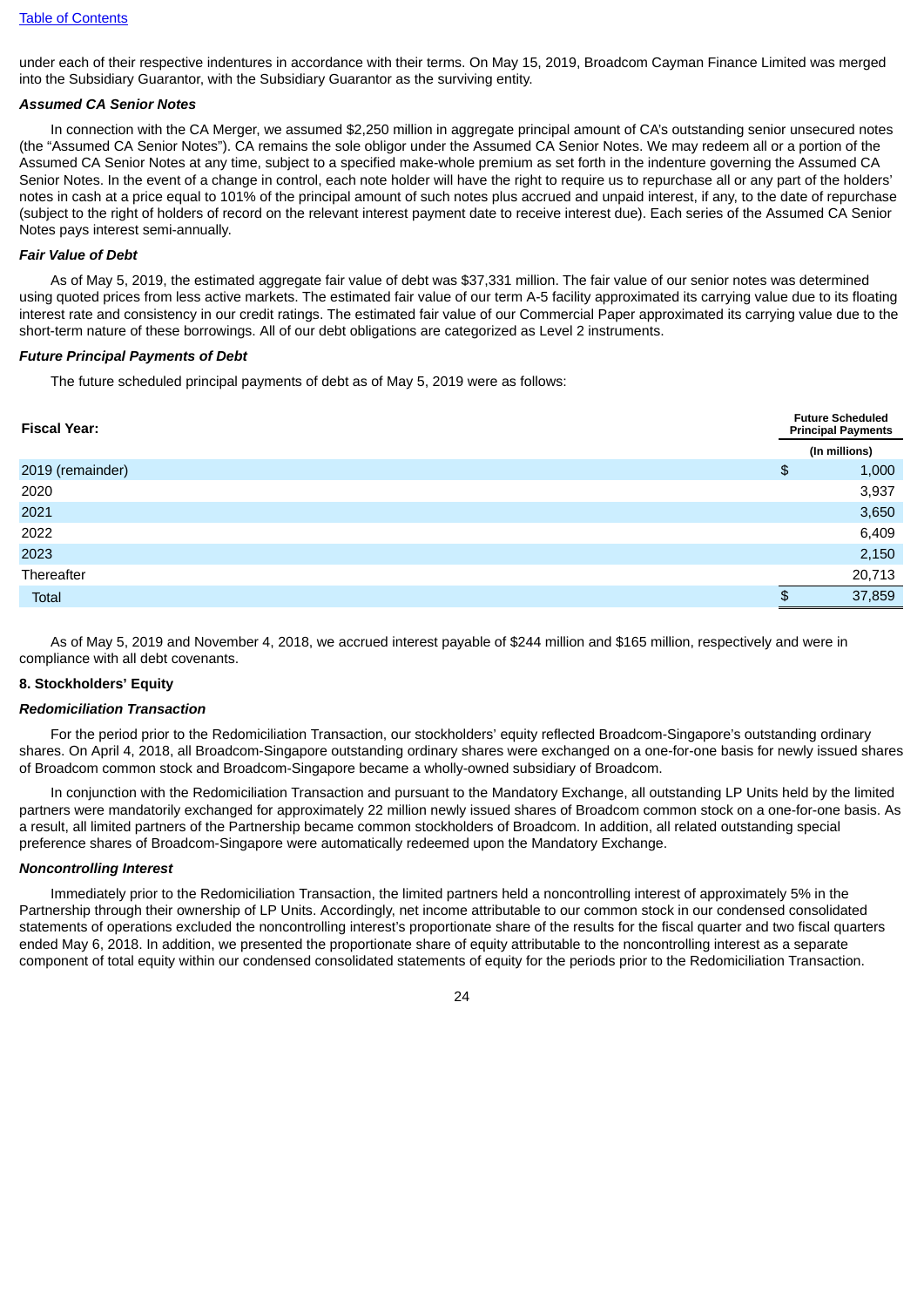### *Dividends and Distributions*

|                                                                   | <b>Fiscal Quarter Ended</b> |        |                                  |                                      |      | <b>Two Fiscal Quarters Ended</b> |     |       |  |
|-------------------------------------------------------------------|-----------------------------|--------|----------------------------------|--------------------------------------|------|----------------------------------|-----|-------|--|
|                                                                   | <b>May 5,</b><br>2019       |        | May 6,<br>May 5,<br>2018<br>2019 |                                      |      | May 6,<br>2018                   |     |       |  |
|                                                                   |                             |        |                                  | (In millions, except per share data) |      |                                  |     |       |  |
| Cash dividends and distributions declared and paid per share/unit | \$                          | 2.65   | <b>S</b>                         | 1.75                                 | - \$ | 5.30                             | -\$ | 3.50  |  |
| Cash dividends paid to stockholders                               |                             | 1.057  | - SG                             | 727                                  | \$   | 2.124                            | \$  | 1.444 |  |
| Cash distributions paid to limited partners                       | \$                          | $\sim$ | \$.                              | 39                                   | \$   | $\overline{\phantom{0}}$         | \$. | 77    |  |

### *Stock Repurchase Program*

In December 2018, our Board of Directors increased our previously authorized \$12 billion stock repurchase program to a total of \$18 billion. This authorization covers repurchases through November 3, 2019, the end of our fiscal year 2019. During the fiscal quarter and two fiscal quarters ended May 5, 2019, we repurchased and retired approximately 3 million and 17 million shares of our common stock for \$830 million and \$4,266 million, respectively, under this stock repurchase program. During both the fiscal quarter and two fiscal quarters ended May 6, 2018, we repurchased and retired approximately 2 million shares of our common stock for \$347 million under this stock repurchase program. As of May 5, 2019, \$6,476 million of the current authorization remained available under our stock repurchase program.

Repurchases under our stock repurchase program may be effected through a variety of methods, including open market or privately negotiated purchases. The timing and number of shares of common stock repurchased will depend on a variety of factors, including price, general business and market conditions and alternative investment opportunities. We are not obligated to repurchase any specific number of shares of common stock, and we may suspend or discontinue our stock repurchase program at any time.

#### *Stock-Based Compensation Expense*

|                                        |    | <b>Fiscal Quarter Ended</b> |      |                |               | <b>Two Fiscal Quarters Ended</b> |    |                |  |  |
|----------------------------------------|----|-----------------------------|------|----------------|---------------|----------------------------------|----|----------------|--|--|
|                                        |    | <b>May 5,</b><br>2019       |      | May 6,<br>2018 |               | May 5,<br>2019                   |    | May 6,<br>2018 |  |  |
|                                        |    |                             |      |                | (In millions) |                                  |    |                |  |  |
| Cost of products sold                  | \$ | 29                          | - \$ | 19             | \$            | 55 \$                            |    | 37             |  |  |
| Cost of subscriptions and services     |    | 12                          |      | 2              |               | 20                               |    | 4              |  |  |
| Research and development               |    | 371                         |      | 205            |               | 682                              |    | 408            |  |  |
| Selling, general and administrative    |    | 132                         |      | 70             |               | 252                              |    | 146            |  |  |
| Total stock-based compensation expense | ۰D | 544                         |      | 296            | \$.           | 1,009                            | \$ | 595            |  |  |

During the fiscal quarter ended February 3, 2019, the Compensation Committee of our Board of Directors approved a broad-based program of multi-year equity grants of time- and market-based RSUs (the "Multi-Year Equity Awards") in lieu of our annual employee equity awards historically granted on March 15 of each year. Each Multi-Year Equity Award vests on the same basis as four annual grants made March 15 of each year, beginning in fiscal year 2019, with successive four-year vesting periods. Stock-based compensation expense related to the Multi-Year Equity Awards was \$218 million and \$325 million for the fiscal quarter and two fiscal quarters ended May 5, 2019, including \$32 million and \$49 million of Multi-Year Equity Awards granted to employees acquired in the CA Merger, respectively.

For the fiscal quarter and two fiscal quarters ended May 5, 2019, stock-based compensation expense included \$23 million and \$60 million, respectively, related to equity awards assumed in connection with the CA Merger. In addition to stock-based compensation expense presented above, for the two fiscal quarters ended May 5, 2019, we recognized \$75 million in restructuring charges for accelerated vesting of assumed equity awards held by employees terminated in connection with the CA Merger.

As of May 5, 2019, the total unrecognized compensation cost related to unvested stock-based awards was \$6,238 million, which is expected to be recognized over the remaining weighted-average service period of 4.4 years.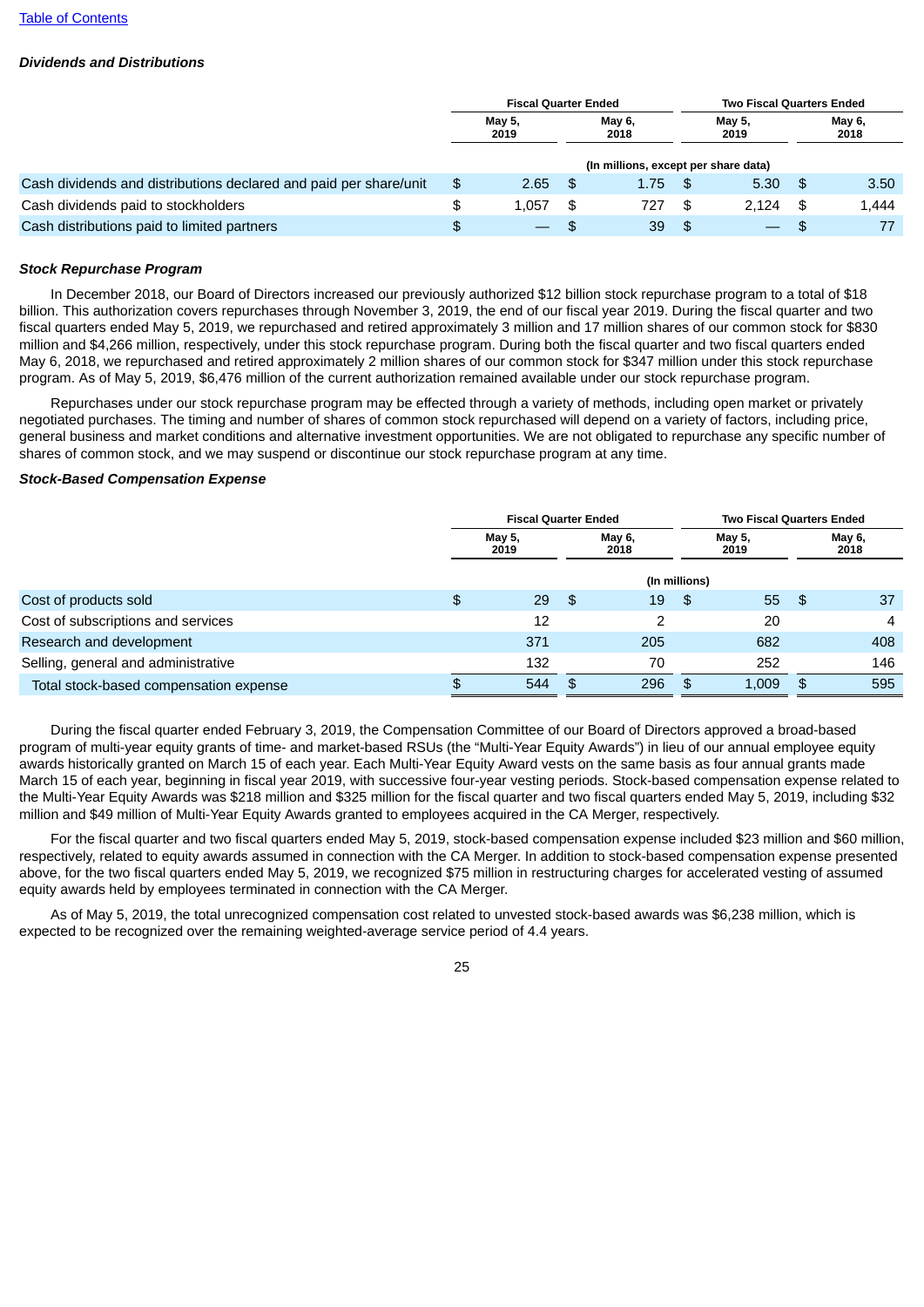# *Equity Incentive Award Plans*

A summary of time- and market-based RSU activity is as follows:

|                                | <b>Number of RSUs</b><br>Outstanding |               | <b>Weighted-Average</b><br><b>Grant Date</b><br><b>Fair Value</b><br><b>Per Share</b> |  |  |  |  |
|--------------------------------|--------------------------------------|---------------|---------------------------------------------------------------------------------------|--|--|--|--|
|                                | (In millions, except per share data) |               |                                                                                       |  |  |  |  |
| Balance as of November 4, 2018 | 18                                   | \$            | 195.50                                                                                |  |  |  |  |
| Assumed in CA Merger           | 1                                    | \$            | 206.14                                                                                |  |  |  |  |
| Granted                        | 32                                   | \$            | 177.72                                                                                |  |  |  |  |
| Vested                         | (6)                                  | \$            | 188.30                                                                                |  |  |  |  |
| Forfeited                      | (1)                                  | $\frac{3}{2}$ | 175.01                                                                                |  |  |  |  |
| Balance as of May 5, 2019      | 44                                   | \$            | 184.63                                                                                |  |  |  |  |

The aggregate fair value of time- and market-based RSUs that vested during the two fiscal quarters ended May 5, 2019 was \$1,794 million, which represents the market value of our common stock on the date that the RSUs vested. The number of RSUs vested included shares of common stock that we withheld for settlement of employees' tax obligations due upon the vesting of RSUs.

A summary of time- and market-based stock option activity is as follows:

|                                | Number of<br><b>Options</b><br>Outstanding | Weighted-<br>Average<br><b>Exercise Price</b><br><b>Per Share</b> |       | Weighted-<br>Average<br>Remaining<br>Contractual<br>Life (In years) | Aggregate<br><b>Intrinsic</b><br>Value |
|--------------------------------|--------------------------------------------|-------------------------------------------------------------------|-------|---------------------------------------------------------------------|----------------------------------------|
|                                |                                            |                                                                   |       | (In millions, except years and per share data)                      |                                        |
| Balance as of November 4, 2018 | 8                                          | \$                                                                | 50.14 |                                                                     |                                        |
| Exercised                      | (3)                                        | \$                                                                | 48.45 |                                                                     | \$<br>642                              |
| Cancelled                      | $\frac{1}{2}$<br>$\star$                   | \$                                                                | 44.84 |                                                                     |                                        |
| Balance as of May 5, 2019      | 5                                          | \$                                                                | 51.11 | $1.59$ \$                                                           | 1.296                                  |
| Fully vested as of May 5, 2019 | 5                                          | \$                                                                | 51.11 | $1.59$ \$                                                           | 1,296                                  |
|                                |                                            |                                                                   |       |                                                                     |                                        |

\* Represents fewer than 0.5 million shares.

### **9. Income Taxes**

For the fiscal quarter and two fiscal quarters ended May 5, 2019, our benefit from income taxes was \$36 million and \$239 million, respectively, compared to \$2,637 million and \$8,423 million for the fiscal quarter and two fiscal quarters ended May 6, 2018, respectively.

The benefit for the fiscal quarter ended May 5, 2019 was primarily due to \$137 million of excess tax benefits from stock-based awards that vested or were exercised during the period, partially offset by \$113 million of expense from a change in estimate of our fiscal year 2018 provision resulting from regulations issued related to the U.S. Tax Cuts and Jobs Act (the "2017 Tax Reform Act").

The benefit from income taxes for the corresponding 2018 fiscal quarter included the impact of the Redomiciliation Transaction and related internal reorganizations. This impact included tax benefits from the reduction of \$1,063 million in unrecognized federal tax benefits related to a one-time transition tax (the "Transition Tax"), \$431 million in the Transition Tax payable and \$1,162 million from the remeasurement of withholding taxes on undistributed earnings, partially offset by a \$91 million tax provision on foreign earnings and profits subject to U.S. tax.

The benefit for the two fiscal quarters ended May 5, 2019 was primarily due to \$172 million of excess tax benefits from stock-based awards that vested or were exercised during the period, the recognition of gross uncertain tax benefits as a result of audit settlements and lapses of statutes of limitations, and the partial release of \$54 million of our valuation allowance as a result of the CA Merger, partially offset by \$113 million of expense from a change in estimate of our fiscal year 2018 provision resulting from regulations issued related to the 2017 Tax Reform Act.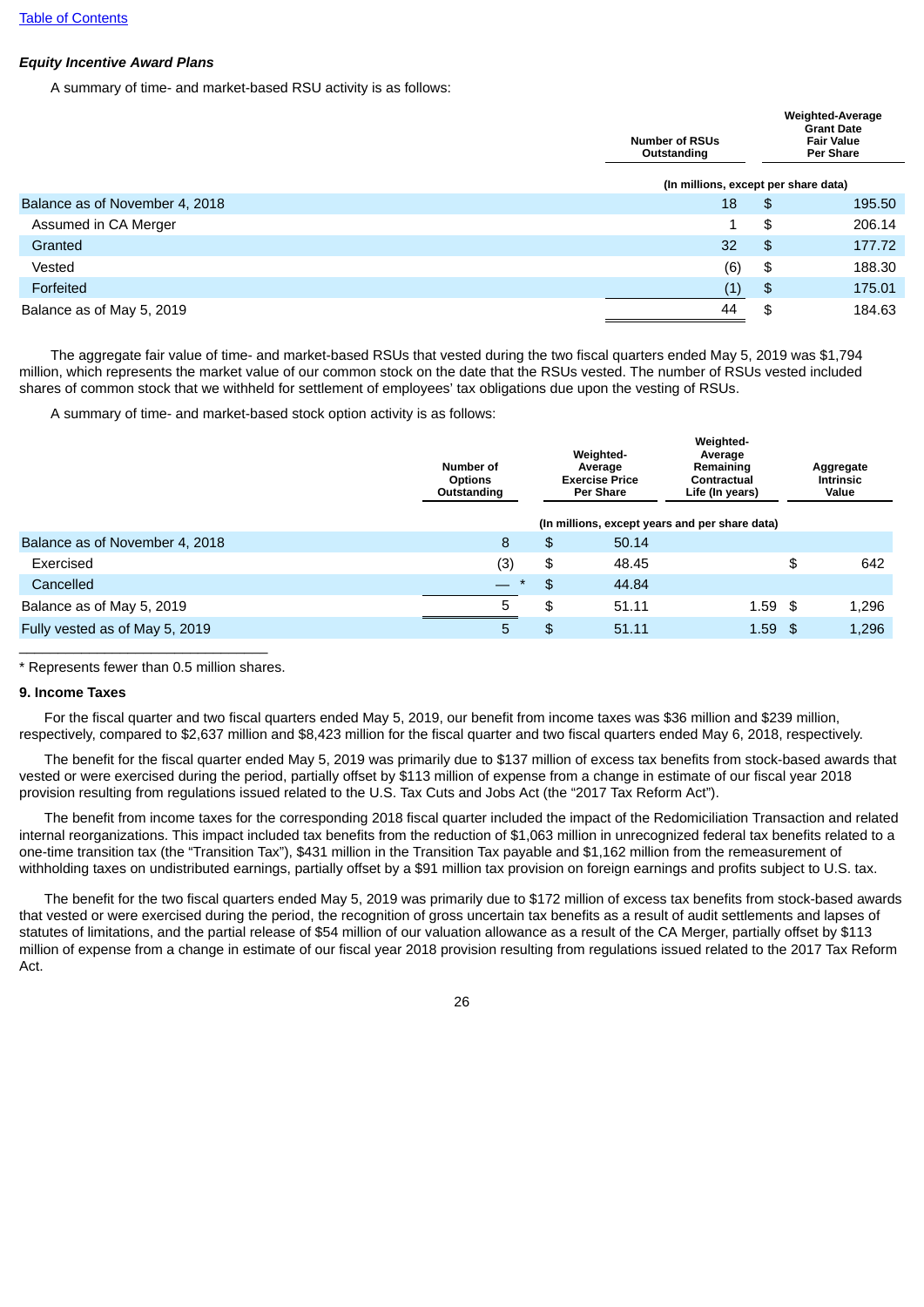On December 22, 2017, the SEC issued Staff Accounting Bulletin No. 118. This guidance allowed registrants a "measurement period," not to exceed one year from the date of enactment, to complete their accounting for the tax effects of the 2017 Tax Reform Act. We relied on this guidance to refine our estimates of the impact of the 2017 Tax Reform Act during the measurement period. The measurement period ended during our fiscal quarter ended February 3, 2019, and no adjustments were recorded. As a result, we consider our accounting for the tax effects of the 2017 Tax Reform Act to be complete based on our interpretation of the law and subsequently issued guidance. However, it is expected that the U.S. Treasury will continue to issue regulations and other guidance on the application of certain provisions of the 2017 Tax Reform Act that may impact our interpretation of the rules and our calculation of the tax impact of the Transition Tax or other provisions of the 2017 Tax Reform Act. We recorded income tax expense of \$113 million during the fiscal quarter ended May 5, 2019 as a result of the issuance of such regulations during the period.

The two fiscal quarters ended May 5, 2019 also included the impact of several provisions of the 2017 Tax Reform Act that take effect for us for the first time in fiscal year 2019, including a new minimum tax on certain foreign earnings, known as Global Intangible Low-taxed Income ("GILTI"), a new incentive for foreign-derived intangible income, changes to the limitation on the deductibility of certain executive compensation, and new limitations on the deductibility of interest expense. We have elected to account for GILTI as a period cost rather than on a deferred basis.

In connection with CA Merger in November 2018, we established \$2,369 million of net deferred tax liabilities on the excess of the book basis over the tax basis of acquired identified intangible assets and investments in certain foreign subsidiaries that had not been indefinitely reinvested, partially offset by acquired tax attributes. The net deferred tax liabilities are based upon certain assumptions underlying our preliminary purchase price allocation. Upon finalization of the purchase price allocation, additional adjustments to the amount of our net deferred taxes may be required, provided we are within the measurement period.

The benefit from income taxes for the corresponding 2018 fiscal period was principally a result of provisional income tax benefits realized from the enactment of the 2017 Tax Reform Act. The 2017 Tax Reform Act made significant changes to the U.S. Internal Revenue Code, including, but not limited to, a decrease in the U.S. corporate tax rate from 35% to 21% effective for tax years beginning after December 31, 2017, the transition of U.S. international taxation from a worldwide tax system to a participation exemption regime, and the transition tax on the mandatory deemed repatriation of accumulated non-U.S. earnings of U.S. controlled foreign corporations as of December 31, 2017.

As a result of the 2017 Tax Reform Act, we recorded a total provisional benefit of \$7,303 million during the two fiscal quarters ended May 6, 2018. This provisional benefit included \$91 million related to the remeasurement of certain deferred tax assets and liabilities, which was based on the tax rates at which they were expected to be reversed in the future. The provisional benefit also included \$7,212 million related to the Transition Tax, which was primarily due to a reduction of \$10,392 million in our federal deferred income tax liabilities on accumulated non-U.S. earnings, partially offset by \$2,116 million of federal provisional long-term Transition Tax payable and \$1,116 million of unrecognized federal tax benefits related to the Transition Tax.

We also recognized an income tax benefit for \$127 million and \$155 million of excess tax benefits from stock-based awards that vested or were exercised during the fiscal quarter and two fiscal quarters ended May 6, 2018, respectively.

#### *Uncertain Tax Positions*

The balance of gross unrecognized tax benefits was \$4,107 million and \$4,030 million as of May 5, 2019 and November 4, 2018, respectively. This increase was primarily due to the recognition of uncertain tax positions related to the CA Merger, which were initially estimated as of the CA Acquisition Date, offset by audit settlements and lapses of statutes of limitations. We continue to reevaluate these items with any adjustments to our preliminary estimates recognized, provided we are within the measurement period and we continue to collect information in order to determine their estimated values.

Accrued interest and penalties are included in other long-term liabilities on the condensed consolidated balance sheets. As of May 5, 2019 and November 4, 2018, the combined amount of cumulative accrued interest and penalties was approximately \$307 million and \$190 million, respectively.

As of May 5, 2019 and November 4, 2018, approximately \$4,414 million and \$4,220 million, respectively, of the unrecognized tax benefits, including accrued interest and penalties, would affect our effective tax rate if favorably resolved.

We are subject to U.S. income tax examination for fiscal years 2013 and later. Certain of our acquired companies are subject to tax examinations in major jurisdictions outside of the U.S. for fiscal years 2008 and later. It is possible that our existing unrecognized tax benefits may change up to \$123 million as a result of lapses of the statute of limitations for certain audit periods and/or audit examinations expected to be completed within the next 12 months.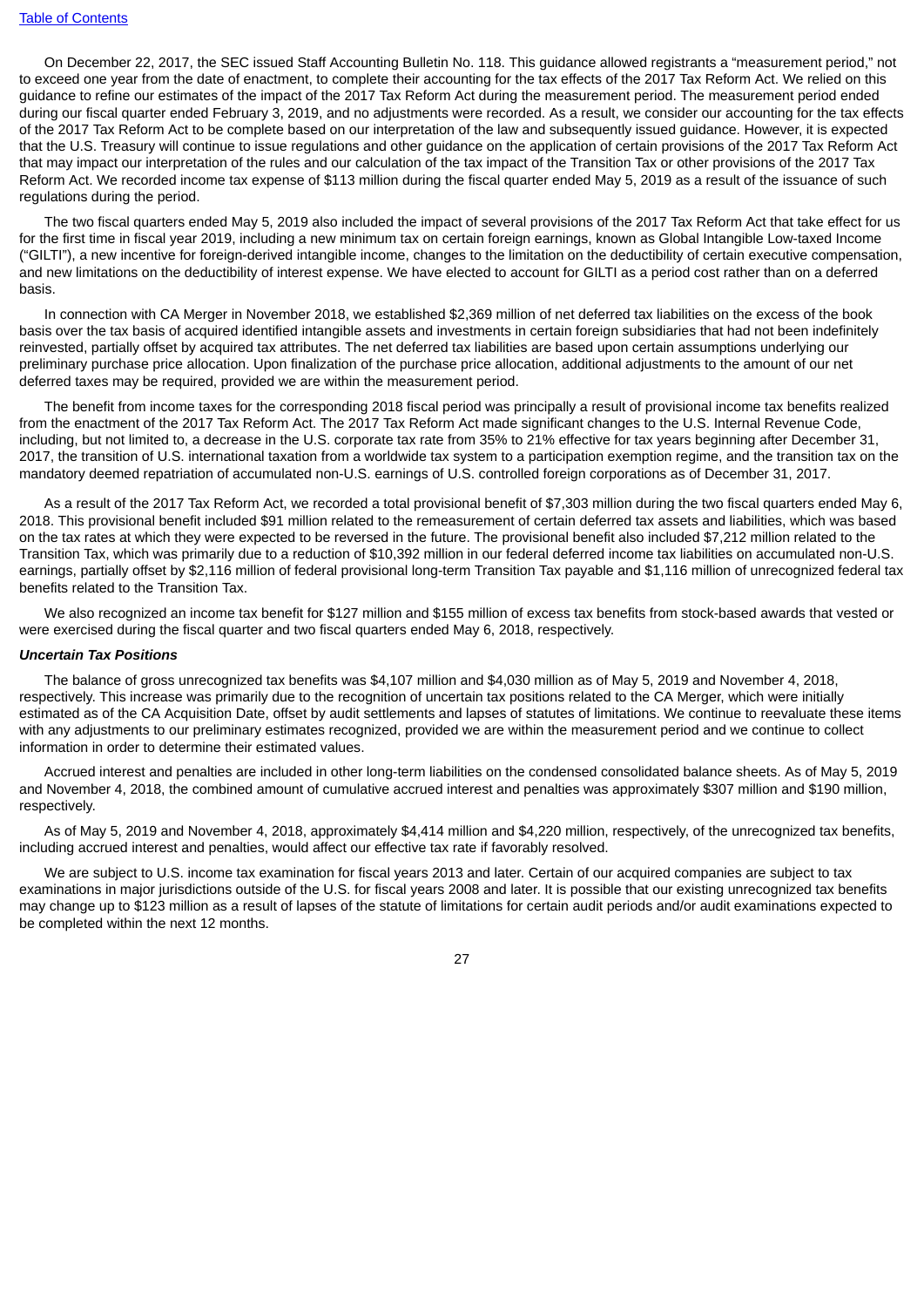# **10. Segment Information**

### *Reportable Segments*

As a result of the CA Merger, which closed on November 5, 2018, we updated our organizational structure resulting in three reportable segments: semiconductor solutions, infrastructure software and IP licensing. Each segment represents components for which separate financial information is available that is utilized on a regular basis by the CODM in determining how to allocate resources and evaluate performance. The reportable segments are determined based on several factors including, but not limited to, customer base, homogeneity of products, technology, delivery channels and similar economic characteristics.

*Semiconductor solutions*. We provide semiconductor solutions for managing the movement of data in data center, telecom, enterprise and embedded networking applications. We provide a broad variety of radio frequency semiconductor devices, wireless connectivity solutions and custom touch controllers for mobile applications. We also provide semiconductor solutions for enabling the set-top box and broadband access markets and for enabling secure movement of digital data to and from host machines, such as servers, personal computers and storage systems, to the underlying storage devices, such as hard disk drives and solid state drives. We also provide a broad variety of products for the general industrial and automotive markets.

*Infrastructure software.* We provide a portfolio of mainframe, enterprise and storage area networking solutions, which enables customers to leverage the benefits of agility, automation, insights, resiliency and security in managing business processes and technology investments.

*IP licensing*. We license a portion of our broad IP portfolio.

Our CODM assesses the performance of each segment and allocates resources to those segments based on net revenue and operating results and does not evaluate our segments using discrete asset information. Operating results by segment include items that are directly attributable to each segment and also include shared expenses such as global operations, including manufacturing support, logistics and quality control, in addition to expenses associated with selling, general and administrative activities for the business, which are allocated primarily based on revenue, while facilities expenses are allocated primarily based on site-specific headcount.

#### *Unallocated Expenses*

Unallocated expenses include amortization of acquisition-related intangible assets, stock-based compensation expense, restructuring, impairment and disposal charges, acquisition-related costs, charges related to inventory step-up to fair value, and other costs, which are not used in evaluating the results of, or in allocating resources to, our segments. Acquisition-related costs also include transaction costs and any costs directly related to the acquisition and integration of acquired businesses.

Depreciation expense directly attributable to each reportable segment is included in operating results for each segment. However, the CODM does not evaluate depreciation expense by operating segment and, therefore, it is not separately presented. There was no intersegment revenue. The accounting policies of the segments are the same as those described in the summary of significant accounting policies.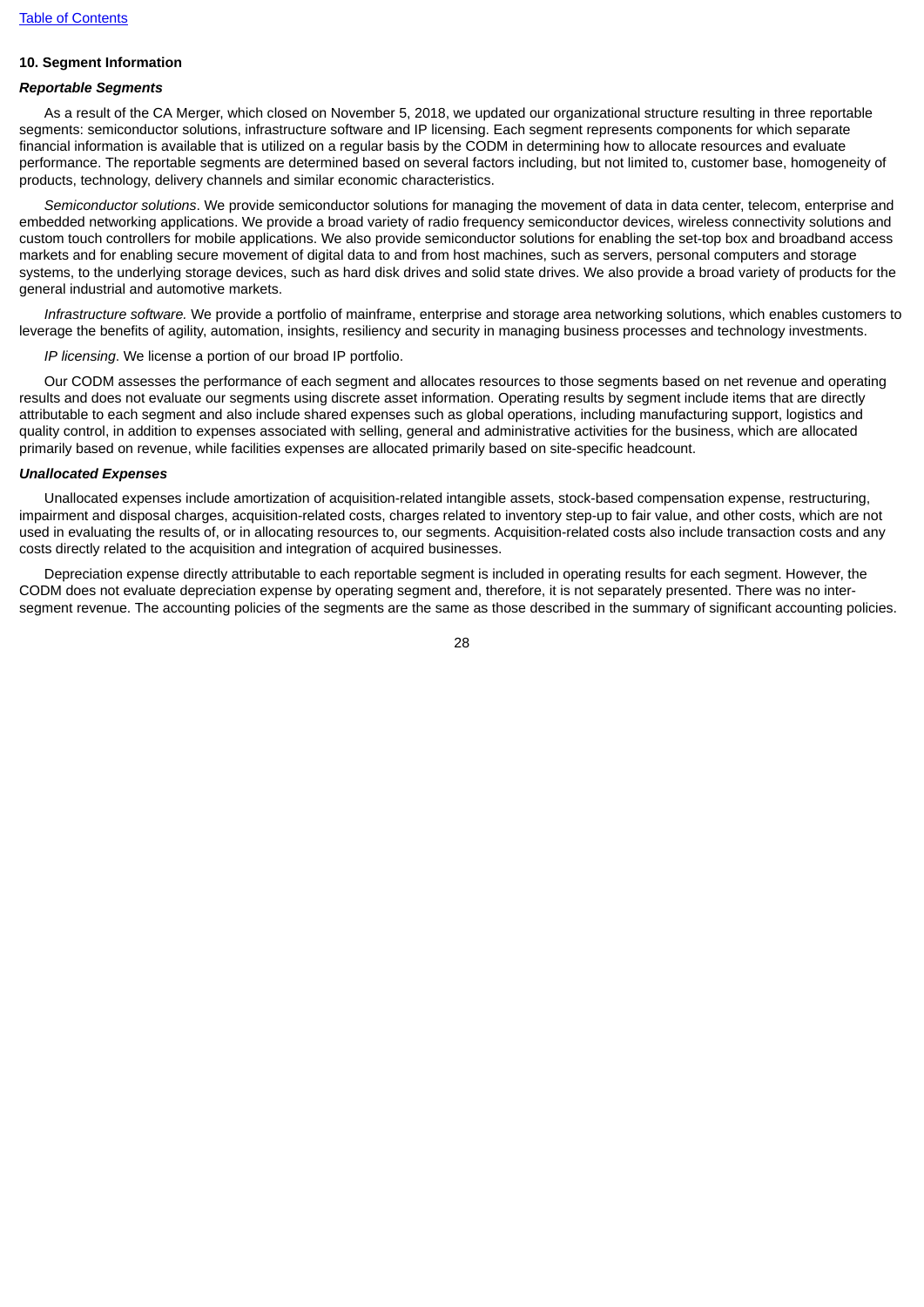|                                 |                | <b>Fiscal Quarter Ended</b>      |                | <b>Two Fiscal Quarters Ended</b> |                |          |    |                |  |
|---------------------------------|----------------|----------------------------------|----------------|----------------------------------|----------------|----------|----|----------------|--|
|                                 |                | May 5,<br>May 6,<br>2019<br>2018 |                |                                  | May 5,<br>2019 |          |    | May 6,<br>2018 |  |
|                                 |                | (In millions)                    |                |                                  |                |          |    |                |  |
| Net revenue:                    |                |                                  |                |                                  |                |          |    |                |  |
| Semiconductor solutions         | $\mathfrak{P}$ | 4,088                            | $\mathfrak{L}$ | 4,537                            | \$             | 8,462    | \$ | 9,492          |  |
| Infrastructure software         |                | 1,413                            |                | 447                              |                | 2,816    |    | 775            |  |
| IP licensing                    |                | 16                               |                | 30                               |                | 28       |    | 74             |  |
| Total net revenue               | \$             | 5,517                            | \$             | 5,014                            | \$             | 11,306   | \$ | 10,341         |  |
|                                 |                |                                  |                |                                  |                |          |    |                |  |
| <b>Operating income (loss):</b> |                |                                  |                |                                  |                |          |    |                |  |
| Semiconductor solutions         | \$             | 1,900                            | \$             | 2,127                            | \$             | 3,937    | \$ | 4,452          |  |
| Infrastructure software         |                | 1,050                            |                | 310                              |                | 2,070    |    | 526            |  |
| IP licensing                    |                | (1)                              |                | 15                               |                | (6)      |    | 41             |  |
| Unallocated expenses            |                | (1,979)                          |                | (1,251)                          |                | (4, 476) |    | (2, 875)       |  |
| Total operating income          | \$             | 970                              | \$             | 1,201                            | \$             | 1,525    | \$ | 2,144          |  |
|                                 |                |                                  |                |                                  |                |          |    |                |  |

#### *Significant Customer Information*

We sell our products through our direct sales force and a select network of distributors globally. Two customers accounted for 15% and 12% of our net accounts receivable balance at May 5, 2019, and 20% and 14% of our net accounts receivable balance at November 4, 2018.

One customer accounted for 14% of our net revenue for each of the fiscal quarter and two fiscal quarters ended May 5, 2019. Net revenue from this customer was included in our semiconductor solutions segment. A second customer accounted for 11% and 10% of our net revenue for the fiscal quarter and two fiscal quarters ended May 5, 2019, respectively. Net revenue from this customer was primarily included in our infrastructure software segment.

No customer accounted for 10% or more of our net revenue for the fiscal quarter ended May 6, 2018. During the two fiscal quarters ended May 6, 2018, one customer accounted for 12% of our net revenue. The majority of the revenue from this customer was included in our semiconductor solutions segment.

#### **11. Commitments and Contingencies**

### *Commitments*

The following table summarizes contractual obligations and commitments as of May 5, 2019 that materially changed from the end of fiscal year 2018:

|                                   |              | <b>Fiscal Year</b> |                  |     |       |    |               |     |       |    |       |     |                   |
|-----------------------------------|--------------|--------------------|------------------|-----|-------|----|---------------|-----|-------|----|-------|-----|-------------------|
|                                   | <b>Total</b> |                    | 2019 (remainder) |     | 2020  |    | 2021          |     | 2022  |    | 2023  |     | <b>Thereafter</b> |
|                                   |              |                    |                  |     |       |    | (In millions) |     |       |    |       |     |                   |
| Debt principal, interest and fees | \$44,996     | \$                 | 1.677            | SS. | 5.214 | \$ | 4.792         | \$. | 7.441 | \$ | 3,036 | \$. | 22,836            |
| Purchase commitments              | 877          |                    | 780              |     | 64    |    | 33            |     |       |    |       |     |                   |
| Other contractual commitments     | 222          |                    | 97               |     | 92    |    | 21            |     |       |    | 5     |     |                   |
| Operating lease obligations       | 806          |                    | 62               |     | 108   |    | 90            |     | 60    |    | 52    |     | 434               |
| Total                             | \$46,901     | \$                 | 2,616            | \$  | 5.478 | \$ | 4,936         | \$  | 7,508 | \$ | 3,093 | \$  | 23,270            |

*Debt Principal, Interest and Fees.* Represents principal, estimated interest and fees on borrowings under the 2019 Senior Notes, Commercial Paper, term A-5 facility, Revolving Facility, 2017 Senior Notes, the Assumed CA Senior Notes, the Assumed BRCM Senior Notes, and the Assumed Brocade Convertible Notes. For our term A-5 facility, which was subject to a floating interest rate, the estimated interest was based on the rate in effect during the last month of the fiscal quarter ended May 5, 2019.

*Purchase Commitments.* Represents unconditional purchase obligations that include agreements to purchase goods or services, primarily inventory, that are enforceable and legally binding on us and that specify all significant terms, including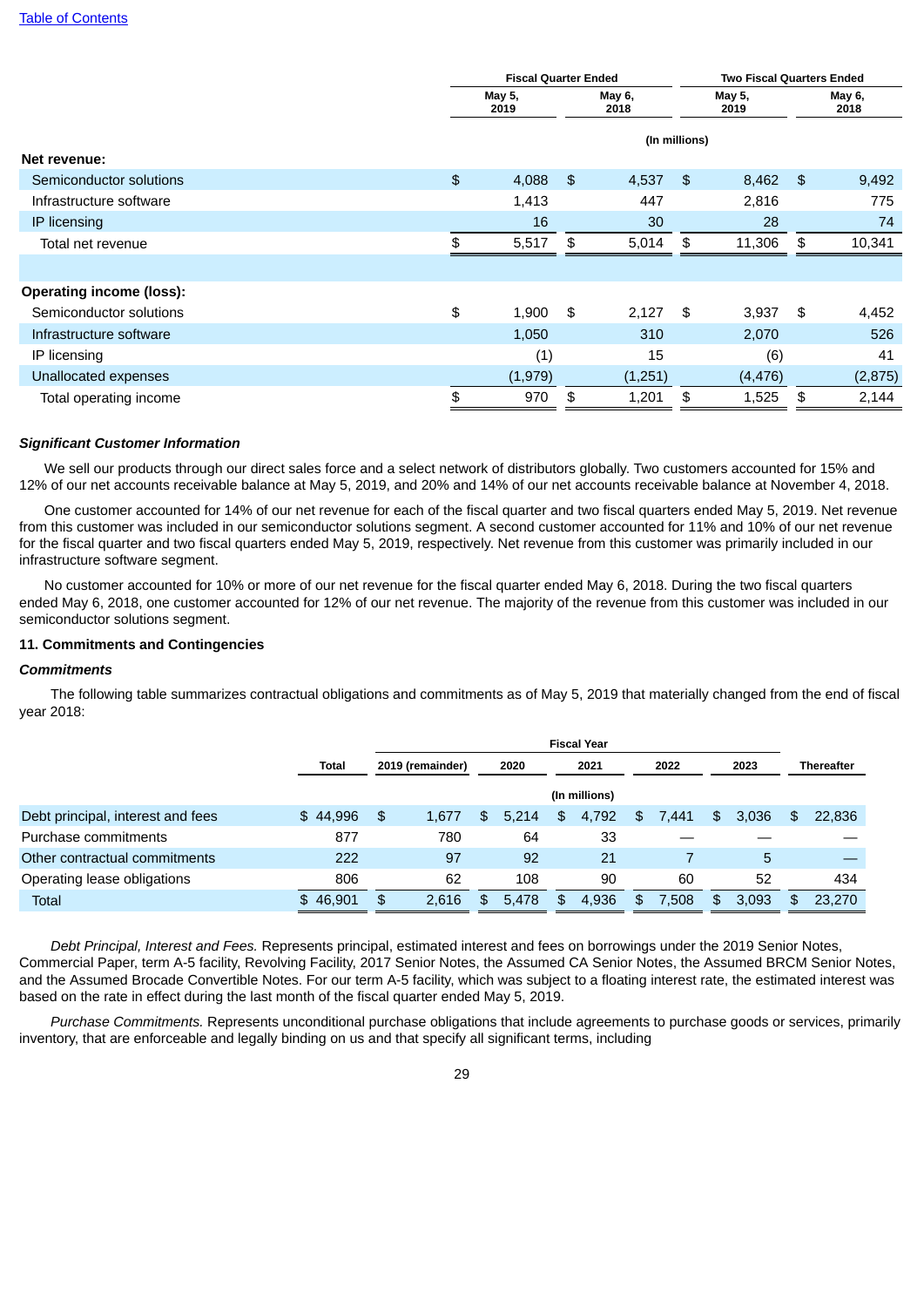fixed or minimum quantities to be purchased, fixed, minimum or variable price provisions, and the approximate timing of the transaction. Purchase obligations exclude agreements that are cancelable without penalty.

*Other Contractual Commitments.* Represents amounts payable pursuant to agreements related to information technology, human resources, and other service agreements.

*Operating Lease Obligations.* Represents real property and equipment leased from third parties under non-cancelable operating leases. Rent expense was \$59 million and \$126 million for the fiscal quarter and two fiscal quarters ended May 5, 2019, respectively. Rent expense was \$56 million and \$127 million for the fiscal quarter and two fiscal quarters ended May 6, 2018, respectively.

Due to the inherent uncertainty with respect to the timing of future cash outflows associated with our unrecognized tax benefits at May 5. 2019, we are unable to reliably estimate the timing of cash settlement with the respective taxing authorities. Therefore, \$3,356 million of unrecognized tax benefits and accrued interest classified within other long-term liabilities on our condensed consolidated balance sheet as of May 5, 2019 have been excluded from the contractual obligations table above.

### *Standby Letters of Credit*

As of May 5, 2019 and November 4, 2018, we had standby letters of credit of \$68 million and \$14 million, respectively. Standby letters of credit are financial guarantees provided by third parties for leases, customs, taxes and certain self-insured risks. If the guarantees are called, we must reimburse the provider of the guarantees.

#### *Contingencies*

From time to time, we are involved in litigation that we believe is of the type common to companies engaged in our line of business, including commercial disputes, employment issues and disputes involving claims by third parties that our activities infringe their patent, copyright, trademark or other IP rights. Legal proceedings are often complex, may require the expenditure of significant funds and other resources, and the outcome of litigation is inherently uncertain, with material adverse outcomes possible. IP property claims generally involve the demand by a third-party that we cease the manufacture, use or sale of the allegedly infringing products, processes or technologies and/or pay substantial damages or royalties for past, present and future use of the allegedly infringing IP. Claims that our products or processes infringe or misappropriate any third-party IP rights (including claims arising through our contractual indemnification of our customers) often involve highly complex, technical issues, the outcome of which is inherently uncertain. Moreover, from time to time, we pursue litigation to assert our IP rights. Regardless of the merit or resolution of any such litigation, complex IP litigation is generally costly and diverts the efforts and attention of our management and technical personnel.

#### *Lawsuits Relating to the Acquisition of Emulex Corporation*

On April 8, 2015, a putative class action complaint was filed in the U.S. Central District Court, entitled Gary Varjabedian, et al. v. Emulex Corporation, et al., No. 8:15-cv-554-CJC-JCG. The complaint names as defendants Emulex Corporation ("Emulex"), its directors, AT Wireless and Emerald Merger Sub, and purported to assert claims under Sections 14(d), 14(e) and 20(a) of the Exchange Act. The complaint alleged, among other things, that the board of directors of Emulex failed to provide material information and/or omitted material information from the Solicitation/Recommendation Statement on Schedule 14D-9 filed with the SEC on April 7, 2015 by Emulex, together with the exhibits and annexes thereto. The complaint sought to enjoin the tender offer to purchase all of the outstanding shares of Emulex common stock, as well as certain other equitable relief and attorneys' fees and costs. On July 28, 2015, the U.S. Central District Court issued an order appointing the lead plaintiff and approving lead counsel for the putative class. On September 9, 2015, plaintiff filed a first amended complaint seeking rescission of the merger, unspecified money damages, other equitable relief and attorneys' fees and costs. On October 13, 2015, defendants moved to dismiss the first amended complaint, which the U.S. Central District Court granted with prejudice on January 13, 2016. Plaintiff filed a notice of appeal to the United States Court of Appeals for the Ninth Circuit (the "Ninth Circuit Court") on January 15, 2016. The appeal is captioned Gary Varjabedian, et al. v. Emulex Corporation, et al., No. 16-55088. On June 27, 2016, the Plaintiff-Appellant filed his opening brief, on August 17 and August 22, 2016, the Defendants-Appellees filed their answering briefs, and on October 5, 2016 Plaintiff-Appellant filed his reply brief. The Ninth Circuit Court heard oral arguments on October 5, 2017. On April 20, 2018, the Ninth Circuit Court issued an opinion affirming in part and reversing in part the decision of the U.S. Central District Court and remanding Plaintiff-Appellant's claims under Sections 14(e) and 20(a) of the Exchange Act to the U.S. Central District Court for reconsideration. On May 4, 2018, the Defendants-Appellees filed a Petition for Rehearing En Banc with the Ninth Circuit Court. On July 13, 2018, Plaintiff-Appellant filed an Opposition to the Petition for Rehearing En Banc. On September 6, 2018, the Ninth Circuit Court issued an order denying the Petition for Rehearing En Banc. On October 11, 2018, Defendants-Appellees filed a Petition for a Writ of Certiorari to the United States Supreme Court (the "U.S. Supreme Court"). On January 4, 2019, the U.S. Supreme Court granted certiorari. On April 23, 2019, the U.S. Supreme Court dismissed the writ of certiorari as having been improvidently granted. On May 28, 2019, the Ninth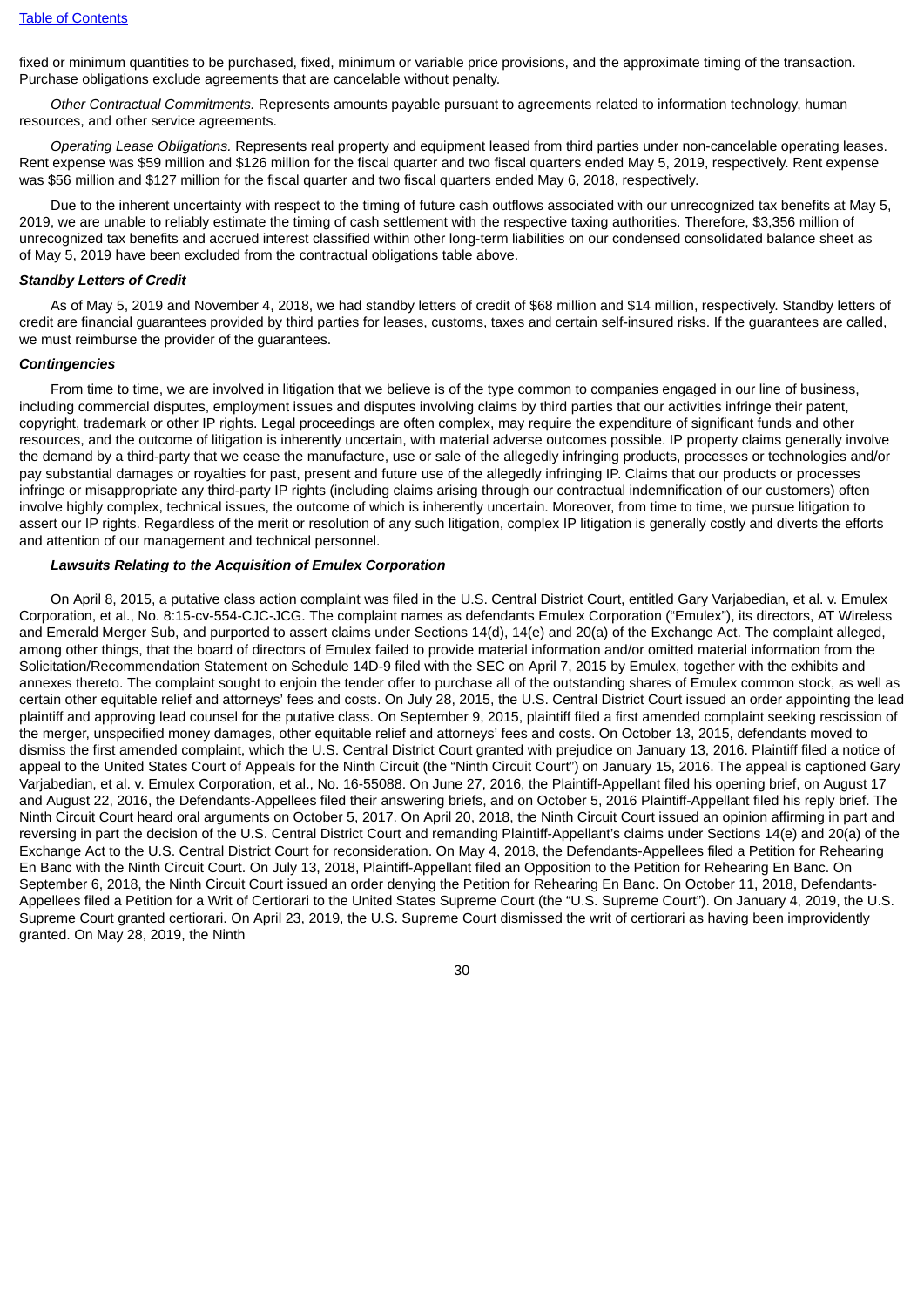Circuit Court remanded the case back to the U.S. Central District Court. We believe these claims are all without merit and intend to vigorously defend these actions.

#### *Other Matters*

In addition to the matters discussed above, we are currently engaged in a number of legal actions in the ordinary course of our business.

### *Contingency Assessment*

We do not believe, based on currently available facts and circumstances, that the final outcome of any pending legal proceedings or ongoing regulatory investigations, taken individually or as a whole, will have a material adverse effect on our condensed consolidated financial statements. However, lawsuits may involve complex questions of fact and law and may require the expenditure of significant funds and other resources to defend. The results of litigation or regulatory investigations are inherently uncertain, and material adverse outcomes are possible. From time to time, we may enter into confidential discussions regarding the potential settlement of such lawsuits. Any settlement of pending litigation could require us to incur substantial costs and other ongoing expenses, such as future royalty payments in the case of an intellectual property dispute.

During the periods presented, no material amounts have been accrued or disclosed in the accompanying condensed consolidated financial statements with respect to loss contingencies associated with any other legal proceedings or regulatory investigations, as potential losses for such matters are not considered probable and ranges of losses are not reasonably estimable. These matters are subject to many uncertainties and the ultimate outcomes are not predictable. There can be no assurances that the actual amounts required to satisfy any liabilities arising from the matters described above will not have a material adverse effect on our condensed consolidated financial statements.

### *Other Indemnifications*

As is customary in our industry and as provided for in local law in the U.S. and other jurisdictions, many of our standard contracts provide remedies to our customers and others with whom we enter into contracts, such as defense, settlement, or payment of judgment for IP claims related to the use of our products. From time to time, we indemnify customers, as well as our suppliers, contractors, lessors, lessees, companies that purchase our businesses or assets and others with whom we enter into contracts, against combinations of loss, expense, or liability arising from various triggering events related to the sale and the use of our products, the use of their goods and services, the use of facilities and state of our owned facilities, the state of the assets and businesses that we sell and other matters covered by such contracts, usually up to a specified maximum amount. In addition, from time to time we also provide protection to these parties against claims related to undiscovered liabilities, additional product liabilities or environmental obligations. In our experience, claims made under such indemnifications are rare and the associated estimated fair value of the liability is not material.

### **12. Restructuring, Impairment and Disposal Charges**

#### *Restructuring Charges*

The following is a summary of significant restructuring expense recognized in continuing operations, primarily in operating expenses:

- During the first quarter of fiscal year 2019, we initiated cost reduction activities associated with the CA Merger. As a result, we recognized \$81 million and \$675 million of restructuring expense primarily related to employee termination and lease and other exit costs during the fiscal quarter and two fiscal quarters ended May 5, 2019, respectively.
- During the first quarter of fiscal year 2018, we initiated cost reduction activities associated with the acquisition of Brocade. As a result, we recognized \$2 million of restructuring expense during the two fiscal quarters ended May 5, 2019 and \$35 million and \$143 million for the fiscal quarter and two fiscal quarters ended May 6, 2018, respectively, primarily related to employee termination costs.
- We initiated cost reduction activities associated with the acquisition of BRCM and recognized \$3 million of restructuring expense during the two fiscal quarters ended May 5, 2019 and \$14 million and \$45 million for the fiscal quarter and two fiscal quarters ended May 6, 2018, respectively. These restructuring expenses primarily related to employee termination costs for the two fiscal quarters ended May 5, 2019 and lease and other exit costs for the fiscal quarter and two fiscal quarters ended May 6, 2018. We have substantially completed the restructuring activities related to the acquisition of BRCM.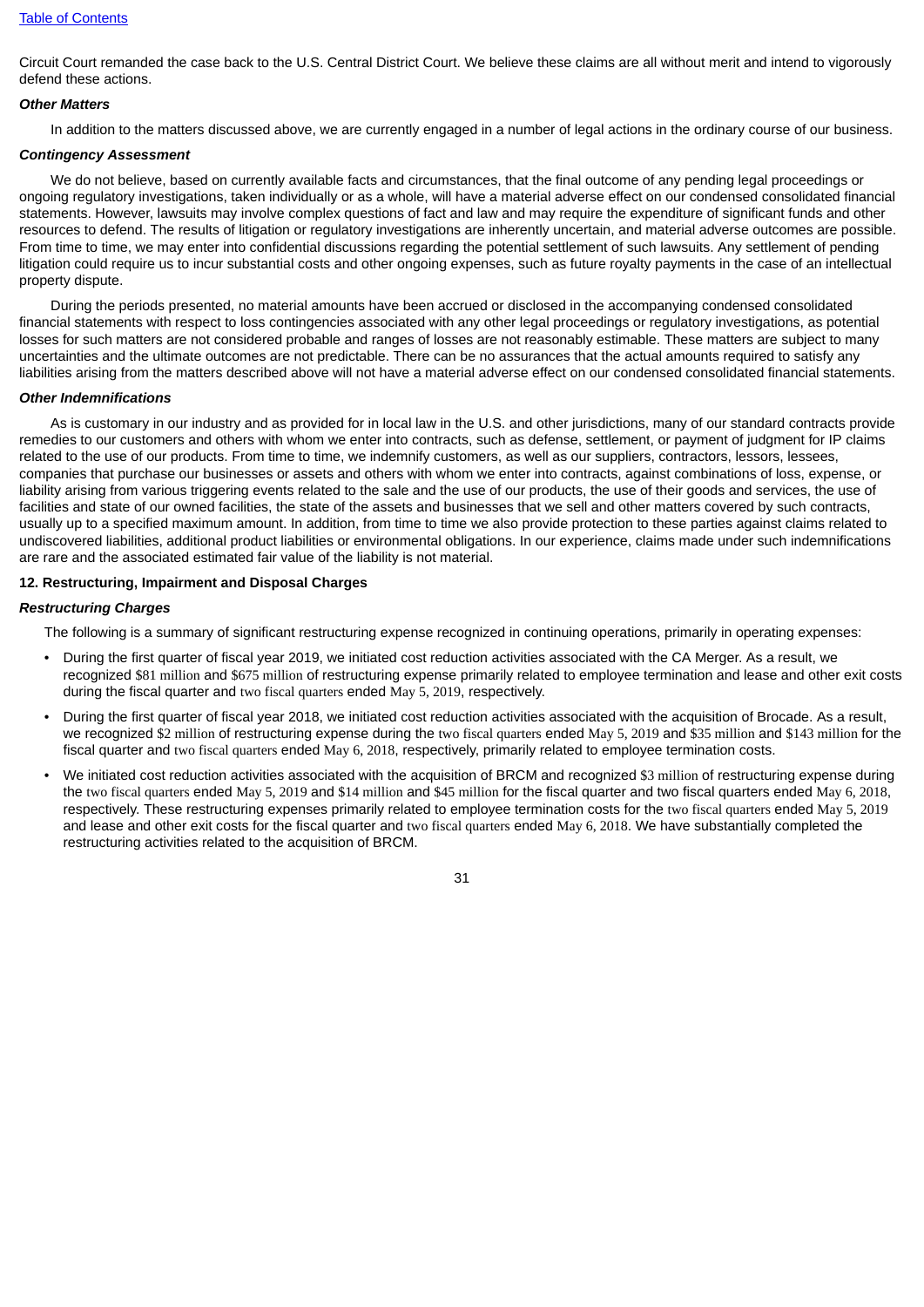|                                | <b>Employee Termination</b><br><b>Costs</b> |     | <b>Leases and Other Exit</b><br>Costs |      | Total |
|--------------------------------|---------------------------------------------|-----|---------------------------------------|------|-------|
|                                |                                             |     | (In millions)                         |      |       |
| Balance as of November 4, 2018 | \$<br>$16 \quad $$                          |     | 6                                     | - \$ | 22    |
| Liabilities assumed from CA    | 29                                          |     | 38                                    |      | 67    |
| Restructuring charges          | 546                                         |     | 134                                   |      | 680   |
| <b>Utilization</b>             | (418)                                       |     | (101)                                 |      | (519) |
| Balance as of May 5, 2019 (a)  | 173                                         | -\$ | 77                                    | -SS  | 250   |
|                                |                                             |     |                                       |      |       |

(a) The majority of the employee termination costs balance is expected to be paid in fiscal year 2019. The majority of the leases and other exit costs balance is expected to be paid through fiscal year 2023.

### *Impairment and Disposal Charges*

During the fiscal quarter and two fiscal quarters ended May 5, 2019, we incurred impairment and disposal charges of \$5 million and \$35 million, respectively. During the fiscal quarter and two fiscal quarters ended May 6, 2018, we incurred impairment and disposal charges of \$6 million and \$12 million, respectively. These charges were primarily related to impairment of property, plant and equipment.

### **13. Condensed Consolidating Financial Information**

The following information sets forth the condensed consolidating financial information for the Parent Guarantor, the Subsidiary Guarantor, the Subsidiary Issuers, and our other subsidiaries (collectively, the "Non-Guarantor Subsidiaries") for the periods presented in these condensed consolidated financial statements. Investments in subsidiaries are accounted for under the equity method; accordingly, entries necessary to consolidate the Parent Guarantor, the Subsidiary Guarantor, the Subsidiary Issuers and the Non-Guarantor Subsidiaries are reflected in the eliminations column. In the opinion of management, separate complete financial statements of the Subsidiary Issuers would not provide additional material information that would be useful in assessing their financial composition.

See Note 7. "Borrowings" for more information regarding the 2017 Senior Notes and the change in guarantors that occurred in the first quarter of fiscal year 2019. We have applied the impacts of the change in guarantors retrospectively to all periods presented.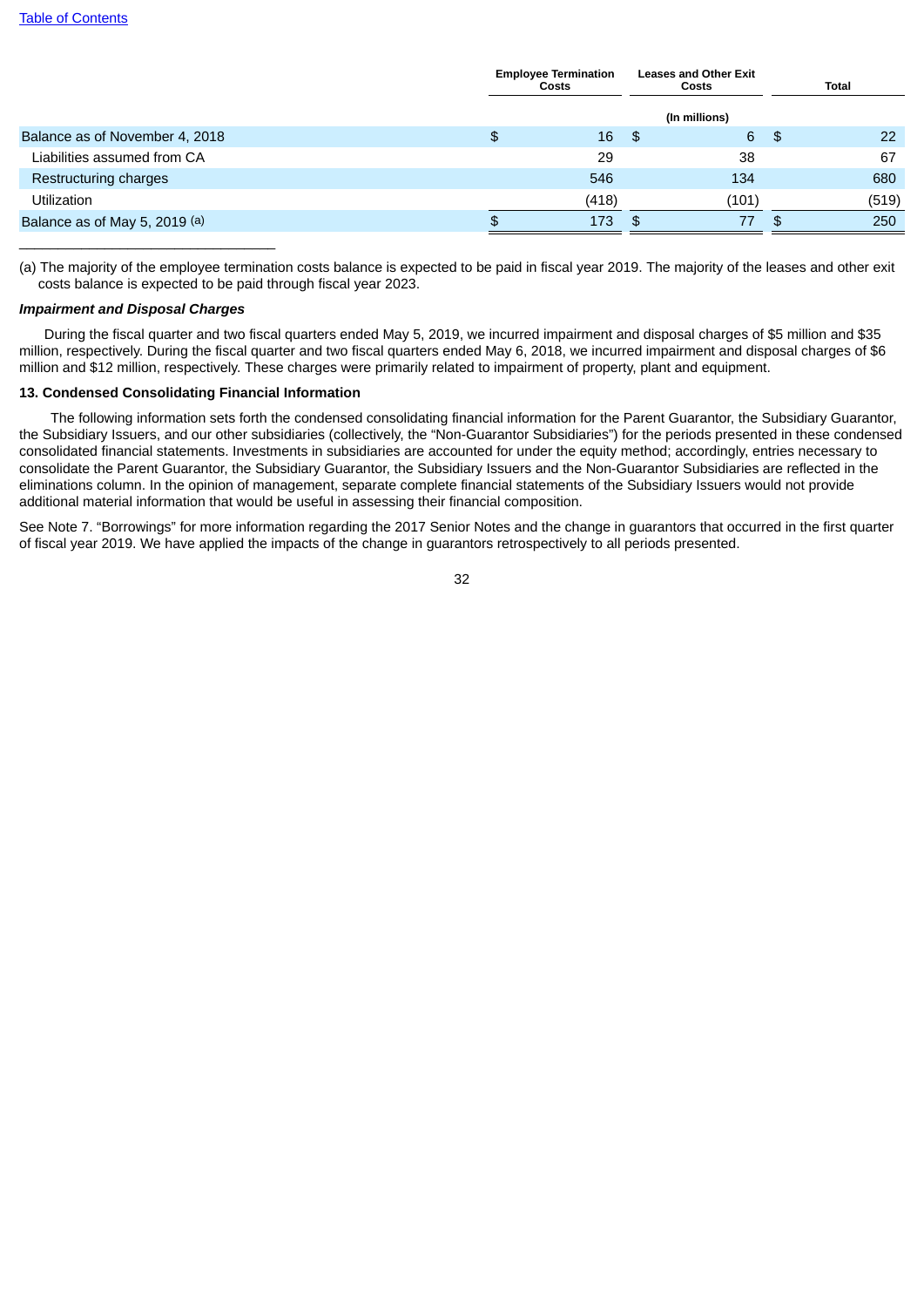|                                            |               |                     |    |                          |               |                              |                      | onachsca consonaating Balance oncet      |                           |                          |                           |                               |
|--------------------------------------------|---------------|---------------------|----|--------------------------|---------------|------------------------------|----------------------|------------------------------------------|---------------------------|--------------------------|---------------------------|-------------------------------|
|                                            |               |                     |    |                          |               |                              | May 5, 2019          |                                          |                           |                          |                           |                               |
|                                            |               | Parent<br>Guarantor |    | Subsidiary<br>Guarantor  |               | Subsidiary<br><b>Issuers</b> |                      | Non-<br>Guarantor<br><b>Subsidiaries</b> |                           | <b>Eliminations</b>      |                           | Consolidated<br><b>Totals</b> |
|                                            |               |                     |    |                          | (In millions) |                              |                      |                                          |                           |                          |                           |                               |
| <b>ASSETS</b>                              |               |                     |    |                          |               |                              |                      |                                          |                           |                          |                           |                               |
| Current assets:                            |               |                     |    |                          |               |                              |                      |                                          |                           |                          |                           |                               |
| Cash and cash equivalents                  | $\frac{2}{3}$ | 301                 | \$ |                          | \$            | 890                          | $\frac{2}{3}$        | 4,137                                    | $\frac{1}{2}$             |                          | \$                        | 5,328                         |
| Trade accounts receivable, net             |               |                     |    |                          |               |                              |                      | 3,484                                    |                           |                          |                           | 3,484                         |
| Inventory                                  |               |                     |    |                          |               |                              |                      | 1,034                                    |                           |                          |                           | 1,034                         |
| Intercompany receivable                    |               | 457                 |    |                          |               | 761                          |                      | 297                                      |                           | (1, 515)                 |                           |                               |
| Intercompany loan receivable               |               |                     |    |                          |               | 10,088                       |                      | 8,289                                    |                           | (18, 377)                |                           |                               |
| Other current assets                       |               | 131                 |    |                          |               | 59                           |                      | 641                                      |                           |                          |                           | 831                           |
| Total current assets                       |               | 889                 |    |                          |               | 11,798                       |                      | 17,882                                   |                           | (19, 892)                |                           | 10,677                        |
| Long-term assets:                          |               |                     |    |                          |               |                              |                      |                                          |                           |                          |                           |                               |
| Property, plant and equipment, net         |               |                     |    |                          |               | 768                          |                      | 1,886                                    |                           |                          |                           | 2,654                         |
| Goodwill                                   |               |                     |    |                          |               | 1,360                        |                      | 35,302                                   |                           |                          |                           | 36,662                        |
| Intangible assets, net                     |               |                     |    |                          |               | 81                           |                      | 20,107                                   |                           |                          |                           | 20,188                        |
| Investment in subsidiaries                 |               | 51,867              |    | 34,273                   |               | 45,921                       |                      | $\overbrace{\phantom{13333}}$            |                           | (132,061)                |                           |                               |
| Intercompany loan receivable, long-term    |               |                     |    |                          |               | $\overline{\phantom{0}}$     |                      | 925                                      |                           | (925)                    |                           |                               |
| Other long-term assets                     |               | 29                  |    |                          |               | 58                           |                      | 648                                      |                           |                          |                           | 735                           |
| <b>Total assets</b>                        | \$            | 52,785              | \$ | 34,273                   | $\frac{2}{3}$ | 59,986                       | \$                   | 76,750                                   | $\frac{1}{2}$             | (152, 878)               | $\boldsymbol{\mathsf{D}}$ | 70,916                        |
| LIABILITIES AND STOCKHOLDERS' EQUITY       |               |                     |    |                          |               |                              |                      |                                          |                           |                          |                           |                               |
| <b>Current liabilities:</b>                |               |                     |    |                          |               |                              |                      |                                          |                           |                          |                           |                               |
| Accounts payable                           | \$            | 27                  | \$ |                          | \$            | 48                           | \$                   | 684                                      | \$                        |                          | \$                        | 759                           |
| Employee compensation and benefits         |               |                     |    |                          |               | 103                          |                      | 375                                      |                           |                          |                           | 478                           |
| Current portion of long-term debt          |               |                     |    |                          |               | 2,750                        |                      | 787                                      |                           |                          |                           | 3,537                         |
| Intercompany payable                       |               | 296                 |    |                          |               | 97                           |                      | 1,122                                    |                           | (1, 515)                 |                           |                               |
| Intercompany loan payable                  |               | 12,513              |    | $\qquad \qquad -$        |               | 4,710                        |                      | 1,154                                    |                           | (18, 377)                |                           |                               |
| Other current liabilities                  |               | 51                  |    | $\overline{\phantom{0}}$ |               | 177                          |                      | 3,501                                    |                           |                          |                           | 3,729                         |
| <b>Total current liabilities</b>           |               | 12,887              |    | $\overline{\phantom{0}}$ |               | 7,885                        |                      | 7,623                                    |                           | (19, 892)                |                           | 8,503                         |
| Long-term liabilities:                     |               |                     |    |                          |               |                              |                      |                                          |                           |                          |                           |                               |
| Long-term debt                             |               | 17,793              |    |                          |               | 14,718                       |                      | 1,500                                    |                           |                          |                           | 34,011                        |
| Deferred tax liabilities                   |               |                     |    | $12\,$                   |               | (348)                        |                      | 2,207                                    |                           | $\overline{\phantom{0}}$ |                           | 1,871                         |
| Intercompany loan payable, long-term       |               |                     |    |                          |               | 925                          |                      |                                          |                           | (925)                    |                           |                               |
| Unrecognized tax benefits                  |               |                     |    |                          |               | 2,314                        |                      | 1,042                                    |                           |                          |                           | 3,356                         |
| Other long-term liabilities                |               | (67)                |    | 53                       |               | 218                          |                      | 799                                      |                           |                          |                           | 1,003                         |
| <b>Total liabilities</b>                   |               | 30,613              |    | 65                       |               | 25,712                       |                      | 13,171                                   |                           | (20, 817)                |                           | 48,744                        |
| Total stockholders' equity                 |               | 22,172              |    | 34,208                   |               | 34,274                       |                      | 63,579                                   |                           | (132,061)                |                           | 22,172                        |
| Total liabilities and stockholders' equity | \$            | 52,785              | \$ | 34,273                   | $\frac{2}{3}$ | 59,986                       | $\pmb{\mathfrak{P}}$ | 76,750                                   | $\boldsymbol{\mathsf{D}}$ | $(152, 878)$ \$          |                           | 70,916                        |

### **Condensed Consolidating Balance Sheet**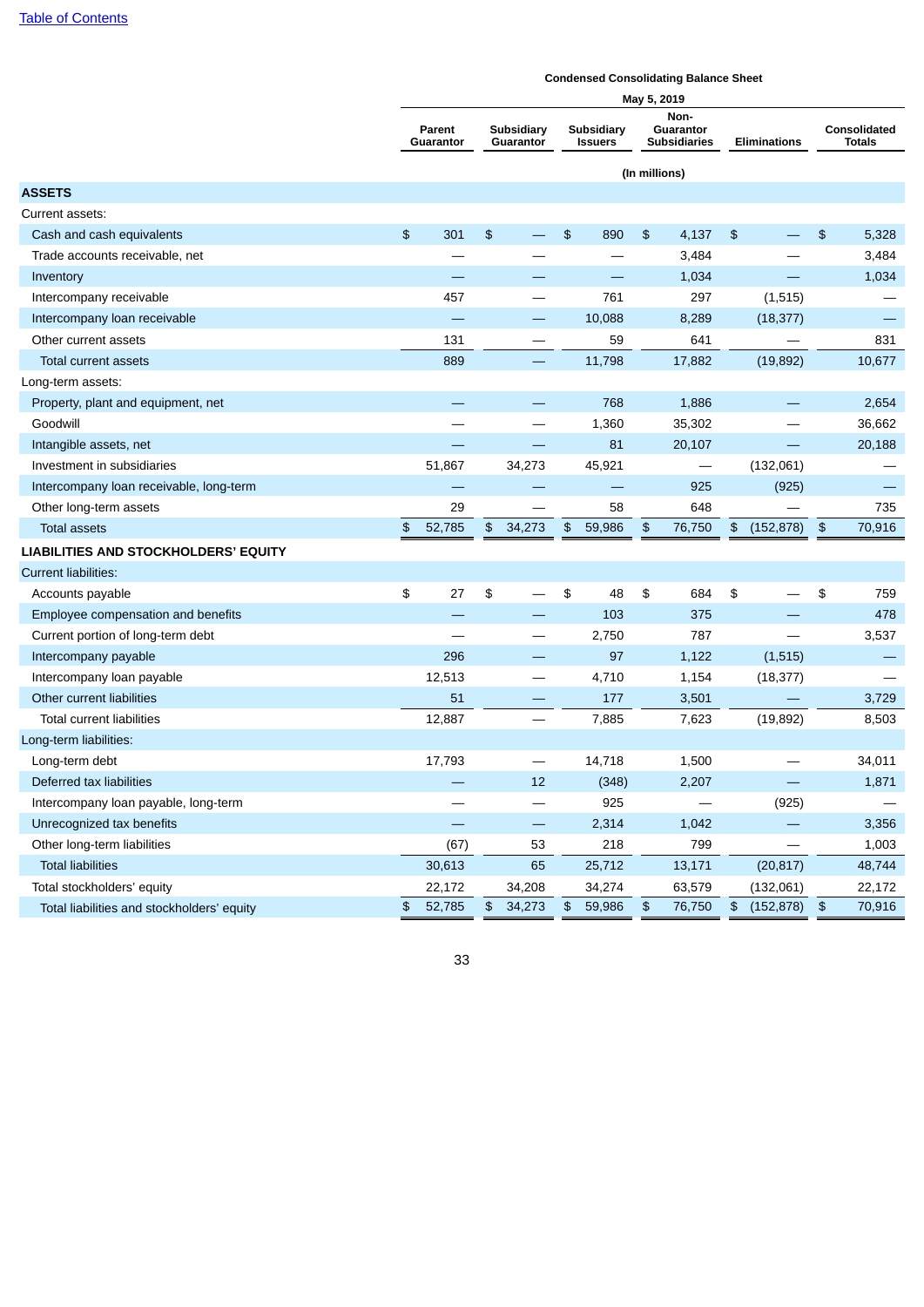|                                            | Condensed Consondating Dalance Sheet<br><b>November 4, 2018</b> |                     |                             |                         |      |                                     |               |                                  |                      |                     |               |                               |
|--------------------------------------------|-----------------------------------------------------------------|---------------------|-----------------------------|-------------------------|------|-------------------------------------|---------------|----------------------------------|----------------------|---------------------|---------------|-------------------------------|
|                                            |                                                                 |                     |                             |                         |      |                                     |               | Non-                             |                      |                     |               |                               |
|                                            |                                                                 | Parent<br>Guarantor |                             | Subsidiary<br>Guarantor |      | <b>Subsidiary</b><br><b>Issuers</b> |               | Guarantor<br><b>Subsidiaries</b> |                      | <b>Eliminations</b> |               | Consolidated<br><b>Totals</b> |
|                                            |                                                                 |                     |                             |                         |      |                                     | (In millions) |                                  |                      |                     |               |                               |
| <b>ASSETS</b>                              |                                                                 |                     |                             |                         |      |                                     |               |                                  |                      |                     |               |                               |
| Current assets:                            |                                                                 |                     |                             |                         |      |                                     |               |                                  |                      |                     |               |                               |
| Cash and cash equivalents                  | \$                                                              |                     | $\frac{4}{5}$               |                         | \$   | 2,461                               | $\frac{2}{3}$ | 1,831                            | \$                   |                     | $\frac{2}{3}$ | 4,292                         |
| Trade accounts receivable, net             |                                                                 |                     |                             |                         |      |                                     |               | 3,325                            |                      |                     |               | 3,325                         |
| Inventory                                  |                                                                 |                     |                             |                         |      |                                     |               | 1,124                            |                      |                     |               | 1,124                         |
| Intercompany receivable                    |                                                                 | 56                  |                             | ÷,                      |      | 182                                 |               | 67                               |                      | (305)               |               |                               |
| Intercompany loan receivable               |                                                                 |                     |                             |                         |      | 9,780                               |               | 4,713                            |                      | (14, 493)           |               |                               |
| Other current assets                       |                                                                 | 52                  |                             |                         |      | 37                                  |               | 277                              |                      |                     |               | 366                           |
| Total current assets                       |                                                                 | 108                 |                             |                         |      | 12,460                              |               | 11,337                           |                      | (14, 798)           |               | 9,107                         |
| Long-term assets:                          |                                                                 |                     |                             |                         |      |                                     |               |                                  |                      |                     |               |                               |
| Property, plant and equipment, net         |                                                                 |                     |                             |                         |      | 772                                 |               | 1,863                            |                      |                     |               | 2,635                         |
| Goodwill                                   |                                                                 |                     |                             |                         |      | 1,360                               |               | 25,553                           |                      |                     |               | 26,913                        |
| Intangible assets, net                     |                                                                 |                     |                             |                         |      | 84                                  |               | 10,678                           |                      |                     |               | 10,762                        |
| Investment in subsidiaries                 |                                                                 | 35,268              |                             | 35,268                  |      | 46,745                              |               |                                  |                      | (117, 281)          |               |                               |
| Intercompany loan receivable, long-term    |                                                                 |                     |                             |                         |      |                                     |               | 991                              |                      | (991)               |               |                               |
| Other long-term assets                     |                                                                 |                     |                             |                         |      | 250                                 |               | 457                              |                      |                     |               | 707                           |
| <b>Total assets</b>                        | $\, \, \$$                                                      | 35,376              | $\boldsymbol{\mathfrak{s}}$ | 35,268                  | $\,$ | 61,671                              | $\frac{4}{5}$ | 50,879                           | $\pmb{\mathfrak{P}}$ | $(133,070)$ \$      |               | 50,124                        |
| LIABILITIES AND STOCKHOLDERS' EQUITY       |                                                                 |                     |                             |                         |      |                                     |               |                                  |                      |                     |               |                               |
| <b>Current liabilities:</b>                |                                                                 |                     |                             |                         |      |                                     |               |                                  |                      |                     |               |                               |
| Accounts payable                           | \$                                                              | 19                  | \$                          |                         | \$   | 44                                  | \$            | 748                              | \$                   |                     | \$            | 811                           |
| Employee compensation and benefits         |                                                                 |                     |                             |                         |      | 272                                 |               | 443                              |                      |                     |               | 715                           |
| Intercompany payable                       |                                                                 | 9                   |                             |                         |      | 58                                  |               | 238                              |                      | (305)               |               |                               |
| Intercompany loan payable                  |                                                                 | 8,691               |                             |                         |      | 4,713                               |               | 1,089                            |                      | (14, 493)           |               |                               |
| Other current liabilities                  |                                                                 |                     |                             |                         |      | 219                                 |               | 593                              |                      |                     |               | 812                           |
| <b>Total current liabilities</b>           |                                                                 | 8,719               |                             |                         |      | 5,306                               |               | 3,111                            |                      | (14, 798)           |               | 2,338                         |
| Long-term liabilities:                     |                                                                 |                     |                             |                         |      |                                     |               |                                  |                      |                     |               |                               |
| Long-term debt                             |                                                                 |                     |                             |                         |      | 17,456                              |               | 37                               |                      |                     |               | 17,493                        |
| Deferred tax liabilities                   |                                                                 |                     |                             |                         |      | (47)                                |               | 216                              |                      |                     |               | 169                           |
| Intercompany loan payable, long-term       |                                                                 |                     |                             |                         |      | 991                                 |               |                                  |                      | (991)               |               |                               |
| Unrecognized tax benefits                  |                                                                 |                     |                             | ÷,                      |      | 2,563                               |               | 525                              |                      |                     |               | 3,088                         |
| Other long-term liabilities                |                                                                 |                     |                             |                         |      | 131                                 |               | 248                              |                      |                     |               | 379                           |
| <b>Total liabilities</b>                   |                                                                 | 8,719               |                             |                         |      | 26,400                              |               | 4,137                            |                      | (15, 789)           |               | 23,467                        |
| Total stockholders' equity                 |                                                                 | 26,657              |                             | 35,268                  |      | 35,271                              |               | 46,742                           |                      | (117, 281)          |               | 26,657                        |
| Total liabilities and stockholders' equity | \$                                                              | 35,376              | \$                          | 35,268                  | \$   | 61,671                              | \$            | 50,879                           | \$                   | (133,070)           | $\frac{1}{2}$ | 50,124                        |

# **Condensed Consolidating Balance Sheet**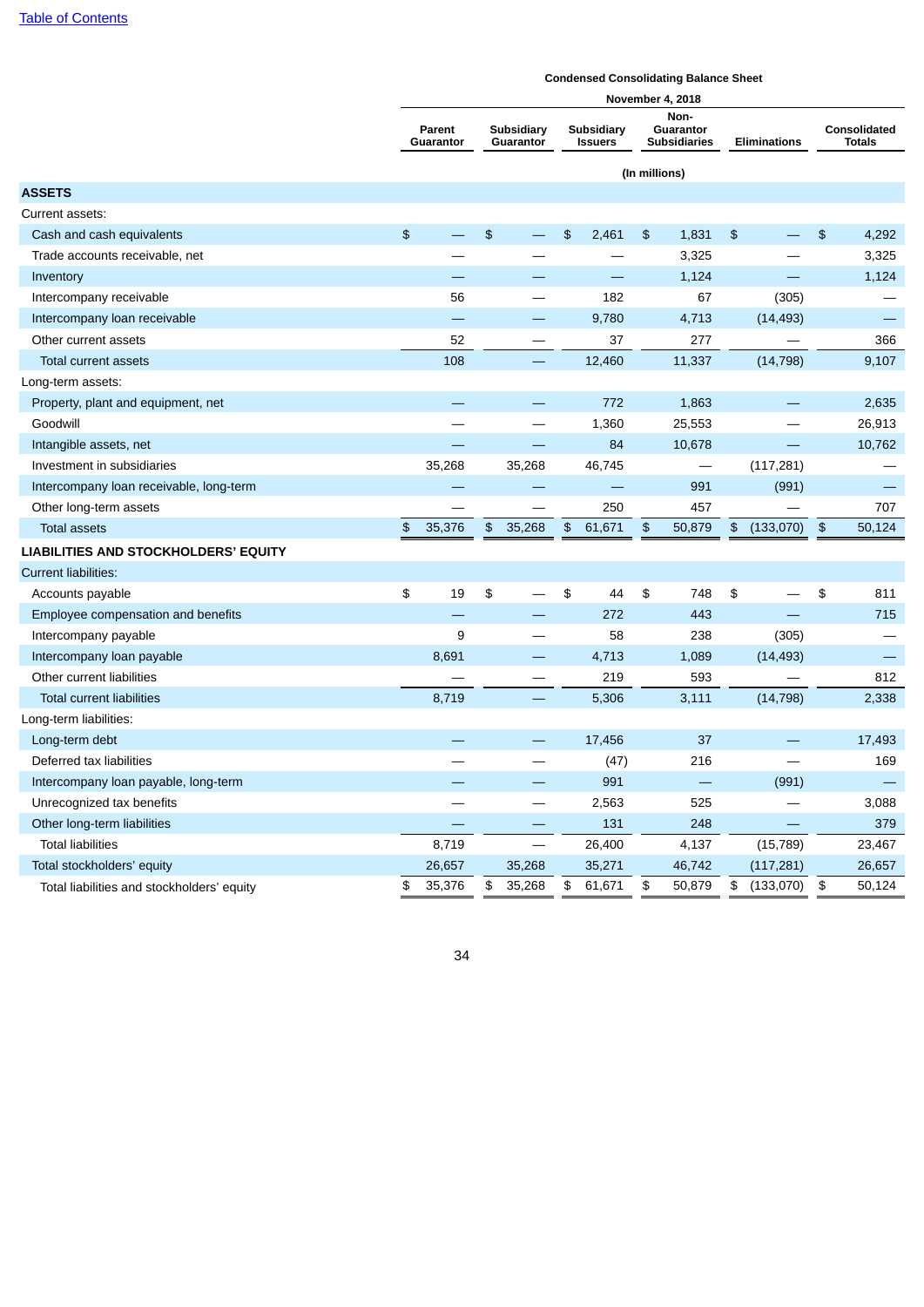|                                                                                              | <b>Fiscal Quarter Ended</b> |                            |    |                         |    |                              |               |                                          |    |                     |    |                                      |  |
|----------------------------------------------------------------------------------------------|-----------------------------|----------------------------|----|-------------------------|----|------------------------------|---------------|------------------------------------------|----|---------------------|----|--------------------------------------|--|
|                                                                                              |                             |                            |    |                         |    |                              | May 5, 2019   |                                          |    |                     |    |                                      |  |
|                                                                                              |                             | <b>Parent</b><br>Guarantor |    | Subsidiary<br>Guarantor |    | Subsidiary<br><b>Issuers</b> |               | Non-<br>Guarantor<br><b>Subsidiaries</b> |    | <b>Eliminations</b> |    | <b>Consolidated</b><br><b>Totals</b> |  |
|                                                                                              |                             |                            |    |                         |    |                              | (In millions) |                                          |    |                     |    |                                      |  |
| Net revenue:                                                                                 |                             |                            |    |                         |    |                              |               |                                          |    |                     |    |                                      |  |
| Products                                                                                     | \$                          |                            | \$ |                         | \$ |                              | \$            | 4,418                                    | \$ |                     | \$ | 4,418                                |  |
| Subscriptions and services                                                                   |                             |                            |    |                         |    |                              |               | 1,099                                    |    |                     |    | 1,099                                |  |
| Intercompany revenue                                                                         |                             |                            |    |                         |    | 420                          |               |                                          |    | (420)               |    |                                      |  |
| Total net revenue                                                                            |                             |                            |    |                         |    | 420                          |               | 5,517                                    |    | (420)               |    | 5,517                                |  |
| Cost of revenue:                                                                             |                             |                            |    |                         |    |                              |               |                                          |    |                     |    |                                      |  |
| Cost of products sold                                                                        |                             |                            |    |                         |    | 35                           |               | 1,422                                    |    |                     |    | 1,457                                |  |
| Cost of subscriptions and services                                                           |                             |                            |    |                         |    | 4                            |               | 131                                      |    |                     |    | 135                                  |  |
| Intercompany cost of products sold                                                           |                             |                            |    |                         |    |                              |               | 35                                       |    | (35)                |    |                                      |  |
| Amortization of acquisition-related intangible assets                                        |                             |                            |    |                         |    |                              |               | 826                                      |    |                     |    | 826                                  |  |
| Restructuring charges                                                                        |                             |                            |    |                         |    |                              |               | 10                                       |    |                     |    | 10                                   |  |
| Total cost of revenue                                                                        |                             |                            |    |                         |    | 39                           |               | 2,424                                    |    | (35)                |    | 2,428                                |  |
| Gross margin                                                                                 |                             |                            |    |                         |    | 381                          |               | 3,093                                    |    | (385)               |    | 3,089                                |  |
| Research and development                                                                     |                             |                            |    |                         |    | 463                          |               | 688                                      |    |                     |    | 1,151                                |  |
| Intercompany operating expense                                                               |                             |                            |    |                         |    |                              |               | 385                                      |    | (385)               |    |                                      |  |
| Selling, general and administrative                                                          |                             | 19                         |    |                         |    | 82                           |               | 318                                      |    |                     |    | 419                                  |  |
| Amortization of acquisition-related intangible assets                                        |                             |                            |    |                         |    | —                            |               | 473                                      |    |                     |    | 473                                  |  |
| Restructuring, impairment and disposal charges                                               |                             |                            |    |                         |    | 1                            |               | 75                                       |    |                     |    | 76                                   |  |
| Total operating expenses                                                                     |                             | 19                         |    |                         |    | 546                          |               | 1,939                                    |    | (385)               |    | 2,119                                |  |
| Operating income (loss)                                                                      |                             | (19)                       |    |                         |    | (165)                        |               | 1,154                                    |    |                     |    | 970                                  |  |
| Interest expense                                                                             |                             | (201)                      |    |                         |    | (147)                        |               | (28)                                     |    |                     |    | (376)                                |  |
| Intercompany interest expense                                                                |                             | (106)                      |    |                         |    | (42)                         |               | (9)                                      |    | 157                 |    |                                      |  |
| Other income, net                                                                            |                             | $\mathbf{1}$               |    |                         |    | $\overline{7}$               |               | 55                                       |    |                     |    | 63                                   |  |
| Intercompany interest income                                                                 |                             |                            |    |                         |    | 81                           |               | 76                                       |    | (157)               |    |                                      |  |
| Intercompany other income (expense), net                                                     |                             | 527                        |    |                         |    |                              |               | (527)                                    |    |                     |    |                                      |  |
| Income (loss) from continuing operations before income taxes<br>and earnings in subsidiaries |                             | 202                        |    |                         |    | (266)                        |               | 721                                      |    |                     |    | 657                                  |  |
| Provision for (benefit from) income taxes                                                    |                             | (59)                       |    | 41                      |    | (75)                         |               | 57                                       |    |                     |    | (36)                                 |  |
| Income (loss) from continuing operations before earnings in<br>subsidiaries                  |                             | 261                        |    | (41)                    |    | (191)                        |               | 664                                      |    |                     |    | 693                                  |  |
| Earnings in subsidiaries                                                                     |                             | 430                        |    | 589                     |    | 781                          |               |                                          |    | (1,800)             |    | $\overline{\phantom{0}}$             |  |
| Income from continuing operations and earnings in subsidiaries                               |                             | 691                        |    | 548                     |    | 590                          |               | 664                                      |    | (1,800)             |    | 693                                  |  |
| Loss from discontinued operations, net of income taxes                                       |                             |                            |    |                         |    |                              |               | (2)                                      |    |                     |    | (2)                                  |  |
| Net income                                                                                   | $\,$                        | 691                        | \$ | 548                     | \$ | 590                          | \$            | 662                                      | \$ | (1,800)             | \$ | 691                                  |  |
|                                                                                              |                             |                            |    |                         |    |                              |               |                                          |    |                     |    |                                      |  |
| Comprehensive income                                                                         | \$                          | 691                        | \$ | 548                     | \$ | 590                          | \$            | 662                                      | \$ | (1,800)             | \$ | 691                                  |  |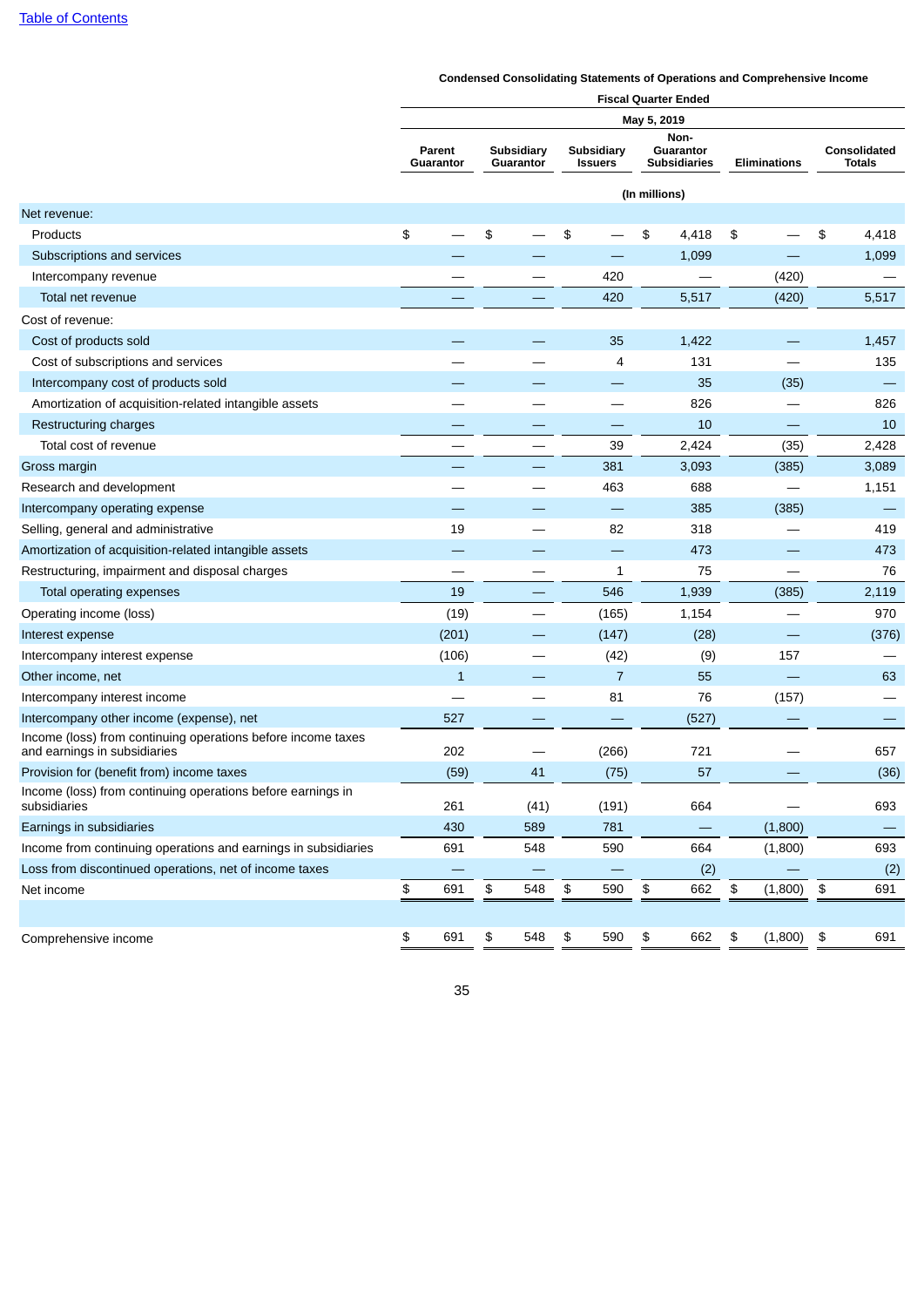|                                                                                              | <b>Fiscal Quarter Ended</b> |                     |    |                         |            |                              |               |                                          |            |                     |                    |                               |
|----------------------------------------------------------------------------------------------|-----------------------------|---------------------|----|-------------------------|------------|------------------------------|---------------|------------------------------------------|------------|---------------------|--------------------|-------------------------------|
|                                                                                              | May 6, 2018                 |                     |    |                         |            |                              |               |                                          |            |                     |                    |                               |
|                                                                                              |                             | Parent<br>Guarantor |    | Subsidiary<br>Guarantor |            | Subsidiary<br><b>Issuers</b> |               | Non-<br>Guarantor<br><b>Subsidiaries</b> |            | <b>Eliminations</b> |                    | Consolidated<br><b>Totals</b> |
|                                                                                              |                             |                     |    |                         |            |                              | (In millions) |                                          |            |                     |                    |                               |
| Net revenue:                                                                                 |                             |                     |    |                         |            |                              |               |                                          |            |                     |                    |                               |
| Products                                                                                     | \$                          |                     | \$ |                         | \$         |                              | \$            | 4,749                                    | \$         |                     | \$                 | 4,749                         |
| Subscriptions and services                                                                   |                             |                     |    |                         |            |                              |               | 265                                      |            |                     |                    | 265                           |
| Intercompany revenue                                                                         |                             |                     |    |                         |            | 566                          |               |                                          |            | (566)               |                    |                               |
| Total net revenue                                                                            |                             |                     |    |                         |            | 566                          |               | 5,014                                    |            | (566)               |                    | 5,014                         |
| Cost of revenue:                                                                             |                             |                     |    |                         |            |                              |               |                                          |            |                     |                    |                               |
| Cost of products sold                                                                        |                             |                     |    |                         |            | 32                           |               | 1,640                                    |            |                     |                    | 1,672                         |
| Cost of subscriptions and services                                                           |                             |                     |    |                         |            | 3                            |               | 21                                       |            |                     |                    | 24                            |
| Intercompany cost of products sold                                                           |                             |                     |    |                         |            |                              |               | 37                                       |            | (37)                |                    |                               |
| Amortization of acquisition-related intangible assets                                        |                             |                     |    |                         |            |                              |               | 765                                      |            |                     |                    | 765                           |
| Restructuring charges                                                                        |                             |                     |    |                         |            |                              |               | $\overline{c}$                           |            |                     |                    | $\overline{2}$                |
| Total cost of revenue                                                                        |                             |                     |    |                         |            | 35                           |               | 2,465                                    |            | (37)                |                    | 2,463                         |
| Gross margin                                                                                 |                             |                     |    |                         |            | 531                          |               | 2,549                                    |            | (529)               |                    | 2,551                         |
| Research and development                                                                     |                             |                     |    |                         |            | 407                          |               | 529                                      |            |                     |                    | 936                           |
| Intercompany operating expense                                                               |                             |                     |    |                         |            |                              |               | 529                                      |            | (529)               |                    |                               |
| Selling, general and administrative                                                          |                             | $\overline{c}$      |    |                         |            | 72                           |               | 220                                      |            |                     |                    | 294                           |
| Amortization of acquisition-related intangible assets                                        |                             |                     |    |                         |            | —                            |               | 67                                       |            |                     |                    | 67                            |
| Restructuring, impairment and disposal charges                                               |                             |                     |    |                         |            | 11                           |               | 42                                       |            |                     |                    | 53                            |
| Total operating expenses                                                                     |                             | $\overline{c}$      |    |                         |            | 490                          |               | 1,387                                    |            | (529)               |                    | 1,350                         |
| Operating income (loss)                                                                      |                             | (2)                 |    |                         |            | 41                           |               | 1,162                                    |            |                     |                    | 1,201                         |
| Interest expense                                                                             |                             |                     |    |                         |            | (148)                        |               |                                          |            |                     |                    | (148)                         |
| Intercompany interest expense                                                                |                             |                     |    |                         |            | (81)                         |               | (519)                                    |            | 600                 |                    |                               |
| Other income, net                                                                            |                             |                     |    |                         | 28         |                              |               | 18                                       |            |                     |                    | 46                            |
| Intercompany interest income                                                                 |                             |                     |    |                         |            | 519                          |               | 81                                       |            | (600)               |                    |                               |
| Income (loss) from continuing operations before income taxes<br>and earnings in subsidiaries |                             | (2)                 |    |                         |            | 359                          |               | 742                                      |            |                     |                    | 1,099                         |
| Benefit from income taxes                                                                    |                             |                     |    |                         |            | (2,521)                      |               | (116)                                    |            |                     |                    | (2,637)                       |
| Income (loss) from continuing operations before earnings in<br>subsidiaries                  |                             | (2)                 |    |                         |            | 2,880                        |               | 858                                      |            |                     |                    | 3,736                         |
| Earnings in subsidiaries                                                                     |                             | 3,720               |    | 3,735                   |            | 855                          |               |                                          |            | (8, 310)            |                    |                               |
| Income from continuing operations and earnings in subsidiaries                               |                             | 3,718               |    | 3,735                   |            | 3,735                        |               | 858                                      |            | (8,310)             |                    | 3,736                         |
| Loss from discontinued operations, net of income taxes                                       |                             |                     |    |                         |            | (2)                          |               | (1)                                      |            |                     |                    | (3)                           |
| Net income                                                                                   |                             | 3,718               |    | 3,735                   |            | 3,733                        |               | 857                                      |            | (8,310)             |                    | 3,733                         |
| Net income attributable to noncontrolling interest                                           |                             |                     |    | 15                      |            |                              |               |                                          |            |                     |                    | 15                            |
| Net income attributable to common stock                                                      | \$                          | 3,718               | \$ | 3,720                   | \$         | 3,733                        | $\,$          | 857                                      | $\, \, \$$ | (8,310)             | $\, \, \mathsf{S}$ | 3,718                         |
|                                                                                              |                             |                     |    |                         |            |                              |               |                                          |            |                     |                    |                               |
| Net income                                                                                   | $\frac{1}{2}$               | 3,718               | \$ | 3,735                   | \$         | 3,733                        | \$            | 857                                      | \$         | (8,310)             | $\frac{1}{2}$      | 3,733                         |
| Other comprehensive income (loss)                                                            |                             |                     |    |                         |            | (9)                          |               | $\mathbf{1}$                             |            |                     |                    | (8)                           |
| Comprehensive income                                                                         |                             | 3,718               |    | 3,735                   |            | 3,724                        |               | 858                                      |            | (8,310)             |                    | 3,725                         |
| Comprehensive income attributable to noncontrolling interest                                 |                             |                     |    | 15                      |            |                              |               |                                          |            |                     |                    | 15                            |
| Comprehensive income attributable to common stock                                            | \$                          | 3,718               | \$ | 3,720                   | $\pmb{\$}$ | 3,724                        | $\frac{2}{3}$ | 858                                      | \$         | (8,310)             | $\,$ $\,$          | 3,710                         |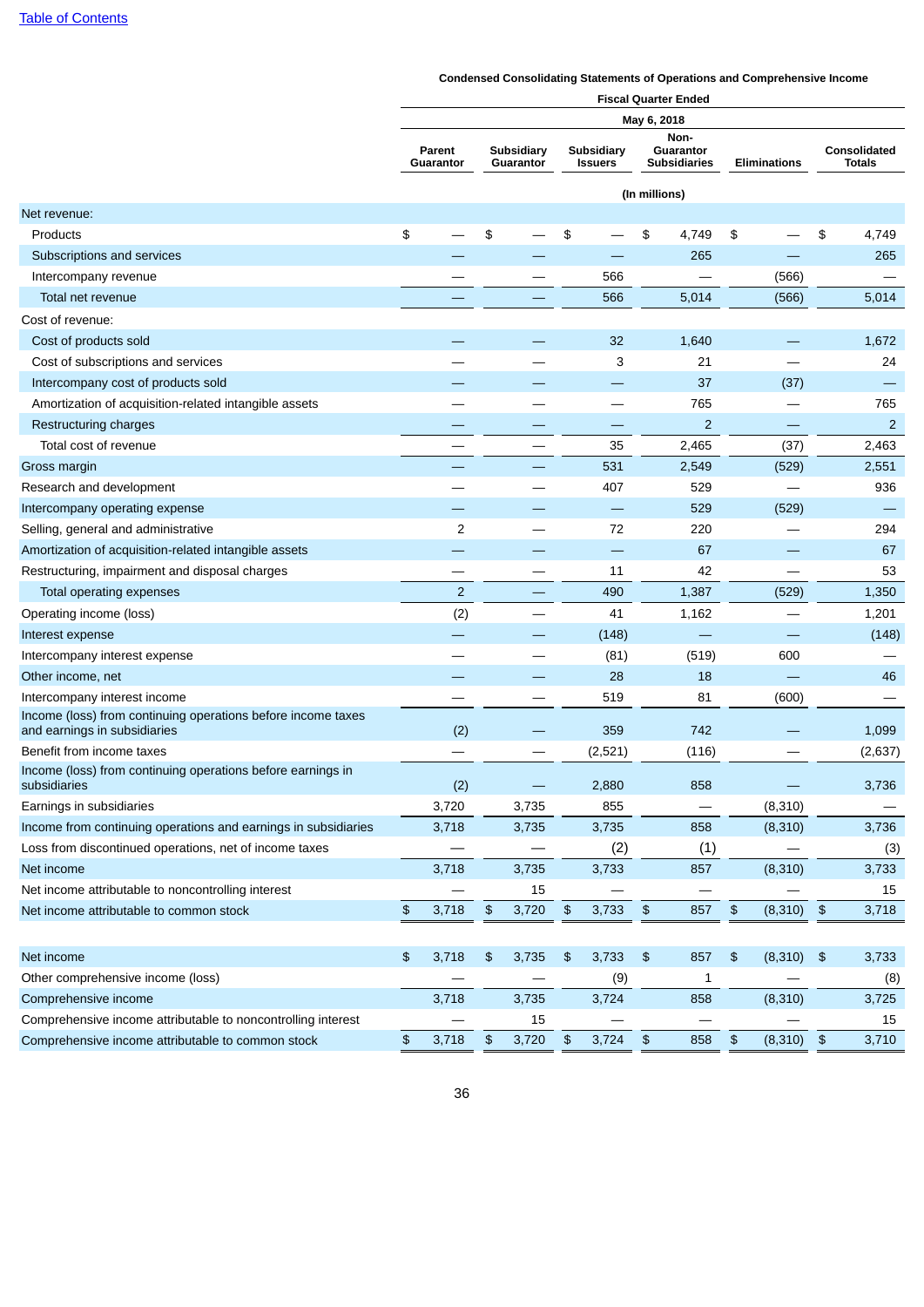|                                                                                              | <b>Two Fiscal Quarters Ended</b> |                     |    |                         |    |                              |               |                                          |    |                     |                      |                               |  |
|----------------------------------------------------------------------------------------------|----------------------------------|---------------------|----|-------------------------|----|------------------------------|---------------|------------------------------------------|----|---------------------|----------------------|-------------------------------|--|
|                                                                                              |                                  |                     |    |                         |    |                              | May 5, 2019   |                                          |    |                     |                      |                               |  |
|                                                                                              |                                  | Parent<br>Guarantor |    | Subsidiary<br>Guarantor |    | Subsidiary<br><b>Issuers</b> |               | Non-<br>Guarantor<br><b>Subsidiaries</b> |    | <b>Eliminations</b> |                      | Consolidated<br><b>Totals</b> |  |
|                                                                                              |                                  |                     |    |                         |    |                              | (In millions) |                                          |    |                     |                      |                               |  |
| Net revenue:                                                                                 |                                  |                     |    |                         |    |                              |               |                                          |    |                     |                      |                               |  |
| Products                                                                                     | \$                               |                     | \$ |                         | \$ |                              | \$            | 9,057                                    | \$ |                     | \$                   | 9,057                         |  |
| Subscriptions and services                                                                   |                                  |                     |    |                         |    |                              |               | 2,249                                    |    |                     |                      | 2,249                         |  |
| Intercompany revenue                                                                         |                                  |                     |    |                         |    | 817                          |               |                                          |    | (817)               |                      |                               |  |
| Total net revenue                                                                            |                                  |                     |    |                         |    | 817                          |               | 11,306                                   |    | (817)               |                      | 11,306                        |  |
| Cost of revenue:                                                                             |                                  |                     |    |                         |    |                              |               |                                          |    |                     |                      |                               |  |
| Cost of products sold                                                                        |                                  |                     |    |                         |    | 66                           |               | 2,945                                    |    |                     |                      | 3,011                         |  |
| Cost of subscriptions and services                                                           |                                  |                     |    |                         |    | 7                            |               | 266                                      |    |                     |                      | 273                           |  |
| Intercompany cost of products sold                                                           |                                  |                     |    |                         |    |                              |               | 58                                       |    | (58)                |                      |                               |  |
| Amortization of acquisition-related intangible assets                                        |                                  |                     |    |                         |    | $\overline{\phantom{0}}$     |               | 1,659                                    |    |                     |                      | 1,659                         |  |
| Restructuring charges                                                                        |                                  |                     |    |                         |    | (7)                          |               | 73                                       |    |                     |                      | 66                            |  |
| Total cost of revenue                                                                        |                                  |                     |    |                         |    | 66                           |               | 5,001                                    |    | (58)                |                      | 5,009                         |  |
| Gross margin                                                                                 |                                  |                     |    |                         |    | 751                          |               | 6,305                                    |    | (759)               |                      | 6,297                         |  |
| Research and development                                                                     |                                  |                     |    |                         |    | 910                          |               | 1,374                                    |    |                     |                      | 2,284                         |  |
| Intercompany operating expense                                                               |                                  |                     |    |                         |    |                              |               | 759                                      |    | (759)               |                      |                               |  |
| Selling, general and administrative                                                          |                                  | 71                  |    |                         |    | 163                          |               | 656                                      |    |                     |                      | 890                           |  |
| Amortization of acquisition-related intangible assets                                        |                                  |                     |    |                         |    |                              |               | 949                                      |    |                     |                      | 949                           |  |
| Restructuring, impairment and disposal charges                                               |                                  |                     |    |                         |    | 9                            |               | 640                                      |    |                     |                      | 649                           |  |
| Total operating expenses                                                                     |                                  | 71                  |    |                         |    | 1,082                        |               | 4,378                                    |    | (759)               |                      | 4,772                         |  |
| Operating income (loss)                                                                      |                                  | (71)                |    |                         |    | (331)                        |               | 1,927                                    |    |                     |                      | 1,525                         |  |
| Interest expense                                                                             |                                  | (376)               |    |                         |    | (295)                        |               | (50)                                     |    |                     |                      | (721)                         |  |
| Intercompany interest expense                                                                |                                  | (192)               |    |                         |    | (83)                         |               | (17)                                     |    | 292                 |                      |                               |  |
| Other income, net                                                                            |                                  |                     |    |                         |    | 16                           |               | 115                                      |    |                     |                      | 131                           |  |
| Intercompany interest income                                                                 |                                  |                     |    |                         |    | 160                          |               | 132                                      |    | (292)               |                      |                               |  |
| Intercompany other income (expense), net                                                     |                                  | 604                 |    |                         |    |                              |               | (604)                                    |    |                     |                      |                               |  |
| Income (loss) from continuing operations before income taxes<br>and earnings in subsidiaries |                                  | (35)                |    |                         |    | (533)                        |               | 1,503                                    |    |                     |                      | 935                           |  |
| Provision for (benefit from) income taxes                                                    |                                  | (83)                |    | 65                      |    | (252)                        |               | 31                                       |    |                     |                      | (239)                         |  |
| Income (loss) from continuing operations before earnings in<br>subsidiaries                  |                                  | 48                  |    | (65)                    |    | (281)                        |               | 1,472                                    |    |                     |                      | 1,174                         |  |
| Earnings in subsidiaries                                                                     |                                  | 1,114               |    | 2,068                   |    | 2,350                        |               |                                          |    | (5, 532)            |                      |                               |  |
| Income from continuing operations and earnings in subsidiaries                               |                                  | 1,162               |    | 2,003                   |    | 2,069                        |               | 1,472                                    |    | (5, 532)            |                      | 1,174                         |  |
| Loss from discontinued operations, net of income taxes                                       |                                  |                     |    |                         |    |                              |               | (12)                                     |    |                     |                      | (12)                          |  |
| Net income                                                                                   | \$                               | 1,162               | \$ | 2,003                   | \$ | 2,069                        | \$            | 1,460                                    | \$ | (5, 532)            | $\pmb{\mathfrak{P}}$ | 1,162                         |  |
|                                                                                              |                                  |                     |    |                         |    |                              |               |                                          |    |                     |                      |                               |  |
| Comprehensive income                                                                         | \$                               | 1,162               | \$ | 2,003                   | \$ | 2,069                        | \$            | 1,460                                    | \$ | (5, 532)            | \$                   | 1,162                         |  |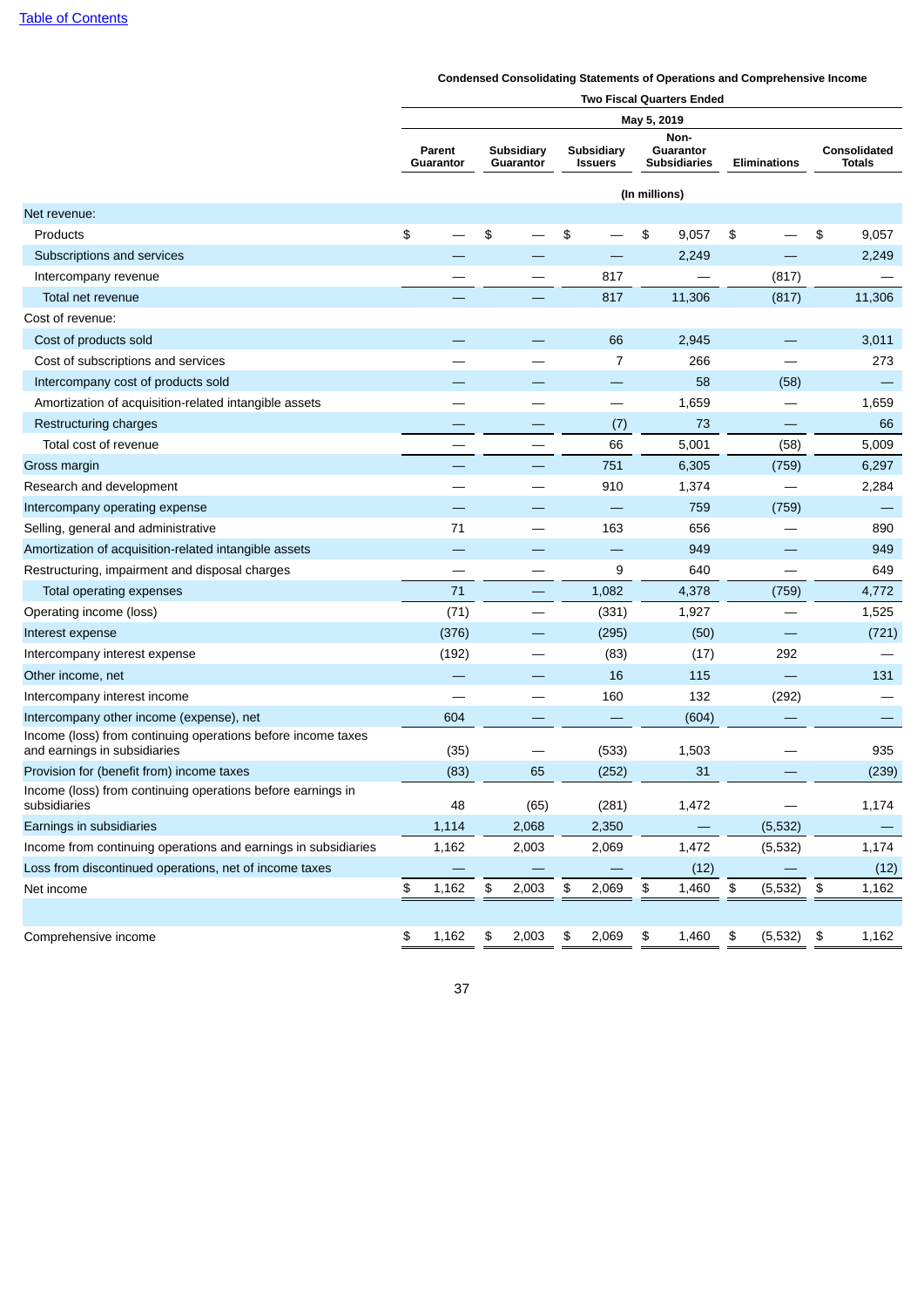|                                                                                              | <b>Two Fiscal Quarters Ended</b> |                     |                      |                         |               |                              |               |                                          |    |              |               |                               |
|----------------------------------------------------------------------------------------------|----------------------------------|---------------------|----------------------|-------------------------|---------------|------------------------------|---------------|------------------------------------------|----|--------------|---------------|-------------------------------|
|                                                                                              |                                  |                     |                      |                         |               |                              | May 6, 2018   |                                          |    |              |               |                               |
|                                                                                              |                                  | Parent<br>Guarantor |                      | Subsidiary<br>Guarantor |               | Subsidiary<br><b>Issuers</b> |               | Non-<br>Guarantor<br><b>Subsidiaries</b> |    | Eliminations |               | Consolidated<br><b>Totals</b> |
|                                                                                              |                                  |                     |                      |                         |               |                              | (In millions) |                                          |    |              |               |                               |
| Net revenue:                                                                                 |                                  |                     |                      |                         |               |                              |               |                                          |    |              |               |                               |
| Products                                                                                     | \$                               |                     | \$                   |                         | \$            |                              | \$            | 9,857                                    | \$ |              | \$            | 9,857                         |
| Subscriptions and services                                                                   |                                  |                     |                      |                         |               |                              |               | 484                                      |    |              |               | 484                           |
| Intercompany revenue                                                                         |                                  |                     |                      |                         |               | 1,150                        |               |                                          |    | (1, 150)     |               |                               |
| Total net revenue                                                                            |                                  |                     |                      |                         |               | 1,150                        |               | 10,341                                   |    | (1,150)      |               | 10,341                        |
| Cost of revenue:                                                                             |                                  |                     |                      |                         |               |                              |               |                                          |    |              |               |                               |
| Cost of products sold                                                                        |                                  |                     |                      |                         |               | 61                           |               | 3,487                                    |    |              |               | 3,548                         |
| Cost of subscriptions and services                                                           |                                  |                     |                      |                         |               | 6                            |               | 41                                       |    |              |               | 47                            |
| Intercompany cost of products sold                                                           |                                  |                     |                      |                         |               |                              |               | 71                                       |    | (71)         |               |                               |
| Purchase accounting effect on inventory                                                      |                                  |                     |                      |                         |               |                              |               | 70                                       |    |              |               | 70                            |
| Amortization of acquisition-related intangible assets                                        |                                  |                     |                      |                         |               |                              |               | 1,480                                    |    |              |               | 1,480                         |
| Restructuring charges                                                                        |                                  |                     |                      |                         |               | $\overline{c}$               |               | 15                                       |    |              |               | 17                            |
| Total cost of revenue                                                                        |                                  |                     |                      |                         |               | 69                           |               | 5,164                                    |    | (71)         |               | 5,162                         |
| Gross margin                                                                                 |                                  |                     |                      |                         |               | 1,081                        |               | 5,177                                    |    | (1,079)      |               | 5,179                         |
| Research and development                                                                     |                                  |                     |                      |                         |               | 813                          |               | 1,048                                    |    |              |               | 1,861                         |
| Intercompany operating expense                                                               |                                  |                     |                      |                         |               |                              |               | 1,079                                    |    | (1,079)      |               |                               |
| Selling, general and administrative                                                          |                                  | $\overline{2}$      |                      |                         |               | 157                          |               | 426                                      |    |              |               | 585                           |
| Amortization of acquisition-related intangible assets                                        |                                  |                     |                      |                         |               |                              |               | 406                                      |    |              |               | 406                           |
| Restructuring, impairment and disposal charges                                               |                                  |                     |                      |                         |               | 44                           |               | 139                                      |    |              |               | 183                           |
| Total operating expenses                                                                     |                                  | $\overline{c}$      |                      |                         |               | 1,014                        |               | 3,098                                    |    | (1,079)      |               | 3,035                         |
| Operating income (loss)                                                                      |                                  | (2)                 |                      |                         |               | 67                           |               | 2,079                                    |    | —            |               | 2,144                         |
| Interest expense                                                                             |                                  |                     |                      |                         |               | (329)                        |               | (2)                                      |    | —            |               | (331)                         |
| Intercompany interest expense                                                                |                                  |                     |                      |                         |               | (140)                        |               | (1,093)                                  |    | 1,233        |               |                               |
| Other income, net                                                                            |                                  |                     |                      |                         |               | 47                           |               | 34                                       |    |              |               | 81                            |
| Intercompany interest income                                                                 |                                  |                     |                      |                         |               | 1,093                        |               | 140                                      |    | (1,233)      |               |                               |
| Intercompany other income (expense), net                                                     |                                  |                     |                      |                         |               | (57)                         |               | 57                                       |    |              |               |                               |
| Income (loss) from continuing operations before income taxes<br>and earnings in subsidiaries |                                  | (2)                 |                      |                         |               | 681                          |               | 1,215                                    |    |              |               | 1,894                         |
| Benefit from income taxes                                                                    |                                  |                     |                      |                         |               | (7,981)                      |               | (442)                                    |    |              |               | (8, 423)                      |
| Income (loss) from continuing operations before earnings in<br>subsidiaries                  |                                  | (2)                 |                      |                         |               | 8,662                        |               | 1,657                                    |    |              |               | 10,317                        |
| Earnings in subsidiaries                                                                     |                                  | 9,950               |                      | 10,301                  |               | 1,493                        |               |                                          |    | (21, 744)    |               |                               |
| Income from continuing operations and earnings in subsidiaries                               |                                  | 9,948               |                      | 10,301                  |               | 10,155                       |               | 1,657                                    |    | (21, 744)    |               | 10,317                        |
| Loss from discontinued operations, net of income taxes                                       |                                  |                     |                      |                         |               | (2)                          |               | (16)                                     |    |              |               | (18)                          |
| Net income                                                                                   |                                  | 9,948               |                      | 10,301                  |               | 10,153                       |               | 1,641                                    |    | (21, 744)    |               | 10,299                        |
| Net income attributable to noncontrolling interest                                           |                                  |                     |                      | 351                     |               |                              |               |                                          |    |              |               | 351                           |
| Net income attributable to common stock                                                      | \$                               | 9,948               | \$                   | 9,950                   | \$            | 10,153                       | \$            | 1,641                                    | \$ | (21, 744)    | $\frac{1}{2}$ | 9,948                         |
|                                                                                              |                                  |                     |                      |                         |               |                              |               |                                          |    |              |               |                               |
| Net income                                                                                   | \$                               | 9,948               | \$                   | 10,301                  | \$            | 10,153                       | $\frac{1}{2}$ | 1,641                                    | \$ | (21, 744)    | $\frac{1}{2}$ | 10,299                        |
| Other comprehensive income                                                                   |                                  |                     |                      |                         |               |                              |               | 1                                        |    |              |               | 1                             |
| Comprehensive income                                                                         |                                  | 9,948               |                      | 10,301                  |               | 10,153                       |               | 1,642                                    |    | (21, 744)    |               | 10,300                        |
| Comprehensive income attributable to noncontrolling interest                                 |                                  |                     |                      | 351                     |               |                              |               |                                          |    |              |               | 351                           |
| Comprehensive income attributable to common stock                                            | \$                               | 9,948               | $\pmb{\mathfrak{P}}$ | 9,950                   | $\frac{1}{2}$ | 10,153                       | $\frac{2}{3}$ | 1,642                                    | \$ | (21, 744)    | $\frac{1}{2}$ | 9,949                         |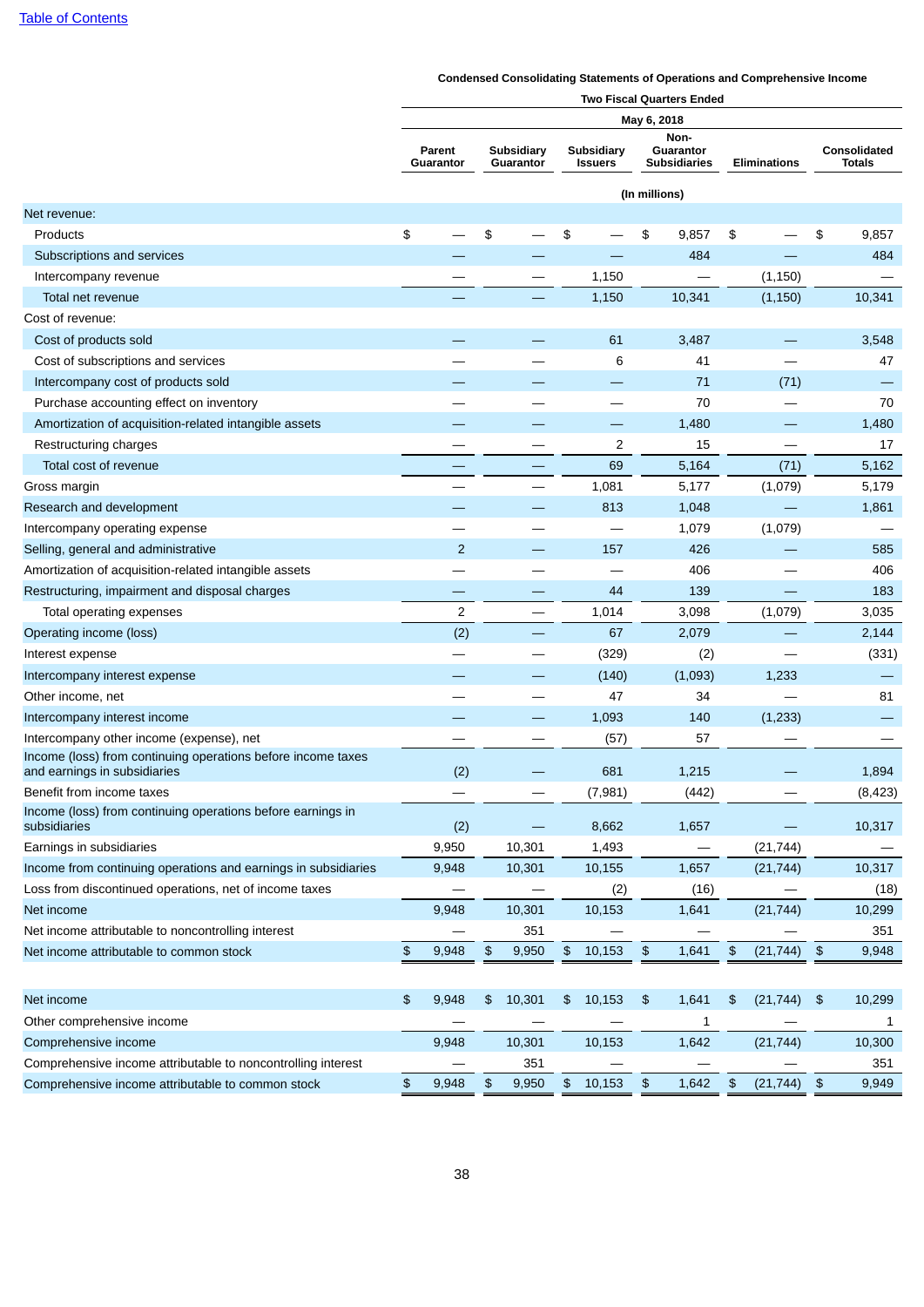# **Condensed Consolidating Statements of Cash Flows**

|                                                                                               | <b>Two Fiscal Quarters Ended</b> |                     |    |                         |    |                              |               |                                  |                                                      |    |                               |  |  |
|-----------------------------------------------------------------------------------------------|----------------------------------|---------------------|----|-------------------------|----|------------------------------|---------------|----------------------------------|------------------------------------------------------|----|-------------------------------|--|--|
|                                                                                               | May 5, 2019<br>Non-              |                     |    |                         |    |                              |               |                                  |                                                      |    |                               |  |  |
|                                                                                               |                                  | Parent<br>Guarantor |    | Subsidiary<br>Guarantor |    | Subsidiary<br><b>Issuers</b> |               | Guarantor<br><b>Subsidiaries</b> | <b>Eliminations</b>                                  |    | <b>Consolidated</b><br>Totals |  |  |
|                                                                                               |                                  |                     |    |                         |    |                              | (In millions) |                                  |                                                      |    |                               |  |  |
| Cash flows from operating activities:                                                         |                                  |                     |    |                         |    |                              |               |                                  |                                                      |    |                               |  |  |
| Net income                                                                                    | \$                               | 1,162               | \$ | 2,003                   | \$ | 2,069                        | \$            | 1,460                            | \$<br>(5,532)                                        | \$ | 1,162                         |  |  |
| Adjustments to reconcile net income to net cash provided by<br>(used in) operating activities |                                  | (1,378)             |    | (2,003)                 |    | (2,895)                      |               | 4,381                            | 5,532                                                |    | 3,637                         |  |  |
| Net cash provided by (used in) operating activities                                           |                                  | (216)               |    |                         |    | (826)                        |               | 5,841                            |                                                      |    | 4,799                         |  |  |
| Cash flows from investing activities:                                                         |                                  |                     |    |                         |    |                              |               |                                  |                                                      |    |                               |  |  |
| Net change in intercompany loans                                                              |                                  | 800                 |    |                         |    | (309)                        |               | (5,737)                          | 5,246                                                |    |                               |  |  |
| Acquisitions of businesses, net of cash acquired                                              |                                  | (17, 865)           |    |                         |    |                              |               | 1,838                            |                                                      |    | (16, 027)                     |  |  |
| Proceeds from sales of businesses                                                             |                                  |                     |    |                         |    |                              |               | 957                              |                                                      |    | 957                           |  |  |
| Purchases of property, plant and equipment                                                    |                                  |                     |    |                         |    | (86)                         |               | (146)                            | 8                                                    |    | (224)                         |  |  |
| Proceeds from disposals of property, plant and equipment                                      |                                  |                     |    |                         |    | 8                            |               |                                  | (8)                                                  |    |                               |  |  |
| Purchases of investments                                                                      |                                  | (5)                 |    |                         |    |                              |               |                                  |                                                      |    | (5)                           |  |  |
| Proceeds from sales of investments                                                            |                                  |                     |    |                         |    | and the                      |               | 3                                | ▃                                                    |    | 3                             |  |  |
| Other                                                                                         |                                  |                     |    |                         |    |                              |               | (3)                              |                                                      |    | (3)                           |  |  |
| Net cash used in investing activities                                                         |                                  | (17,070)            |    |                         |    | (387)                        |               | (3,088)                          | 5,246                                                |    | (15, 299)                     |  |  |
| Cash flows from financing activities:                                                         |                                  |                     |    |                         |    |                              |               |                                  |                                                      |    |                               |  |  |
| Dividend and distribution payments                                                            |                                  | (2, 124)            |    |                         |    |                              |               |                                  |                                                      |    | (2, 124)                      |  |  |
| Net intercompany borrowings                                                                   |                                  | 6,050               |    |                         |    | (68)                         |               | (736)                            | (5, 246)                                             |    |                               |  |  |
| Proceeds from long-term borrowings                                                            |                                  | 28,793              |    |                         |    |                              |               |                                  |                                                      |    | 28,793                        |  |  |
| Repayment of debt                                                                             |                                  | (12,000)            |    |                         |    |                              |               |                                  |                                                      |    | (12,000)                      |  |  |
| Other borrowings                                                                              |                                  | 997                 |    |                         |    |                              |               | 578                              |                                                      |    | 1,575                         |  |  |
| Payment of debt issuance costs                                                                |                                  | (46)                |    |                         |    |                              |               |                                  |                                                      |    | (46)                          |  |  |
| Repurchases of common stock - repurchase program                                              |                                  | (4, 266)            |    |                         |    |                              |               |                                  |                                                      |    | (4, 266)                      |  |  |
| Issuance of common stock                                                                      |                                  | 183                 |    |                         |    |                              |               |                                  |                                                      |    | 183                           |  |  |
| Shares repurchased for tax withholdings on vesting of equity<br>awards                        |                                  |                     |    |                         |    | (290)                        |               | (287)                            |                                                      |    | (577)                         |  |  |
| Other                                                                                         |                                  |                     |    |                         |    |                              |               | (2)                              |                                                      |    | (2)                           |  |  |
| Net cash provided by (used in) financing activities                                           |                                  | 17,587              |    |                         |    | (358)                        |               | (447)                            | (5, 246)                                             |    | 11,536                        |  |  |
| Net change in cash and cash equivalents                                                       |                                  | 301                 |    |                         |    | (1, 571)                     |               | 2,306                            |                                                      |    | 1,036                         |  |  |
| Cash and cash equivalents at beginning of period                                              |                                  |                     |    |                         |    | 2,461                        |               | 1,831                            |                                                      |    | 4,292                         |  |  |
| Cash and cash equivalents at end of period                                                    | \$                               | 301                 | \$ |                         | \$ | 890                          | $\,$          | 4,137                            | $\, \, \raisebox{1ex}{\hspace{-1.5ex}{\rm\emph{s}}}$ | \$ | 5,328                         |  |  |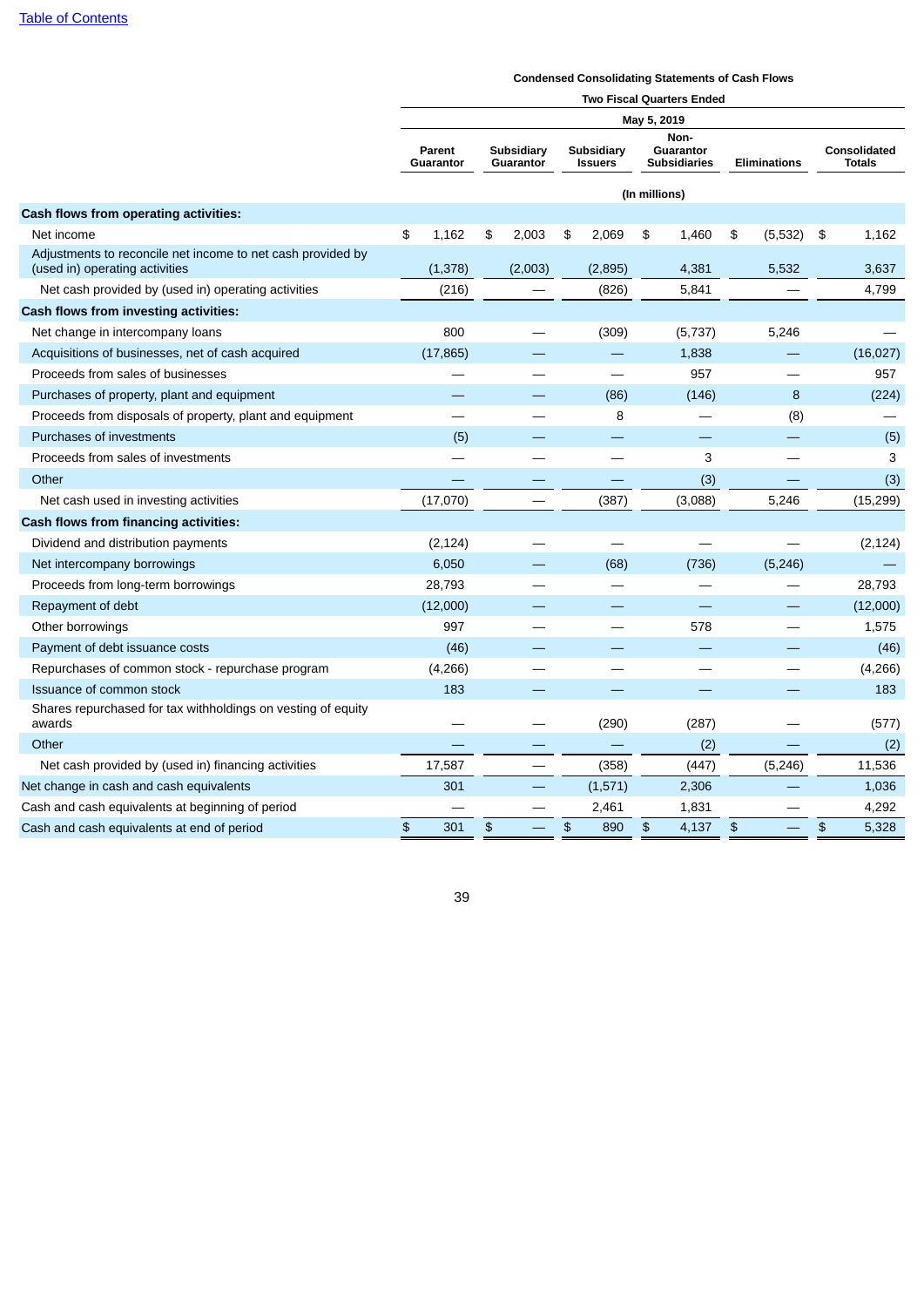### **Condensed Consolidating Statements of Cash Flows**

|                                                                                               | <b>Two Fiscal Quarters Ended</b> |                            |    |                          |    |                              |               |                                          |    |                     |    |                                      |  |
|-----------------------------------------------------------------------------------------------|----------------------------------|----------------------------|----|--------------------------|----|------------------------------|---------------|------------------------------------------|----|---------------------|----|--------------------------------------|--|
|                                                                                               |                                  |                            |    |                          |    |                              | May 6, 2018   |                                          |    |                     |    |                                      |  |
|                                                                                               |                                  | <b>Parent</b><br>Guarantor |    | Subsidiary<br>Guarantor  |    | Subsidiary<br><b>Issuers</b> |               | Non-<br>Guarantor<br><b>Subsidiaries</b> |    | <b>Eliminations</b> |    | <b>Consolidated</b><br><b>Totals</b> |  |
|                                                                                               |                                  |                            |    |                          |    |                              | (In millions) |                                          |    |                     |    |                                      |  |
| Cash flows from operating activities:                                                         |                                  |                            |    |                          |    |                              |               |                                          |    |                     |    |                                      |  |
| Net income                                                                                    | \$                               | 9,948                      | \$ | 10,301                   | \$ | 10,153                       | \$            | 1,641                                    | \$ | (21, 744)           | \$ | 10,299                               |  |
| Adjustments to reconcile net income to net cash provided by<br>(used in) operating activities |                                  | (9,611)                    |    | (10, 301)                |    | (10,518)                     |               | 2,156                                    |    | 21,973              |    | (6, 301)                             |  |
| Net cash provided by (used in) operating activities                                           |                                  | 337                        |    |                          |    | (365)                        |               | 3,797                                    |    | 229                 |    | 3,998                                |  |
| Cash flows from investing activities:                                                         |                                  |                            |    |                          |    |                              |               |                                          |    |                     |    |                                      |  |
| Intercompany contributions paid                                                               |                                  |                            |    |                          |    | (9,099)                      |               | (3,002)                                  |    | 12,101              |    |                                      |  |
| Distributions received from subsidiaries                                                      |                                  |                            |    |                          |    |                              |               | 1,521                                    |    | (1,521)             |    |                                      |  |
| Net change in intercompany loans                                                              |                                  |                            |    |                          |    | 8,346                        |               | 2,154                                    |    | (10, 500)           |    |                                      |  |
| Acquisitions of businesses, net of cash acquired                                              |                                  |                            |    |                          |    |                              |               | (4,786)                                  |    |                     |    | (4,786)                              |  |
| Proceeds from sales of businesses                                                             |                                  |                            |    |                          |    | $\overline{\phantom{0}}$     |               | 782                                      |    |                     |    | 782                                  |  |
| Purchases of property, plant and equipment                                                    |                                  |                            |    |                          |    | (114)                        |               | (295)                                    |    |                     |    | (409)                                |  |
| Proceeds from disposals of property, plant and equipment                                      |                                  |                            |    |                          |    | 1                            |               | 237                                      |    |                     |    | 238                                  |  |
| Purchases of investments                                                                      |                                  |                            |    | —                        |    | (50)                         |               | (199)                                    |    |                     |    | (249)                                |  |
| Proceeds from sales of investments                                                            |                                  |                            |    | $\overline{\phantom{0}}$ |    | 54                           |               |                                          |    |                     |    | 54                                   |  |
| Other                                                                                         |                                  |                            |    |                          |    |                              |               | (12)                                     |    |                     |    | (12)                                 |  |
| Net cash used in investing activities                                                         |                                  |                            |    |                          |    | (862)                        |               | (3,600)                                  |    | 80                  |    | (4, 382)                             |  |
| Cash flows from financing activities:                                                         |                                  |                            |    |                          |    |                              |               |                                          |    |                     |    |                                      |  |
| Intercompany contributions received                                                           |                                  |                            |    | $\overline{\phantom{0}}$ |    | 3,231                        |               | 9,099                                    |    | (12, 330)           |    |                                      |  |
| Net intercompany borrowings                                                                   |                                  |                            |    |                          |    | (2, 125)                     |               | (8, 375)                                 |    | 10,500              |    |                                      |  |
| Repayment of debt                                                                             |                                  |                            |    |                          |    |                              |               | (856)                                    |    |                     |    | (856)                                |  |
| Dividend and distribution payments                                                            |                                  |                            |    | —                        |    | (1,521)                      |               | (1, 521)                                 |    | 1,521               |    | (1,521)                              |  |
| Repurchases of common stock - repurchase program                                              |                                  | (347)                      |    |                          |    |                              |               |                                          |    |                     |    | (347)                                |  |
| Shares repurchased for tax withholdings on vesting of equity<br>awards                        |                                  |                            |    |                          |    |                              |               | (2)                                      |    |                     |    | (2)                                  |  |
| Issuance of common stock                                                                      |                                  | 10                         |    |                          |    |                              |               | 104                                      |    |                     |    | 114                                  |  |
| Other                                                                                         |                                  |                            |    |                          |    |                              |               | (21)                                     |    |                     |    | (21)                                 |  |
| Net cash used in financing activities                                                         |                                  | (337)                      |    |                          |    | (415)                        |               | (1,572)                                  |    | (309)               |    | (2,633)                              |  |
| Net change in cash and cash equivalents                                                       |                                  |                            |    |                          |    | (1,642)                      |               | (1, 375)                                 |    |                     |    | (3,017)                              |  |
| Cash and cash equivalents at beginning of period                                              |                                  |                            |    |                          |    | 7,555                        |               | 3,649                                    |    |                     |    | 11,204                               |  |
| Cash and cash equivalents at end of period                                                    | $\mathfrak{S}$                   |                            | \$ |                          | \$ | 5,913                        | \$            | 2,274                                    | \$ |                     | \$ | 8,187                                |  |

# **14. Subsequent Event**

# *Cash Dividends Declared*

On June 12, 2019, our Board of Directors declared a cash dividend of \$2.65 per share, payable on July 2, 2019 to stockholders of record at the close of business on June 24, 2019.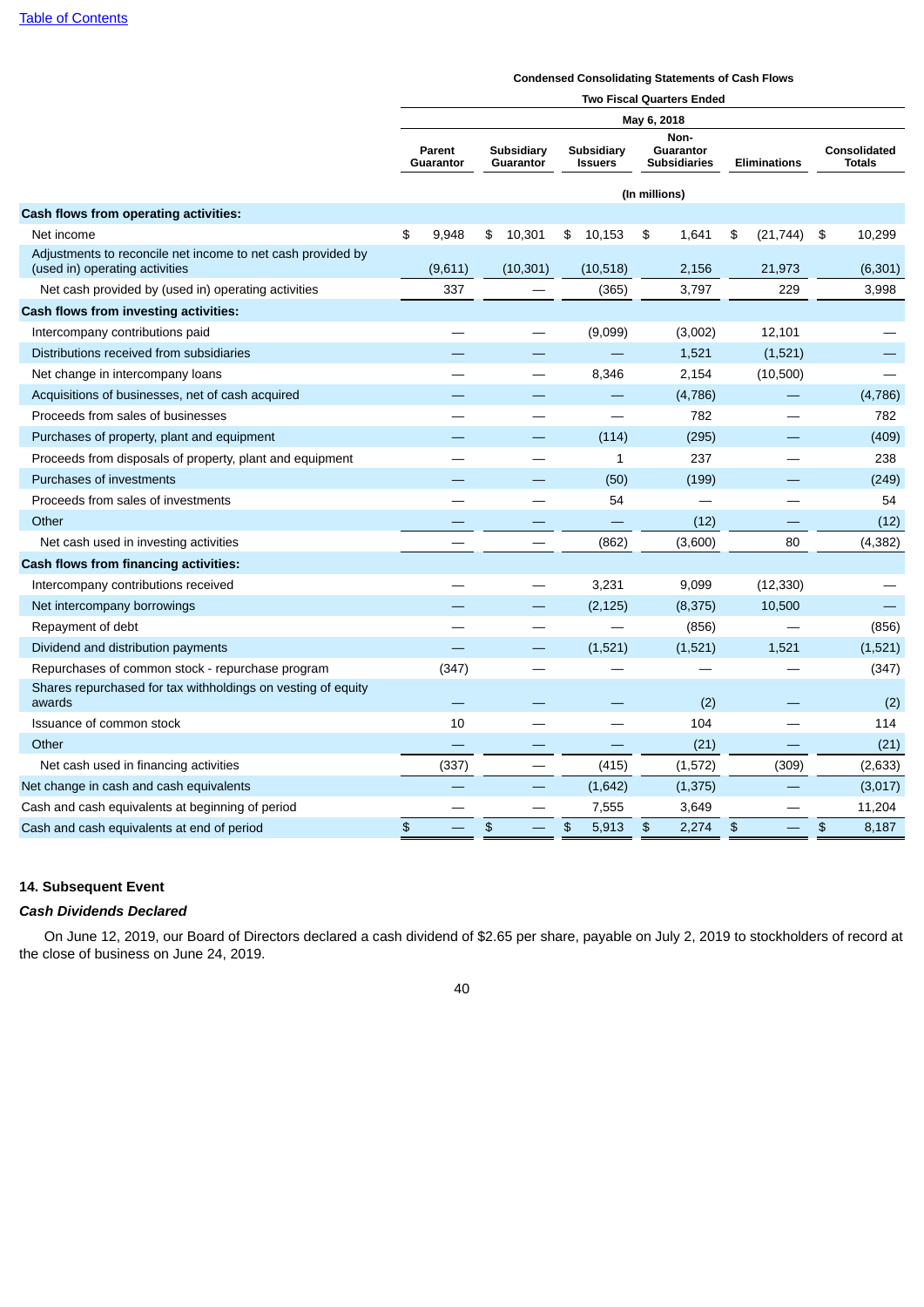# **Item 2. Management's Discussion and Analysis of Financial Condition and Results of Operations**

The following discussion and analysis of the financial condition and results of operations should be read in conjunction with the unaudited condensed consolidated financial statements and the related notes thereto included elsewhere in this Ouarterly Report on Form 10-O ("Form 10-O") and the audited consolidated financial statements and notes thereto and management's discussion and analysis of financial condition and results of operations for the fiscal year ended November 4, 2018 ("fiscal year 2018") included in our Annual Report on Form 10-K for fiscal year 2018 ("2018 Annual Report on Form 10-K"). The financial information and results of operations in this Form 10-Q for periods prior to April 4, 2018 relate to our predecessor, Broadcom Limited, a company organized under the laws of the Republic of Singapore ("Broadcom-Singapore"), for accounting and financial reporting purposes and relate to Broadcom Inc. ("Broadcom") for periods after April 4, 2018, the effective date of the redomiciliation of our ultimate parent company to the U.S. (the "Redomiciliation Transaction"). Similarly, unless stated otherwise or the context otherwise requires, references to "Broadcom," "we," "our" and "us" mean Broadcom and its consolidated subsidiaries, from and after the effective time of the Redomiciliation Transaction and, prior to that time, to our predecessor. This Form 10-Q may contain predictions, estimates and other forward-looking statements that involve a number of risks and uncertainties, which are made under the safe harbor provisions of Section 21E of the Securities Exchange Act of 1934, as amended (the "Exchange Act"). These forward-looking statements may include projections of financial information; statements about historical results that may suggest trends for our business; statements of the plans, strategies and objectives of management for future operations; and statements of expectation or belief regarding future events (including any acquisitions we may make), technology developments, our products, product sales, expenses, liquidity, cash flow and growth rates. customer concentration and relationships, or enforceability of our intellectual property ("IP") rights. Such statements are based on current expectations, estimates, forecasts and projections of our industry performance and macroeconomic conditions, based on management's judgment, beliefs, current trends and market conditions, and involve risks and uncertainties that may cause actual results to differ materially from those contained in the forward-looking statements. We derive most of our forward-looking statements from our operating budgets and forecasts, which are based upon many detailed assumptions. While we believe that our assumptions are reasonable, we caution that it is very difficult to predict the impact of known factors, and it is impossible for us to anticipate all factors that could affect our actual results. Accordingly, we caution you not to place undue reliance on these statements. Important factors that could cause actual results to differ materially from our expectations are disclosed under "Risk Factors" in Part II, Item 1A of this Form 10-Q, and in other documents we file from time to time with the Securities and Exchange Commission (the "SEC"). All of the forward-looking statements in this Form 10-O are qualified in their entirety by reference to the factors listed above and those discussed under the heading "Risk Factors" below. We undertake no intent or obligation to publicly update or revise any forward-looking statement, whether as a result of new information, future events or otherwise, except as otherwise *required by law.*

#### **Overview**

We are a global technology leader that designs, develops and supplies a broad range of semiconductor and infrastructure software solutions. We develop semiconductor devices with a focus on complex digital and mixed signal complementary metal oxide semiconductor based devices and analog III-V based products. We have a history of innovation and offer thousands of products that are used in end products such as enterprise and data center networking, home connectivity, set-top boxes, broadband access, telecommunication equipment, smartphones and base stations, data center servers and storage systems, factory automation, power generation and alternative energy systems, and electronic displays. Our infrastructure software solutions enable customers to plan, develop, automate, manage and secure applications across mobile, cloud, distributed and mainframe platforms.

Our fiscal year ending November 3, 2019 ("fiscal year 2019") is a 52-week fiscal year, with our first fiscal quarter containing 13 weeks compared to 14 weeks in the first quarter of fiscal year 2018.

Subsequent to the acquisition of CA, Inc. ("CA"), we changed our organizational structure resulting in three reportable segments: semiconductor solutions, infrastructure software and IP licensing. Our semiconductor solutions segment includes all of our product lines, except for those related to our fibre channel storage area networking ("FC SAN") products. Our infrastructure software segment includes our FC SAN products and the CA mainframe and enterprise software solutions. Our IP licensing segment includes the results of our IP licensing business. Prior period segment results have been recast to conform to the current presentation.

#### **Quarterly Developments and Highlights**

Highlights during the second fiscal quarter ended May 5, 2019 include the following:

- We generated \$2,667 million of cash from operations.
- We paid \$1,057 million for cash dividends, \$830 million to repurchase shares of our common stock under our stock repurchase program and \$500 million in employee withholding taxes related to net share settled equity awards.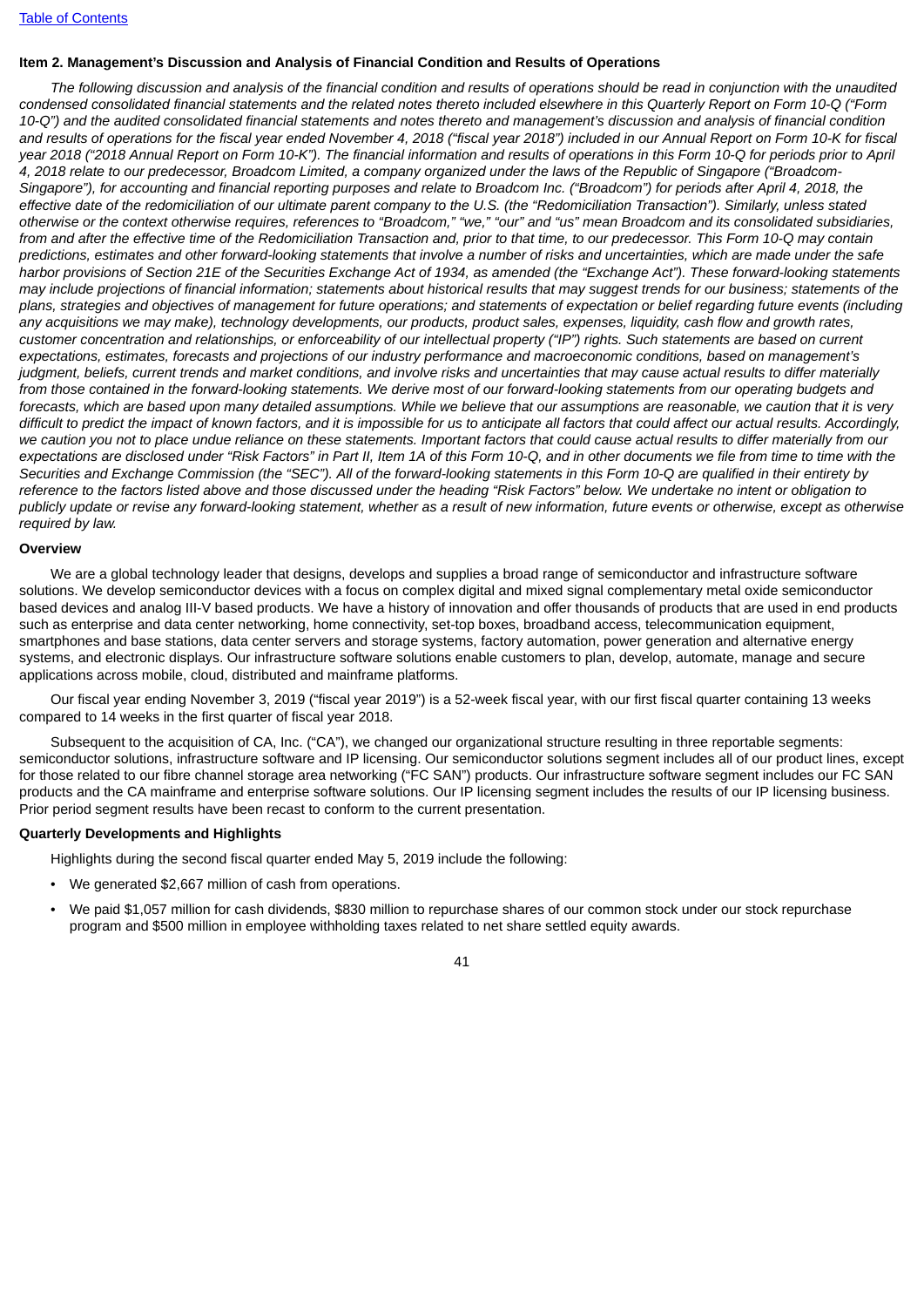• We issued \$11 billion of senior unsecured notes (the "2019 Senior Notes") and established a \$2 billion commercial paper program ("Commercial Paper") to support general corporate purposes. As of May 5, 2019, we had \$1 billion of Commercial Paper outstanding. The combined net proceeds were used to repay \$12 billion of the \$18 billion unsecured term loan facilities (the "2019 Term Loans"). See Note 7. "Borrowings" in Part I, Item 1 of this Form 10-Q for more details.

#### **Acquisitions and Divestitures**

### *Acquisition of CA*

On November 5, 2018, we completed the acquisition of CA for aggregate consideration of approximately \$18.8 billion (the "CA Merger") in exchange for all shares of CA common stock issued and outstanding immediately prior to the CA Merger. In addition, we assumed all outstanding unvested CA equity awards held by continuing employees. All vested in-the-money CA stock options, after giving effect to any acceleration, and all outstanding deferred stock units were cashed out upon completion of the CA Merger. We financed the CA Merger with proceeds of \$18 billion from the 2019 Term Loans, as well as cash on hand of the combined companies.

#### *Divestiture of Veracode, Inc.*

On December 31, 2018, we sold Veracode, Inc. ("Veracode"), a wholly-owned subsidiary of CA and provider of application security testing solutions, to Thoma Bravo, LLC for cash consideration of \$950 million, before working capital adjustments.

#### **Critical Accounting Estimates**

The preparation of financial statements in accordance with generally accepted accounting principles in the United States requires us to make estimates and assumptions that affect the reported amounts of assets and liabilities and disclosure of contingent assets and liabilities at the date of the financial statements and the reported amounts of revenue and expenses during the reporting period. We base our estimates and assumptions on current facts, historical experience and various other factors that we believe to be reasonable under the circumstances, the results of which form the basis for making judgments about the carrying values of assets and liabilities and the accrual of costs and expenses that are not readily apparent from other sources. Our actual financial results may differ materially and adversely from our estimates. Our critical accounting policies are those that affect our historical financial statements materially and involve difficult, subjective or complex judgments by management. Those policies include revenue recognition, business combinations, valuation of long-lived assets, intangible assets and goodwill, inventory valuation, income taxes, retirement and post-retirement benefit plan assumptions, stock-based compensation, and employee bonus programs.

Refer to Note 2. "Revenue from Contracts with Customers" in Part I, Item 1 of this Form 10-Q for updates on critical accounting estimates related to revenue recognition. There were no other significant changes in our critical accounting policies during the two fiscal quarters ended May 5, 2019 compared to those previously disclosed in "Critical Accounting Estimates" in "Management's Discussion and Analysis of Financial Condition and Results of Operations" included in the 2018 Annual Report on Form 10-K.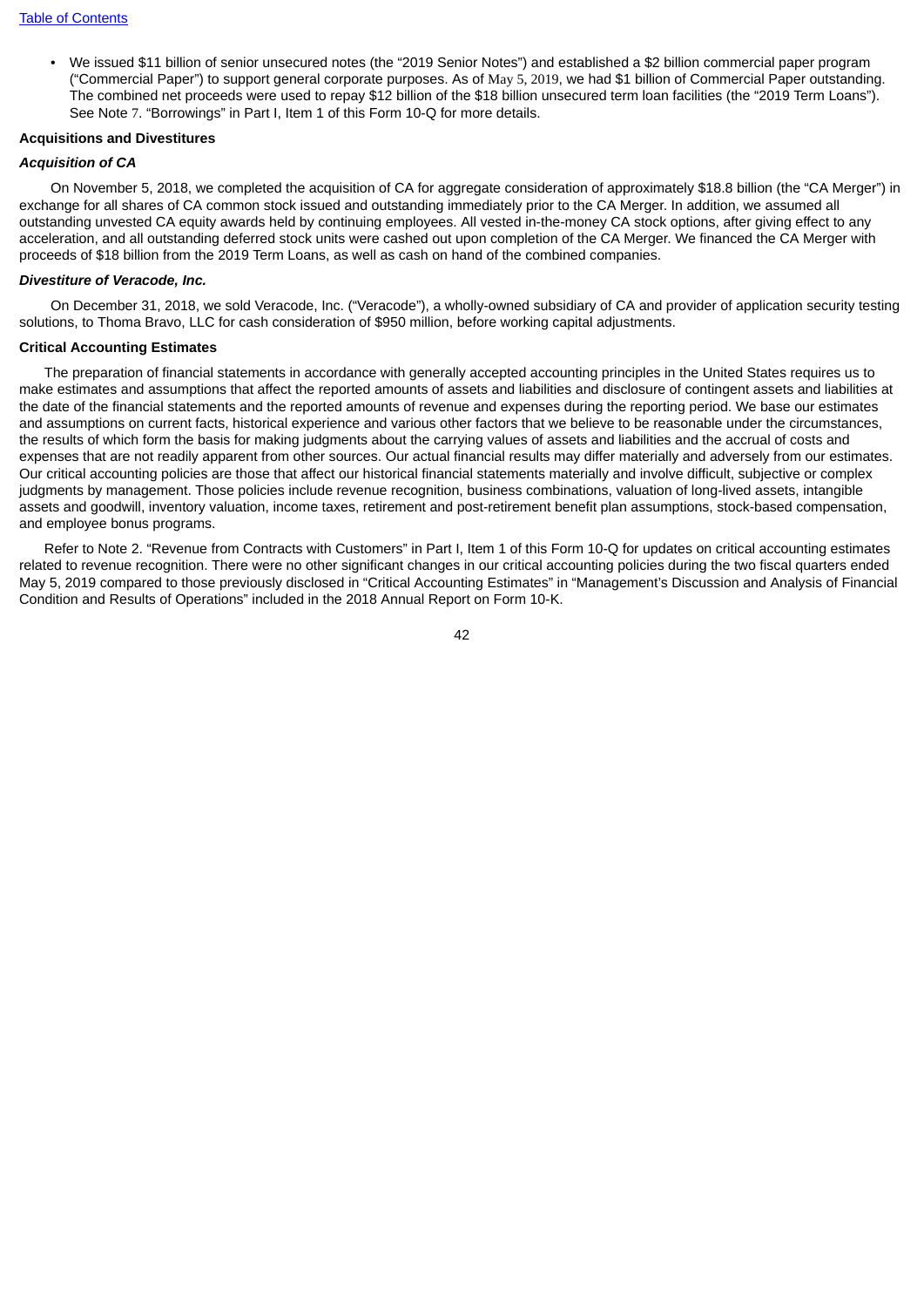# **Results of Operations**

# Fiscal Quarter and Two Fiscal Quarters Ended May 5, 2019 Compared to Fiscal Quarter and Two Fiscal Quarters Ended May 6, 2018

The following tables set forth our results of operations for the periods presented:

|                                                       | <b>Fiscal Quarter Ended</b> |                |               |                |                                        |                |  |  |  |  |  |  |  |
|-------------------------------------------------------|-----------------------------|----------------|---------------|----------------|----------------------------------------|----------------|--|--|--|--|--|--|--|
|                                                       |                             | May 5,<br>2019 |               | May 6,<br>2018 | May 5,<br>2019                         | May 6,<br>2018 |  |  |  |  |  |  |  |
|                                                       |                             |                | (In millions) |                | (As a percentage of total net revenue) |                |  |  |  |  |  |  |  |
| <b>Statements of Operations Data:</b>                 |                             |                |               |                |                                        |                |  |  |  |  |  |  |  |
| Net revenue:                                          |                             |                |               |                |                                        |                |  |  |  |  |  |  |  |
| Products                                              | \$                          | 4,418          | \$            | 4,749          | 80%                                    | 95%            |  |  |  |  |  |  |  |
| Subscriptions and services                            |                             | 1,099          |               | 265            | 20                                     | 5              |  |  |  |  |  |  |  |
| Total net revenue                                     |                             | 5,517          |               | 5,014          | 100                                    | 100            |  |  |  |  |  |  |  |
| Cost of revenue:                                      |                             |                |               |                |                                        |                |  |  |  |  |  |  |  |
| Cost of products sold                                 |                             | 1,457          |               | 1,672          | 27                                     | 34             |  |  |  |  |  |  |  |
| Cost of subscriptions and services                    |                             | 135            |               | 24             | 2                                      |                |  |  |  |  |  |  |  |
| Amortization of acquisition-related intangible assets |                             | 826            |               | 765            | 15                                     | 15             |  |  |  |  |  |  |  |
| Restructuring charges                                 |                             | 10             |               | 2              |                                        |                |  |  |  |  |  |  |  |
| Total cost of revenue                                 |                             | 2,428          |               | 2,463          | 44                                     | 49             |  |  |  |  |  |  |  |
| Gross margin                                          |                             | 3,089          |               | 2,551          | 56                                     | 51             |  |  |  |  |  |  |  |
| Research and development                              |                             | 1,151          |               | 936            | 21                                     | 19             |  |  |  |  |  |  |  |
| Selling, general and administrative                   |                             | 419            |               | 294            | 8                                      | 6              |  |  |  |  |  |  |  |
| Amortization of acquisition-related intangible assets |                             | 473            |               | 67             | 8                                      |                |  |  |  |  |  |  |  |
| Restructuring, impairment and disposal charges        |                             | 76             |               | 53             | 1                                      | 1              |  |  |  |  |  |  |  |
| Total operating expenses                              |                             | 2,119          |               | 1,350          | 38                                     | 27             |  |  |  |  |  |  |  |
| Operating income                                      | \$                          | 970            | \$            | 1,201          | 18%                                    | 24%            |  |  |  |  |  |  |  |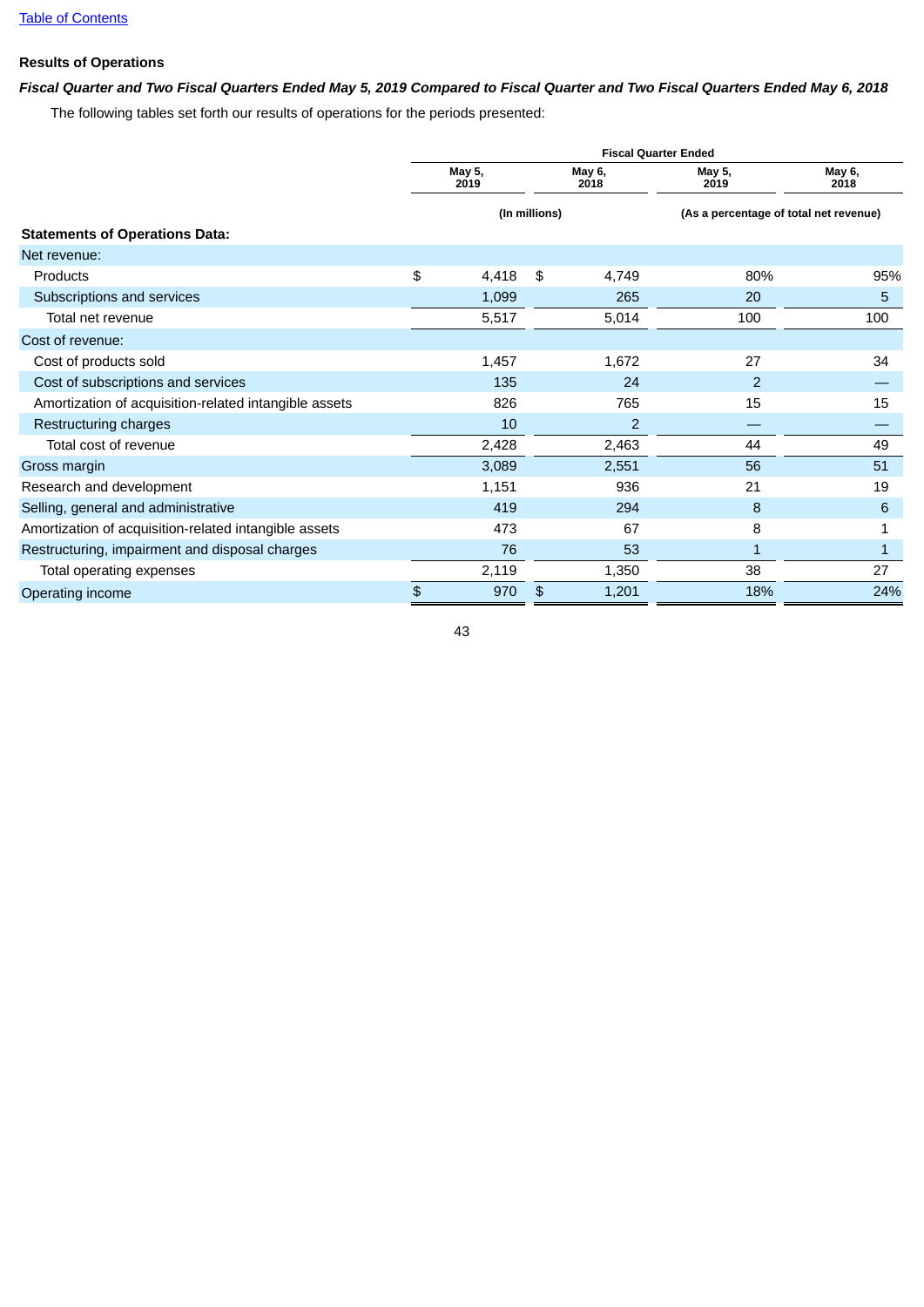|                                                       | <b>Two Fiscal Quarters Ended</b> |                |                  |                |                               |                |  |  |  |  |  |  |
|-------------------------------------------------------|----------------------------------|----------------|------------------|----------------|-------------------------------|----------------|--|--|--|--|--|--|
|                                                       |                                  | May 5,<br>2019 |                  | May 6,<br>2018 | May 5,<br>2019                | May 6,<br>2018 |  |  |  |  |  |  |
|                                                       |                                  |                | (\$ in millions) |                | (As a % of total net revenue) |                |  |  |  |  |  |  |
| <b>Statements of Operations Data:</b>                 |                                  |                |                  |                |                               |                |  |  |  |  |  |  |
| Net revenue:                                          |                                  |                |                  |                |                               |                |  |  |  |  |  |  |
| <b>Products</b>                                       | \$                               | 9.057          | \$               | 9,857          | 80%                           | 95%            |  |  |  |  |  |  |
| Subscriptions and services                            |                                  | 2,249          |                  | 484            | 20                            | 5              |  |  |  |  |  |  |
| Total net revenue                                     |                                  | 11,306         |                  | 10,341         | 100                           | 100            |  |  |  |  |  |  |
| Cost of revenue:                                      |                                  |                |                  |                |                               |                |  |  |  |  |  |  |
| Cost of products sold                                 |                                  | 3,011          |                  | 3,548          | 27                            | 35             |  |  |  |  |  |  |
| Cost of subscriptions and services                    |                                  | 273            |                  | 47             | $\overline{c}$                |                |  |  |  |  |  |  |
| Purchase accounting effect on inventory               |                                  |                |                  | 70             |                               | 1              |  |  |  |  |  |  |
| Amortization of acquisition-related intangible assets |                                  | 1,659          |                  | 1,480          | 15                            | 14             |  |  |  |  |  |  |
| Restructuring charges                                 |                                  | 66             |                  | 17             |                               |                |  |  |  |  |  |  |
| Total cost of revenue                                 |                                  | 5,009          |                  | 5,162          | 44                            | 50             |  |  |  |  |  |  |
| Gross margin                                          |                                  | 6,297          |                  | 5,179          | 56                            | 50             |  |  |  |  |  |  |
| Research and development                              |                                  | 2,284          |                  | 1,861          | 20                            | 18             |  |  |  |  |  |  |
| Selling, general and administrative                   |                                  | 890            |                  | 585            | 8                             | 5              |  |  |  |  |  |  |
| Amortization of acquisition-related intangible assets |                                  | 949            |                  | 406            | 8                             | 4              |  |  |  |  |  |  |
| Restructuring, impairment and disposal charges        |                                  | 649            |                  | 183            | 6                             | 2              |  |  |  |  |  |  |
| Total operating expenses                              |                                  | 4,772          |                  | 3,035          | 42                            | 29             |  |  |  |  |  |  |
| Operating income                                      | \$                               | 1,525          | \$               | 2,144          | 14%                           | 21%            |  |  |  |  |  |  |

#### *Net Revenue*

Historically, a relatively small number of customers has accounted for a significant portion of our net revenue. Direct sales to WT Microelectronics and Tech Data Corporation, both of which are distributors, accounted for 14% and 11%, respectively, of our net revenue for the fiscal quarter ended May 5, 2019 and 14% and 10%, respectively, of our net revenue for the two fiscal quarters ended May 5, 2019. No customer accounted for 10% or more of our net revenue for the fiscal quarter ended May 6, 2018. Foxconn Technology Group companies (including Hon Hai Precision Industries), contract manufacturers, accounted for 12% of our net revenue for the two fiscal quarters ended May 6, 2018. We believe aggregate sales to our top five end customers, through all channels, accounted for approximately 32% and 36% of our net revenue for the fiscal quarter and two fiscal quarters ended May 5, 2019, respectively, and approximately 38% and 43% of our net revenue for the fiscal quarter and two fiscal quarters ended May 6, 2018, respectively. We believe aggregate sales to Apple Inc., through all channels, accounted for approximately 13% and 17% of our net revenue for the fiscal quarter and two fiscal quarters ended May 5, 2019, respectively, and approximately 17% and 25% for the fiscal quarter and two fiscal quarters ended May 6, 2018, respectively. We expect to continue to experience significant customer concentration in future periods. The loss of, or significant decrease in demand from, any of our top five end customers could have a material adverse effect on our business, results of operations and financial condition.

From time to time, some key customers of our semiconductor products place large orders or delay orders, causing our quarterly net revenue to fluctuate significantly. This is particularly true of our wireless products as fluctuations may be magnified by the launches of, and seasonal variations in sales of mobile handsets.

|                               | <b>Fiscal Quarter Ended</b> |             |  |             |                                       |           |          |    | <b>Two Fiscal Quarters Ended</b> |  |             |    |           |          |  |  |  |
|-------------------------------|-----------------------------|-------------|--|-------------|---------------------------------------|-----------|----------|----|----------------------------------|--|-------------|----|-----------|----------|--|--|--|
| <b>Net Revenue by Segment</b> |                             | May 5, 2019 |  | May 6, 2018 |                                       | \$ Change | % Change |    | May 5, 2019                      |  | May 6, 2018 |    | \$ Change | % Change |  |  |  |
|                               |                             |             |  |             | (In millions, except for percentages) |           |          |    |                                  |  |             |    |           |          |  |  |  |
| Semiconductor solutions       |                             | 4.088       |  | 4.537       | \$                                    | (449)     | $(10)\%$ | \$ | 8.462                            |  | 9.492       |    | (1,030)   | (11)%    |  |  |  |
| Infrastructure software       |                             | 1.413       |  | 447         |                                       | 966       | 216 %    |    | 2.816                            |  | 775         |    | 2.041     | 263 %    |  |  |  |
| <b>IP</b> licensing           |                             | 16          |  | 30          |                                       | (14)      | (47)%    |    | 28                               |  | 74          |    | (46)      | (62)%    |  |  |  |
| Total net revenue             |                             | 5.517       |  | 5.014       | \$.                                   | 503       | 10 %     | \$ | 11.306                           |  | 10.341      | \$ | 965       | 9 %      |  |  |  |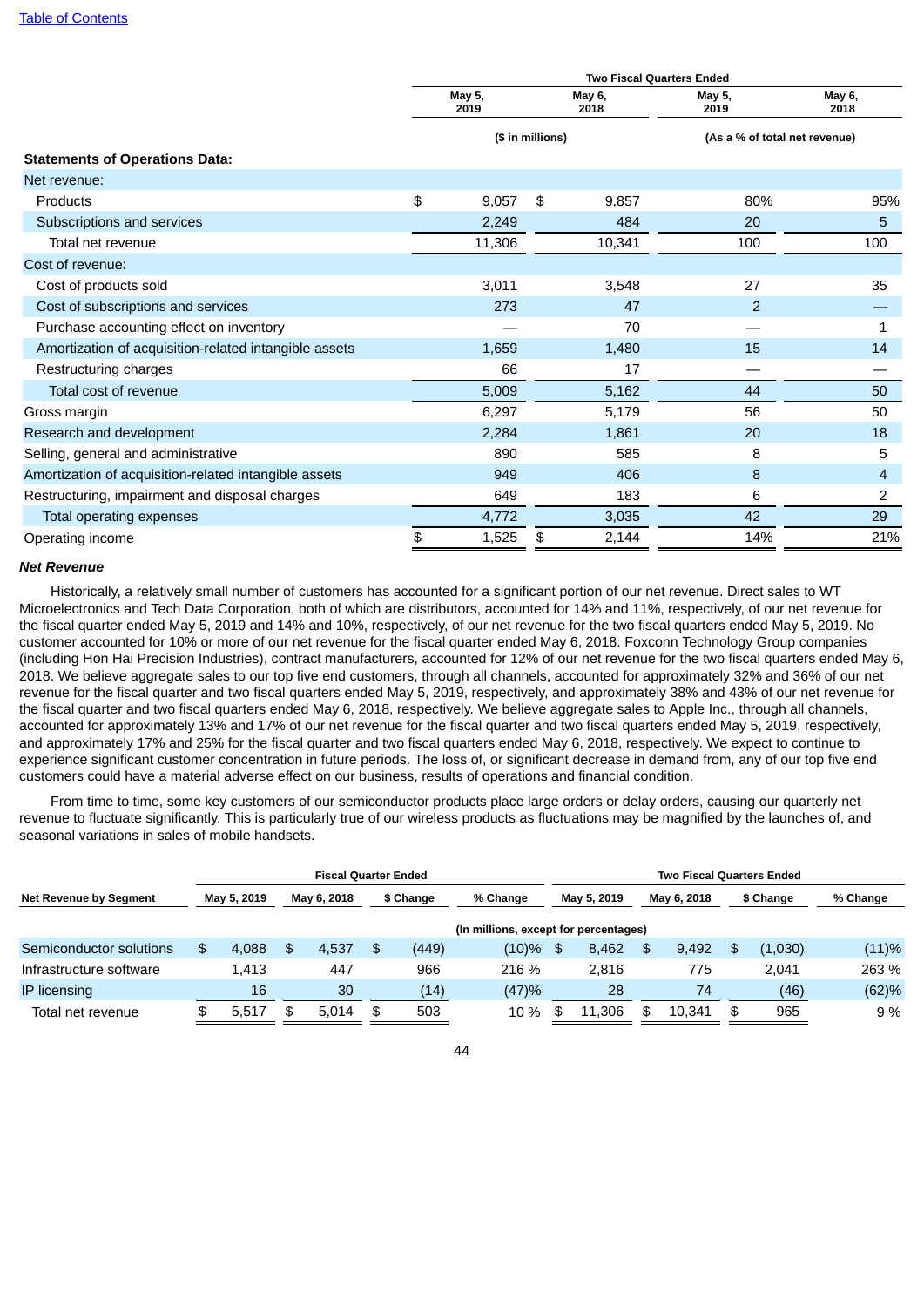|                             | <b>Fiscal Quarter Ended</b> |                | <b>Two Fiscal Quarters Ended</b> |                |  |
|-----------------------------|-----------------------------|----------------|----------------------------------|----------------|--|
| % of Net Revenue by Segment | May 5,<br>2019              | May 6,<br>2018 | May 5,<br>2019                   | May 6,<br>2018 |  |
| Semiconductor solutions     | 74%                         | 90%            | 75%                              | 92%            |  |
| Infrastructure software     | 26                          | 9              | 25                               |                |  |
| IP licensing                |                             |                |                                  |                |  |
| Total net revenue           | 100%                        | 100%           | 100%                             | 100%           |  |

*Fiscal quarter ended May 5, 2019 compared to corresponding prior year period.* Net revenue from our semiconductor solutions segment decreased primarily due to lower demand for our wireless content in mobile handsets, as well as lower demand for our standard networking, server storage connectivity, optocoupler and broadband products. These decreases were partially offset by higher demand for our set-top box products. Net revenue from our infrastructure software segment increased primarily due to contributions from our CA mainframe and enterprise software products, as well as higher demand for our FC SAN products. Net revenue from our IP licensing segment decreased primarily due to lower IP licensing volume.

*Two fiscal quarters ended May 5, 2019 compared to corresponding prior year period.* Net revenue from our semiconductor solutions segment decreased primarily due to lower demand for our wireless content in mobile handsets, as well as lower demand for our server storage connectivity, optocoupler and broadband products. Additionally, in the first quarter of fiscal year 2018, we experienced a later than typical new mobile handset ramp with a major customer, which resulted in higher shipments in that quarter. These decreases were partially offset by higher demand in the first fiscal quarter for our standard networking and solid-state drive controller products. We expect the effects of export restrictions on one of our largest customers to adversely impact our revenue in the second half of fiscal year 2019. Net revenue from our infrastructure software segment increased primarily due to contributions from our CA mainframe and enterprise software products, as well as higher demand for our FC SAN products. Net revenue from our IP licensing segment decreased primarily due to lower IP licensing volume.

#### *Gross Margin*

Gross margin was \$3,089 million for the fiscal quarter ended May 5, 2019 compared to \$2,551 million for the fiscal quarter ended May 6, 2018. Gross margin was \$6,297 million for the two fiscal quarters ended May 5, 2019 compared to \$5,179 million for the two fiscal quarters ended May 6, 2018. As a percentage of net revenue, gross margin was 56% and 51% for the fiscal quarters ended May 5, 2019 and May 6, 2018, respectively, and 56% and 50% for the two fiscal quarters ended May 5, 2019 and May 6, 2018, respectively.

The increases in gross margin were primarily due to contributions from our CA mainframe and enterprise software products, favorable gross margin impact from our FC SAN products and favorable product mix within our semiconductor solutions segment. These increases were partially offset by higher amortization of acquisition-related intangible assets as a result of the CA Merger. The increase in gross margin for the two fiscal quarters ended May 5, 2019 was also partially offset by higher restructuring charges as a result of the CA Merger.

### *Research and Development Expense*

Research and development expense increased \$215 million, or 23%, and \$423 million, or 23%, for the fiscal quarter and two fiscal quarters ended May 5, 2019, respectively, compared to the prior year fiscal periods. These increases were primarily due to the acquisition of CA and higher stock-based compensation expense. The increases in stock-based compensation expense were primarily due to the issuance of multi-year equity grants of time- and market-based restricted stock units (the "Multi-Year Equity Awards") in the first quarter of fiscal year 2019 and assumed CA equity awards. Our stock-based compensation expense for the fiscal year 2019 periods included employee equity awards with higher grant-date fair values than those in the corresponding fiscal year 2018 periods, which also contributed to the increase.

### *Selling, General and Administrative Expense*

Selling, general and administrative expense increased \$125 million, or 43%, and \$305 million, or 52%, for the fiscal quarter and two fiscal quarters ended May 5, 2019, respectively, compared to the prior year fiscal periods. These increases were primarily due to the acquisition of CA and stock-based compensation expense. The increases in stock-based compensation expense were primarily due to the issuance of the Multi-Year Equity Awards and assumed CA equity awards. Our stock-based compensation expense for the fiscal year 2019 periods included employee equity awards with higher grant-date fair values than those in the corresponding fiscal year 2018 periods, which also contributed to the increase.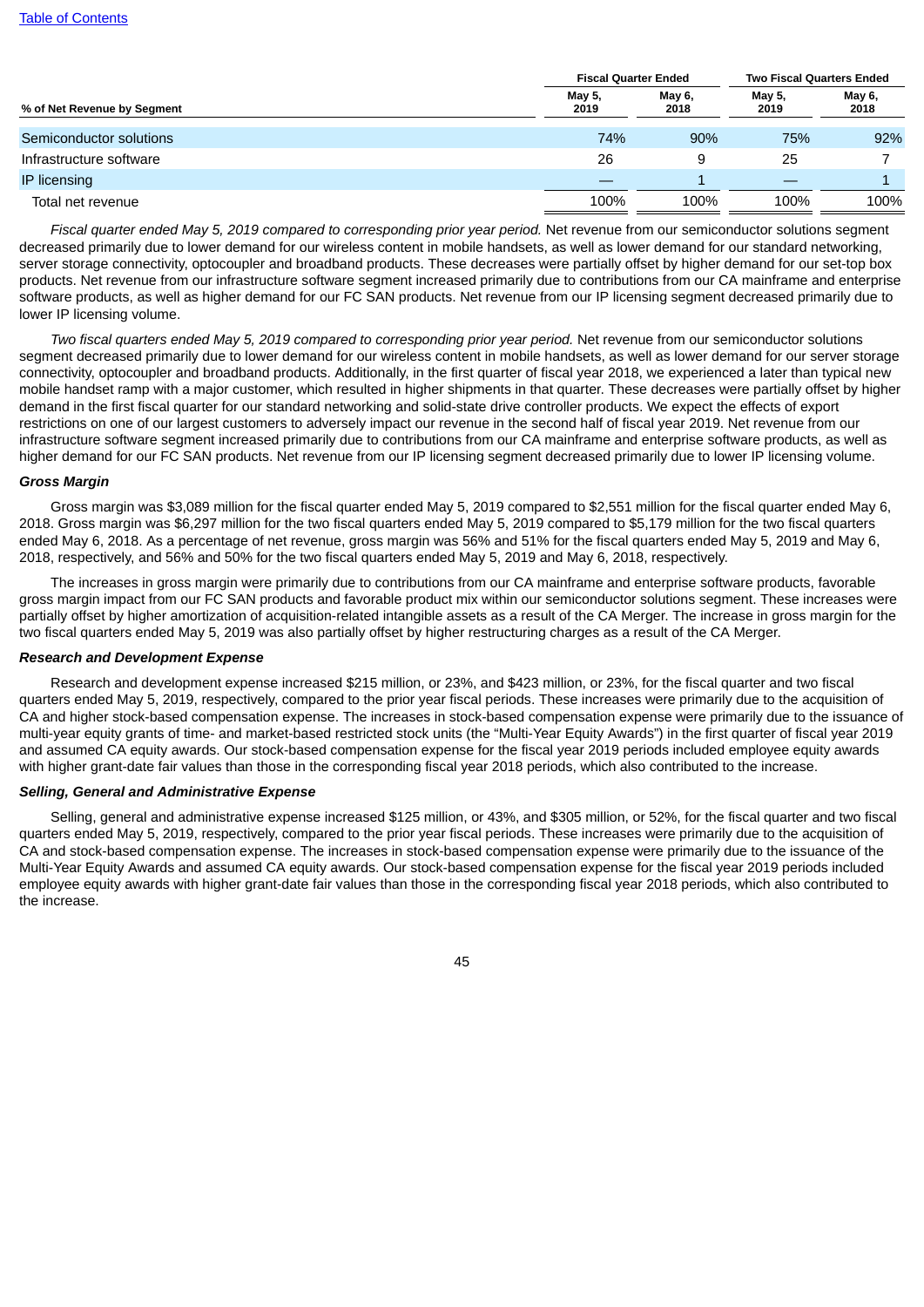### *Amortization of Acquisition-Related Intangible Assets*

Amortization of acquisition-related intangible assets recognized in operating expenses increased \$406 million and \$543 million for the fiscal quarter and two fiscal quarters ended May 5, 2019, respectively, compared to the prior year fiscal periods. The increases were primarily due to amortization of intangible assets acquired in the CA Merger.

### *Restructuring, Impairment and Disposal Charges*

Restructuring, impairment and disposal charges recognized in operating expenses increased \$23 million and \$466 million for the fiscal quarter and two fiscal quarters ended May 5, 2019, respectively, compared to the prior year fiscal periods. The increases were primarily due to employee termination costs, as well as lease and other exit costs resulting from the CA Merger. We expect to incur additional restructuring charges in future periods as a result of the CA Merger. See Note 12. "Restructuring, Impairment and Disposal Charges" in Part I, Item 1 of this Form 10-Q for more details.

### *Segment Operating Results*

|                                       |             |         |             | <b>Fiscal Quarter Ended</b> |           |       |                                       | <b>Two Fiscal Quarters Ended</b> |             |     |             |    |           |          |  |
|---------------------------------------|-------------|---------|-------------|-----------------------------|-----------|-------|---------------------------------------|----------------------------------|-------------|-----|-------------|----|-----------|----------|--|
| Operating Income (Loss) by<br>Segment | May 5, 2019 |         | May 6, 2018 |                             | \$ Change |       | % Change                              |                                  | May 5, 2019 |     | May 6, 2018 |    | \$ Change | % Change |  |
|                                       |             |         |             |                             |           |       | (In millions, except for percentages) |                                  |             |     |             |    |           |          |  |
| Semiconductor solutions               | \$          | 1.900   | \$          | 2.127                       | \$        | (227) | (11)%                                 | \$                               | 3,937       | \$. | 4,452       | \$ | (515)     | (12)%    |  |
| Infrastructure software               |             | 1.050   |             | 310                         |           | 740   | 239 %                                 |                                  | 2.070       |     | 526         |    | 1.544     | 294 %    |  |
| <b>IP</b> licensing                   |             | (1)     |             | 15                          |           | (16)  | (107)%                                |                                  | (6)         |     | 41          |    | (47)      | (115)%   |  |
| Unallocated expenses                  |             | (1,979) |             | (1,251)                     |           | (728) | 58 %                                  |                                  | (4,476)     |     | (2, 875)    |    | (1,601)   | 56 %     |  |
| Total operating income                | \$          | 970     | \$          | 1.201                       | \$        | (231) | (19)%                                 | £.                               | 1,525       |     | 2.144       | \$ | (619)     | (29)%    |  |

*Fiscal quarter ended May 5, 2019 compared to corresponding prior year period.* Operating income from our semiconductor solutions segment decreased primarily due to lower demand in our wireless content in mobile handsets, as well as lower demand for our server storage connectivity, standard networking and optocoupler products. These decreases were partially offset by higher demand for our set-top box products. Operating income from our infrastructure software segment increased primarily due to contributions from our CA mainframe and enterprise software products, as well as an increase in demand for our FC SAN products. Operating loss from our IP licensing segment was primarily due to lower IP licensing volume.

*Two fiscal quarters ended May 5, 2019 compared to corresponding prior year period.* Operating income from our semiconductor solutions segment decreased primarily due to lower demand in our wireless content in mobile handsets, as well as lower demand for our server storage connectivity, optocoupler and broadband products. Additionally, in the first quarter of fiscal year 2018, we experienced a later than typical new mobile handset ramp with a major customer, which resulted in higher shipments in that quarter. These decreases were partially offset by higher demand in the first fiscal quarter for our standard networking and solid-state drive products. Operating income from our infrastructure software segment increased primarily due to contributions from our CA mainframe and enterprise software products, as well as an increase in demand for our FC SAN products. Operating loss from our IP licensing segment was primarily due to lower IP licensing volume.

Unallocated expenses include amortization of acquisition-related intangible assets; restructuring, impairment and disposal charges; stockbased compensation expense; acquisition-related costs; and other costs that are not used in evaluating the results of, or in allocating resources to, our segments. Unallocated expenses increased 58% and 56% for the fiscal quarter and two fiscal quarters ended May 5, 2019, respectively, compared to the prior year fiscal periods. The increases were primarily due to higher amortization of acquisition-related intangible assets, stock-based compensation expense and restructuring, impairment and disposal charges. These increases were primarily due to the CA Merger and the issuance of the Multi-Year Equity Awards.

### *Non-Operating Income and Expenses*

*Interest expense.* Interest expense was \$376 million and \$721 million for the fiscal quarter and two fiscal quarters ended May 5, 2019, respectively, compared to \$148 million and \$331 million for the fiscal quarter and two fiscal quarters ended May 6, 2018, respectively. These increases were primarily due to interest on the debt we incurred to finance the CA Merger in the first quarter of fiscal year 2019, as well as expenses incurred related to debt modification in the second quarter of fiscal year 2019.

*Other income, net.* Other income, net includes interest income, gains or losses on investments, foreign currency remeasurement and other miscellaneous items. Other income, net was \$63 million and \$131 million for the fiscal quarter and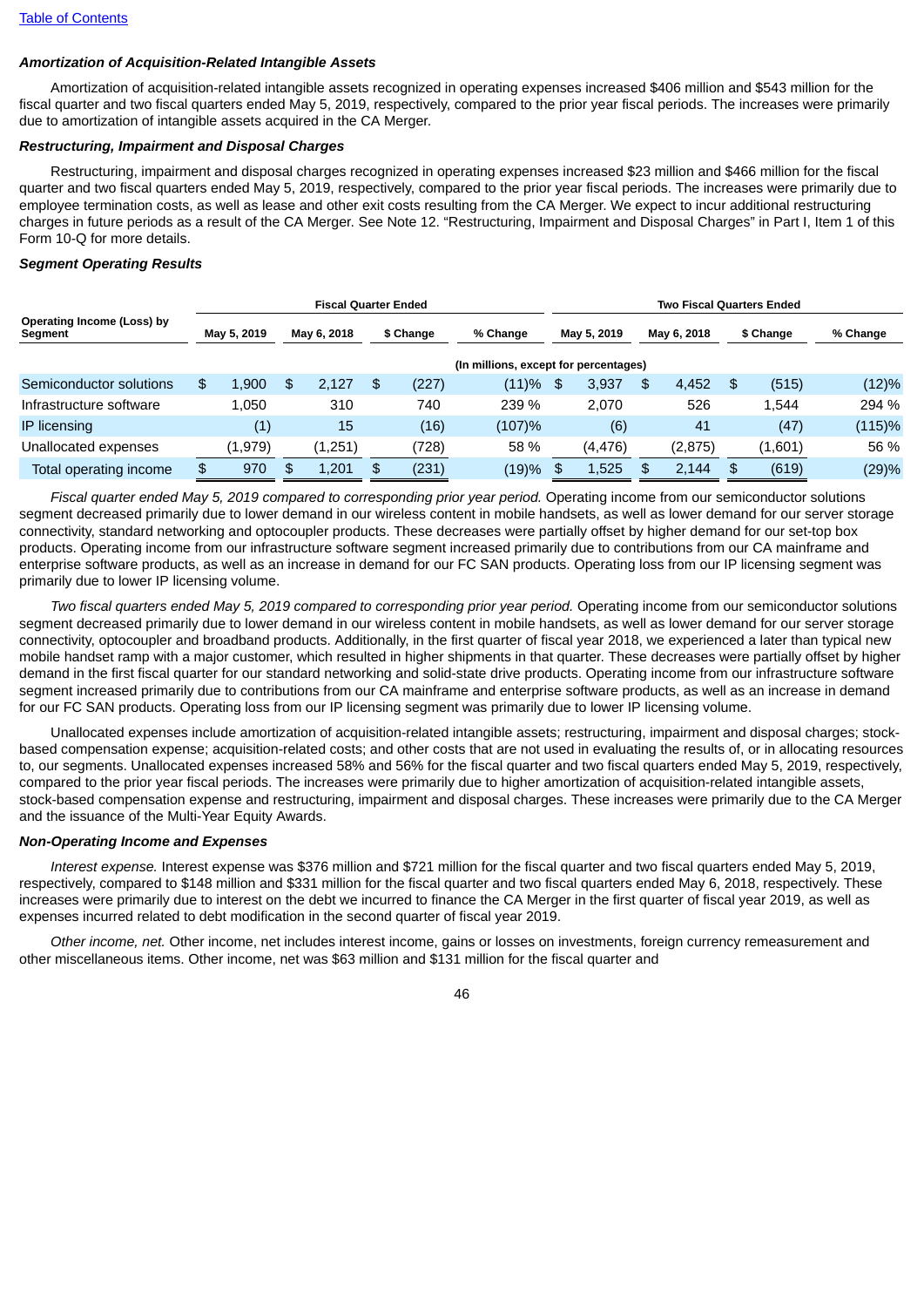two fiscal quarters ended May 5, 2019 compared to \$46 million and \$81 million for the fiscal quarter and two fiscal quarters ended May 6, 2018. These increases were primarily due to increases in unrealized gains on investments.

*Benefit from income taxes.* For the fiscal quarter and two fiscal quarters ended May 5, 2019, our benefit from income taxes was \$36 million and \$239 million, respectively, compared to a benefit from income taxes of \$2,637 million and \$8,423 million for the fiscal quarter and two fiscal quarters ended May 6, 2018, respectively. The decreases were primarily due to tax effects of a change in law, resulting from the enactment of the U.S. Tax Cuts and Jobs Act (the "2017 Tax Reform Act") in the prior year fiscal periods.

The benefit from income taxes for the fiscal quarter and two fiscal quarters ended May 5, 2019, was primarily due to excess tax benefits from stock-based awards that vested or were exercised during the period. The current year fiscal periods also include the impact of several provisions of the 2017 Tax Reform Act that take effect for us for the first time in fiscal year 2019, including a new minimum tax on certain foreign earnings, known as Global Intangible Low-taxed Income ("GILTI"), a new incentive for foreign-derived intangible income, changes to the limitation on the deductibility of certain executive compensation, and new limitations on the deductibility of interest expense. We have elected to account for GILTI as a period cost rather than on a deferred basis.

Additionally, for the two fiscal quarters ended May 5, 2019, our benefit from income taxes was due to recognition of gross uncertain tax benefits as a result of audit settlements, lapses of statutes of limitations and a partial release of our valuation allowance resulting from the CA Merger.

The benefit from income taxes for the corresponding prior year fiscal periods was principally a result of provisional income tax benefits realized from the enactment of the 2017 Tax Reform Act, signed into law on December 22, 2017. The 2017 Tax Reform Act made significant changes to the U.S. Internal Revenue Code, including, but not limited to, a decrease in the U.S. corporate tax rate from 35% to 21% effective for tax years beginning after December 31, 2017, the transition of U.S. international taxation from a worldwide tax system to a participation exemption regime, and the transition tax on the mandatory deemed repatriation of accumulated non-U.S. earnings of U.S. controlled foreign corporations as of December 31, 2017.

#### **Liquidity and Capital Resources**

The following section discusses our principal liquidity and capital resources as well as our principal liquidity requirements and uses of cash. Our cash and cash equivalents are maintained in highly liquid investments with remaining maturities of 90 days or less at the time of purchase. We believe our cash equivalents are liquid and accessible.

Our primary sources of liquidity as of May 5, 2019 consisted of: (i) \$5,328 million in cash and cash equivalents, (ii) cash we expect to generate from operations, (iii) available capacity under our \$5 billion revolving credit facility (the "Revolving Facility"), and (iv) available capacity under our \$2 billion commercial paper program. In addition, we may also generate cash from the sale of assets from time to time.

Our short-term and long-term liquidity requirements primarily arise from: (i) business acquisitions and investments we may make from time to time, (ii) working capital requirements, (iii) research and development and capital expenditure needs, (iv) stock repurchases, if any, (v) cash dividend payments (if and when declared by our Board of Directors), (vi) interest and principal payments related to outstanding indebtedness and (vii) payment of income taxes, including taxes resulting from the intercompany transfer of IP. Beginning in April 2018, we settle withholding tax amounts due upon vesting of compensatory equity awards using cash on hand, and withhold from the grant recipient that number of shares having a value equivalent to the withholding tax amount ("Tax Shares"). This net settlement method reduces the dilutive effects of such awards as they vest. Previously, Tax Shares were issued and mandatorily sold into the market, and the cash proceeds were used to pay such withholding tax amounts. This change results in an increased use of our cash as our outstanding equity awards vest. Our ability to fund these requirements will depend, in part, on our future cash flows, which are determined by our future operating performance and, therefore, subject to prevailing global macroeconomic conditions and financial, business and other factors, some of which are beyond our control.

We expect our capital expenditures for fiscal year 2019 will be lower than fiscal year 2018. We believe that our cash and cash equivalents on hand and cash flows from operations, combined with current borrowing availability under the Revolving Facility and our commercial paper program, will provide sufficient liquidity to operate our business and fund our current and assumed obligations for at least the next 12 months.

From time to time, we engage in discussions with third parties regarding potential acquisitions of, or investments in, businesses, technologies and product lines. Any such transaction, or evaluation of potential transactions, could require significant use of our cash and cash equivalents, or require us to increase our borrowings to fund such transactions. If we do not have sufficient cash to fund our operations or finance growth opportunities, including acquisitions, or unanticipated capital expenditures, our business and financial condition could suffer. In such circumstances, we may also seek to obtain new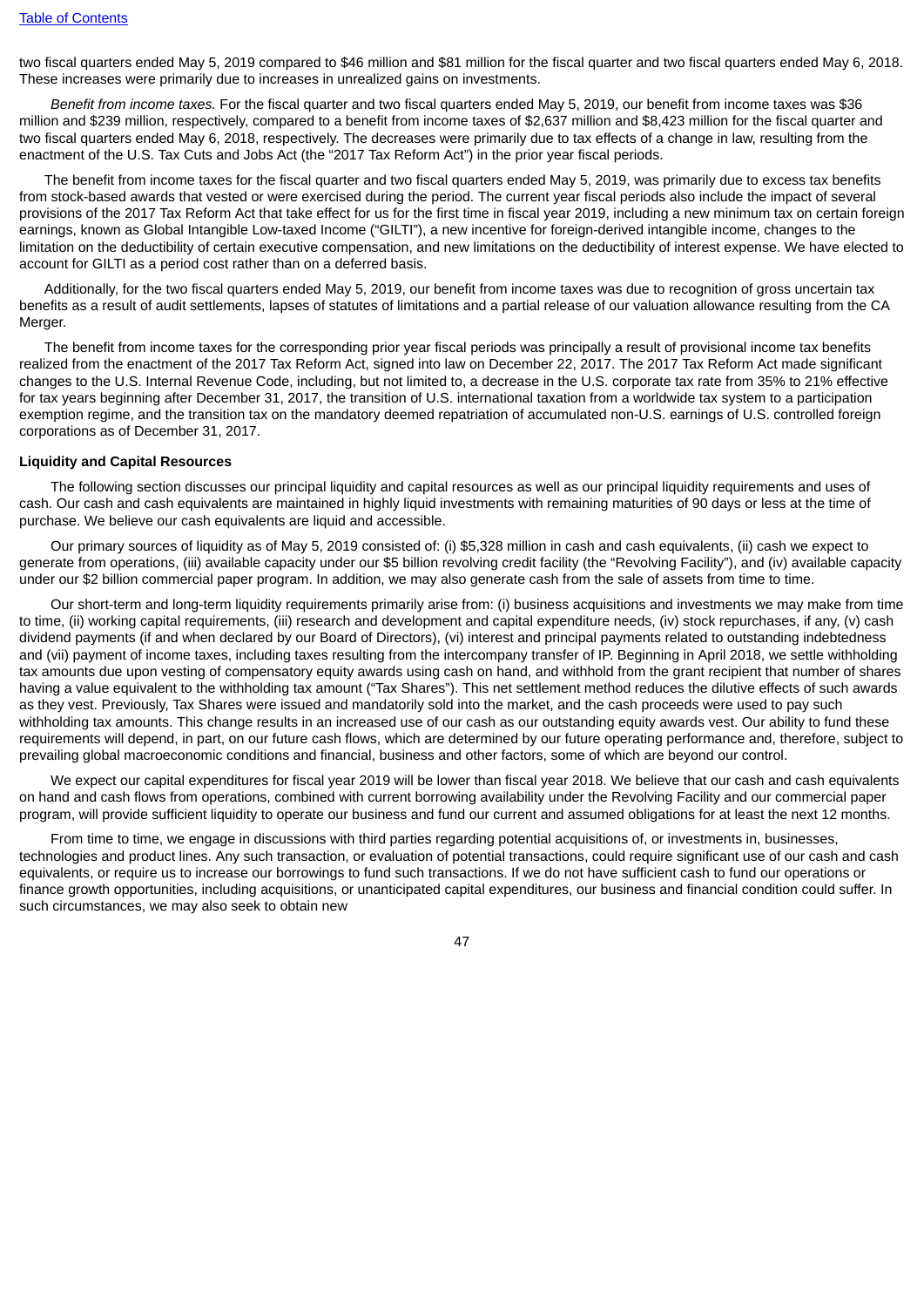debt or equity financing. However, we cannot assure you that such additional financing will be available on terms acceptable to us or at all. Our ability to service our senior unsecured notes and any other indebtedness we may incur will depend on our ability to generate cash in the future. We may also elect to sell additional debt or equity securities for reasons other than those specified above.

### *Working Capital*

Working capital decreased to \$2,174 million at May 5, 2019 from \$6,769 million at November 4, 2018. The decrease was attributable to the following:

- Current portion of long-term debt increased by \$3,537 million due to certain debt instruments becoming due within the next twelve months.
- Other current liabilities increased to \$3,729 million at May 5, 2019 from \$812 million at November 4, 2018, primarily due to liabilities assumed in the CA Merger and increases in contract liabilities from adoption of Accounting Standard Codification Topic 606 ("Topic 606"), notional pooling liabilities, restructuring reserves, and interest payable.
- Inventory decreased to \$1,034 million at May 5, 2019 from \$1,124 million at November 4, 2018 primarily due to consumption to support customer shipments.

These decreases in working capital were offset in part by the following:

- Cash and cash equivalents increased to \$5,328 million at May 5, 2019 from \$4,292 million at November 4, 2018, primarily due to \$30,368 million in proceeds from borrowings, \$4,799 million in net cash provided by operating activities and \$957 million in proceeds from the sale of Veracode, partially offset by \$16,027 million paid for the CA Merger, \$12 billion of debt repayments, \$4,266 million of common stock repurchases and \$2,124 million of dividend payments.
- Other current assets increased to \$831 million at May 5, 2019 from \$366 million at November 4, 2018, primarily due to assets acquired in the CA Merger and increases in taxes receivable, other receivables and contract assets from Topic 606 adoption.
- Accounts receivable increased to \$3,484 million at May 5, 2019 from \$3,325 million at November 4, 2018 primarily due to revenue linearity and an increase due to the CA Merger.
- Employee compensation and benefits liabilities decreased to \$478 million at May 5, 2019 from \$715 million at November 4, 2018 primarily due to the timing of employee bonus plan payments, partially offset by increases attributable to the CA Merger.

Working capital decreased to \$10,350 million at May 6, 2018 from \$13,294 million at October 29, 2017. The decrease was attributable to the following:

- Our cash and cash equivalents decreased to \$8,187 million at May 6, 2018 from \$11,204 million at October 29, 2017, due to \$4,786 million paid primarily for the acquisition of Brocade Communications Systems, Inc. ("Brocade"), \$1,521 million of dividend and distribution payments and \$856 million of debt repayments, partially offset by \$3,998 million in net cash provided by operating activities and \$782 million in proceeds from sales of businesses.
- Other current assets decreased to \$303 million at May 6, 2018 from \$724 million at October 29, 2017, primarily due to a utilization of prepaid taxes and collections of other receivables.
- Inventory decreased to \$1,235 million at May 6, 2018 from \$1,447 million at October 29, 2017, primarily due to the timing of a major customer's new handset ramp.

These decreases in working capital were offset in part by the following:

- Employee compensation and benefits liabilities decreased to \$417 million at May 6, 2018 from \$626 million at October 29, 2017, primarily due to timing of employee bonus plan payments, partially offset by increases due to the acquisition of Brocade.
- Accounts payable decreased to \$836 million at May 6, 2018 from \$1,105 million at October 29, 2017, primarily due to the timing of vendor payments, partially offset by increases due to the acquisition of Brocade.
- Accounts receivable increased to \$2,749 million at May 6, 2018 from \$2,448 million at October 29, 2017, primarily due to revenue linearity and an increase due to the acquisition of Brocade.

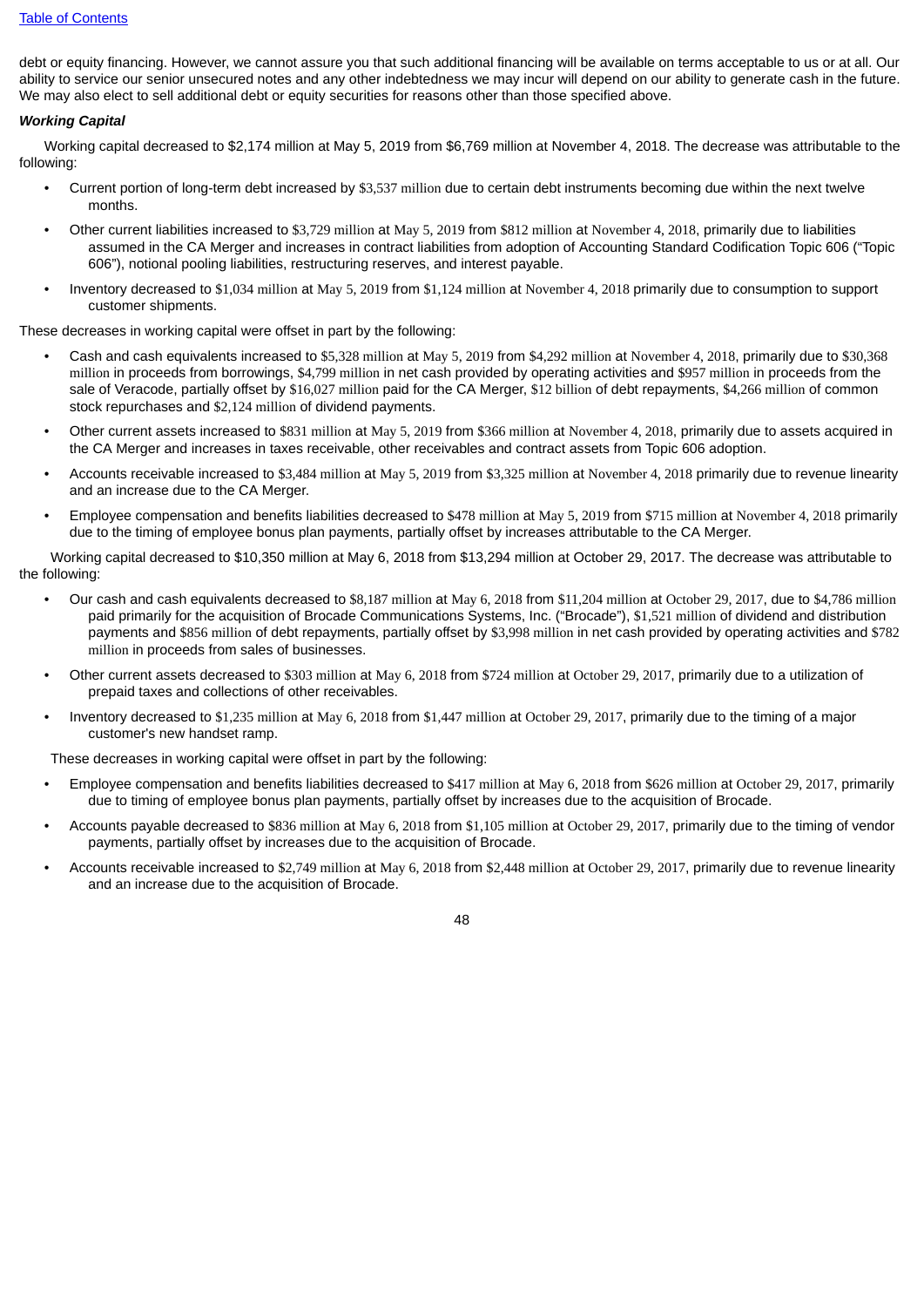### *Capital Returns*

In April 2018, our Board of Directors authorized the repurchase of up to \$12 billion of our common stock from time to time on or prior to November 3, 2019, the end of our fiscal year 2019. On December 5, 2018, our Board of Directors authorized an increase to the stock repurchase program to a total of \$18 billion of our common stock on or prior to the end of our fiscal year 2019.

During the two fiscal quarters ended May 5, 2019, we repurchased and retired approximately 17 million shares of our common stock at a weighted average price of \$253.32 under this stock repurchase program. As of May 5, 2019, \$6,476 million of the current authorization remained available under our stock repurchase program.

Repurchases under our stock repurchase program may be effected through a variety of methods, including open market or privately negotiated purchases. The timing and number of shares of common stock repurchased will depend on a variety of factors, including price, general business and market conditions and alternative investment opportunities. We are not obligated to repurchase any specific number of shares of common stock, and we may suspend or discontinue our stock repurchase program at any time.

|                                                                   | <b>Two Fiscal Quarters Ended</b>     |      |                |  |
|-------------------------------------------------------------------|--------------------------------------|------|----------------|--|
|                                                                   | May 5,<br>2019                       |      | May 6,<br>2018 |  |
|                                                                   | (In millions, except per share data) |      |                |  |
| Cash dividends and distributions declared and paid per share/unit | \$<br>5.30                           | - \$ | 3.50           |  |
| Cash dividends and distributions paid                             | \$<br>2.124                          | - \$ | 1,521          |  |
| Stock repurchases                                                 | \$<br>4.266                          | 8 S  | 347            |  |

In addition, during the two fiscal quarters ended May 5, 2019, we paid \$577 million in employee withholding taxes due upon the vesting of, and related to net settled equity awards. We withheld approximately 2 million shares from employees in connection with such net share settlement.

#### *Cash Flows*

|                                                     |                | <b>Two Fiscal Quarters Ended</b> |                |          |  |
|-----------------------------------------------------|----------------|----------------------------------|----------------|----------|--|
|                                                     | May 5,<br>2019 |                                  | May 6,<br>2018 |          |  |
|                                                     |                | (In millions)                    |                |          |  |
| Net cash provided by operating activities           | \$             | 4,799                            | -SG            | 3,998    |  |
| Net cash used in investing activities               |                | (15, 299)                        |                | (4, 382) |  |
| Net cash provided by (used in) financing activities |                | 11.536                           |                | (2,633)  |  |
| Net change in cash and cash equivalents             |                | 1,036                            | S              | (3,017)  |  |

#### *Operating Activities*

Cash provided by operating activities primarily consisted of net income adjusted for certain non-cash items and changes in assets and liabilities. The \$801 million increase in cash provided by operations during the two fiscal quarters ended May 5, 2019 compared to the two fiscal quarters ended May 6, 2018 was due to the impact of net income and changes in assets and liabilities, partially offset by adjustments for noncash items. Net income in each period reflects significant non-cash benefits from income taxes. For the two fiscal quarters ended May 5, 2019, the non-cash income tax benefit of \$473 million principally resulted from the recognition of uncertain tax benefits due to audit settlements and lapses of statutes of limitations as well as the release of a portion of our valuation allowance as a result of the CA Merger. The non-cash income tax benefit for the two fiscal quarters ended May 6, 2018 principally resulted from the enactment of the 2017 Tax Reform Act. These non-cash benefits are included in the deferred taxes and other non-cash taxes line in the condensed consolidated statement of cash flows. Other non-cash adjustments to net income during the two fiscal quarters ended May 5, 2019, as compared to the two fiscal quarters ended May 6, 2018, primarily included increases in amortization of intangible assets, stock-based compensation and restructuring charges. In addition, cash provided by operating activities in each period was affected by changes in working capital, as discussed above.

#### *Investing Activities*

Cash used in investing activities primarily consisted of cash used for acquisitions, capital expenditures and investments, partially offset by proceeds from sales of businesses and assets. The \$10,917 million increase in cash used in investing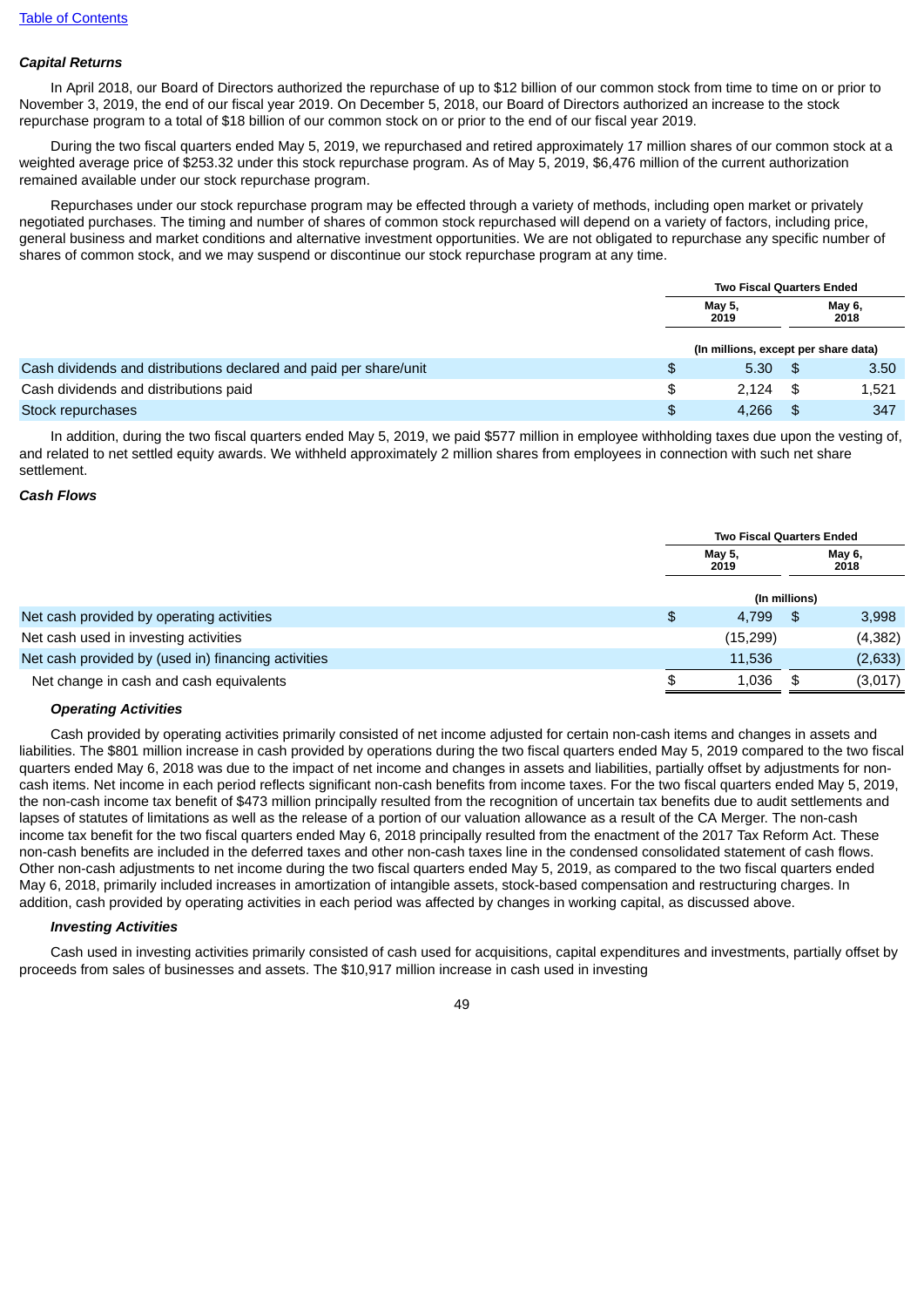activities during the two fiscal quarters ended May 5, 2019 compared to the two fiscal quarters ended May 6, 2018 was primarily related to \$16,027 million paid for the CA Merger in the two fiscal quarters ended May 5, 2019 compared to \$4,786 million paid for the acquisition of Brocade in the two fiscal quarters ended May 6, 2018, partially offset by a decrease of \$185 million in capital expenditures and an increase of \$175 million in proceeds from sales of businesses.

#### *Financing Activities*

Cash from financing activities primarily consisted of net proceeds and payments related to our long-term-debt, dividend and distribution payments, stock repurchases, and the issuance of common stock pursuant to our employee equity incentive award plans. The \$14,169 million increase in cash provided by financing activities during the two fiscal quarters ended May 5, 2019 compared to the two fiscal quarters ended May 6, 2018 was primarily due to an increase of \$19,224 million in net proceeds from borrowings, partially offset by an increase of \$4,494 million in common stock repurchases and an increase of \$603 million of dividend payments.

#### **Indebtedness**

See Note 7. "Borrowings" in Part I, Item 1 of this Form 10-Q for additional information related to our indebtedness.

#### **Contractual Commitments**

See Note 11. "Commitments and Contingencies" in Part I, Item 1 of this Form 10-Q.

#### **Off-Balance Sheet Arrangements**

We had no material off-balance sheet arrangements at May 5, 2019 as defined in Item 303(a)(4)(ii) of Regulation S-K under the Exchange Act.

#### **Indemnifications**

See Note 11. "Commitments and Contingencies" in Part I, Item 1 of this Form 10-Q.

#### **Accounting Changes and Recent Accounting Standards**

For a description of accounting changes and recent accounting standards, including the expected dates of adoption and estimated effects, if any, in our condensed consolidated financial statements, see Note 1. "Overview, Basis of Presentation and Significant Accounting Policies" in Part I, Item 1 of this Form 10-Q.

#### **Item 3. Quantitative and Qualitative Disclosures About Market Risk**

There have been no material changes in market risk from the information presented in Part II, Item 7A. "Quantitative and Qualitative Disclosures About Market Risk," in the 2018 Annual Report on Form 10-K other than those noted below.

#### **Interest Rate Risk**

At May 5, 2019, we had a principal balance of \$6 billion for our outstanding 2019 Term Loan, which is subject to a floating interest rate. A 1% change in the interest rate would affect interest expense on our 2019 Term Loan by approximately \$61 million over the next 12 months.

#### **Item 4. Controls and Procedures**

(a) *Evaluation of Disclosure Controls and Procedures.* Our management, with the participation of our Chief Executive Officer ("CEO") and Chief Financial Officer ("CFO"), evaluated the effectiveness of our disclosure controls and procedures as of May 5, 2019. We maintain disclosure controls and procedures that are intended to ensure that the information required to be disclosed in our Exchange Act filings is properly and timely recorded, processed, summarized and reported. These disclosure controls and procedures are also intended to ensure that information is accumulated and communicated to management, including our CEO and CFO, as appropriate, to allow timely decisions regarding required disclosures. Based on this evaluation, our CEO and CFO concluded that, as of May 5, 2019, our disclosure controls and procedures were effective at the reasonable assurance level.

In designing and evaluating our disclosure controls and procedures, our management recognized that any controls and procedures, no matter how well designed and operated, can provide only reasonable assurance of achieving their desired control objectives, and our management is required to apply its judgment in evaluating the cost-benefit relationship of possible controls and procedures.

(b) *Changes in Internal Control over Financial Reporting.* There was no change in our internal control over financial reporting identified in connection with the evaluation required by Rules 13a-15(d) and 15d-15(d) of the Exchange Act that occurred during the period covered by this report that has materially affected, or is reasonably likely to materially affect, our internal control over financial reporting.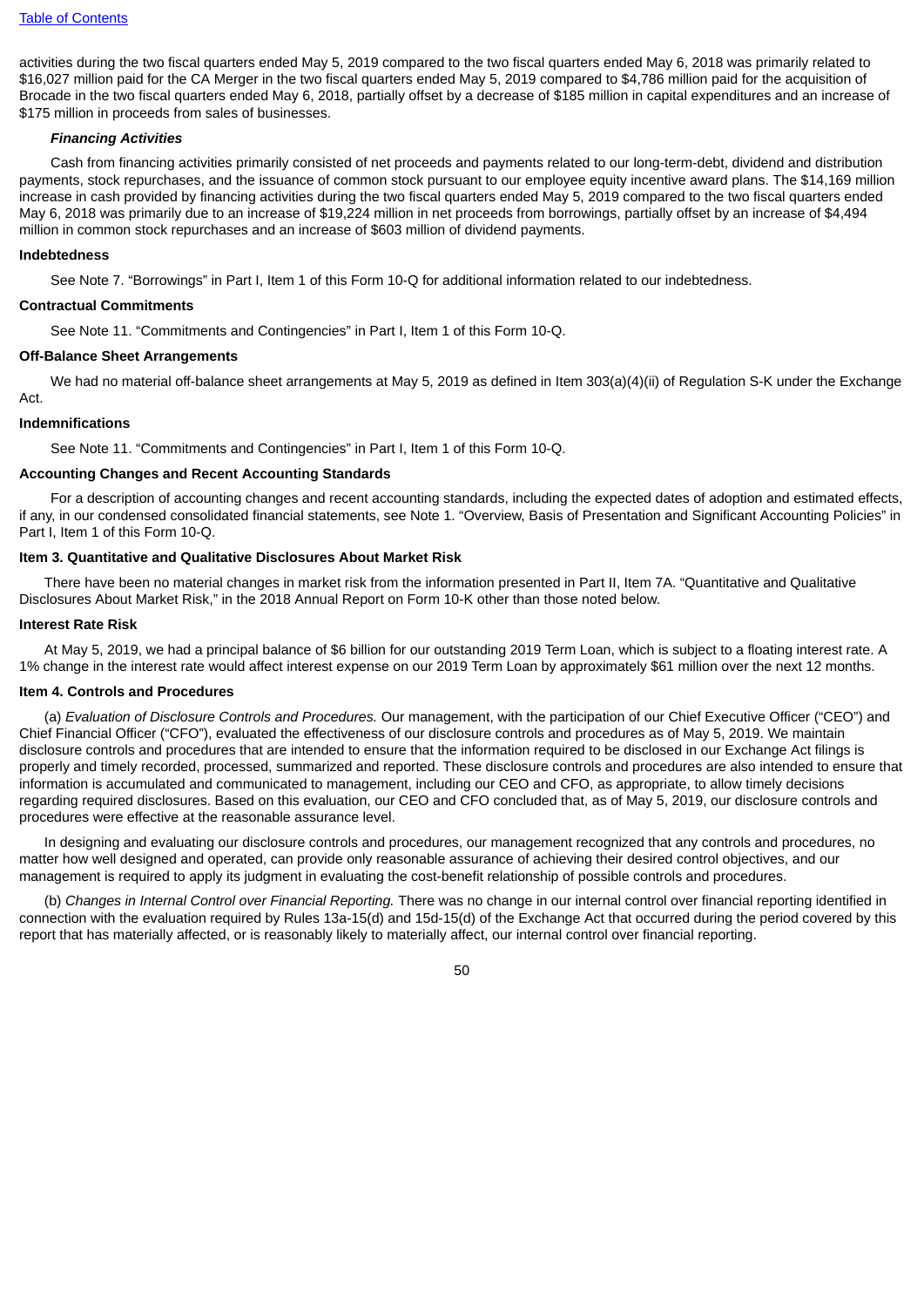#### **PART II — OTHER INFORMATION**

### **Item 1. Legal Proceedings**

The information set forth under Note 11. "Commitments and Contingencies" included in Part I, Item 1 of this Form 10-Q, is incorporated herein by reference. For an additional discussion of certain risks associated with legal proceedings, see "Risk Factors" immediately below.

### **Item 1A. Risk Factors**

As noted above, Broadcom is the successor to Broadcom-Singapore. Following the Redomiciliation Transaction, after the close of market trading on April 4, 2018, Broadcom-Singapore became an indirect wholly-owned subsidiary of Broadcom.

Our business, operations and financial results are subject to various risks and uncertainties, including those described below, that could adversely affect our business, financial condition, results of operations, cash flows, and the trading price of our common stock. The following important factors, among others, could cause our actual results to differ materially from historical results and those expressed in forwardlooking statements made by us or on our behalf in filings with the SEC, press releases, communications with investors and oral statements.

#### **Risks Related to Our Business**

### The majority of our sales come from a small number of customers and a reduction in demand or loss of one or more of our *significant customers may adversely affect our business.*

We are dependent on a small number of end customers, original equipment manufacturers ("OEMs"), their respective contract manufacturers, and certain distributors for a majority of our business, revenue and results of operations. For the two fiscal quarters ended May 5, 2019, sales to distributors accounted for 45% of our net revenue. Direct sales to WT Microelectronics and Tech Data Corporation accounted for 14% and 10%, respectively, of our net revenue for the two fiscal quarters ended May 5, 2019. We believe our aggregate sales to our top five end customers, through all channels, accounted for approximately 32% and 36% of our net revenue for the fiscal quarter and two fiscal quarters ended May 5, 2019, respectively. We believe aggregate sales to Apple Inc., through all channels, accounted for approximately 13% and 17% of our net revenue for the fiscal quarter and two fiscal quarters ended May 5, 2019, respectively. This customer concentration increases the risk of quarterly fluctuations in our operating results and our sensitivity to any material, adverse developments experienced by our significant customers.

In addition, our top customers' purchasing power has, in some cases, given them the ability to make greater demands on us with regard to pricing and contractual terms in general. We expect this trend to continue, which may adversely affect our gross margin on certain products and, should we fail to comply with such terms, might also result in substantial liability that could harm our business, financial condition and results of operations.

Moreover, the terms and conditions under which we do business with most of our customers generally do not include commitments by those customers to purchase any specific quantities of products from us. Even in those instances where we enter into an arrangement under which a customer agrees to source an agreed portion of its product needs from us (provided that we are able to meet specified development, supply and quality commitments), the arrangement often includes pricing schedules or methodologies that apply regardless of the volume of products purchased, and those customers may not purchase the amount of product we expect. As a result, we may not generate the amount of revenue or the level of profitability we expect under such arrangements. If we do not perform under these arrangements, we could also be liable for significant monetary damages. In addition, we are selling an increasing amount of our products through a limited number of distributors, which may expose us to additional customer concentration and related credit risks.

The loss of, or any substantial reduction in sales to, any of our major customers could have a material adverse effect on our business, financial condition, results of operations and cash flows.

### Dependence on contract manufacturing and suppliers of critical components within our supply chain may adversely affect our *ability to bring products to market, damage our reputation and adversely affect our results of operations.*

We operate a primarily outsourced manufacturing business model that principally utilizes third-party wafer foundry and module assembly and test capabilities, referred to as contract manufacturers. Our products require semiconductor wafer manufacturers with state-of-the-art fabrication equipment and techniques, and most of our products are designed to be manufactured in a specific process, typically at one particular fab or foundry, either our own or with a particular contract manufacturer.

We depend on our contract manufacturers to allocate sufficient manufacturing capacity to meet our needs, to produce products of acceptable quality at acceptable yields, and to deliver those products to us on a timely basis. Although we often have long-term contracts with our contract manufacturers, we do not generally have long-term capacity commitments. We

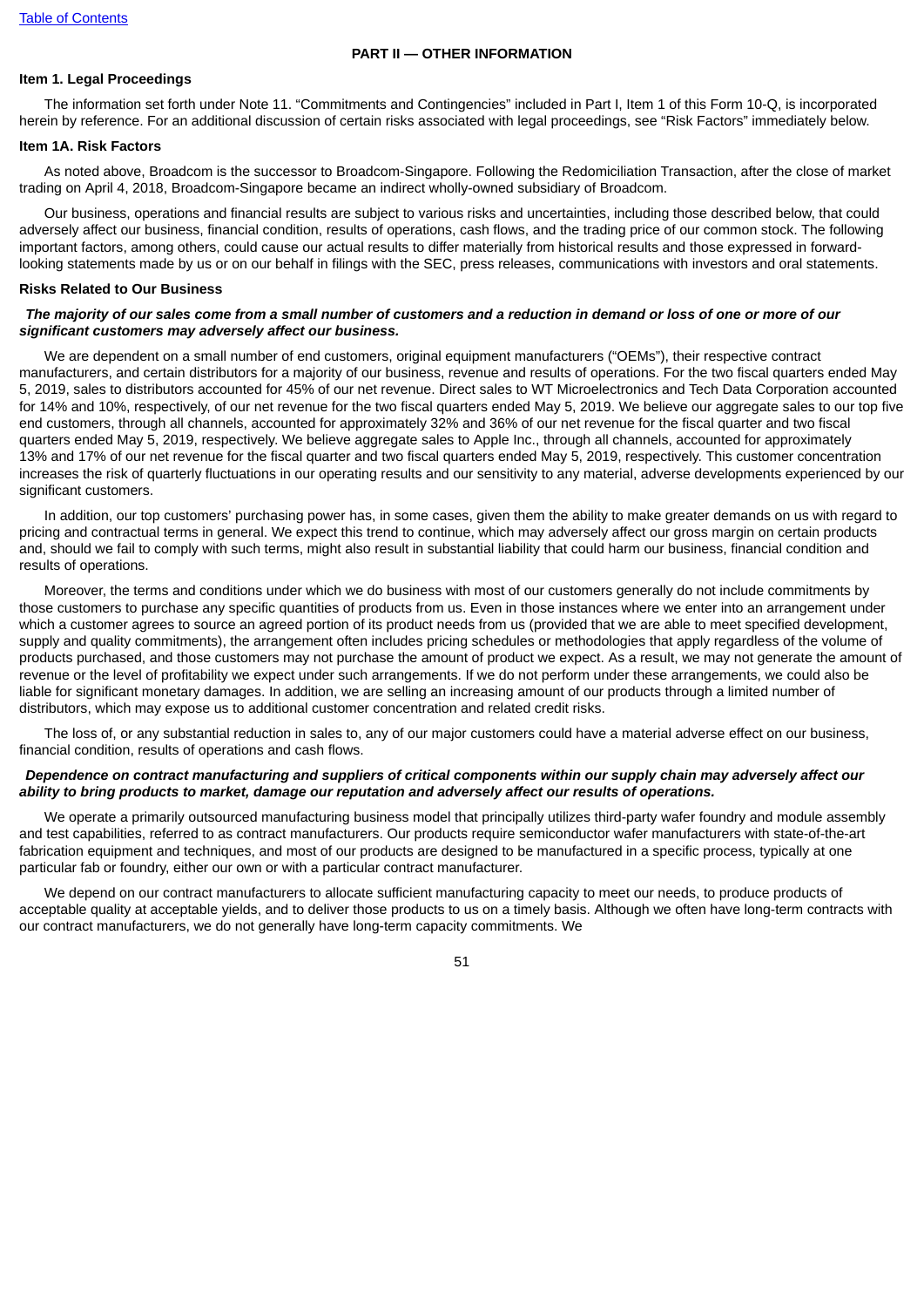obtain substantially all of our manufacturing services on a purchase order basis and our contract manufacturers have no obligation to provide us with any specified minimum quantities of product. Further, from time to time, our contract manufacturers will cease to, or will become unable to, manufacture a component for us. As the lead time needed to identify, qualify and establish reliable production at acceptable yields, with a new contract manufacturer is typically lengthy, there is often no readily available alternative source for the wafers or other contract manufacturing services we require, and there may be other constraints on our ability to change contract manufacturers. In addition, qualifying such contract manufacturers is often expensive, and they may not produce products as cost-effectively as our current suppliers, which would reduce our margins. In any such circumstances, we may be unable to meet our customer demand and may fail to meet our contractual obligations. This could result in the payment of significant damages by us to our customers, and our net revenue could decline, adversely affecting our business, financial condition and results of operations.

We utilize Taiwan Semiconductor Manufacturing Company Limited ("TSMC") to produce the substantial majority of our semiconductor wafers. TSMC manufactured approximately 85% of the wafers manufactured by our contract manufacturers during the two fiscal quarters ended May 5, 2019. Our wafer requirements represent a significant portion of the total production capacity of TSMC. However, TSMC also fabricates wafers for other companies, including certain of our competitors, and could choose to prioritize capacity for other customers or reduce or eliminate deliveries to us on short notice, or raise their prices to us, all of which could harm our business, results of operations and gross margin.

Any substantial disruption in TSMC's supply of wafers to us, or in the other contract manufacturing services that we utilize, as a result of a natural disaster, political unrest, military conflict, economic instability, equipment failure or other cause, could materially harm our business, customer relationships and results of operations.

We also depend on our contract manufacturers to timely develop new, advanced manufacturing processes, including, in the case of wafer fabrication, transitions to smaller geometry process technologies. If these new processes are not timely developed or we do not have sufficient access to them, we may be unable to maintain or increase our manufacturing efficiency to the same extent as our competitors or to deliver products to our customers, which could result in loss of revenue opportunities and damage our relationships with our customers.

# Failure to realize the benefits expected from the CA Merger could adversely affect the value of our common stock.

The completion of the CA Merger was a key step in strategically developing our business from being predominately a semiconductor solutions provider to being a broad-based infrastructure technology provider focused on mission critical technology. As part of this development, we have changed the CA business strategy to focus on renewing contracts for mission critical software with existing core clients. and expanding the adoption of other existing CA offerings with these clients. We believe our success with the CA business is dependent on this strategy. If CA products are not as critical to customers as we believe, or if CA customers do not accept this change in strategy, such customers may elect not to renew their subscriptions for CA products and the investments we have made or may make to implement this strategy may be of no or limited value, we may lose customers, our financial results may be adversely affected and our stock price may suffer.

Although we expect significant benefits to result from the CA Merger, there can be no assurance that we will be able to successfully realize these benefits. Achieving these benefits will depend, in part, on our ability to integrate CA's business successfully and efficiently. The challenges involved in this integration, which will be complex and time consuming, include the following:

- preserving CA's customer and other important relationships, including managing a customer base with a wider global footprint, particularly in Europe;
- managing effectively a new business that license products under contracts that need to be regularly renewed, instead of selling products, and competing in a new industry;
- our ability to enter into new, or renewing, contracts that provide for termination thereof by our customers at any time for any reason, in order to enable us to effectively recognize revenue from these contracts ratably over time;
- recognizing revenue for software and subscription offerings, the timing and standards for which differ from those of product sales;
- integrating financial forecasting and controls, procedures and reporting cycles;
- consolidating and integrating corporate, information technology, finance, HR systems and benefits, and administrative infrastructures;
- reorienting the CA sales and marketing force to align with the change in strategy and effectively position the business;
- consolidating the number of CA channel partners, including resellers and global system integrators;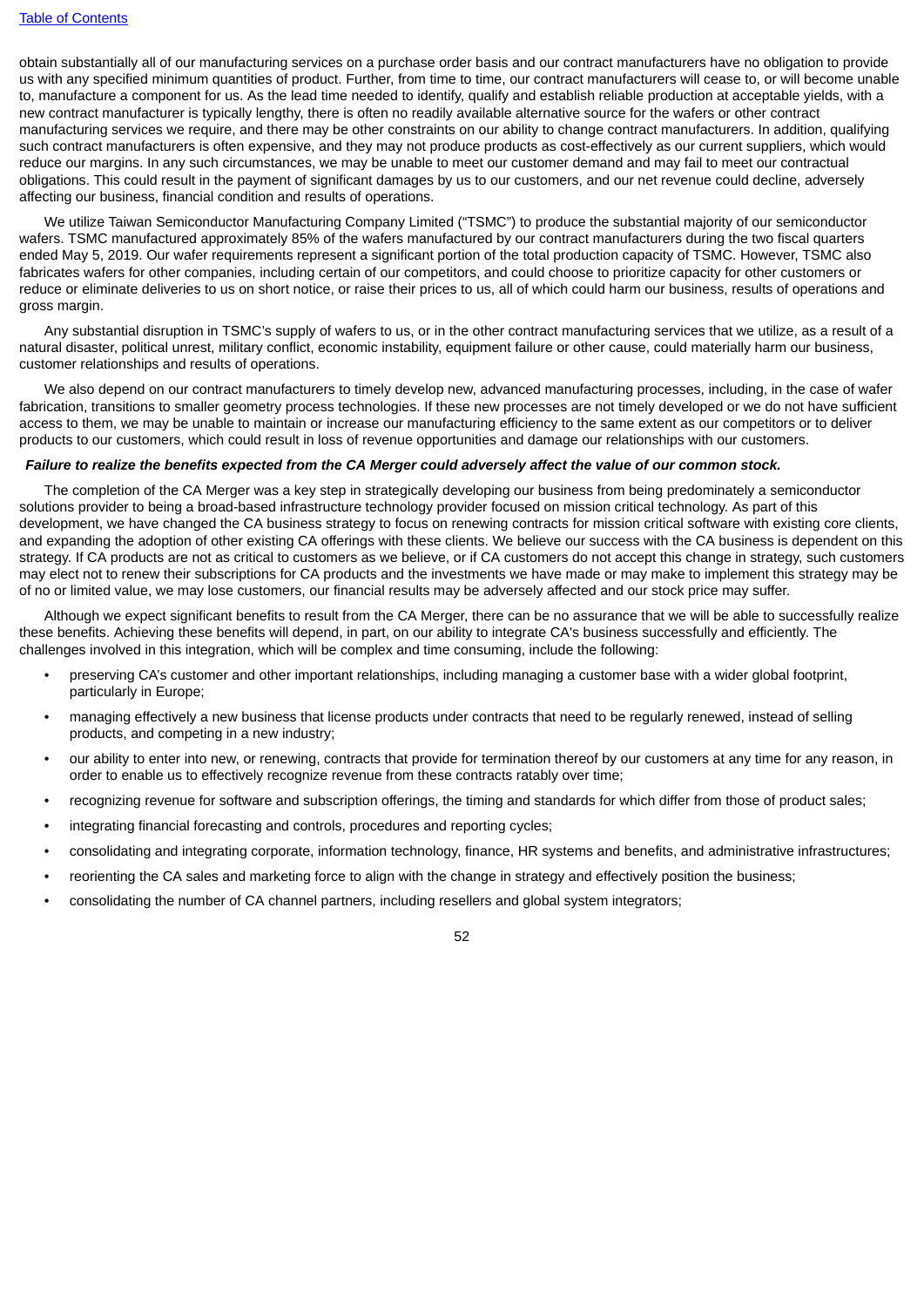- coordinating and integrating operations and managing employees in countries in which we have not previously operated extensively or at all, including a number of European and South American countries; and
- restructuring the CA workforce, including managing employee transitions and attrition, integrating employees, maintaining employee morale and retaining key employees, particularly for those employees whose compensation structure will be materially different following the acquisition.

If we do not successfully manage these and related issues and challenges, we may not achieve the anticipated benefits of the CA Merger and our revenue, expenses, operating results, financial condition and stock price could be materially adversely affected. For example, goodwill and other intangible assets could be determined to be impaired, which could adversely impact our financial results. The successful integration of the CA business and the implementation of changes in CA's business strategy described above will continue to require significant management attention and may divert management's attention from our business and operational issues and opportunities.

### We may pursue acquisitions, investments, joint ventures and dispositions, which could adversely affect our results of operations.

Our growth strategy includes the acquisition of, and investment in, businesses that offer complementary products, services and technologies, augment our market coverage, or enhance our technological capabilities. We may also enter into strategic alliances or joint ventures to achieve these goals. We may not be able to identify suitable acquisition, investment, alliance, or joint venture opportunities, or to consummate any such transactions. In addition, our original estimates and assumptions used in assessing any transaction may be inaccurate and we may not realize the expected financial or strategic benefits of any such transaction.

Any acquisitions we may undertake involve risks and uncertainties, such as unexpected delays, challenges and related expenses, and diversion of management's attention. For example, regulatory approvals required in connection with an acquisition, such as those from the U.S. Department of Justice, the U.S. Federal Trade Commission ("FTC"), the China State Administration for Market Regulation or the European Commission Directorate-General for Competition, may take longer than anticipated to obtain, may not be obtained at all or may contain materially burdensome conditions. If any conditions or changes to the structure of an acquisition are required to obtain these regulatory approvals, they may have the effect of jeopardizing or delaying completion of such acquisition or reducing our anticipated benefits of the transaction. If we agree to any material conditions in order to obtain any such approvals or if we fail to comply with any such conditions, our business and results of operations may be adversely affected. If we fail to complete an acquisition, our stock price could fall to the extent the price reflects an assumption that such acquisition will be completed, and we may incur significant unrecoverable costs. Further, the failure to consummate an acquisition may result in negative publicity and adversely impact our relationships with our customers, vendors and employees. We may become subject to legal proceedings relating to the acquisition and the integration of acquired businesses may not be successful. The integration of an acquired business involves significant challenges, including, among others: potential disruption of our business, diversion of management's attention from daily operations and the pursuit of other opportunities; incurring significant restructuring charges and amortization expense, assuming liabilities and ongoing lawsuits, potential impairment of acquired goodwill and other intangible assets, and increasing our expenses and working capital requirements; and implementing our management information systems, operating systems and internal controls for the acquired operations. In addition, our due diligence process may fail to identify significant issues with the acquired company's products, financial disclosures, accounting practices, legal, tax and other contingencies, compliance with local laws and regulations (and interpretations thereof) in multiple international jurisdictions, as well as compliance with U.S. laws and regulations. These difficulties may be complicated by factors such as the size of the business or entity acquired, geographic and cultural differences, lack of experience operating in the industry or geographic markets of the acquired business, potential loss of key employees and customers, the potential for deficiencies in internal controls at the acquired or combined business, performance problems with the acquired business' technology, exposure to unanticipated liabilities of the acquired business, insufficient revenue to offset increased expenses associated with the acquisition, adverse tax consequences and our potential inability to achieve the growth prospects or synergies expected from any such acquisition.

Failure to manage and successfully integrate the acquisitions we make, or to improve margins of the acquired businesses and products, could materially harm our business, operating results and margins.

Any future acquisitions we make may require significant additional debt or equity financing, which, in the case of debt financing, would increase our leverage and potentially negatively affect our credit ratings, and in the case of equity or equity-linked financing, would be dilutive to our existing stockholders. Any downgrades in our credit ratings could adversely affect our ability to borrow by resulting in more restrictive borrowing terms or increased borrowing costs. As a result, we may be unable to complete acquisitions or other strategic transactions in the future to the same extent as in the past, or at all. These and other factors could harm our ability to achieve anticipated levels of profitability of acquired businesses or realize other anticipated benefits of an acquisition, and could adversely affect our business, financial condition and results of operations.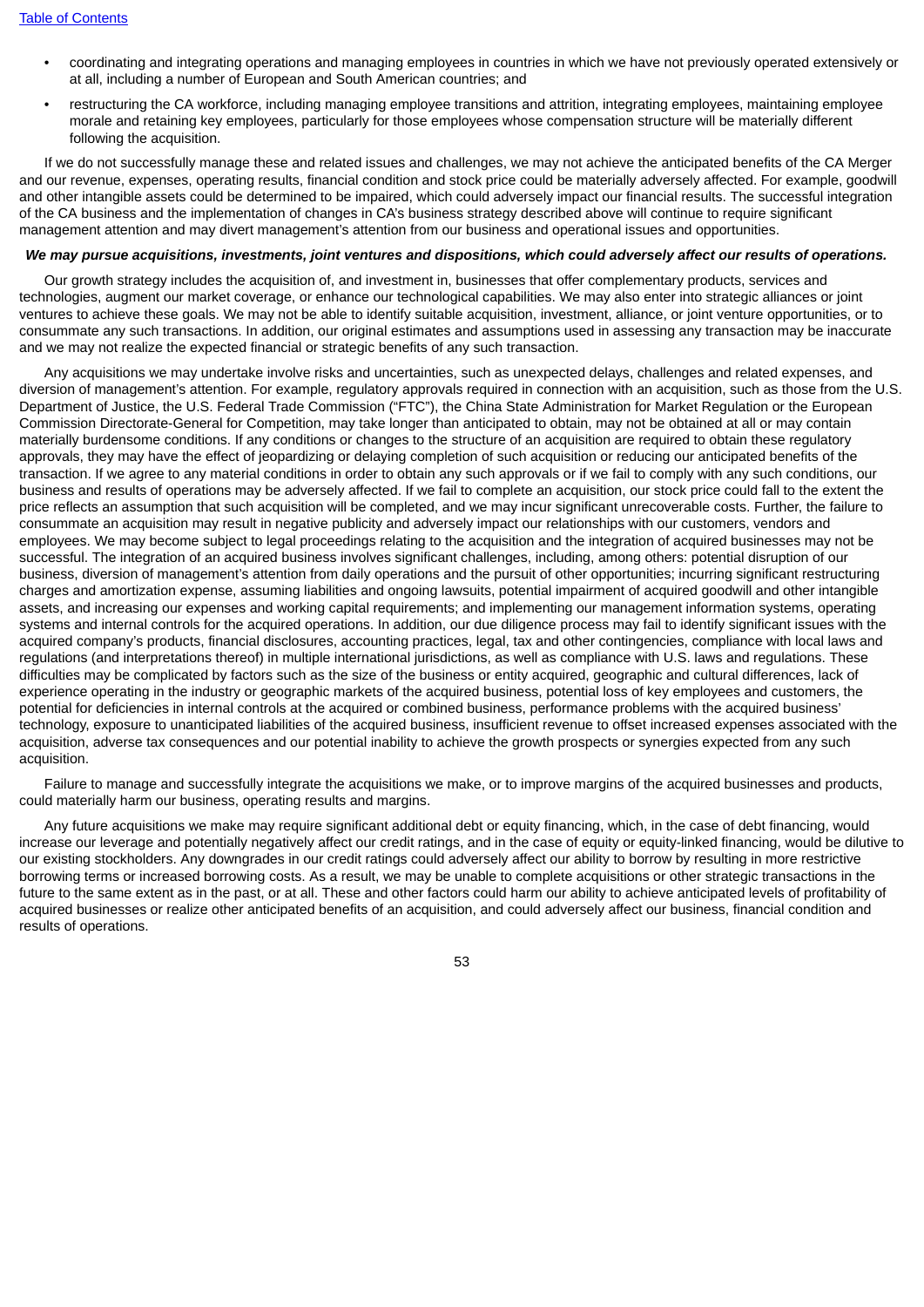From time to time, we may also seek to divest or wind down portions of our business, either acquired or otherwise, or we may exit minority investments, each of which could materially affect our cash flows and results of operations. Any future dispositions we may make could involve risks and uncertainties, including our ability to sell such businesses on terms acceptable to us, or at all. In addition, any such dispositions could result in disruption to other parts of our business, potential loss of employees or customers, or exposure to unanticipated liabilities or ongoing obligations to us following any such dispositions. For example, in connection with such dispositions, we often enter into transition services agreements or other strategic relationships, including long-term research and development arrangements and sales arrangements, or agree to provide certain indemnities to the purchaser, which may result in additional expenses and may adversely affect our financial condition and results of operations. In addition, dispositions may include the transfer of technology and/or the licensing of certain IP rights to third-party purchasers, which could limit our ability to utilize such IP rights or assert these rights against such third-party purchasers or other third parties.

### Adverse global economic conditions could have a negative effect on our business, results of operations and financial condition and *liquidity.*

A general slowdown in the global economy or in a particular region or industry, an increase in trade tensions with U.S. trading partners or a tightening of the credit markets could negatively impact our business, financial condition and liquidity. Adverse global economic conditions have from time to time caused or exacerbated significant slowdowns in the industries and markets in which we operate, which have adversely affected our business and results of operations. In recent periods, investor and customer concerns about the global economic outlook have adversely affected market and business conditions in general. Macroeconomic weakness and uncertainty also make it more difficult for us to accurately forecast revenue, gross margin and expenses, and may make it more difficult to raise or refinance debt. An escalation of recent trade tensions between the U.S. and China has resulted in trade restrictions and increased tariffs that harm our ability to participate in Chinese markets or compete effectively with Chinese companies. Sustained uncertainty about, or worsening of, current global economic conditions and further escalation of trade tensions between the U.S. and its trading partners, especially China, could result in a global economic slowdown and long-term changes to global trade. Such events may also cause our customers and consumers to reduce, delay or forgo technology spending, could lead to the insolvency or consolidation of key suppliers and customers, and could intensify pricing pressures. Any or all of these factors could negatively affect demand for our products and our business, financial condition and results of operations.

## Our business is subject to various governmental regulations, and compliance with these regulations may cause us to incur significant expense. If we fail to maintain compliance with applicable regulations, we may be forced to cease the manufacture and *distribution of certain products, and we could be subject to civil or criminal penalties.*

Our business is subject to various international laws and other legal requirements, including packaging, product content, labor and import/export regulations, such as the U.S. Export Administration Regulations, and many of our semiconductor products are regulated or sold into regulated industries. These laws and regulations are complex, change frequently, have generally become more stringent over time and may intensify under the current U.S. administration, especially in light of recent trade tensions with China. We may be required to incur significant expense to comply with, or to remedy violations of, these regulations. In addition, if our customers fail to comply with these regulations, we may be required to suspend sales to these customers, which could damage our reputation and negatively impact our results of operations. For example, on May 15, 2019, the U.S. Department of Commerce added Huawei Technologies Co. Ltd., one of our customers, to its "Entity List" and placed certain export restrictions on Huawei and its suppliers, which required us to suspend certain sales to Huawei during the pendency of such restrictions and which is expected to have a corresponding adverse effect on our revenue.

In addition, the manufacture and distribution of our semiconductors must comply with various laws and adapt to changes in regulatory requirements as they occur. For example, if a country in which our products are manufactured or sold sets technical standards that are not widely shared, it may require us to stop distributing our products commercially until they comply with such new standards, lead certain of our customers to suspend imports of their products into that country, require manufacturers in that country to manufacture products with different technical standards and disrupt cross-border manufacturing relationships, any of which could have a material adverse effect on our business, financial condition and results of operations. If we fail to comply with these requirements, we could also be required to pay civil penalties or face criminal prosecution. In addition, it is expected that the current U.S. administration's trade policy will promote U.S. manufacturing and manufacturers. It is unclear what effect this will have on us as a multinational company that conducts business world-wide, or on our suppliers, customers, contract manufacturers and OEMs.

Our products and operations are also subject to the rules of industrial standards bodies, like the International Standards Organization, as well as regulation by other agencies, such as the FTC. If we fail to adequately address any of these rules or regulations, our business could be harmed.

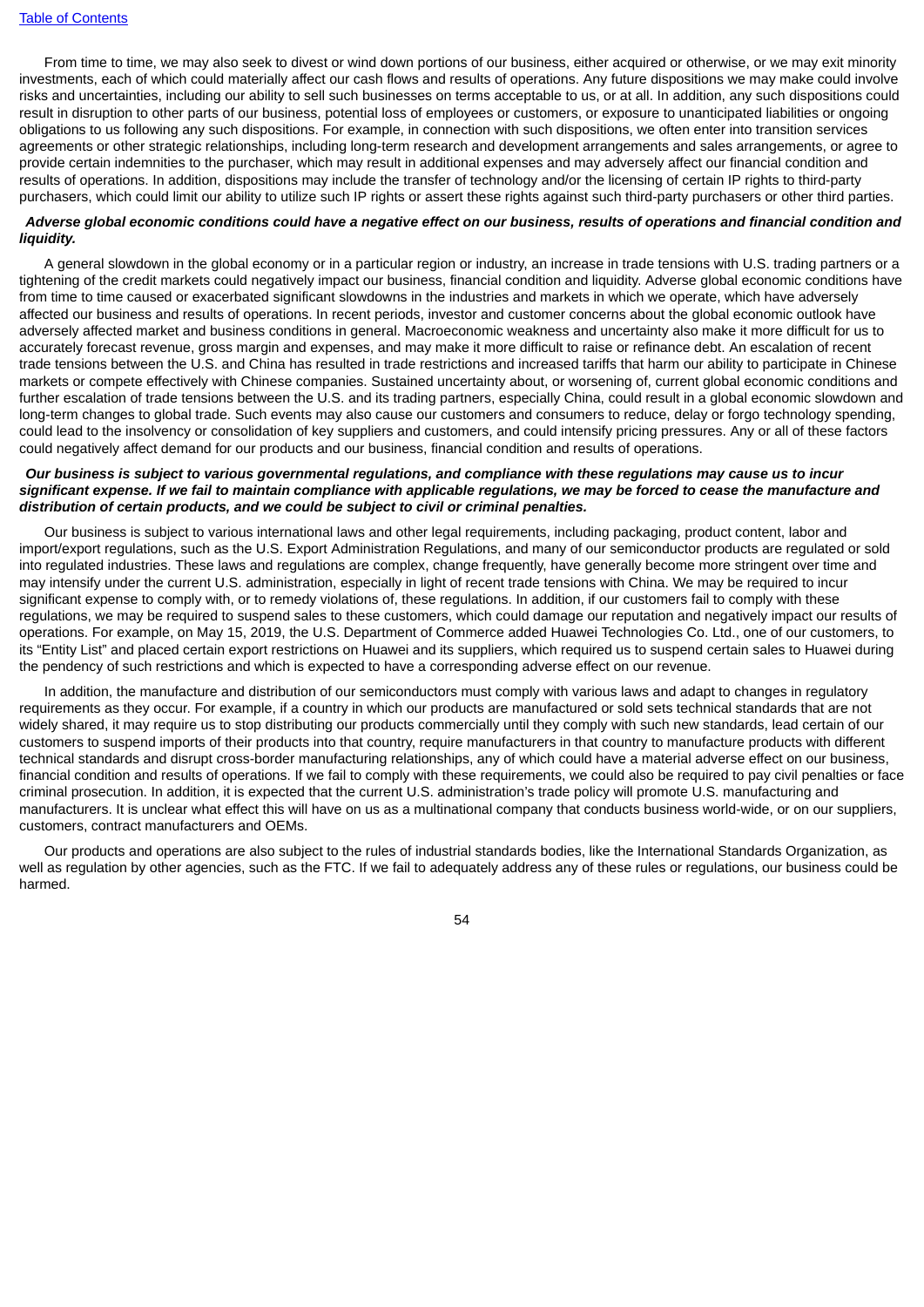### Failure to adjust our manufacturing and supply chain to accurately meet customer demand could adversely affect our results of *operations.*

We make significant decisions, including determining the levels of business that we will seek and accept, production schedules, levels of reliance on contract manufacturing and outsourcing, internal fabrication utilization and other resource requirements, based on our estimates of customer requirements. Factors that can impact our ability to accurately estimate future customer requirements include the short-term nature of many customers' commitments, our customers' ability to reschedule, cancel and modify orders with little or no notice and without significant penalty, the accuracy of our customers' forecasts and the possibility of rapid changes in demand for our customers' products, as well as seasonal or cyclical trends in their industries or the semiconductor industry.

To ensure the availability of our products, particularly for our largest customers, we typically start manufacturing our relevant products based on our customers' forecasts, which are not binding. As a result, we incur inventory and manufacturing costs in advance of anticipated sales that may never materialize or that may be substantially lower than expected. If actual demand for our products is lower than forecast, we may also experience higher inventory carrying and operating costs and product obsolescence. Because certain of our sales, research and development, and internal manufacturing overhead expenses are relatively fixed, a reduction in customer demand may also decrease our gross margin and operating income.

Conversely, customers often require rapid increases in production on short notice. We may be unable to secure sufficient materials or contract manufacturing capacity to meet such increases in demand. This could damage our customer relationships, reduce revenue growth and margins, subject us to additional liabilities, harm our reputation, and prevent us from taking advantage of opportunities.

# We are subject to risks associated with our distributors, including product inventory levels and product sell-through.

We sell many of our semiconductor products through distributors who maintain their own inventory of our products for sale to dealers and end customers. Sales to distributors accounted for 45% of our net revenue in the two fiscal quarters ended May 5, 2019. If our distributors are unable to sell an adequate amount of their inventory of our products in a given quarter or if they decide to decrease their inventories for any reason, our sales to these distributors and our revenue may decline. We also face the risk that our distributors may increase inventory levels of our products in any particular quarter in excess of future anticipated sales. If such sales do not occur in the time frame anticipated by these distributors for any reason, these distributors may substantially decrease the amount of product they order from us in subsequent periods until their inventory levels realign with end customer demand, which would harm our business and could adversely affect our revenue in such subsequent periods. We have streamlined the number of distributors we use, making us increasingly dependent on our remaining distributors, which may exacerbate the foregoing risks and increase our related credit risk.

We do not always have a direct relationship with the end customers of our products. As a result, our products may be used in applications for which they were not necessarily designed or tested, including, for example, medical devices, and they may not perform as anticipated in such applications. In such event, failure of even a small number of parts could result in significant liabilities to us, damage our reputation and harm our business and results of operations.

#### Our business would be adversely affected by the departure of existing members of our senior management team.

Our success depends, in large part, on the continued contributions of our senior management team, and in particular, the services of Mr. Hock E. Tan, our President and Chief Executive Officer. Effective succession planning is also important for our long-term success. Failure to ensure effective transfers of knowledge and smooth transitions involving senior management could hinder our strategic planning and execution. None of our senior management is bound by written employment contracts. In addition, we do not currently maintain key person life insurance covering our senior management. The loss of any of our senior management could harm our ability to implement our business strategy and respond to the rapidly changing market conditions in which we operate.

### Our business, financial condition and results of operations could be adversely affected by the political and economic conditions of *the countries in which we conduct business and other factors related to our international operations.*

A majority of our products are produced and sourced internationally and our international revenue represents a significant percentage of our overall revenue. In addition, as of May 5, 2019, approximately 50% of our employees are located outside the U.S. Multiple factors relating to our international operations and to particular countries in which we operate could have a material adverse effect on our business, financial condition and results of operations. These factors include:

• changes in political, regulatory, legal or economic conditions or geopolitical turmoil, including terrorism, war or political or military coups, or civil disturbances or political instability;

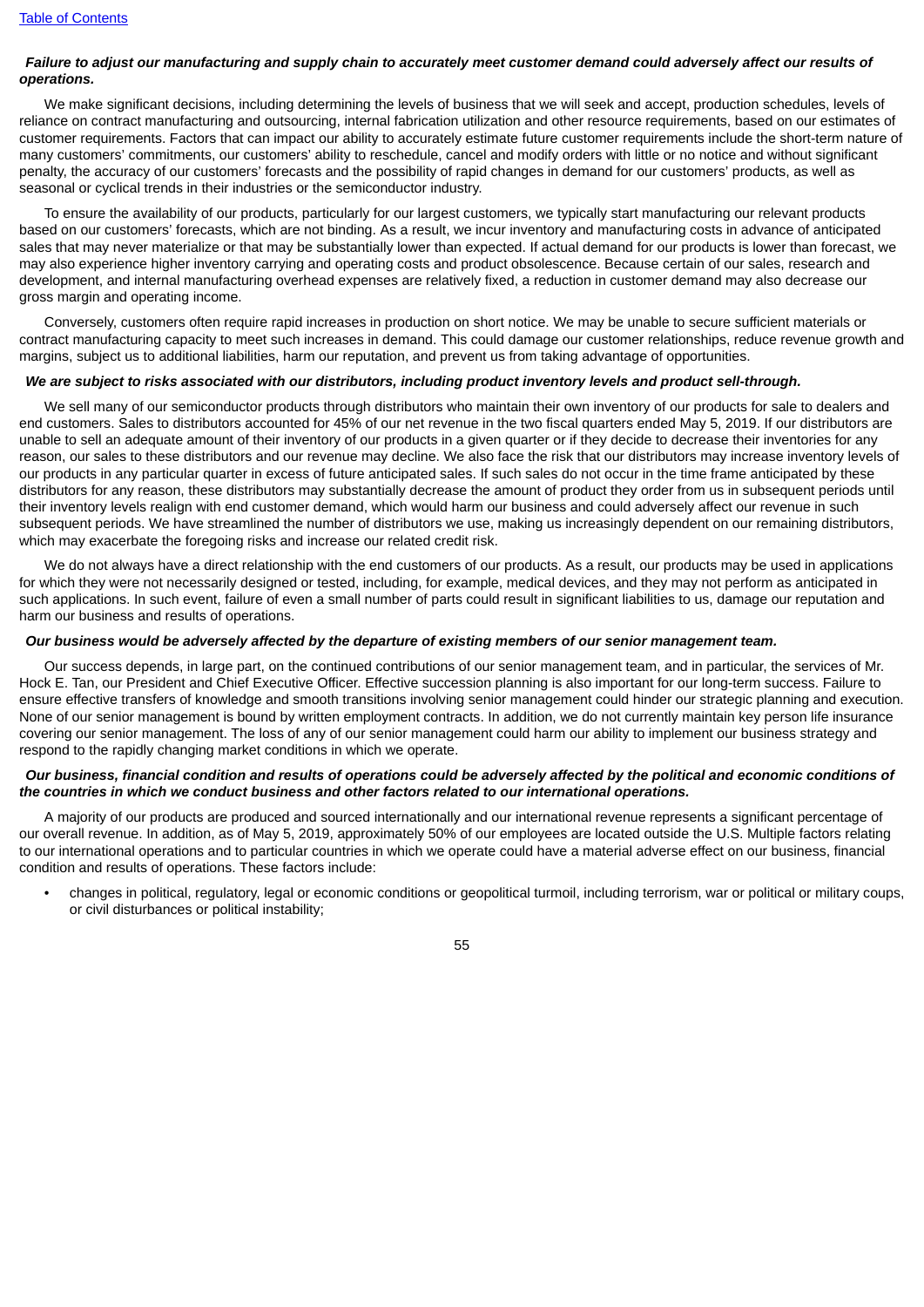- restrictive governmental actions, such as restrictions on the transfer or repatriation of funds and foreign investments, data privacy regulations and trade protection measures, including increasing protectionism, import/export restrictions, import/export duties and quotas, trade sanctions and customs duties and tariffs, all of which have increased under the current U.S. administration;
- difficulty in obtaining product distribution and support, and transportation delays;
- potential inability to localize software products for a significant number of international markets;
- difficulty in conducting due diligence with respect to business partners in certain international markets;
- public health or safety concerns;
- nationalization of businesses and expropriation of assets; and
- changes in tax laws.

A significant legal risk associated with conducting business internationally is compliance with the various and differing laws and regulations, including anti-corruption and anti-bribery laws and regulations, of the countries in which we do business, antitrust and competition laws, data privacy laws, money-laundering regulations and export regulations. In addition, the laws in various countries are constantly evolving and may, in some cases, conflict with each other. Although our Code of Ethics and Business Conduct and other policies prohibit us, our employees and our agents from engaging in unethical business practices, there can be no assurance that all of our employees or agents will refrain from acting in violation of our related anti-corruption policies and procedures. Any such violation could have a material adverse effect on our business.

#### We may be involved in legal proceedings, including IP, anti-competition and securities litigation, employee-related claims and regulatory investigations, which could, among other things, divert efforts of management and result in significant expense and loss *of our IP rights.*

We are often involved in legal proceedings, including cases involving our IP rights and those of others, anti-competition and commercial matters, acquisition-related suits, securities class action suits, employee-related claims and other actions. Some of these actions may seek injunctive relief, including injunctions or exclusion orders against the sale of our products and substantial monetary damages, which if granted or awarded could materially harm our business, financial condition and results of operations. From time to time, we may also be involved or required to participate in regulatory investigations or inquiries, such as the ongoing inquiries by the FTC and the European Commission into certain of our contracting practices, which may evolve into legal or other administrative proceedings. Litigation or settlement of such actions, regardless of their merit, or involvement in regulatory investigations or inquiries, can be complex, can extend for a protracted period of time, can divert the efforts and attention of our management and technical personnel, and is frequently costly, with the related expenditures unpredictable. An unfavorable resolution of a governmental investigation may include, among others, fines or other orders to disgorge profits or make other payments, and/or the issuance of orders to cease certain conduct and/or modify our contracting practices, any or all of which could materially adversely affect our reputation and our business, financial condition and results of operations.

The semiconductor and software industries are characterized by companies holding large numbers of patents, copyrights, trademarks and trade secrets and by the vigorous pursuit, protection and enforcement of IP rights, including actions by patent-holding companies that do not make or sell products. From time to time, third parties assert against us and our customers and distributors their patent, copyright, trademark, trade secret and other IP rights to technologies that are important to our business.

Many of our customer agreements, and in some cases our asset sale agreements, require us to indemnify our customers or purchasers for third-party IP infringement claims, including costs to defend those claims, and payment of damages in the case of adverse rulings. Claims of this sort could also harm our relationships with our customers and might deter future customers from doing business with us. We do not know whether we will prevail in such proceedings, given the complex technical issues and inherent uncertainties in IP litigation. If any pending or future proceedings result in an adverse outcome, we could be required to:

- cease the manufacture, use or sale of the infringing products, processes or technology and/or make changes to our processes or products;
- pay substantial damages for past, present and future use of the infringing technology;
- expend significant resources to develop non-infringing technology;
- license technology from the third-party claiming infringement, which license may not be available on commercially reasonable terms, or at all;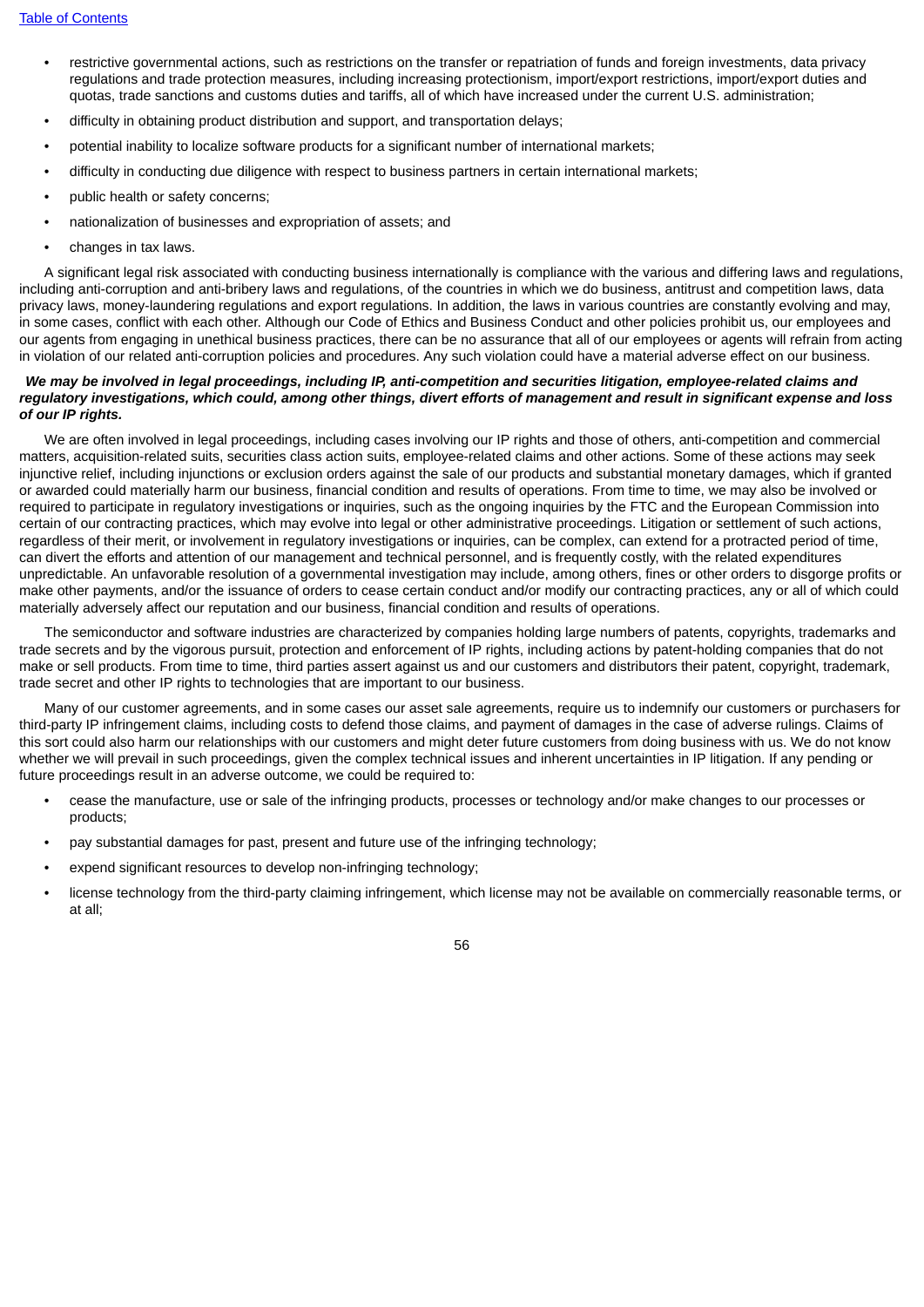- enter into cross-licenses with our competitors, which could weaken our overall IP portfolio and our ability to compete in particular product categories;
- indemnify our customers or distributors and/or recall, or accept the return of, infringing products;
- pay substantial damages to our direct or end customers to discontinue use or replace infringing technology with non-infringing technology; or
- relinquish IP rights associated with one or more of our patent claims, if such claims are held invalid or otherwise unenforceable.

Any of the foregoing results could have a material adverse effect on our business, financial condition and results of operations.

In addition, we may be obligated to indemnify our current or former directors or employees, or former directors or employees of companies that we have acquired, in connection with litigation or regulatory investigations. These liabilities could be substantial and may include, among other things, the cost of defending lawsuits against these individuals, as well as stockholder derivative suits; the cost of government, law enforcement or regulatory investigations; civil or criminal fines and penalties; legal and other expenses; and expenses associated with the remedial measure, if any, which may be imposed.

# We purchase a significant amount of the materials used in our products from a limited number of suppliers.

Our manufacturing processes rely on many materials, including silicon, gallium arsenide and indium phosphide wafers, copper lead frames, precious and rare earth metals, mold compound, ceramic packages and various chemicals and gases. We purchase a significant portion of our semiconductor materials, components and finished goods used in our products from a few materials providers, some of which are single source suppliers. During the two fiscal quarters ended May 5, 2019, we purchased approximately two-thirds of the materials for our manufacturing processes from 5 materials providers. Substantially all of our purchases are on a purchase order basis, and we do not generally have long-term contracts with our materials providers. Suppliers may extend lead times, limit supplies or increase prices due to commodity price increases, capacity constraints or other factors, which may lead to interruption of supply or increased demand in the industry. In the event that we cannot timely obtain sufficient quantities of materials or at reasonable prices, the quality of the material deteriorates or we are not able to pass on higher materials or energy costs to our customers, our business, financial condition and results of operations could be adversely impacted.

#### *Our operating results are subject to substantial quarterly and annual fluctuations.*

Our revenue and operating results have fluctuated in the past and are likely to fluctuate in the future. These fluctuations may occur on a quarterly and annual basis and are due to a number of factors, many of which are beyond our control. These factors include, among others:

- customer concentration and the gain or loss of significant customers;
- the timing of launches by our customers of new products, such as mobile handsets, in which our products are included and changes in end-user demand for the products manufactured and sold by our customers;
- changes in our product mix or customer mix and their effect on our gross margin;
- the shift to cloud-based IT solutions and services, such as hyperscale computing, which may adversely affect the timing and volume of sales of our products for use in traditional enterprise data centers;
- the timing of receipt, reduction or cancellation of significant product orders by customers;
- the timing of new software contracts and renewals, as well as the timing of any terminations of software contracts that require us to refund to customers any pre-paid amounts under the contract, which may adversely affect our cash flows;
- fluctuations in the levels of component inventories held by our customers:
- utilization of our internal manufacturing facilities and fluctuations in manufacturing yields;
- our ability to successfully and timely integrate, and realize the benefits of acquisitions we may make and the timing of acquisitions or dispositions of, or making and exiting investments in, other entities, businesses or technologies;
- our ability to develop, introduce and market new products and technologies on a timely basis;
- the timing and extent of our software license and subscription revenue, and other non-product revenue, such as product development revenue and royalty and other payments from IP sales and licensing arrangements;
- new product announcements and introductions by us or our competitors;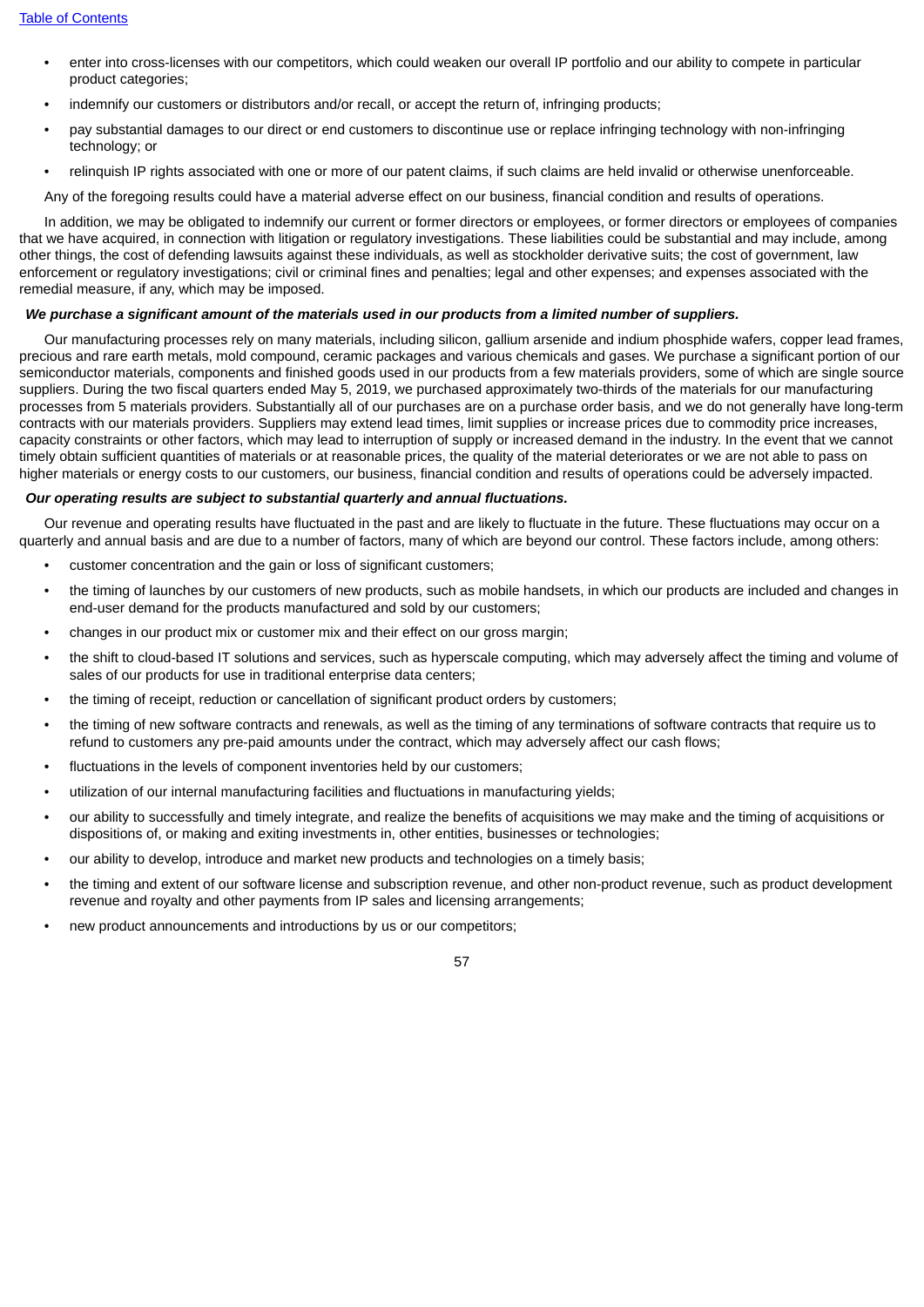- seasonality or other fluctuations in our markets;
- IP disputes and associated litigation expense;
- timing and amount of research and development and related new product expenditures, and the timing of receipt of any research and development grant monies;
- significant warranty claims, including those not covered by our suppliers or our insurers;
- availability and cost of raw materials and components from our suppliers;
- timing of any regulatory changes, particularly with respect to trade sanctions and customs duties and tariffs, and tax reform;
- fluctuations in currency exchange and interest rates;
- changes in taxation of international businesses, which could increase our overall cash tax costs;
- changes in our tax structure or incentive arrangements, which may adversely affect our net tax expense and our cash flow in any quarter in which such an event occurs;
- loss of key personnel or the shortage of available skilled workers; and
- the effects of competitive pricing pressures, including decreases in average selling prices of our products.

The foregoing factors are often difficult to predict, and these, as well as other factors, could materially adversely affect our quarterly or annual operating results. In addition, a significant amount of our operating expenses are relatively fixed in nature due to our significant sales, research and development, and internal manufacturing overhead costs. Any failure to adjust spending quickly enough to compensate for a revenue shortfall could magnify the adverse impact of such revenue shortfall on our results of operations. As a result, we believe that quarterto-quarter comparisons of our revenue and operating results may not be meaningful or a reliable indicator of our future performance. If our operating results in one or more future quarters fail to meet the expectations of securities analysts or investors, a significant decline in the trading price of our common stock may occur, which may happen immediately or over time.

# If we are unable to attract and retain qualified personnel, especially our engineering and technical personnel, we may not be able to *execute our business strategy effectively.*

Our future success depends on our ability to retain, attract and motivate qualified personnel. We also seek to acquire talented engineering and technical personnel, as well as effective sales professionals, through acquisitions we may make from time to time or otherwise. We have historically encountered some difficulties in hiring and retaining qualified engineers, particularly in Silicon Valley and Southeast Asia where qualified engineers are in high demand. In addition, current or future immigration laws make it more difficult to hire or retain qualified engineers further limiting the pool of available talent. Further, our employees, including employees whom we have retained as a result of an acquisition, may decide not to continue working for us and may leave with little or no notice. As the source of our technological and product innovations, our engineering and technical personnel are a significant asset. We have granted multi-year equity awards to most of our employees, including CA employees, many of whom were not eligible to receive equity awards prior to the CA Merger. These awards approximate four consecutive annual grants that vest in four tranches with successive four-year vesting periods. While we believe these awards provide a powerful long-term retention incentive to employees, we may be incorrect in this assumption, particularly if there is a material and persistent decline in the price of our stock. Any inability to retain, attract or motivate such personnel could have a material adverse effect on our business, financial condition and results of operations.

#### *We operate in the highly cyclical semiconductor industry, which is subject to significant downturns.*

The semiconductor industry is highly cyclical and is characterized by constant and rapid technological change and price erosion, evolving technical standards, frequent new product introductions, short product life cycles (for semiconductors and for many of the end products in which they are used) and wide fluctuations in product supply and demand. From time to time, these factors, together with changes in general economic conditions, cause significant upturns and downturns in the industry in general, and in our business in particular. Periods of industry downturns have been characterized by diminished demand for end-user products, high inventory levels and periods of inventory adjustment, under-utilization of manufacturing capacity, changes in revenue mix and accelerated erosion of average selling prices. We expect our business to continue to be subject to cyclical downturns even when overall economic conditions are relatively stable. If we cannot offset industry or market downturns, our net revenue may decline and our financial condition and results of operations may suffer.

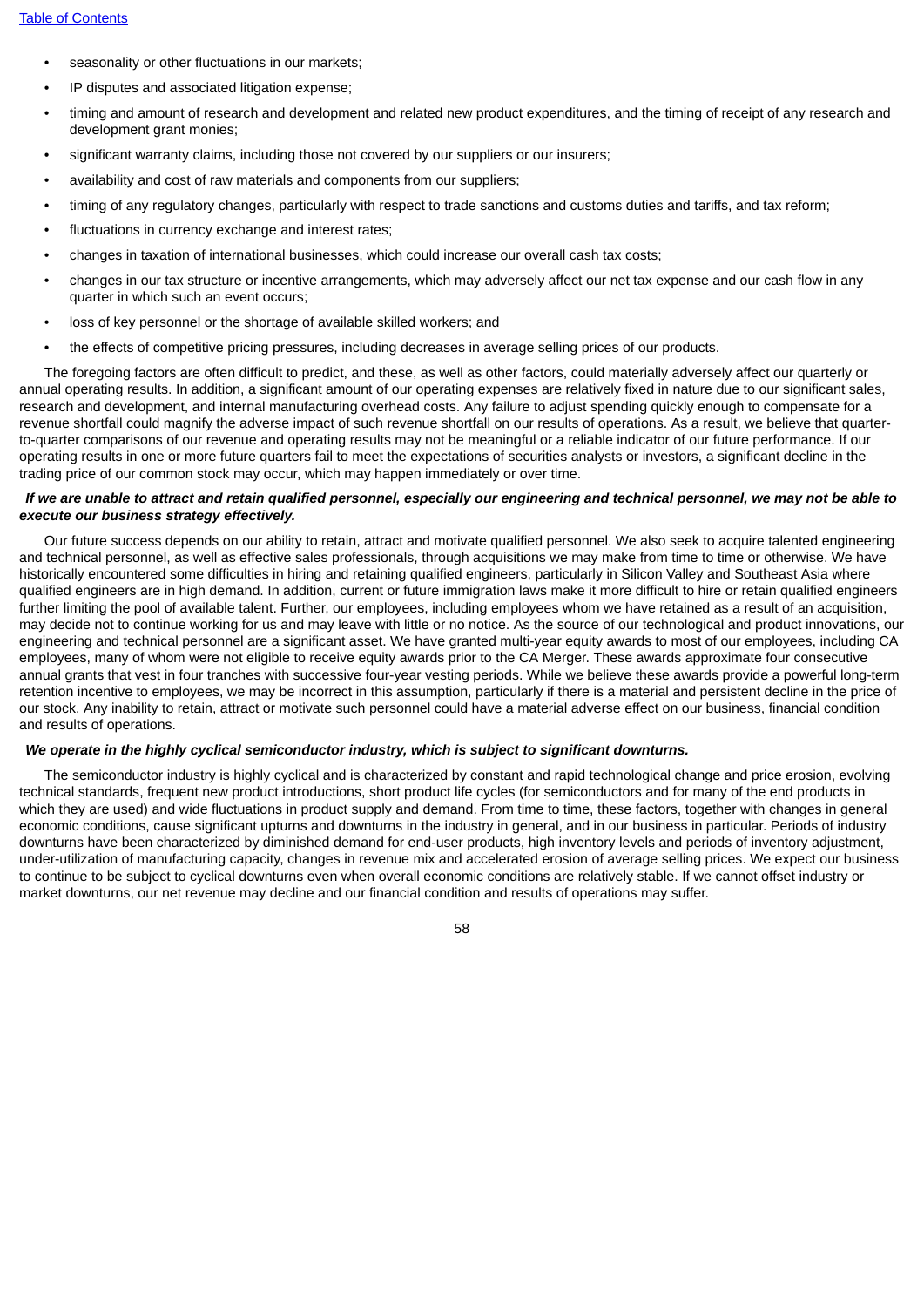# Winnina business in the semiconductor solutions industry is subject to a lengthy process that often requires us to incur significant *expense, from which we may ultimately generate no revenue.*

Our semiconductor business is dependent on us winning competitive bid selection processes, known as "design wins". These selection processes are typically lengthy and can require us to dedicate significant development expenditures and scarce engineering resources in pursuit of a single customer opportunity. Failure to obtain a particular design win may prevent us from obtaining design wins in subsequent generations of a particular product. This can result in lost revenue and can weaken our position in future competitive bid selection processes.

Winning a product design does not guarantee sales to a customer or that we will realize as much revenue as anticipated, if any. A delay or cancellation of a customer's plans could materially and adversely affect our financial results, as we incur significant expense in the design process and may generate little or no revenue from it. In addition, the timing of design wins is unpredictable and implementing production for a major design win, or multiple design wins occurring at the same time, may strain our resources and those of our contract manufacturers. In such event, we may be forced to dedicate significant additional resources and incur additional, unanticipated costs and expenses. Often customers will only purchase limited numbers of evaluation units from us until they qualify the products and/or the manufacturing line for those products. The qualification process can take significant time and resources and we may not always be able to satisfy customers' qualification requirements. Delays in qualification or failure to qualify our products may cause a customer to discontinue use of our products and result in a significant loss of revenue. Finally, customers could choose at any time to stop using our products or could fail to successfully market and sell their products, which could reduce demand for our products, and cause us to hold excess inventory, materially adversely affecting our business, financial condition and results of operations. These risks are exacerbated by the fact that many of our products, and the end products into which our products are incorporated, often have very short life cycles.

#### *Competition in our industries could prevent us from growing our revenue.*

The industries in which we operate are highly competitive and characterized by rapid technological changes, evolving industry standards, changes in customer requirements, often aggressive pricing practices and, in some cases, new delivery methods. We expect competition in these industries to continue to increase as existing competitors improve or expand their product offerings or as new competitors enter our markets.

In addition, the competitive landscape is changing in these industries as a result of a trend toward consolidation. Some of our direct competitors have merged with or been acquired by other competitors. We expect this consolidation trend to continue, which may result in the combined competitors having greater manufacturing, distribution, financial, research and development or marketing resources than us. In addition, some of our competitors may also receive financial and other support from their home country government or may have a greater presence in key markets, a larger customer base or more comprehensive IP portfolio and patent protection than us.

We compete with integrated device manufacturers and fabless semiconductor companies, as well as the internal resources of large, integrated OEMs. Because our products are often building block semiconductors, providing functions that in some cases can be integrated into more complex integrated circuits ("ICs"), we also face competition from manufacturers of ICs, as well as customers that may develop their own IC products. Our competitors in these markets range from large, international companies offering a wide range of semiconductor products and devices to smaller companies specializing in niche markets and new technologies.

Our competitors also include large vendors of hardware and operating system software and cloud service providers. Some of our competitors have longer operating histories, greater name recognition, a larger installed base of customers in any particular market, larger technical staffs, more established relationships with hardware vendors, or greater financial, technical and marketing resources than us. We also face competition from numerous start-ups and smaller companies that specialize in specific aspects of the highly fragmented software industry, open source authors who may provide software and intellectual property for free, competitors who may offer their products through try-and-buy or freemium models, and customers who may develop competing products.

The actions of our competitors, in the areas of pricing and product bundling in particular, could have a substantial adverse impact on us. Further, competitors may leverage their IP or other proprietary information, including interface or interoperability information, in new and emerging technologies and platforms that may inhibit our ability to compete effectively. If we are unable to compete successfully, we may lose market share for our products or incur significant reduction in our gross margins, either of which could have a material adverse effect on our business and results of operations.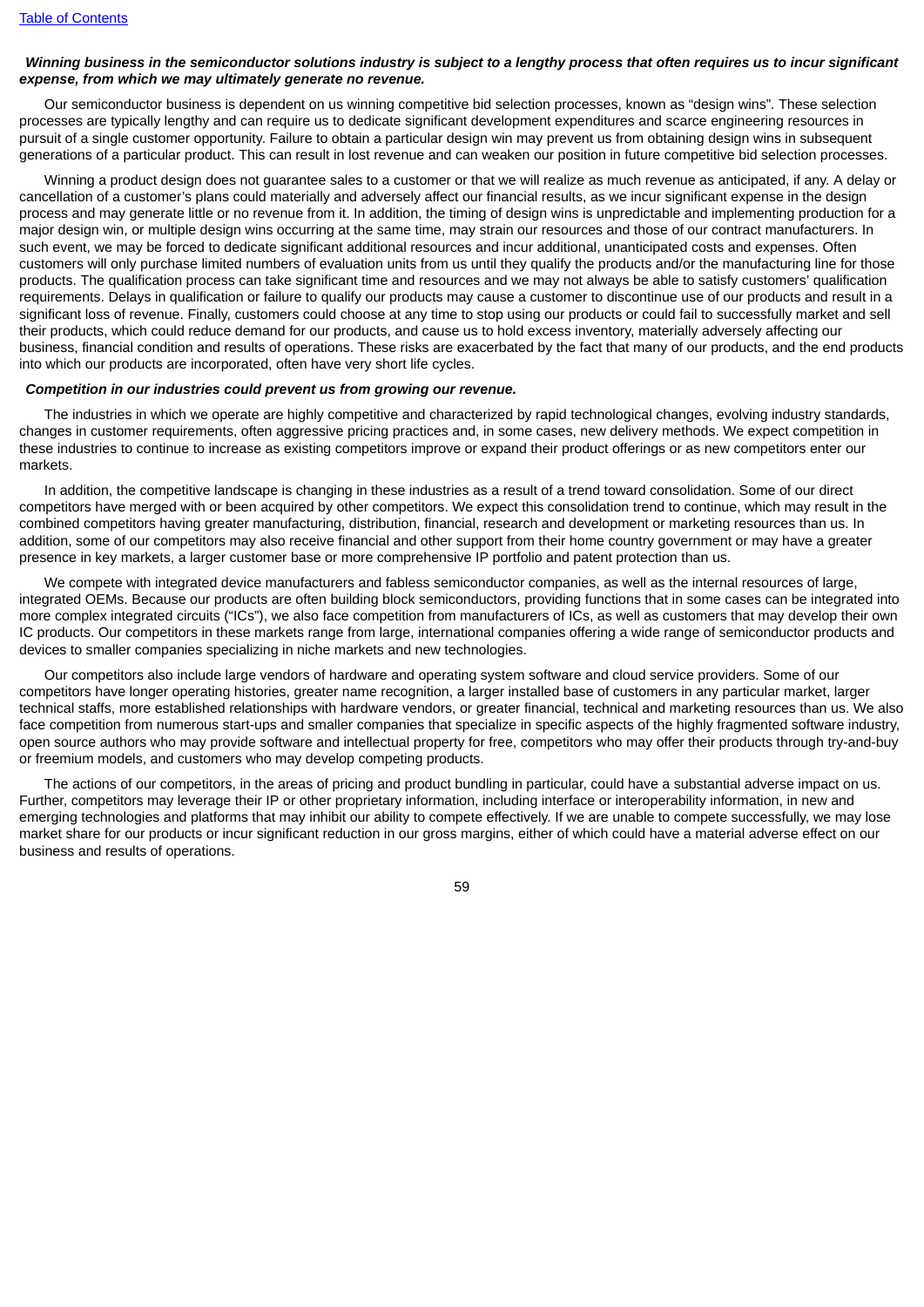### A prolonged disruption of our manufacturing facilities, research and development facilities or other significant operations, or those of our suppliers, could have a material adverse effect on our business, financial condition and results of operations,

Although we operate a primarily outsourced manufacturing business model, we also rely on our own manufacturing facilities, in particular in Fort Collins, Colorado, Singapore, and Breinigsville, Pennsylvania. We use these internal fabrication facilities for products utilizing our innovative and proprietary processes, in order to protect our IP, to accelerate time to market of our products and to ensure supply of certain components. Our Fort Collins and Breinigsville facilities are the sole sources for the film bulk acoustic resonator components used in many of our wireless devices and for the indium phosphide-based wafers used in our fibre optics products, respectively. Many of our facilities, and those of our contract manufacturers and suppliers, are located in California and the Pacific Rim region, which has above average seismic activity and severe weather activity. In addition, our research and development personnel are primarily concentrated in China, Czech Republic, India, Israel, Malaysia, Singapore, South Korea, Taiwan, Colorado, California and Pennsylvania, with the expertise of the personnel at each such location tending to be focused on one or two specific areas.

A prolonged disruption at one or more of our manufacturing facilities for any reason, especially our Colorado, Singapore and Pennsylvania facilities, or those of our contract manufacturers or suppliers, due to natural- or man-made disasters or other events outside of our control, such as equipment malfunction or widespread outbreaks of acute illness at one or more of these facilities, would limit our capacity to meet customer demands and delay new product development until a replacement facility and equipment, if necessary, were found. Any such event would likely disrupt our operations, delay production, shipments and revenue, result in us being unable to timely satisfy customer demand, expose us to claims by our customers resulting in significant expense to repair or replace our affected facilities, and, in some instances, could significantly curtail our research and development efforts in a particular product area or target market. As a result, we could forgo revenue opportunities, potentially lose market share, damage our customer relationships and be subject to litigation and additional liabilities, all of which could materially and adversely affect our business. Although we purchase insurance to mitigate certain losses, such insurance often carries a high deductible amount and any uninsured losses could negatively affect our operating results. In addition, even if we were able to promptly resume production of our affected products, if our customers cannot timely resume their own manufacturing following such an event, they may cancel or scale back their orders from us and this may in turn adversely affect our results of operations. Such events could also result in increased fixed costs relative to the revenue we generate and adversely affect our results of operations.

### We may be unable to maintain appropriate manufacturing capacity at our own manufacturing facilities, which could adversely affect *our relationships with our customers, and our business, financial condition and results of operations.*

We must maintain appropriate capacity at our own manufacturing facilities to meet anticipated customer demand for our proprietary products. From time to time, this requires us to invest in expansion or improvements of those facilities, which often involves substantial cost and other risks, such as delays in completion. Such expanded manufacturing capacity may still be insufficient, or may not come online soon enough, to meet customer demand and we may have to put customers on product allocation, forgo sales or lose customers as a result. Conversely, if we overestimate customer demand, we would experience excess capacity and fixed costs at these facilities, all of which could adversely affect our results of operations.

### Any failure of our IT systems or one or more of our corporate infrastructure vendors to provide necessary services could have a *material adverse effect on our business.*

We depend on various IT systems, including networks, applications, internal IT systems and personnel, and outsourced services for, among other things, financial reporting and product orders and shipments. We rely on third-party vendors to provide critical corporate infrastructure services on a timely and effective basis and to adequately address cybersecurity threats to their own systems. Services provided by these third parties include certain services related to shipping, human resources, benefit plan administration, IT network development and network monitoring. While we may be entitled to damages if our vendors fail to perform under their agreements with us, we may be unable to collect on any award of damages and any award may be insufficient to cover the actual costs we may incur as a result of a vendor's failure to perform under its agreement with us. Upon expiration or termination of any of our third-party vendor agreements we may not be able to timely replace the vendor on terms and conditions, including service levels and costs, which are favorable to us. In addition, a transition from one vendor to another vendor could subject us to operational delays and inefficiencies until the transition is complete.

Any failure of these internal or third-party systems and services to operate effectively could disrupt our operations and could have a material adverse effect on our business, financial condition and results of operations by harming our ability to accurately forecast sales demand, manage our supply chain and production facilities, fulfill customer orders, and report financial and other information on a timely and accurate basis.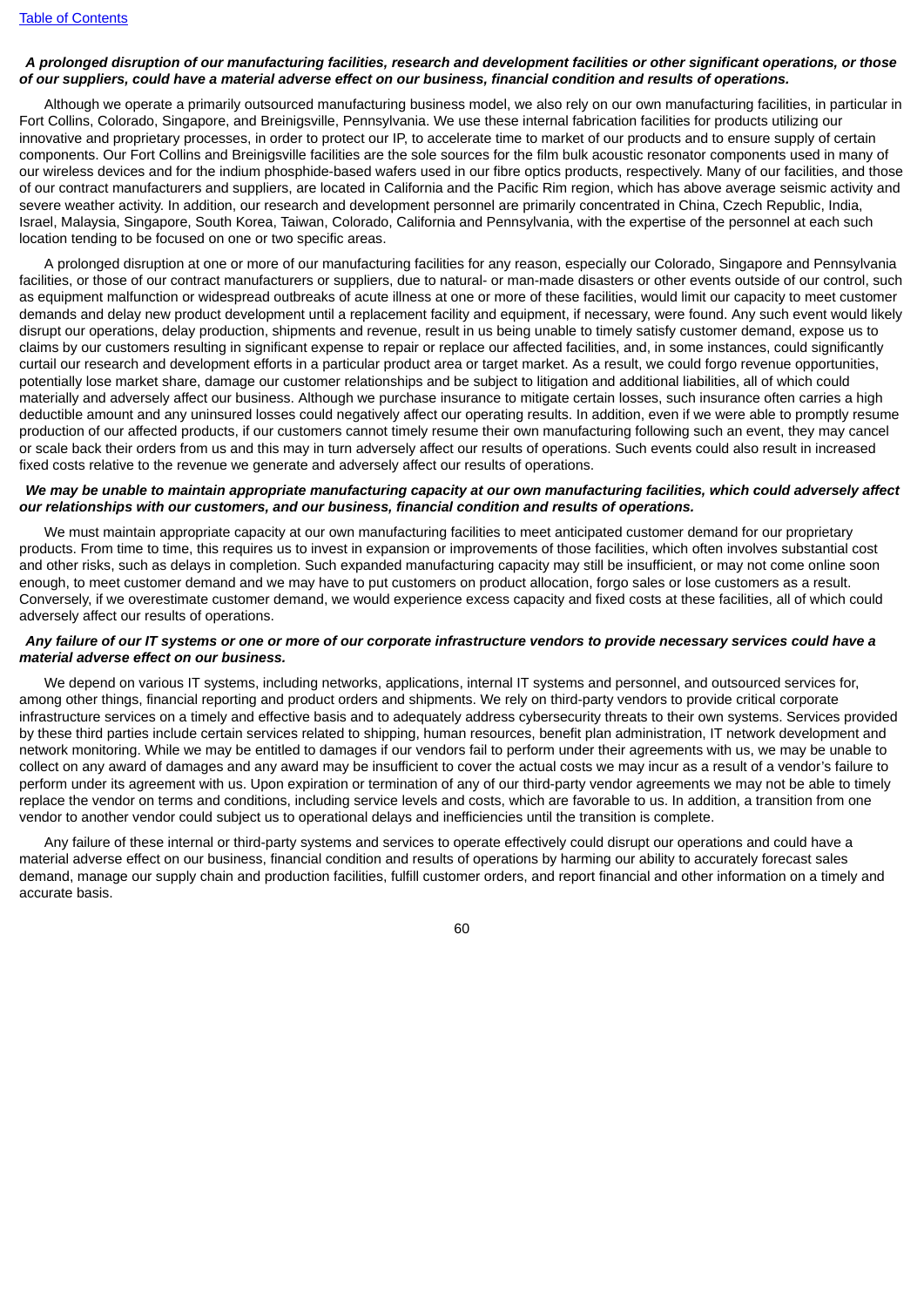### Our gross margin is dependent on a number of factors, including our product mix, price erosion, acquisitions we may make, level of *capacity utilization and commodity prices.*

Our gross margin is highly dependent on product mix, which is susceptible to seasonal and other fluctuations in our markets. A shift in sales mix away from our higher margin products, as well as the timing and amount of our software licensing, non-product and IP-related revenue, could adversely affect our future gross margin percentages. Although our non-product revenue is generally high margin, it fluctuates significantly from quarter to quarter. In addition, increased competition and the existence of product alternatives, more complex engineering requirements, lower demand or reductions in our technological lead, compared to our competitors, and other factors may lead to further price erosion, lower revenue and lower margin for us in the future.

Our gross margin may also be adversely affected by expenses related to the acquisitions of businesses, such as amortization of intangible assets and restructuring and impairment charges. Furthermore, businesses or companies that we acquire may have different gross margin profiles than us and could, therefore, also affect our overall gross margin.

In addition, semiconductor manufacturing requires significant capital investment, leading to high fixed costs, including depreciation expense. If we are unable to utilize our owned manufacturing facilities at a high level, the fixed costs associated with these facilities, such as depreciation expense, will not be fully absorbed, resulting in higher average unit costs and a lower gross margin. Furthermore, fluctuations in commodity prices, either directly in the price of the raw materials we buy, or as a result of price increases passed on to us by our suppliers, could negatively impact our margins. We do not hedge our exposure to commodity prices, some of which (including gold and fuel prices) are very volatile, and sudden or prolonged increases in commodities prices may adversely affect our gross margin.

### We utilize a significant amount of IP in our business. If we are unable or fail to protect our IP, our business could be adversely *affected.*

Our success depends in part upon protecting our IP. To accomplish this, we rely on a combination of IP rights, including patents, copyrights, trademarks and trade secrets, as well as customary contractual protections with our customers, suppliers, employees and consultants. We may be required to spend significant resources to monitor and protect our IP rights, including the usage rates of the software seat licenses and subscriptions that we sell, and even with significant expenditures we may not be able to protect the IP rights that are valuable to our business. We are unable to predict or assure that:

- the IP rights that we presently employ in our business will not lapse or be invalidated, circumvented, challenged, or, in the case of thirdparty IP rights licensed to us, be licensed to others;
- our IP rights will provide competitive advantages to us;
- rights previously granted by third parties to IP licensed or assigned to us, including portfolio cross-licenses, will not hamper our ability to assert our IP rights against potential competitors or hinder the settlement of currently pending or future disputes;
- any of our pending or future patent, trademark or copyright applications will be issued or have the coverage originally sought;
- our IP rights will be enforced in certain jurisdictions where competition may be intense or where legal protection may be weak; or
- we have sufficient IP rights to protect our products or our business.

In addition, our competitors or others may develop products or technologies that are similar or superior to our products or technologies, duplicate our products or technologies or design around our protected technologies. Effective patent, trademark, copyright and trade secret protection may be unavailable or more limited in other jurisdictions, relative to those protections available in the U.S., and may not be applied for or may be abandoned in one or more relevant jurisdictions. We may elect to abandon or divest patents or otherwise not pursue prosecution of certain pending patent applications, due to strategic concerns or other factors. In addition, when patents expire, we lose the protection and competitive advantages they provided to us.

We also generate some of our revenue from licensing royalty payments and from technology claim settlements relating to certain of our IP. Licensing of our IP rights, particularly exclusive licenses, may limit our ability to assert those IP rights against third parties, including the licensee of those rights. In addition, we may acquire companies with IP that is subject to licensing obligations to other third parties. These licensing obligations may extend to our own IP following any such acquisition and may limit our ability to assert our IP rights. From time to time, we pursue litigation to assert our IP rights, including, in some cases, against third parties with whom we have ongoing relationships, such as customers and suppliers. Claims of this sort could also harm our relationships with our customers and might deter future customers from doing business with us. Conversely, third parties may pursue IP litigation against us, including as a result of our IP licensing business. An adverse decision in such types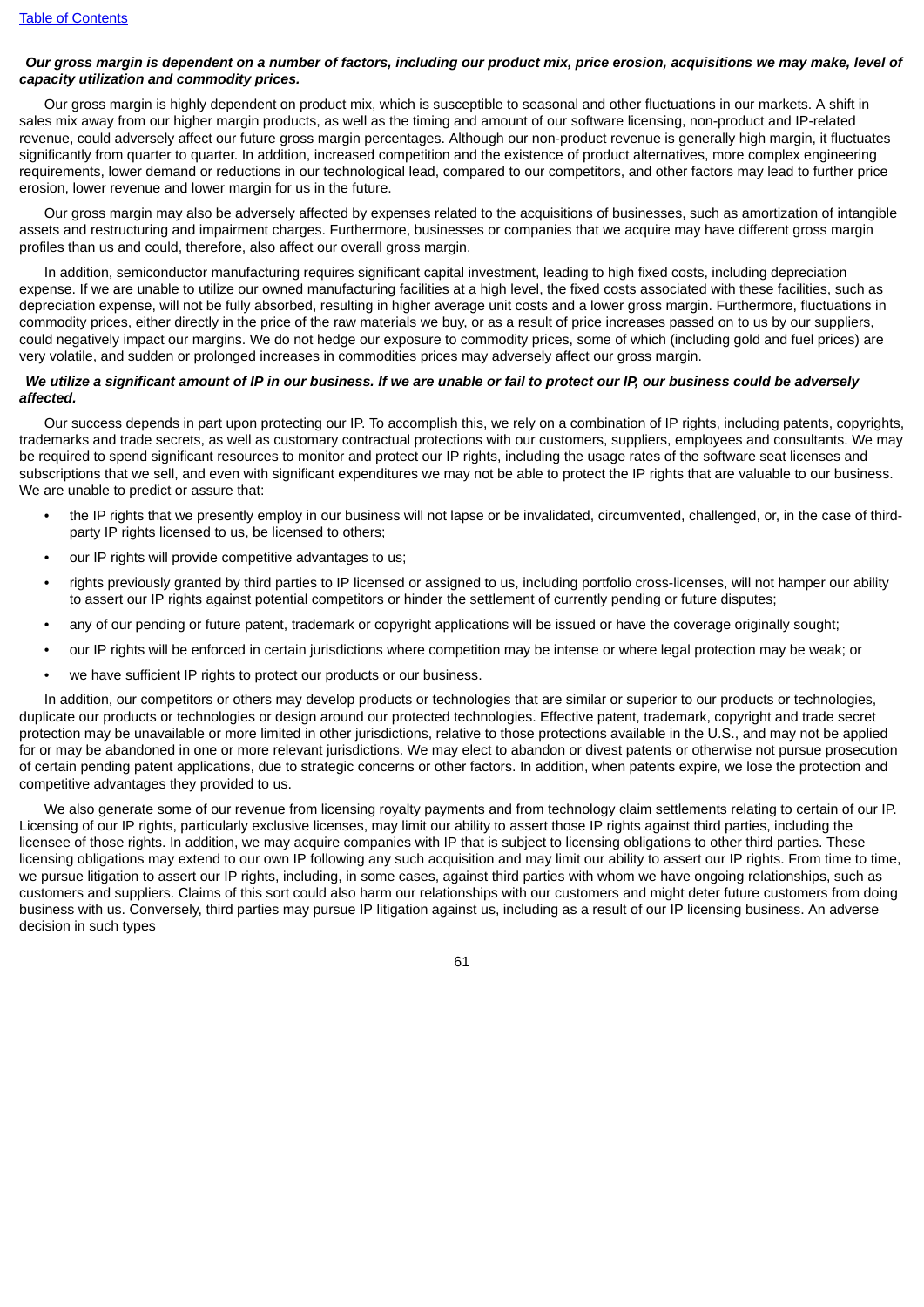of legal action could limit our ability to assert our IP rights and limit the value of our technology, including the loss of opportunities to sell or license our technology to others or to collect royalty payments based upon successful protection and assertion of our IP against others. In addition, such legal actions or adverse decisions could otherwise negatively impact our business, financial condition and results of operations.

From time to time, we may need to obtain additional IP licenses or renew existing license agreements. We are unable to predict whether these license agreements can be obtained or renewed on acceptable terms or at all.

# If our software products do not remain compatible with ever-changing operating environments, platforms, or third-party products, *demand for our products and services could decrease, which could materially adversely affect our business.*

The largest suppliers of systems and computing software are, in most cases, the manufacturers of the computer hardware systems used by most of our customers, particularly in the mainframe space. These companies periodically modify or introduce new operating systems, systems software and computer hardware, which could require substantial modification of our products to maintain compatibility with these companies' hardware or software. There can be no assurance that we will be able to adapt our products in response to these developments.

Further, our software solutions interact with a variety of software and hardware developed by third parties. If we lose access to third-party code and specifications for the development of code, this could negatively impact our ability to develop compatible software. In addition, if software providers and hardware manufacturers, including some of our largest vendors, adopt new policies restricting the use or availability of their code or technical documentation for their operating systems, applications, or hardware, or otherwise impose unfavorable terms and conditions for such access, this could result in higher research and development costs for the enhancement and modification of our existing products or development of new products. Any additional restrictions could materially adversely affect our business, financial condition and operating results and cash flow.

#### Failure to enter into software license agreements on a satisfactory basis could materially adversely affect our business.

Many of our existing customers have multi-year enterprise license agreements, some of which involve substantial aggregate fee amounts. These customers have no contractual obligation to purchase additional solutions. Customer renewal rates may decline or fluctuate as a result of a number of factors, including the level of customer satisfaction with our solutions or customer support, customer budgets and the pricing of our solutions as compared with the solutions offered by our competitors, any of which may cause our revenue to grow more slowly than expected, if at all. The failure to renew customer agreements of similar scope, on terms that are commercially attractive to us, could materially adversely affect our business, financial condition and operating results and cash flow.

# Our sales to government clients subject us to uncertainties regarding fiscal funding approvals, renegotiations or terminations at the discretion of the government, as well as audits and investigations, which could result in litigation, penalties and sanctions including *early termination, suspension and debarment.*

Our multi-year contracts signed with the U.S. federal government and other U.S. state and local government agencies are generally subject to annual fiscal funding approval and may be renegotiated or terminated at the discretion of the government. Termination, renegotiation or the lack of funding approval for a contract could adversely affect our sales, revenue and reputation. Additionally, our government contracts are generally subject to certain requirements, some of which are generally not present in commercial contracts and/or may be complex, as well as to audits and investigations. Failure to meet contractual requirements could result in various civil and criminal actions and penalties, and administrative sanctions, including termination of contracts, refund of a portion of fees received, forfeiture of profits, suspension of payments, fines and suspensions or debarment from doing business with the government and could materially adversely affect our business, financial condition, operating results and cash flow.

# Certain software that we use in our products is licensed from third parties and may not be available to us in the future, which may *delay product development and production or cause us to incur additional expense.*

Some of our solutions contain software licensed from third parties, some of which may not be available to us in the future on terms that are acceptable to us or allow our products to remain competitive. The loss of these licenses or the inability to maintain any of them on commercially acceptable terms could delay development of future products or the enhancement of existing products.

## Certain software we use is from open source code sources, which, under certain circumstances could materially adversely affect *our business, financial condition, operating results and cash flow.*

Some of our products contain software from open source code sources, the use of which may subject us to certain conditions, including the obligation to offer such products for no cost or to make the proprietary source code of those products publicly available. Further, although some open source vendors provide warranty and support agreements, it is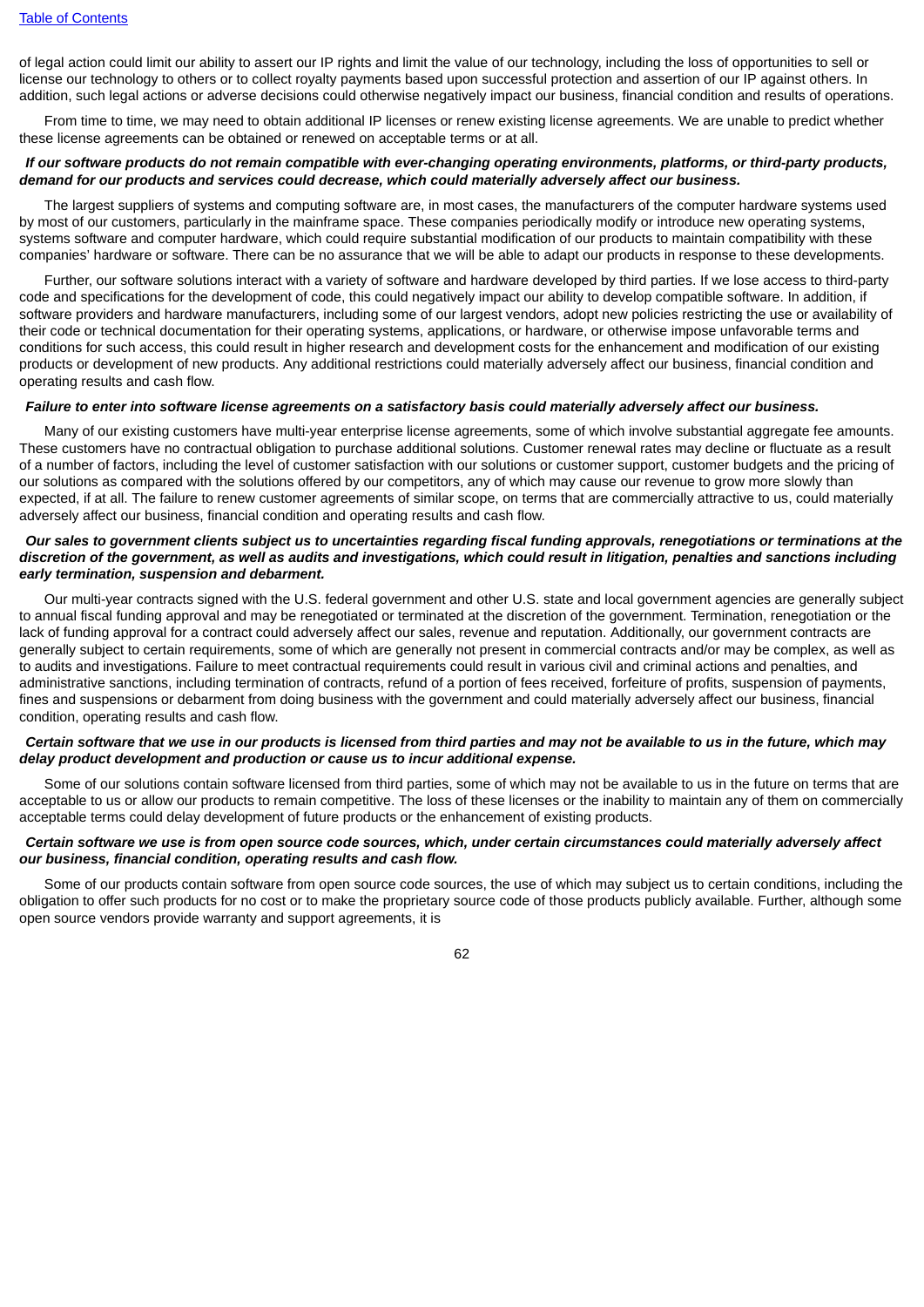common for such software to be available "as-is" with no warranty, indemnity or support. Although we monitor our use of such open source code to avoid subjecting our products to unintended conditions, such use, under certain circumstances, could materially adversely affect our business, financial condition and operating results and cash flow, including if we are required to take remedial action that may divert resources away from our development efforts.

# *We are subject to warranty claims, product recalls and product liability.*

From time to time, we may be subject to warranty or product liability claims that may in the future lead to significant expense. Our customer contracts typically contain warranty and indemnification provisions, and in certain cases may also contain liquidated damages provisions, relating to product quality issues. The potential liabilities associated with such provisions are significant, and in some cases, including in agreements with some of our largest customers, are potentially unlimited. Any such liabilities may greatly exceed any revenue we receive from the relevant products. Costs, payments or damages incurred or paid by us in connection with warranty and product liability claims and product recalls could materially adversely affect our financial condition and results of operations. We may also be exposed to such claims as a result of any acquisition we may undertake in the future.

Product liability insurance is subject to significant deductibles and there is no guarantee that such insurance will be available or adequate to protect against all such claims, or we may elect to self-insure with respect to certain matters. For example, it is possible for one of our customers to recall a product containing one of our semiconductor devices. In such an event, we may incur significant costs and expenses, including among others, replacement costs, contract damage claims from our customers and reputational harm. Although we maintain reserves for reasonably estimable liabilities and purchase product liability insurance, our reserves may be inadequate to cover the uninsured portion of such claims. Conversely, in some cases, amounts we reserve may ultimately exceed our actual liability for particular claims and may need to be reversed.

### The complexity of our products could result in unforeseen delays or expense or undetected defects or bugs, which could adversely affect the market acceptance of new products, damage our reputation with current or prospective customers, and materially and *adversely affect our operating costs.*

Highly complex products, such as those we offer, may contain defects and bugs when they are first introduced or as new versions, software documentation or enhancements are released, or their release may be delayed due to unforeseen difficulties during product development. If any of our products, including the products of companies we have acquired, or third-party components used in our products, contain defects or bugs, or have reliability, quality or compatibility problems, we may not be able to successfully design workarounds. Furthermore, if any of these problems are not discovered until after we have commenced commercial production of or deployed a new product, we may be required to incur additional development costs and product recall, repair or replacement costs. Significant technical challenges also arise with our software products because our customers license and deploy our products across a variety of computer platforms and integrate them with a number of third party software applications and databases. As a result, if there is system-wide failure, it may be difficult to determine which product is at fault and we could ultimately be harmed by the failure of another supplier's product. Consequently, our reputation may be damaged and customers may be reluctant to buy our products, which could materially and adversely affect our ability to retain existing customers and attract new customers. To resolve these problems, we may have to invest significant capital and other resources. These problems may also result in claims against us by our customers or others. For example, if a delay in the manufacture and delivery of our products causes the delay of a customer's end-product delivery, we may be required, under the terms of our agreement with that customer, to compensate the customer for the adverse effects of such delays. In addition, these problems may divert our technical and other resources from other development efforts, and we would likely lose, or experience a delay in, market acceptance of the affected product or products. As a result, our financial results could be materially adversely affected.

### We make substantial investments in research and development to enhance existing and develop new technologies to keep pace with technological advances and to remain competitive in our business, and unsuccessful investments could materially adversely *affect our business, financial condition and results of operations.*

The industries in which we compete are characterized by rapid technological change, changes in customer requirements, frequent new product introductions and enhancements, short product cycles and evolving industry standards, new delivery methods and require substantial investment in our research and development in order to develop and bring to market new and enhanced technologies and products. In addition, semiconductor products transition over time to increasingly smaller line width geometries. This requires us to adapt our products and manufacturing processes to these new technologies, which requires expertise in new procedures. Our failure to successfully transition to smaller geometry process technologies could impair our competitive position. In order to remain competitive, we have made, and expect to continue to make, significant investments in research and development. We expect the dollar amount of research and development expenses to increase for the foreseeable future, due to the increasing complexity and number of products we plan to develop. If we fail to develop new and enhanced products and technologies, if we focus on technologies that do not become widely adopted, or if new competitive technologies that we do not support, become widely accepted, demand for our products may be reduced.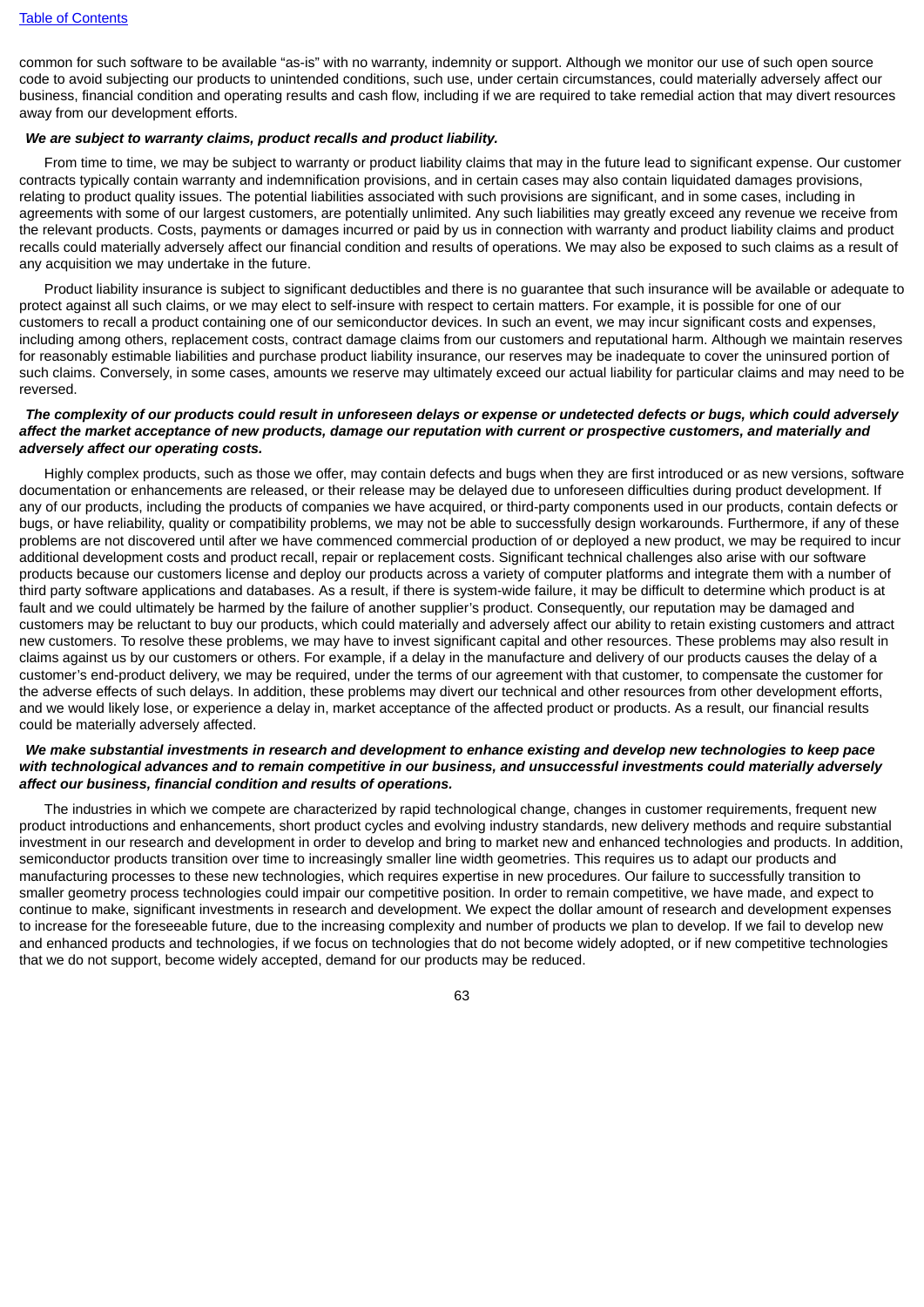Significant investments in unsuccessful research and development efforts could materially adversely affect our business, financial condition and results of operations. In addition, increased investments in research and development could cause our cost structure to fall out of alignment with demand for our products, which would have a negative impact on our financial results.

#### Data privacy regulations are expanding and compliance with, and any violations of, these regulations may cause us to incur *significant expenses.*

Privacy legislation, enforcement and policy activity in this area are expanding rapidly in many jurisdictions and creating a complex regulatory compliance environment. The cost of complying with and implementing these privacy-related and data protection measures could be significant. In addition, even our inadvertent failure to comply with federal, state or international privacy-related or data protection laws and regulations could result in proceedings against us by governmental entities or others, and substantial fines and damages. The theft, loss or misuse of personal data collected, used, stored or transferred by us to run our business could result in significantly increased business and security costs or costs related to defending legal claims.

### We are subject to environmental, health and safety laws, which could increase our costs, restrict our operations and require *expenditures that could have a material adverse effect on our results of operations and financial condition.*

We are subject to a variety of international laws and regulations relating to the use, disposal, clean-up of and human exposure to, hazardous materials. Compliance with environmental, health and safety requirements could, among other things, require us to modify our manufacturing processes, restrict our ability to expand our facilities, or require us to acquire pollution control equipment, all of which can be very costly. Any failure by us to comply with such requirements could result in the limitation or suspension of the manufacture of our products, and could result in litigation against us and the payment of significant fines and damages by us in the event of a significant adverse judgment. In addition, complying with any cleanup or remediation obligations for which we are or become responsible could be costly and have a material adverse effect on our business, financial condition and results of operations.

Changing requirements relating to the materials composition of our semiconductor products, including the restrictions on lead and certain other substances in electronics that apply to specified electronics products sold in various countries, including the U.S., China, Japan, and in the European Union, increase the complexity and costs of our product design and procurement operations and may require us to re-engineer our products. Such re-engineering may result in excess inventory or other additional costs and could have a material adverse effect on our results of operations. We may also experience claims from employees from time to time with regard to exposure to hazardous materials or other workplace related environmental claims.

### Social and environmental responsibility regulations, policies and provisions, as well as customer demand, may make our supply *chain more complex and may adversely affect our relationships with customers.*

There is an increasing focus on corporate social and environmental responsibility in the semiconductor industry, particularly with OEMs that manufacture consumer electronics. A number of our customers have adopted, or may adopt, procurement policies that include social and environmental responsibility provisions that their suppliers should comply with, or they may seek to include such provisions in their procurement terms and conditions. An increasing number of participants in the semiconductor industry are also joining voluntary social responsibility initiatives such as the U.N. Global Compact, a voluntary initiative for businesses to develop, implement and disclose sustainability policies and practices. These social and environmental responsibility provisions and initiatives are subject to change, can be unpredictable, and may be difficult and expensive for us to comply with, given the complexity of our supply chain and our significant outsourced manufacturing. If we are unable to comply, or are unable to cause our suppliers or contract manufacturers to comply, with such policies or provisions, a customer may stop purchasing products from us, and may take legal action against us, which could harm our reputation, revenue and results of operations.

In addition, as part of their corporate social and environmental responsibility programs, an increasing number of OEMs are seeking to source products that do not contain minerals sourced from areas where proceeds from the sale of such minerals are likely to be used to fund armed conflicts, such as in the Democratic Republic of Congo. This could adversely affect the sourcing, availability and pricing of minerals used in the manufacture of semiconductor devices, including our products. Since our supply chain is complex, we are not currently able to definitively ascertain the origins of all of the minerals and metals used in our products. As a result, we may face difficulties in satisfying these customers' demands, which may harm our sales and operating results.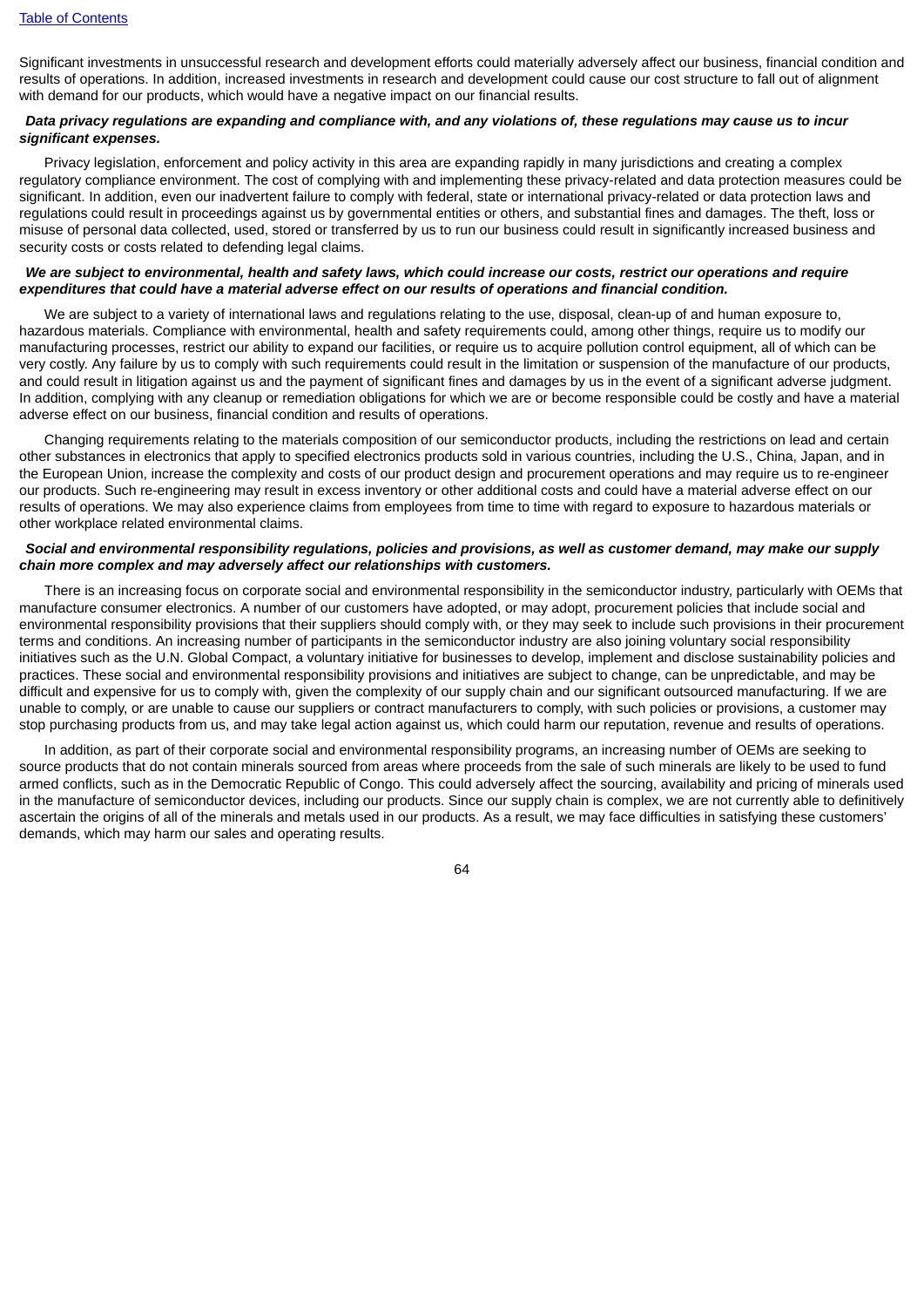### The average selling prices of semiconductor products in our markets have often decreased rapidly and may do so in the future, *which could harm our revenue and gross profit.*

The semiconductor products we develop and sell are used for high volume applications. As a result, the prices of those products have often decreased rapidly. Gross profit on our products may be negatively affected by, among other things, pricing pressures from our customers. In the past, we have reduced the average selling prices of our products in anticipation of future competitive pricing pressures, new product introductions by us or our competitors and other factors. In addition, some of our customer agreements provide for volume-based pricing and product pricing roadmaps, which can also reduce the average selling prices of our products over time. Our margins and financial results will suffer if we are unable to offset any reductions in our average selling prices by increasing our sales volumes, reducing manufacturing costs, or developing new and higher value-added products on a timely basis.

#### *A breach of our security systems may have a material adverse effect on our business.*

Our security systems are designed to maintain the physical security of our facilities and protect our customers', suppliers' and employees' confidential information, as well as our own proprietary information. However, we are also dependent on a number of third-party cloud-based and other service providers of critical corporate infrastructure services relating to, among other things, human resources, electronic communication services and certain finance functions, and we are, out of necessity, dependent on the security systems of these providers.

Accidental or willful security breaches or other unauthorized access by third parties or our employees or contractors of our facilities, our information systems or the systems of our cloud-based or other service providers, or the existence of computer viruses or malware in our or their data or software could expose us to a risk of information loss and misappropriation of proprietary and confidential information, including information relating to our products or customers and the personal information of our employees. In addition, we have, from time to time, also been subject to unauthorized network intrusions and malware on our own IT networks. Although we continually seek to improve our countermeasures to prevent such incidents, we may be unable to anticipate every scenario and it is possible that certain cyber threats or vulnerabilities will be undetected or unmitigated in time to prevent an attack on us and our customers.

Certain of our software products are intended to manage and secure IT infrastructures and environments, and as a result, we expect these products to be ongoing targets of cybersecurity attacks. Open source code or other third-party software used in our infrastructure and products could also be targeted. Additionally, we use third-party data centers, including for part of our SaaS business, which may also be subject to hacking incidents. Although we continually seek to improve our countermeasures to prevent such incidents, we may be unable to anticipate every scenario and it is possible that certain cyber threats or vulnerabilities will be undetected or unmitigated in time to prevent an attack on us and our customers. Cybersecurity attacks could require significant expenditures of our capital and diversion of our resources. Additionally, efforts by malicious cyber actors or others could cause interruptions, delays or cessation of our product licensing, or modification of our software, which could cause us to lose existing or potential customers. A successful cybersecurity attack involving our products and IT infrastructure could also negatively impact the market perception of their effectiveness.

Any theft or misuse of confidential, personally identifiable or proprietary information could disrupt our business and result in, among other things, unfavorable publicity, damage to our reputation, loss of our trade secrets and other competitive information, difficulty in marketing our products, allegations by our customers that we have not performed our contractual obligations, litigation by affected parties and possible financial obligations for liabilities and damages related to the theft or misuse of such information, as well as fines and other sanctions resulting from any related breaches of data privacy regulations (such as the General Data Protection Regulation), any of which could have a material adverse effect on our business, profitability and financial condition. Since the techniques used to obtain unauthorized access to systems or to otherwise sabotage them, change frequently and are often not recognized until launched against a target, we may be unable to anticipate these techniques or to implement adequate preventative measures.

### We are required to assess our internal control over financial reporting on an annual basis and any adverse findings from such assessment could result in a loss of investor confidence in our financial reports, significant expense to remediate any internal *control deficiencies and ultimately have an adverse effect on our stock price.*

We are required to assess the effectiveness of our internal control over financial reporting annually, as required by Section 404 of the Sarbanes-Oxley Act. Even though, as of November 4, 2018, we concluded that our internal control over financial reporting was effective, we need to maintain our processes and systems and adapt them as our business grows and changes, including to reflect our integration of CA, as well as any future acquisitions we may undertake. This continuous process of maintaining and adapting our internal controls and complying with Section 404 is expensive, time consuming and requires significant management attention. We cannot be certain that our internal control measures will continue to provide adequate control over our financial processes and reporting and ensure compliance with Section 404. Furthermore, as we grow our business or acquire other businesses, our internal controls may become more complex and we may require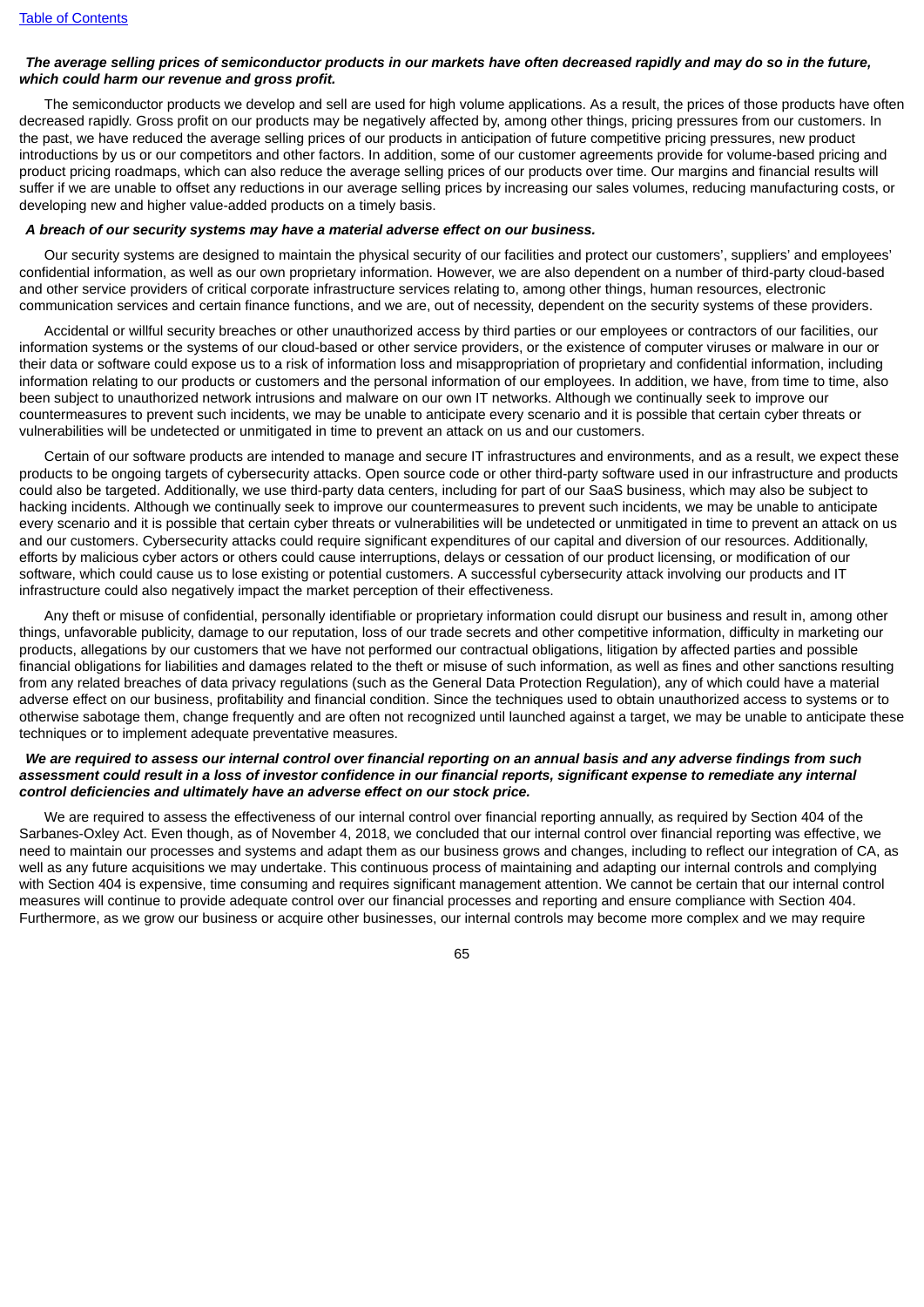significantly more resources to ensure they remain effective. Failure to implement required new or improved controls, or difficulties encountered in the implementation of such controls, either in our existing business or in businesses that we acquire, could harm our operating results or cause us to fail to meet our reporting obligations. If we or our independent registered public accounting firm identify material weaknesses in our internal controls, the disclosure of that fact, even if quickly remedied, may cause investors to lose confidence in our financial statements and the trading price of our common stock may decline.

Remediation of a material weakness could require us to incur significant expenses and if we fail to remedy any material weakness, our financial statements may be inaccurate, we may be required to restate our financial statements, our ability to report our financial results on a timely and accurate basis may be adversely affected, our access to the capital markets may be restricted, the trading price of our common stock may decline, and we may be subject to sanctions or investigation by regulatory authorities, including the SEC or The Nasdaq Global Select Market.

### Current and future accounting pronouncements and other financial reporting standards, especially concerning revenue recognition, *may negatively impact our financial results.*

Our reported financial results are impacted by the accounting standards promulgated by the SEC and national accounting standards bodies and the methods, estimates and judgments that we use in applying those standards in our accounting policies. New standards, changes to existing standards and changes in their interpretation, have required and, in the future, may require us to change our accounting policies and procedures, or implement new or enhance existing systems. For example, Topic 606 became effective for us starting with fiscal year 2019. In connection with the CA Merger and our changes to CA's business strategy, including our adoption of a policy that allows customers to terminate their CA software contracts for convenience, we have been required to establish revenue recognition accounting policies and procedures under Topic 606 that we believe are appropriate for the business as we intend to conduct it. While we believe our policies and procedures are reasonable and appropriate, they are based on methods, estimates and judgments that are subject to risks, uncertainties, assumptions and changes that could adversely affect our reported financial position and financial results.

# *Fluctuations in foreign exchange rates could result in losses.*

We operate global businesses and our consolidated financial results are reported in U.S. dollars. However, some of the revenue and expenses of our foreign subsidiaries are denominated in local currencies. Fluctuations in foreign exchange rates against the U.S. dollar could result in substantial changes in reported revenues and operating results due to the foreign exchange impact of translating these transactions into U.S. dollars.

In the normal course of business, we employ various hedging strategies to partially mitigate these risks, including the use of derivative instruments. These strategies may not be effective in protecting us against the effects of fluctuations in foreign exchange rates. As a result, fluctuations in foreign exchange rates could result in financial losses.

# The enactment of legislation implementing changes in taxation of international business activities, the adoption of other corporate tax reform policies, or changes in tax legislation or policies could materially impact our financial position and results of operations.

Corporate tax reform, base-erosion efforts and tax transparency continue to be high priorities in many tax jurisdictions where we have business operations. As a result, policies regarding corporate income and other taxes in numerous jurisdictions are under heightened scrutiny and tax reform legislation is being proposed or enacted in a number of jurisdictions. For example, the 2017 Tax Reform Act adopted broad U.S. corporate income tax reform, which among other things, reduced the U.S. corporate income tax rate, but imposed base-erosion prevention measures on earnings of non-U.S. subsidiaries of U.S. entities as well as the transition tax on mandatory deemed repatriation of accumulated non-U.S. earnings of U.S. controlled foreign corporations.

In addition, many countries are beginning to implement legislation and other guidance to align their international tax rules with the Organisation for Economic Co-operation and Development's Base Erosion and Profit Shifting recommendations and action plan that aim to standardize and modernize global corporate tax policy, including changes to cross-border tax, transfer pricing documentation rules, and nexusbased tax incentive practices. As a result of the heightened scrutiny of corporate taxation policies, prior decisions by tax authorities regarding treatments and positions of corporate income taxes could be subject to enforcement activities, and legislative investigation and inquiry, which could also result in changes in tax policies or prior tax rulings. Any such changes in policies or rulings may also result in the taxes we previously paid being subject to change.

Any substantial changes in domestic or international corporate tax policies, regulations or guidance, enforcement activities or legislative initiatives may materially adversely affect our business, the amount of taxes we are required to pay and our financial condition and results of operations generally.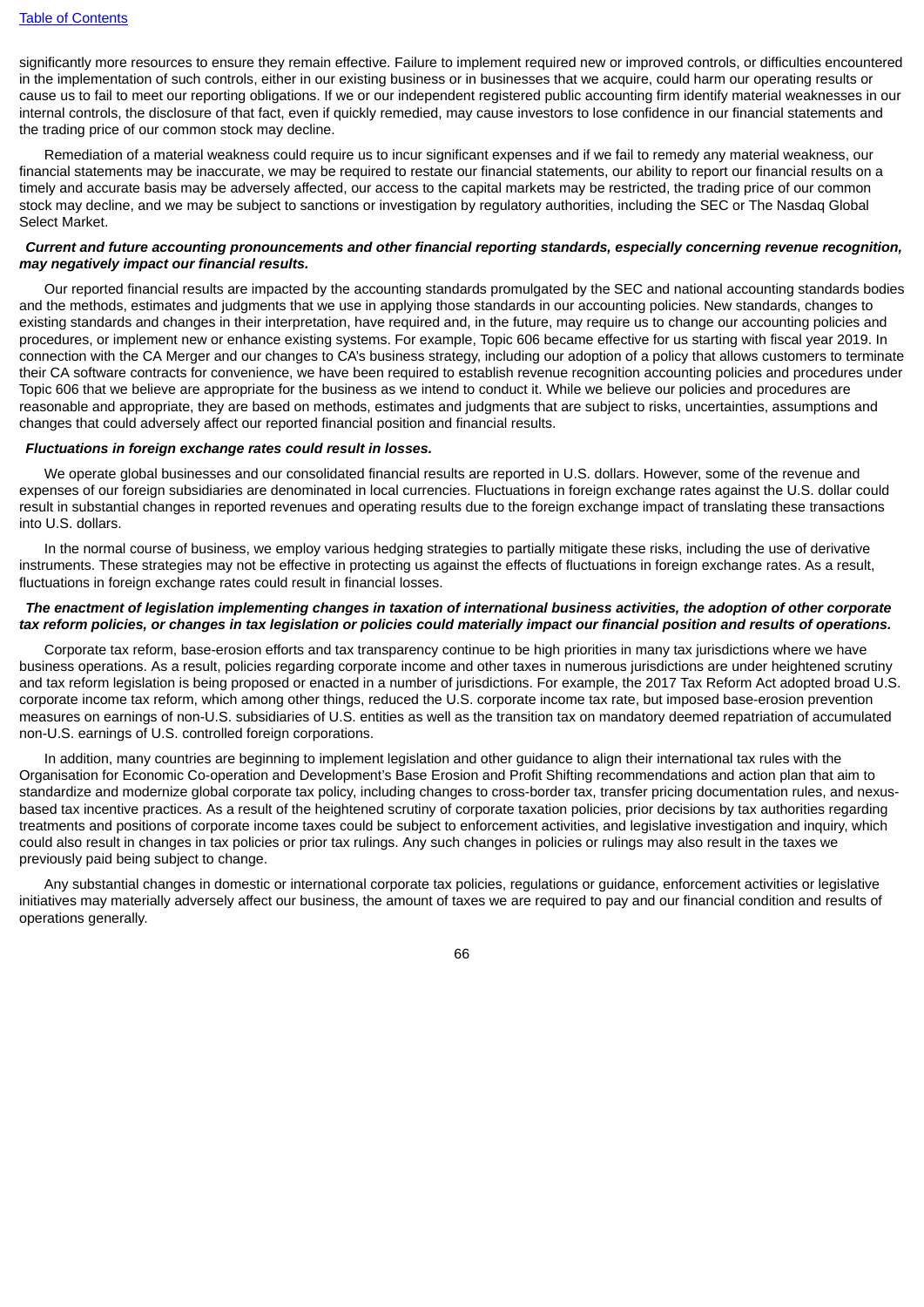# If the tax incentive or tax holiday arrangements we have negotiated in Singapore and other iurisdictions change or cease to be in effect or applicable, in part or in whole, for any reason, or if our assumptions and interpretations regarding tax laws and incentive or holiday arrangements prove to be incorrect, the amount of corporate income taxes we have to pay could significantly increase.

Our operations are currently structured to benefit from the various tax incentives and tax holidays extended to us in various jurisdictions to encourage investment or employment. For example, our principal tax incentive from the Singapore Economic Development Board, an agency of the Government of Singapore, provides that any qualifying income we earn in Singapore is subject to a tax incentive or reduced rates of Singapore income tax. Absent this tax incentive, the corporate income tax rate that would otherwise apply to our Singapore taxable income would be 17%. This Singapore tax incentive is expected to expire in November 2025, subject to potential extensions, which we may or may not be able to obtain, and any subsequent changes in incentive scope or legislative developments. We also have a tax holiday on our qualifying income in Malaysia, which is scheduled to expire in fiscal year 2028. The tax incentives and tax holiday that we have obtained are also subject to our compliance with various operating and other conditions and may, in some instances, be amended or terminated prior to their scheduled termination date by the relevant governmental authority. If we cannot, or elect not to, comply with the operating conditions included in any particular tax incentive or tax holiday, we could, in some instances, be required to refund previously realized material tax benefits, or if such tax incentive or tax holiday is terminated prior to its expiration absent a new incentive applying, we will lose the related tax benefits earlier than scheduled. Depending on the incentive at issue, we could also be required to modify our operational structure and tax strategy in order to keep the incentive, which may not be as beneficial to us as the present structure or tax strategy. Our tax incentives and tax holiday increased the benefit from income taxes by approximately \$590 million in the aggregate and increased diluted net income per share by \$1.37 for fiscal year 2018.

Our interpretations and conclusions regarding the tax incentives are not binding on any taxing authority, and if our assumptions about tax and other laws are incorrect or if these tax incentives are substantially modified or rescinded, we could suffer material adverse tax and other financial consequences, which would increase our expenses, reduce our profitability and adversely affect our cash flows.

### Our provision for income taxes and overall cash tax costs are affected by a number of factors, including reorganizations or restructurings of our businesses or assets, jurisdictional revenue mix and changes in tax regulations or policy, and may be further *impacted by corporate transactions, all of which could materially, adversely affect financial results.*

We are a multinational company subject to tax in various tax jurisdictions. Significant judgment is required in determining our worldwide provision for income taxes. In the ordinary course of our business, there are many transactions where the ultimate tax determination is uncertain. Additionally, our calculations of income taxes payable currently and on a deferred basis are based on our interpretations of applicable tax laws in the jurisdictions in which we are required to file tax returns.

Our provision for income taxes is subject to volatility and could be adversely affected by numerous factors including:

- reorganization or restructuring of our businesses, tangible and intangible assets, outstanding indebtedness and corporate structure, such as the Redomiciliation Transaction or in connection with acquiring businesses;
- jurisdictional mix of our income and assets, and the resulting tax effects of differing tax rates in different countries;
- changes in the allocation of income and expenses, including adjustments related to changes in our corporate structure, acquisitions or tax law;
- changes in transfer pricing rules or methods of applying these rules;
- changes in tax laws, including in the U.S., changes to the taxation of earnings of foreign subsidiaries, the deductibility of expenses attributable to income and foreign tax credit rules;
- tax effects of increases in non-deductible employee compensation:
- changes in tax accounting rules or principles and in the valuation of deferred tax assets and liabilities;
- outcomes of income tax audits; and
- modifications, expiration, lapses or termination of tax credits or incentives.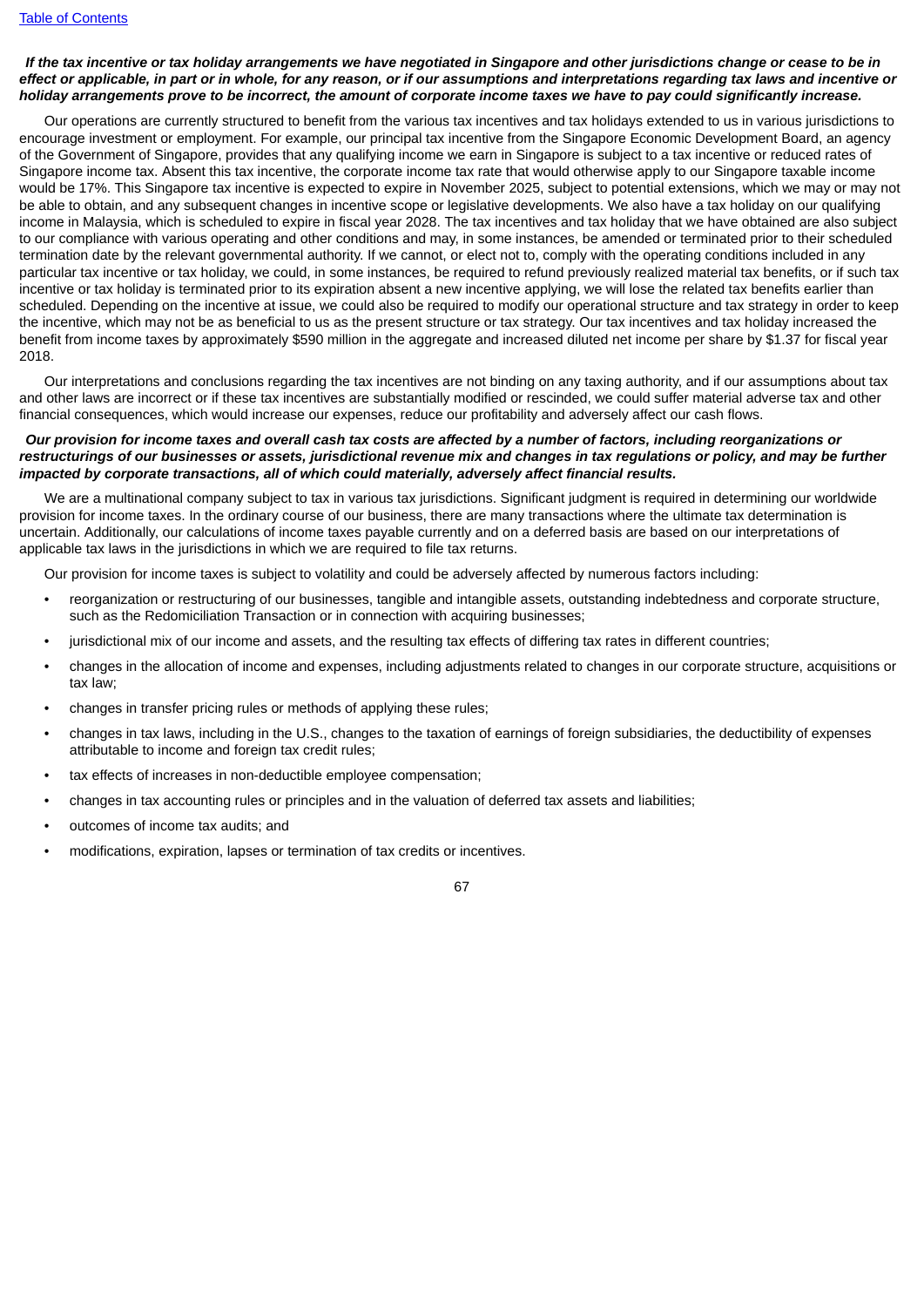We have also adopted transfer pricing policies between our affiliated entities. Our policies call for the provision of services, the sale of products, the advance of financing and grant of licenses from one affiliate to another at prices that we believe are negotiated on an arm's length basis. Our taxable income in any jurisdiction is dependent upon acceptance of our operational practices and intercompany transfer pricing by local tax authorities as being on an arm's length basis. Due to inconsistencies in application of the arm's length standard among taxing authorities, as well as lack of comprehensive treaty-based protection, transfer pricing challenges by tax authorities could, if successful, result in adjustments for prior or future years. As a result of these adjustments, we could become subject to higher taxes and our earnings and results of operations would be adversely affected in any period in which such determination is made.

Although we believe our tax estimates are reasonable, there is no assurance that the final determination of our income tax liability will not be materially different than what is reflected in our income tax provisions and accruals. Significant judgment is required to determine the recognition and measurement of tax liabilities prescribed in the relevant accounting guidance for uncertainty in income taxes. The accounting guidance for uncertainty in income taxes applies to all income tax positions, which, if resolved unfavorably, could adversely impact our provision for income taxes and our payment obligation with respect to any such taxes.

In addition, we are subject to, and are under, tax audit in various jurisdictions, and such jurisdictions may assess additional income tax against us. Although we believe our tax positions are reasonable, the final determination of tax audits could be materially different from our income tax provisions and accruals. The ultimate result of an audit could have a material adverse effect on our results of operations and cash flows in the period or periods for which that determination is made.

### The Internal Revenue Service may not agree that prior to the Redomiciliation Transaction Broadcom-Singapore should have been *treated as a foreign corporation for U.S. federal income tax purposes.*

Although Broadcom-Singapore is a Singapore entity, the Internal Revenue Service ("IRS") may assert that following our acquisition of BRCM, Broadcom-Singapore should have been treated as a U.S. corporation for U.S. federal income tax purposes pursuant to Section 7874 of the Internal Revenue Code of 1986, as amended (the "Code"). If the IRS were to determine that under Section 7874 of the Code, the former shareholders of BRCM held at least 60% of the vote or value of the ordinary shares of Broadcom-Singapore immediately after our acquisition of BRCM, such percentage referred to as the "Section 7874 Percentage", Broadcom-Singapore would be treated as a "surrogate foreign corporation" and several limitations could then apply to BRCM. For example, BRCM would be prohibited from using its net operating losses, foreign tax credits or other tax attributes to offset the income or gain recognized by reason of the transfer of property to a foreign related person during the 10-year period following our acquisition of BRCM or any income received or accrued during such period by reason of a license of any property by BRCM to a foreign related person. Moreover, in such case, Section 4985 of the Code and rules related thereto would impose an excise tax on the value of certain stock compensation held directly or indirectly by certain BRCM "disqualified individuals" (including former officers and directors of BRCM) at a rate equal to 15%, but only if a gain is otherwise recognized by BRCM former shareholders as a result of our acquisition of BRCM. If the IRS were to determine the Section 7874 Percentage was 80% or more, then Broadcom-Singapore would be treated as a U.S. corporation for U.S. federal income tax purposes.

While we believe the Section 7874 Percentage was significantly less than 60%, determining the Section 7874 Percentage is complex and is subject to factual and legal uncertainties. There can be no assurance that the IRS will agree with our position.

#### **Risks Relating to Our Indebtedness**

Our substantial indebtedness could adversely affect our financial health and our ability to raise additional capital to fund our operations or potential acquisitions, could limit our ability to react to changes in the economy or our industry, and exposes us to interest rate risk to the extent of our variable rate indebtedness and prevent us from fulfilling our obligations under our *indebtedness.*

As of May 5, 2019, our indebtedness under the 2017 Senior Notes, the 2019 Senior Notes and the Assumed CA Senior Notes was \$17,550 million, \$11,000 million and \$2,250 million, respectively. In addition, \$6,000 million was outstanding under the 2019 Term Loans, which we refinanced in May 2019 with proceeds from our new term facilities. We expect to maintain heightened levels of indebtedness going forward, in part due to our ongoing dividend and stock buy-back programs.

Our substantial indebtedness could have important consequences including:

- increasing our vulnerability to adverse general economic and industry conditions;
- exposing us to interest rate risk due to our variable rate term facilities, which we do not typically hedge against;
- limiting our flexibility in planning for, or reacting to, changes in the economy and the semiconductor industry;
- placing us at a competitive disadvantage compared to our competitors with less indebtedness;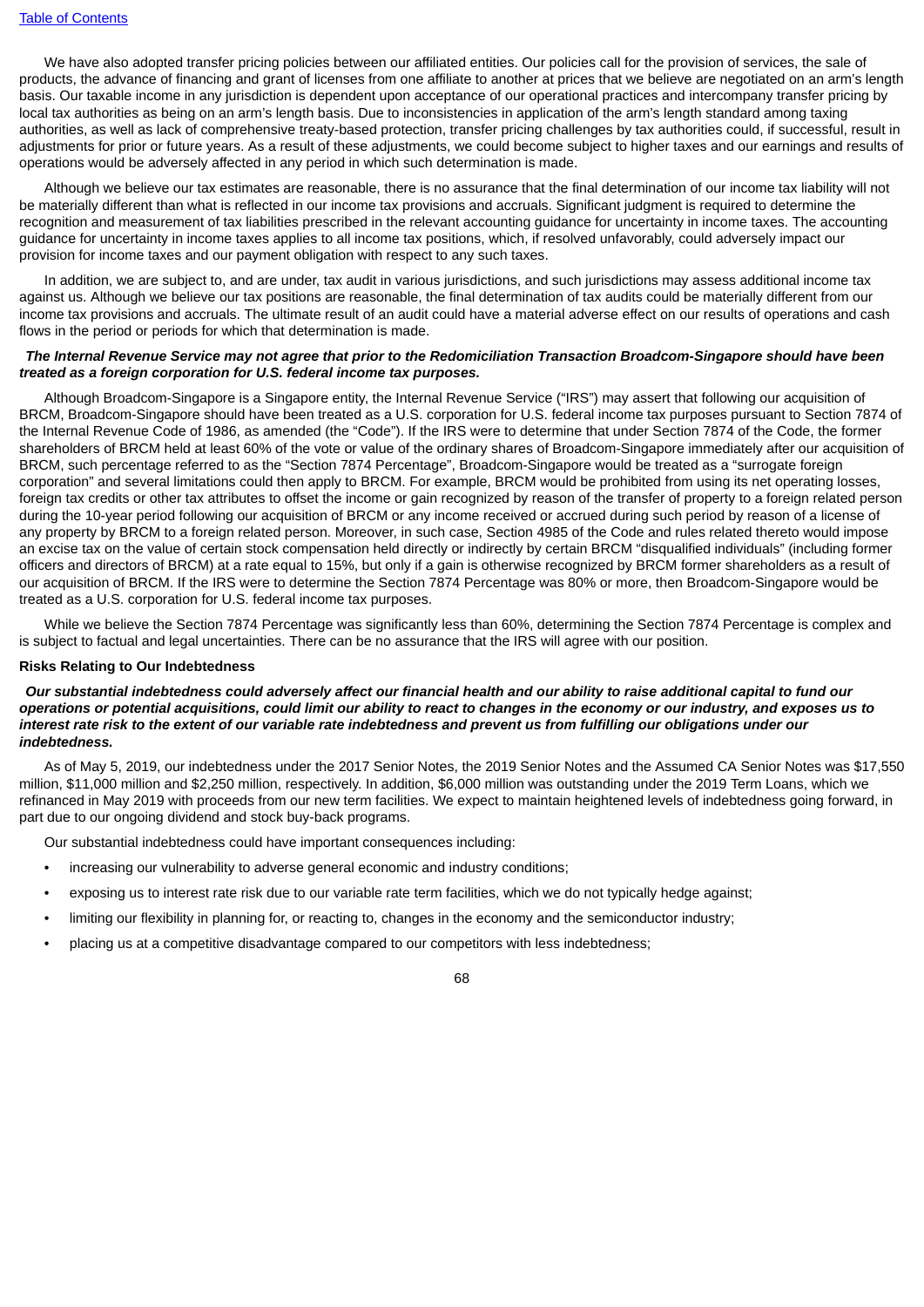- making it more difficult to borrow additional funds in the future to fund growth, acquisitions, working capital, capital expenditures and other purposes; and
- potentially requiring us to dedicate a substantial portion of our cash flow from operations to payments on our indebtedness, thereby reducing the availability of our cash flow to fund our other business needs.

In addition, our variable rate indebtedness may use LIBOR as a benchmark for establishing the rate. LIBOR is the subject of recent national, international and other regulatory guidance and proposals for reform. These reforms and other pressures may cause LIBOR to disappear entirely or to perform differently than in the past. The consequences of these developments cannot be entirely predicted, but could include an increase in the cost of our variable rate indebtedness.

We receive debt ratings from the major credit rating agencies in the U.S. Factors that may impact our credit ratings include debt levels, planned asset purchases or sales and near-term and long-term production growth opportunities. Liquidity, asset quality, cost structure, reserve mix and commodity pricing levels could also be considered by the rating agencies. While we are focused on maintaining investment grade ratings from these agencies, we may be unable to do so. Any downgrade in our credit rating or the ratings of our indebtedness, or adverse conditions in the debt capital markets, could:

- adversely affect the trading price of, or market for, our debt securities;
- increase interest expense under our term facilities;
- increase the cost of, and adversely affect our ability to refinance, our existing debt; and
- adversely affect our ability to raise additional debt.

# *The instruments governing our indebtedness impose certain restrictions on our business.*

The instruments governing our indebtedness contain certain covenants imposing restrictions on our business. These restrictions may affect our ability to operate our business, to plan for, or react to, changes in the market conditions or our capital needs and may limit our ability to take advantage of potential business opportunities as they arise. The restrictions placed on us include maintenance of an interest coverage ratio and limitations on our ability to incur certain secured debt, enter into certain sale and lease-back transactions and consolidate, merge, sell or otherwise dispose of all or substantially all of our assets. In addition, the instruments contain customary events of default upon the occurrence of which, after any applicable grace period, the indebtedness could be declared immediately due and payable. In such event, we may not have sufficient available cash to repay such debt at the time it becomes due, or be able to refinance such debt on acceptable terms or at all. Any of the foregoing could materially adversely affect our business, financial condition and results of operations.

### Servicing our debt requires a significant amount of cash, and we may not have sufficient cash flow from our business to pay our *substantial debt.*

Our ability to make scheduled payments of the principal of, to pay interest on, and to refinance our debt, depends on our future performance, which is subject to economic, financial, competitive and other factors. Our business may not continue to generate cash flow from operations in the future sufficient to satisfy our obligations under our current indebtedness and any future indebtedness we may incur and to make necessary capital expenditures. If we are unable to generate such cash flow, we may be required to adopt one or more alternatives, such as reducing or delaying investments or capital expenditures, selling assets, refinancing or obtaining additional equity capital on terms that may be onerous or highly dilutive. Our ability to refinance our outstanding indebtedness or future indebtedness will depend on the capital markets and our financial condition at such time. We may not be able to engage in any of these activities or engage in these activities on desirable terms when needed, which could result in a default on our indebtedness.

#### **Risks Relating to Owning Our Common Stock**

### At times, our stock price has been volatile and it may fluctuate substantially in the future, which could result in substantial losses for our investors as well as class action litigation against us and our management which could cause us to incur substantial costs *and divert our management's attention and resources.*

The trading price of our common stock has, at times, fluctuated significantly and could be subject to wide fluctuations in response to any of the risk factors listed in this "Risk Factors" section, and others, including:

- actual or anticipated fluctuations in our financial condition and operating results;
- issuance of new or updated research or other reports by securities analysts;
- fluctuations in the valuation and results of operations of our significant customers as well as companies perceived by investors to be comparable to us;
- announcements of proposed acquisitions by us or our competitors;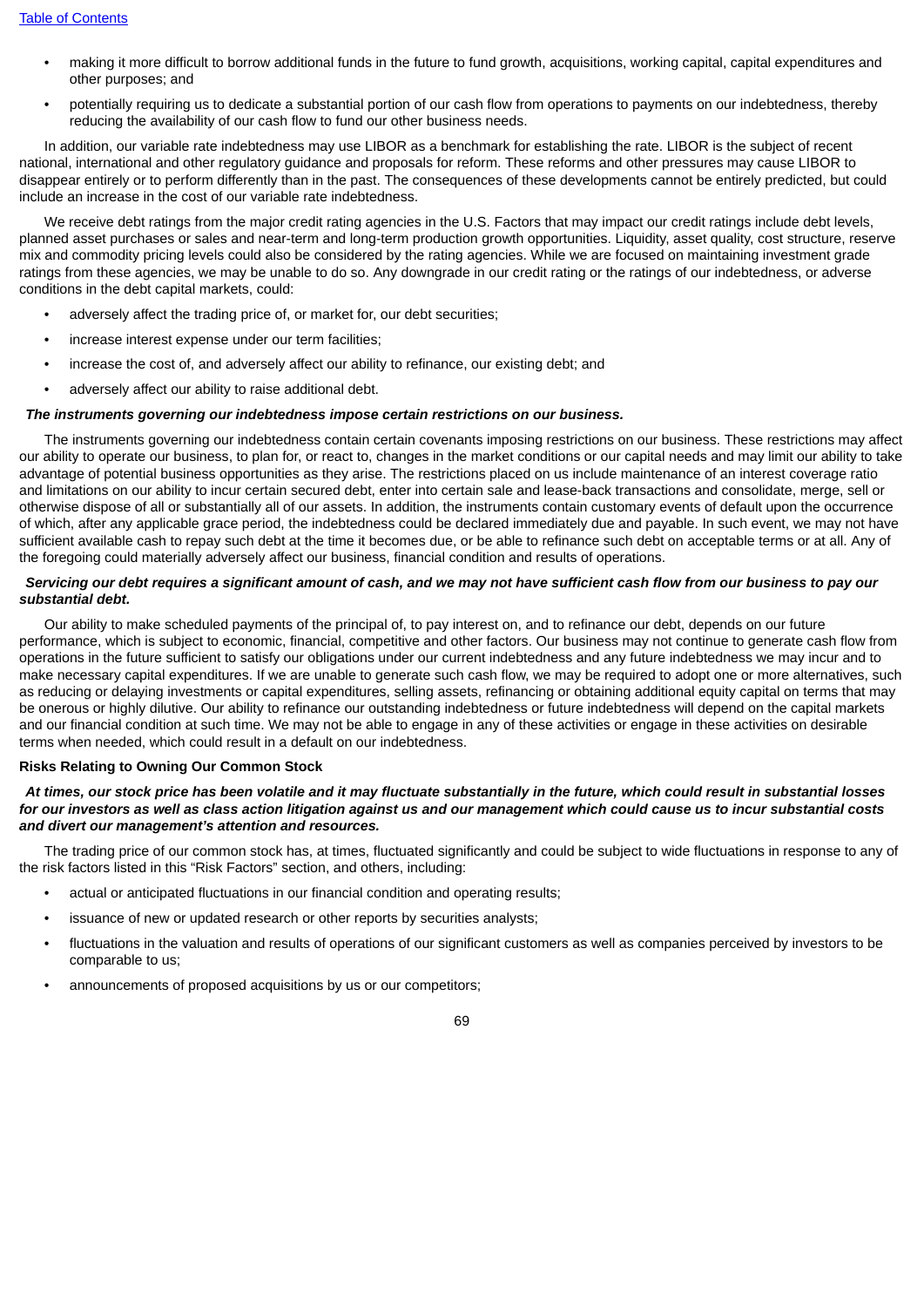- announcements of, or expectations of additional debt or equity financing transactions;
- stock price and volume fluctuations attributable to inconsistent trading volume levels of our common stock;
- changes in our dividend or stock repurchase policies;
- announcement or imposition of restrictive governmental actions, such as import/export restrictions, duties and quotas, trade sanctions or customs duties and tariffs that may affect our business; and
- unsubstantiated news reports or other inaccurate publicity regarding us or our business.

These fluctuations are often unrelated or disproportionate to our operating performance. Broad market and industry fluctuations, as well as general economic, political and market conditions such as recessions, interest rate changes or currency fluctuations, may negatively impact the market price of our common stock. You may not realize any return on your investment in us and may lose some or all of your investment. In the past, companies that have experienced volatility in the market price of their stock have been subject to securities class action litigation. We may be the target of this type of litigation in the future. We are also the subject of a number of lawsuits stemming from our acquisitions. Securities litigation against us, including the lawsuits related to such transactions, could result in substantial costs and divert our management's attention from other business concerns, which could seriously harm our business.

# *The amount and frequency of our stock repurchases may fluctuate.*

While we expect to continue to allocate a substantial amount of our free cash flow to stock repurchases, the amount, timing and execution of our stock repurchase program may fluctuate based on our priorities for the use of cash for other purposes. These purposes include operational spending, capital spending, acquisitions, and returning cash to our stockholders as dividend payments. Changes in cash flows, tax laws and our stock price could also impact our stock repurchase program.

### A substantial amount of our stock is held by a small number of large investors and significant sales of our common stock in the *public market by one or more of these holders could cause our stock price to fall.*

As of March 31, 2019, we believe 12 of our 20 largest stockholders were active institutional investors who held approximately 33% of our outstanding shares of common stock in the aggregate, with Capital World Investors being our largest stockholder with approximately 11% of our outstanding shares of common stock. These investors may sell their shares at any time for a variety of reasons and such sales could depress the market price of our common stock. In addition, any such sales of our common stock by these entities could also impair our ability to raise capital through the sale of additional equity securities.

## *There can be no assurance that we will continue to declare cash dividends.*

Our Board of Directors has adopted a dividend policy pursuant to which we currently pay a cash dividend on our common stock on a quarterly basis. The declaration and payment of any dividend is subject to the approval of our Board of Directors and our dividend may be discontinued or reduced at any time. There can be no assurance that we will declare cash dividends in the future in any particular amounts, or at all.

Future dividends, if any, and their timing and amount, may be affected by, among other factors: management's views on potential future capital requirements for strategic transactions, including acquisitions; earnings levels; contractual restrictions; our stock repurchase program; cash position and overall financial condition; and changes to our business model. The payment of cash dividends is restricted by applicable law, contractual restrictions and our corporate structure. Because we are a holding company, our ability to pay cash dividends is also limited by restrictions or limitations on our ability to obtain sufficient funds through dividends from subsidiaries.

# *Our actual operating results may differ significantly from our guidance.*

From time to time, we release guidance regarding our future performance that represents our management's estimates as of the date of release. This guidance, which consists of forward-looking statements, is prepared by our management and is qualified by, and subject to, the assumptions and the other information contained or referred to in the release. Our guidance is not prepared with a view toward compliance with published guidelines of the American Institute of Certified Public Accountants, and neither any independent registered public accounting firm nor any other independent expert or outside party compiles, examines or reviews the guidance and, accordingly, no such person expresses any opinion or any other form of assurance with respect thereto.

Guidance is based upon a number of assumptions and estimates that, while presented with numerical specificity, is inherently subject to significant business, economic and competitive uncertainties and contingencies, many of which are beyond our control and are based upon specific assumptions with respect to future business decisions, some of which will change. We generally state possible outcomes as high and low ranges which are intended to provide a sensitivity analysis as variables are changed but are not intended to represent that actual results could not fall outside of these ranges. The principal

70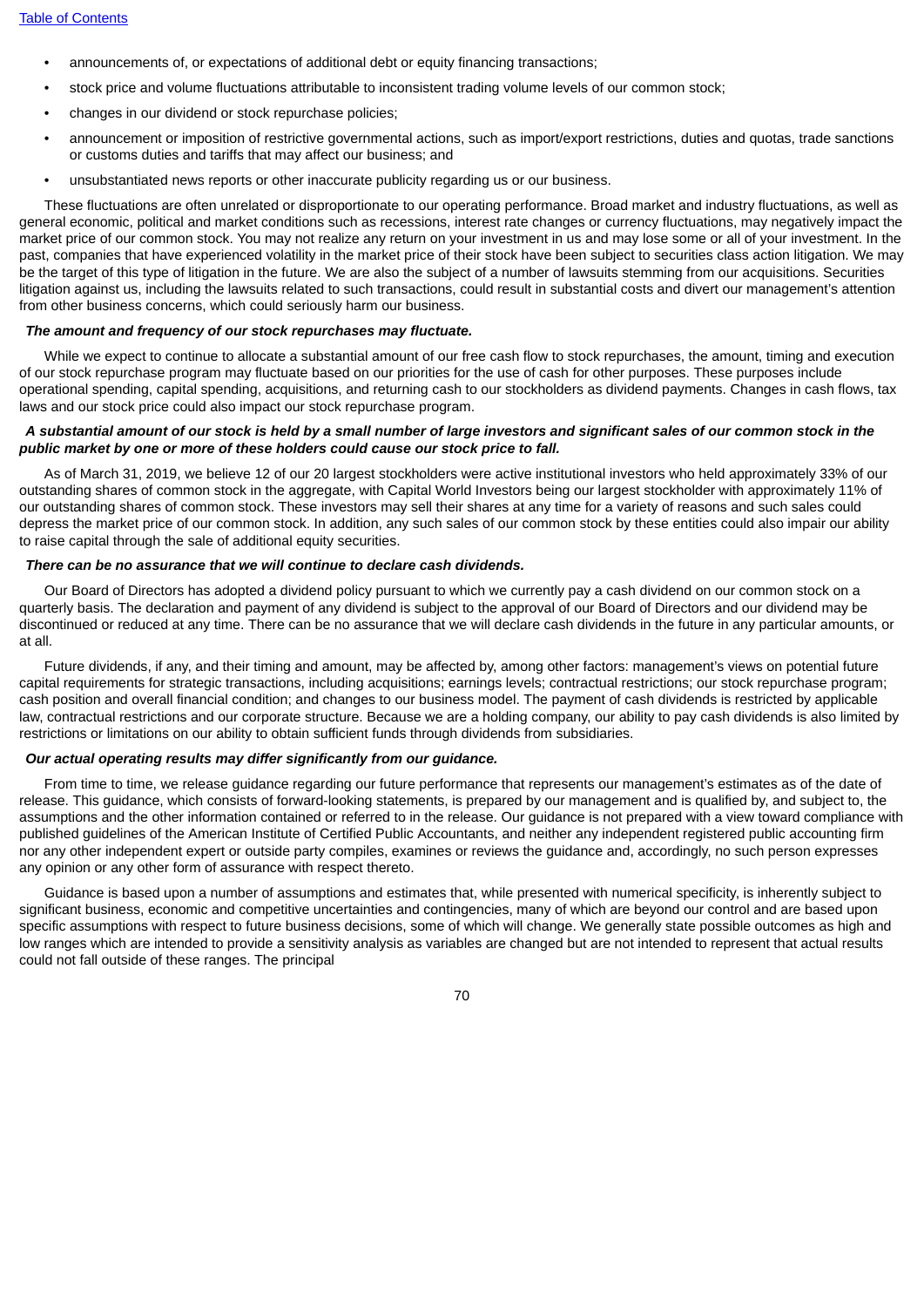reason that we release this data is to provide a basis for our management to discuss our business outlook with analysts and investors. We do not accept any responsibility for any projections or reports published by any such persons.

Guidance is necessarily speculative in nature, and it can be expected that some or all of the assumptions of the guidance furnished by us will not materialize or will vary significantly from actual results, particularly any guidance relating to the results of operations of acquired businesses or companies as our management will, necessarily, be less familiar with their business, procedures and operations. Accordingly, our guidance is only an estimate of what management believes is realizable as of the date of release. Actual results will vary from the guidance and the variations may be material. Investors should also recognize that the reliability of any forecasted financial data will diminish the farther in the future that the data are forecast. In light of the foregoing, investors are urged to put the guidance in context and not to place undue reliance on it.

Any failure to successfully implement our operating strategy or the occurrence of any of the events or circumstances set forth in this Quarterly Report on Form 10-Q could result in the actual operating results being different than the guidance, and such differences may be adverse and material.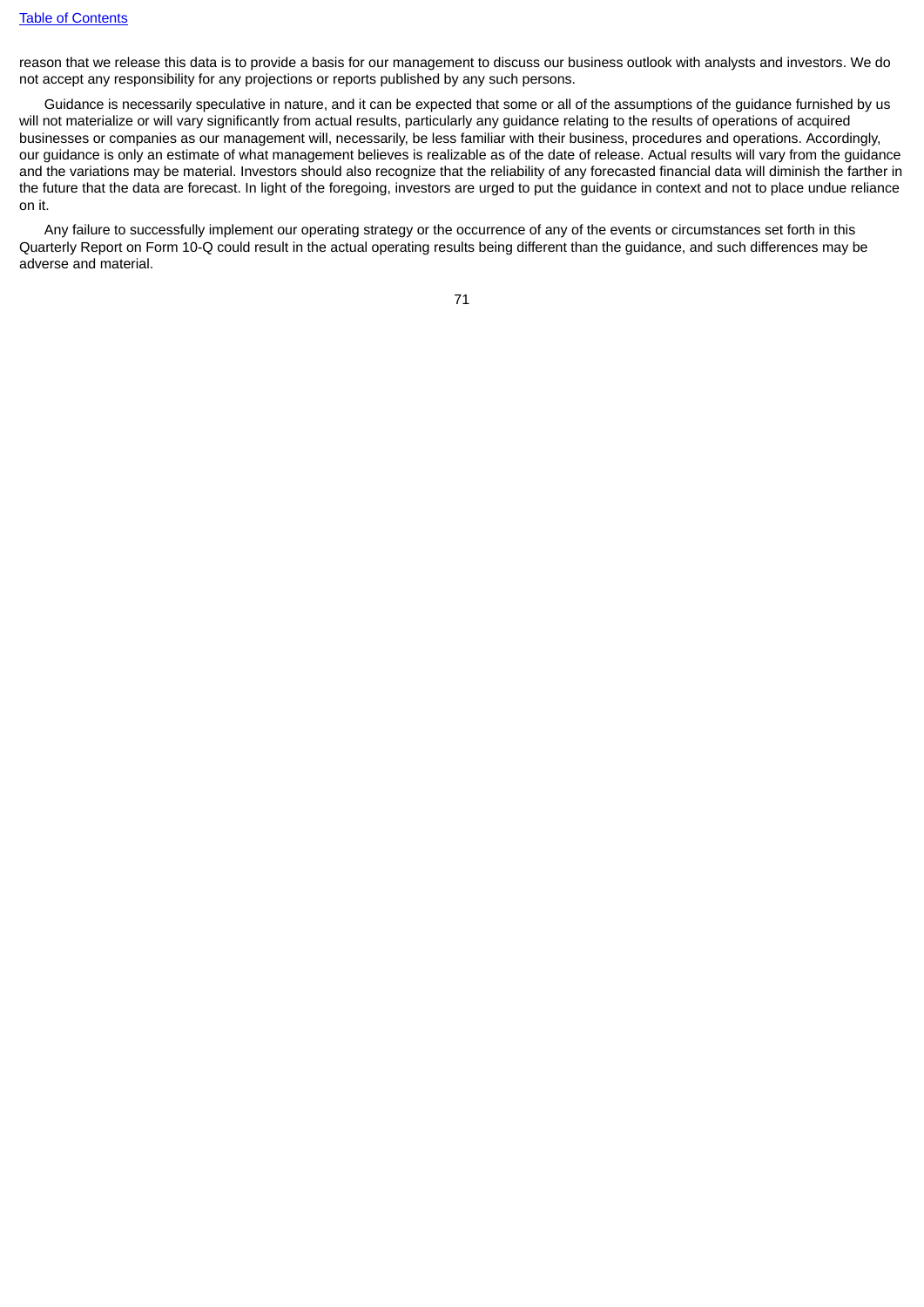### **Item 2. Unregistered Sales of Equity Securities and Use of Proceeds**

### **Issuer Purchases of Equity Securities**

On December 5, 2018, our Board of Directors authorized an increase to our previously authorized \$12 billion stock repurchase program to a total of \$18 billion. This authorization covers repurchases through November 3, 2019, the end of our fiscal year 2019.

The following table presents details of our various repurchases during the fiscal quarter ended May 5, 2019:

| Period                           | <b>Total Number of</b><br><b>Shares Purchased</b><br>(a) |     | <b>Average Price per</b><br><b>Share</b> | <b>Total Number of Shares</b><br><b>Purchased as</b><br><b>Part of Publicly Announced</b><br>Plan (a) |     | Approximate Dollar Value of<br><b>Shares That</b><br>May Yet Be Purchased Under<br>the Plan |
|----------------------------------|----------------------------------------------------------|-----|------------------------------------------|-------------------------------------------------------------------------------------------------------|-----|---------------------------------------------------------------------------------------------|
|                                  | (In millions, except per share data)                     |     |                                          |                                                                                                       |     |                                                                                             |
| February 4, 2019 - March 3, 2019 | $\mathbf{1}$                                             | -\$ | 272.33                                   | 1                                                                                                     | -\$ | 7,098                                                                                       |
| March 4, 2019 - March 31, 2019   | 2                                                        | \$  | 289.94                                   | 2                                                                                                     | \$  | 6,477                                                                                       |
| April 1, 2019 - May 5, 2019 (b)  |                                                          | \$  | 299.89                                   | $\overline{\phantom{0}}$                                                                              | -\$ | 6,476                                                                                       |
| Total                            | 3                                                        | \$  | 285.30                                   |                                                                                                       |     |                                                                                             |

(a) We also paid approximately \$500 million in employee withholding taxes due upon the vesting of, and related to net settled equity awards. We withheld approximately 2 million shares of common stock from employees in connection with such net share settlement at an average price of \$289.85 per share. These shares may be deemed to be "issuer purchases" of shares and are not included in this table.

(b) Shares repurchased were less than 0.5 million shares.

Repurchases under our stock repurchase program may be effected through a variety of methods, including open market or privately negotiated purchases in compliance with Rule 10b-18 promulgated under the Exchange Act, which may include purchases under plans complying with Rule 10b5-1 of the Exchange Act. The timing and number of shares of common stock repurchased will depend on a variety of factors, including price, general business and market conditions and alternative investment opportunities. We are not obligated to repurchase any specific number of shares of common stock, and we may suspend or discontinue our stock repurchase program at any time.

### **Item 3. Defaults Upon Senior Securities**

None.

#### **Item 4. Mine Safety Disclosures**

None.

### **Item 5. Other Information**

None.

72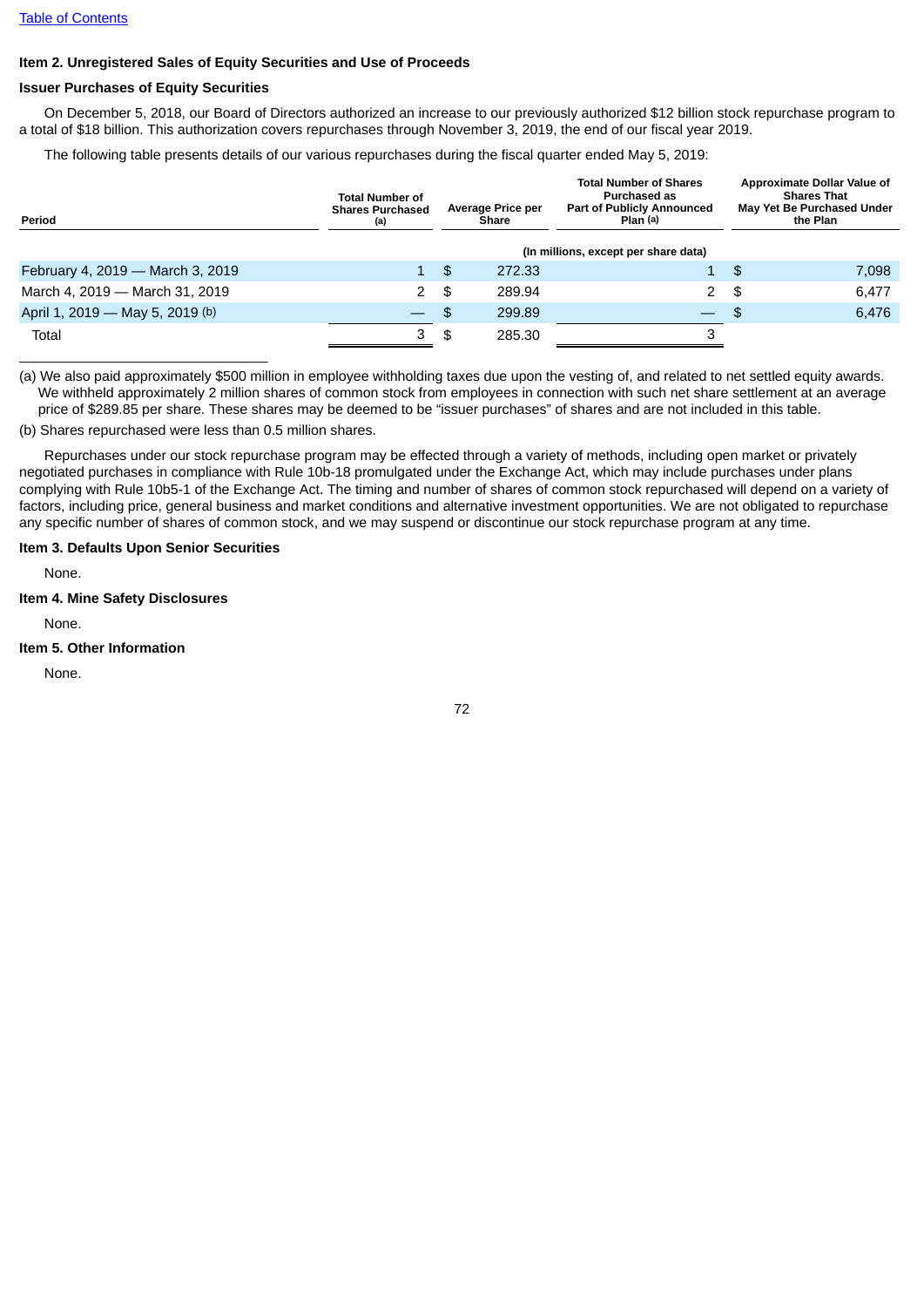# **Item 6. Exhibits**

# **EXHIBIT INDEX**

|                   |                                                                                                                                                                                                                                                                                                                       | Incorporated by Reference Herein                                                                     |                    |                |
|-------------------|-----------------------------------------------------------------------------------------------------------------------------------------------------------------------------------------------------------------------------------------------------------------------------------------------------------------------|------------------------------------------------------------------------------------------------------|--------------------|----------------|
| Exhibit<br>Number | Description                                                                                                                                                                                                                                                                                                           | Form                                                                                                 | <b>Filing Date</b> | Filed Herewith |
| 2.1#              | Agreement and Plan of Merger, dated May 28, 2015,<br>by and among Pavonia Limited, Avago Technologies<br>Limited, Safari Cayman L.P., Avago Technologies<br>Cayman Holdings Ltd., Avago Technologies Cayman<br>Finance Limited, Buffalo CS Merger Sub, Inc., Buffalo<br>UT Merger Sub, Inc. and Broadcom Corporation. | Avago Technologies Limited<br>Current Report on Form 8-K<br>(Commission File No. 001-<br>34428)      | May 29, 2015       |                |
| 2.2               | Amendment No. 1 to Agreement and Plan of Merger,<br>dated July 29, 2015, by and between Avago<br><b>Technologies Limited and Broadcom Corporation.</b>                                                                                                                                                                | Avago Technologies Limited<br>Current Report on Form 8-K<br>(Commission File No. 001-<br>34428)      | July 31, 2015      |                |
| 2.3#              | Agreement and Plan of Merger, dated November 2,<br>2016, by and among Brocade Communications<br>Systems, Inc., Broadcom Limited, Broadcom<br><b>Corporation and Bobcat Merger Sub, Inc.</b>                                                                                                                           | <b>Broadcom Limited Current</b><br>Report on Form 8-K/A<br>(Commission File No. 001-<br>37690)       | November 2, 2016   |                |
| 2.4#              | Agreement and Plan of Merger, dated as of July 11,<br>2018, by and among Broadcom Inc., Collie<br><b>Acquisition Corp. and CA, Inc.</b>                                                                                                                                                                               | Broadcom Inc. Current Report July 12, 2018<br>on Form 8-K (Commission<br>File No. 333-222898)        |                    |                |
| 3.1               | <b>Amended and Restated Certificate of Incorporation</b>                                                                                                                                                                                                                                                              | Broadcom Inc. Current Report April 4, 2018<br>on Form 8-K12B<br>(Commission File No. 333-<br>222898) |                    |                |
| 3.2               | <b>Amended and Restated Bylaws</b>                                                                                                                                                                                                                                                                                    | Broadcom Inc. Current Report April 4, 2018<br>on Form 8-K12B<br>(Commission File No. 333-<br>222898) |                    |                |
| 4.1               | Form of Common Stock Certificate.                                                                                                                                                                                                                                                                                     | Broadcom Inc. Quarterly<br>Report on Form 10-Q<br>(Commission File No. 333-<br>222898)               | June 14, 2018      |                |
| 4.2               | Indenture, dated as of January 19, 2017, by and<br>among the Broadcom Corporation and Broadcom<br>Cayman Finance Limited (the "Co-Issuers"), the<br>Company, Broadcom Cayman L.P., and BC<br><b>Luxembourg S.à r.l., as guarantors, and Wilmington</b><br>Trust, National Association, as trustee.                    | <b>Broadcom Limited Current</b><br>Report on Form 8-K<br>(Commission File No. 001-<br>37690)         | January 20, 2017   |                |
| 4.3               | Supplement Indenture to the January 2017 Indenture,<br>dated as of April 9, 2018.                                                                                                                                                                                                                                     | Broadcom Inc. Current Report April 9, 2018<br>on Form 8-K (Commission<br>File No. 333-222898)        |                    |                |
| 4.4               | Second Supplement Indenture to the January 2017<br>Indenture, dated as of January 25, 2019.                                                                                                                                                                                                                           | Broadcom Inc. Current Report January 25, 2019<br>on Form 8-K (Commission<br>File No. 333-222898)     |                    |                |
| 4.5               | Form of 2.375% Senior Note due 2020 (included in<br><b>Exhibit 4.2).</b>                                                                                                                                                                                                                                              | <b>Broadcom Limited Current</b><br>Report on Form 8-K<br>(Commission File No. 001-<br>37690)         | January 20, 2017   |                |
| 4.6               | Form of 3.000% Senior Note due 2022 (included in<br><b>Exhibit 4.2).</b>                                                                                                                                                                                                                                              | <b>Broadcom Limited Current</b><br>Report on Form 8-K<br>(Commission File No. 001-<br>37690)         | January 20, 2017   |                |
| 4.7               | Form of 3.625% Senior Note due 2024 (included in<br><b>Exhibit 4.2).</b>                                                                                                                                                                                                                                              | <b>Broadcom Limited Current</b><br>Report on Form 8-K<br>(Commission File No. 001-<br>37690)         | January 20, 2017   |                |
| 4.8               | Form of 3.875% Senior Note due 2027 (included in<br><b>Exhibit 4.2).</b>                                                                                                                                                                                                                                              | <b>Broadcom Limited Current</b><br>Report on Form 8-K<br>(Commission File No. 001-<br>37690)         | January 20, 2017   |                |
| 4.9               | Indenture, dated as of October 17, 2017, by and<br>among the Co-Issuers, the Company and Broadcom<br>Cayman L.P., as guarantors, and Wilmington Trust,<br>National Association, as trustee.                                                                                                                           | <b>Broadcom Limited Current</b><br>Report on Form 8-K<br>(Commission File No. 001-<br>37690)         | October 17, 2017   |                |
| 4.10              | Supplemental Indenture to October 2017 Indenture,<br>dated as of April 9, 2018.                                                                                                                                                                                                                                       | Broadcom Inc. Current Report April 9, 2018<br>on Form 8-K (Commission<br>File No. 333-222898)        |                    |                |
| 4.11              | Second Supplemental Indenture to October 2017<br>Indenture, dates as of January 25, 2019.                                                                                                                                                                                                                             | Broadcom Inc. Current Report January 25, 2019<br>on Form 8-K (Commission                             |                    |                |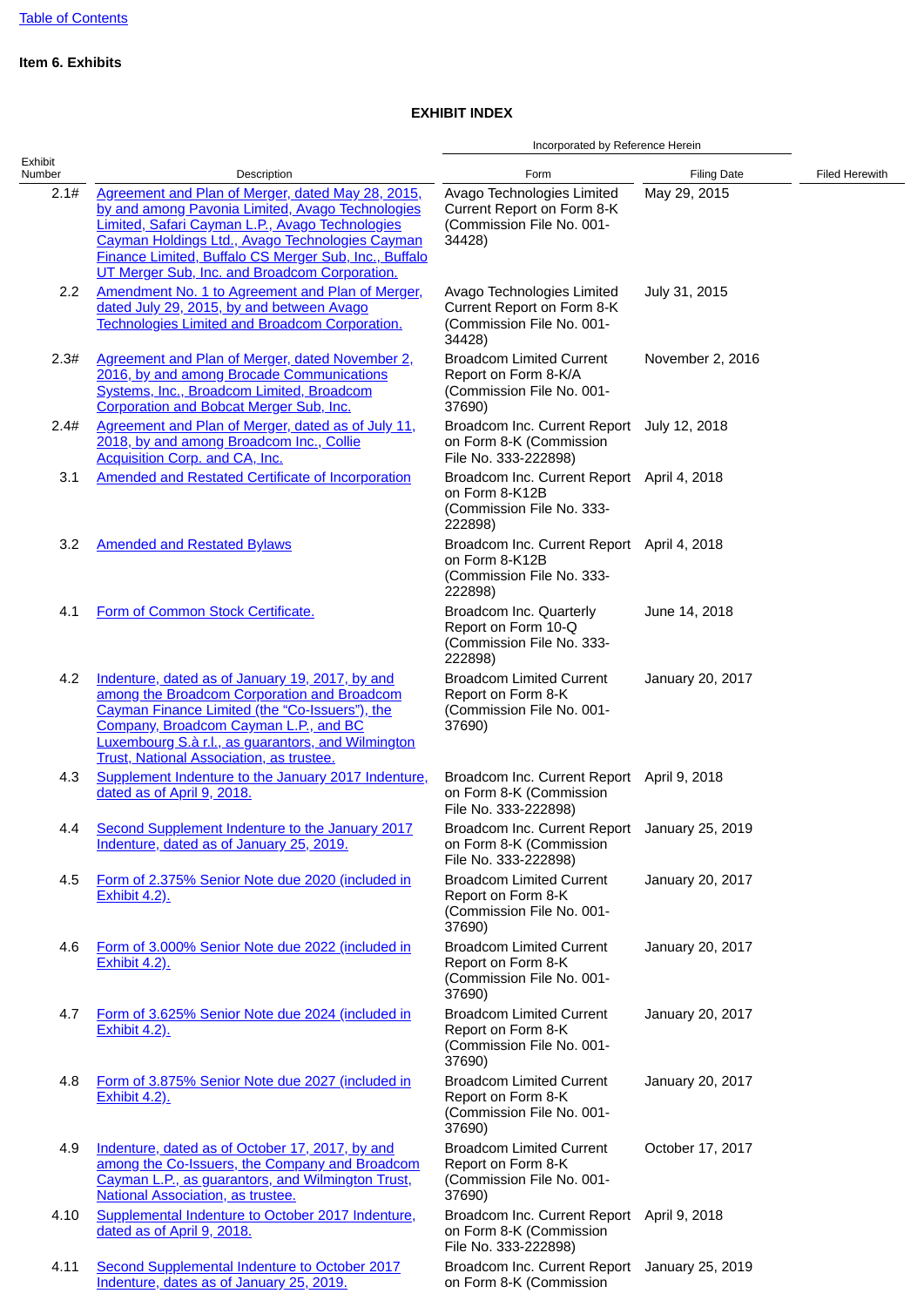| 4.12    | Form of 2.200% Senior Note due 2021 (included in                                                                                                                                                                                                                                                               | File No. 333-222898)<br><b>Broadcom Limited Current</b>                                              | October 17, 2017 |
|---------|----------------------------------------------------------------------------------------------------------------------------------------------------------------------------------------------------------------------------------------------------------------------------------------------------------------|------------------------------------------------------------------------------------------------------|------------------|
|         | Exhibit 4.9).                                                                                                                                                                                                                                                                                                  | Report on Form 8-K<br>(Commission File No. 001-<br>37690)                                            |                  |
| 4.13    | Form of 2.650% Senior Note due 2023 (included in<br><b>Exhibit 4.9).</b>                                                                                                                                                                                                                                       | <b>Broadcom Limited Current</b><br>Report on Form 8-K<br>(Commission File No. 001-<br>37690)         | October 17, 2017 |
| 4.14    | Form of 3.125% Senior Note due 2025 (included in<br><b>Exhibit 4.9).</b>                                                                                                                                                                                                                                       | <b>Broadcom Limited Current</b><br>Report on Form 8-K<br>(Commission File No. 001-<br>37690)         | October 17, 2017 |
| 4.15    | Form of 3.500% Senior Note due 2028 (included in<br><b>Exhibit 4.9).</b>                                                                                                                                                                                                                                       | <b>Broadcom Limited Current</b><br>Report on Form 8-K<br>(Commission File No. 001-<br>37690)         | October 17, 2017 |
| 4.16    | Indenture, dated as of April 5, 2019, by and among<br>the Company, as Issuer, Broadcom Technologies Inc.,<br><b>Broadcom Corporation and Broadcom Cayman</b><br>Finance Limited (the "2019 Guarantors"), and<br>Wilmington Trust, National Association, as trustee.                                            | Broadcom Inc. Current Report April 5, 2019<br>on Form 8-K12B<br>(Commission File No. 333-<br>222898) |                  |
| 4.17    | Form of 3.125% Senior Notes due 2021 (included in<br><b>Exhibit 4.16).</b>                                                                                                                                                                                                                                     | Broadcom Inc. Current Report April 5, 2019<br>on Form 8-K12B<br>(Commission File No. 333-<br>222898) |                  |
| 4.18    | Form of 3.125% Senior Notes due 2022 (included in<br><b>Exhibit 4.16).</b>                                                                                                                                                                                                                                     | Broadcom Inc. Current Report April 5, 2019<br>on Form 8-K12B<br>(Commission File No. 333-<br>222898) |                  |
| 4.19    | Form of 3.625% Senior Notes due 2024 (included in<br><b>Exhibit 4.16).</b>                                                                                                                                                                                                                                     | Broadcom Inc. Current Report April 5, 2019<br>on Form 8-K12B<br>(Commission File No. 333-<br>222898) |                  |
| 4.20    | Form of 4.250% Senior Notes due 2026 (included in<br><b>Exhibit 4.16).</b>                                                                                                                                                                                                                                     | Broadcom Inc. Current Report April 5, 2019<br>on Form 8-K12B<br>(Commission File No. 333-<br>222898) |                  |
| 4.21    | Form of 4.750% Senior Notes due 2029 (included in<br>Exhibit 4.16).                                                                                                                                                                                                                                            | Broadcom Inc. Current Report April 5, 2019<br>on Form 8-K12B<br>(Commission File No. 333-<br>222898) |                  |
| 4.22    | Registration Rights Agreement, dated as of April 5,<br>2019, by and among the Company, the 2019<br><b>Guarantors and Merrill Lynch, Pierce, Fenner &amp; Smith</b><br><b>Incorporated and J.P. Morgan Securities LLC, as</b><br>representatives of the several initial purchasers of the<br>2019 Senior Notes. | Broadcom Inc. Current Report April 5, 2019<br>on Form 8-K12B<br>(Commission File No. 333-<br>222898) |                  |
| 10.1    | Credit Agreement, dated as of May 7, 2019, among<br>the Company, the lenders and other parties party<br>thereto, and Bank of America, N.A., as administrative<br>agent.                                                                                                                                        | Broadcom Inc. Current Report May 7, 2019<br>on Form 8-K (Commission<br>File No. 333-222898)          |                  |
| $10.2+$ | <b>Policy on Acceleration of Executive Staff Equity</b><br><b>Awards in the Event of Permanent Disability.</b>                                                                                                                                                                                                 | Broadcom Inc. Quarterly<br>Report on Form 10-Q<br>(Commission File No. 333-<br>222898)               | March 15, 2019   |
| $10.3+$ | <b>Policy on Acceleration of Equity Awards in the Event</b><br>of Death.                                                                                                                                                                                                                                       | Broadcom Inc. Quarterly<br>Report on Form 10-Q<br>(Commission File No. 333-<br>222898)               | March 15, 2019   |
| 31.1    | <b>Certification of Principal Executive Officer of</b><br>Broadcom Inc. Pursuant to Rule 13a-14 of the<br>Securities Exchange Act of 1934, As Adopted<br>Pursuant to Section 302 of the Sarbanes-Oxley Act of<br>2002.                                                                                         |                                                                                                      |                  |
| 31.2    | <b>Certification of Principal Financial Officer of Broadcom</b><br>Inc. Pursuant to Rule 13a-14 of the Securities<br>Exchange Act of 1934, As Adopted Pursuant to<br>Section 302 of the Sarbanes-Oxley Act of 2002.                                                                                            |                                                                                                      |                  |
| 32.1    | <b>Certification of Principal Executive Officer of</b><br>Broadcom Inc. Pursuant to 18 U.S.C. Section 1350,<br>As Adopted Pursuant to Section 906 of the Sarbanes-<br>Oxley Act of 2002.                                                                                                                       |                                                                                                      |                  |
| 32.2    | <b>Certification of Principal Financial Officer of Broadcom</b><br>Inc. Pursuant to 18 U.S.C. Section 1350, As Adopted<br>Pursuant to Section 906 of the Sarbanes-Oxley Act of<br>2002.                                                                                                                        |                                                                                                      |                  |

X

X

X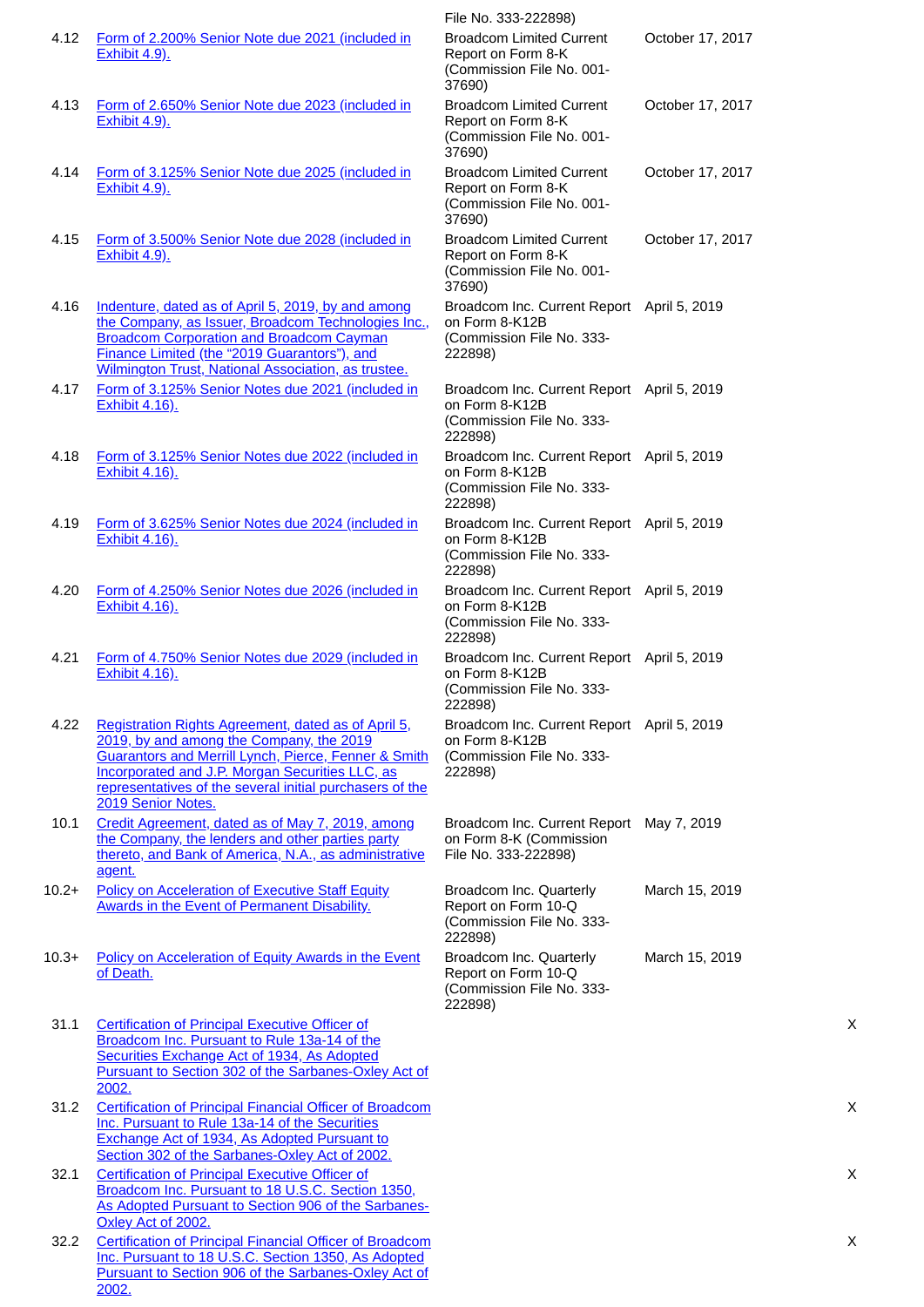| 101.INS   | XBRL Instance Document - the instance document<br>does not appear in the Interactive Data File because<br>its XBRL tags are embedded within the Inline XBRL<br>document.                        | X. |
|-----------|-------------------------------------------------------------------------------------------------------------------------------------------------------------------------------------------------|----|
| 101.SCH   | <b>XBRL Schema Document</b>                                                                                                                                                                     | X  |
| 101.CAL   | <b>XBRL Calculation Linkbase Document</b>                                                                                                                                                       | X  |
| $101$ DFF | XBRL Definition Linkbase Document                                                                                                                                                               | X  |
| 101.LAB   | XBRL Labels Linkbase Document                                                                                                                                                                   | X  |
| 101.PRE   | <b>XBRL Presentation Linkbase Document</b>                                                                                                                                                      | X  |
| #         | Schedules have been omitted pursuant to Item 601(b)(2) of Regulation S-K. Broadcom Inc. hereby undertakes to furnish<br>supplementally copies of any omitted schedules upon request by the SEC. |    |

+ Indicates a management or compensatory plan or arrangement.

73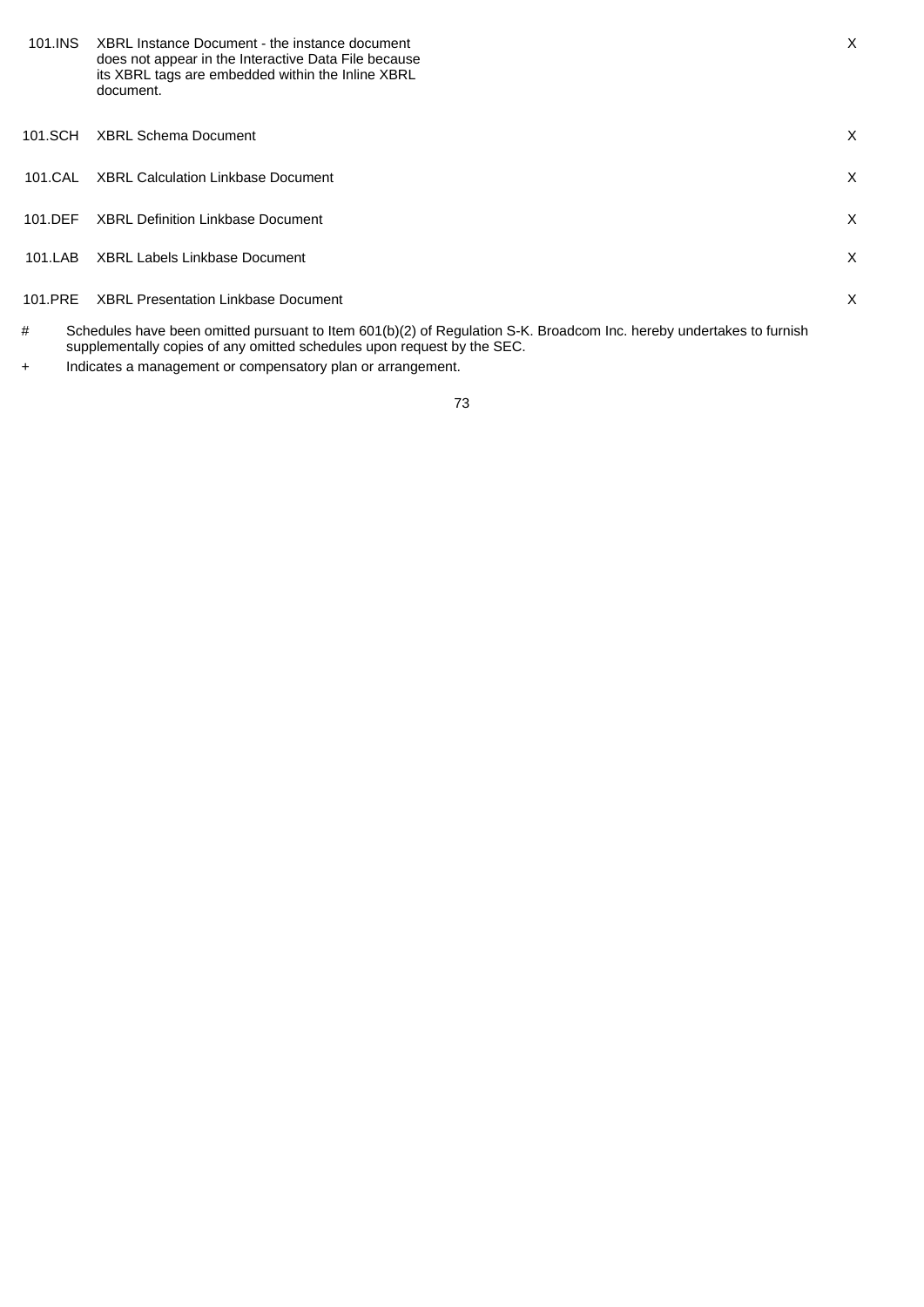### **SIGNATURES**

Pursuant to the requirements of the Securities Exchange Act of 1934, the registrant has duly caused this report to be signed on its behalf by the undersigned thereunto duly authorized.

## **BROADCOM INC.**

By: /s/ Thomas H. Krause, Jr.

Thomas H. Krause, Jr. Chief Financial Officer

Date: June 14, 2019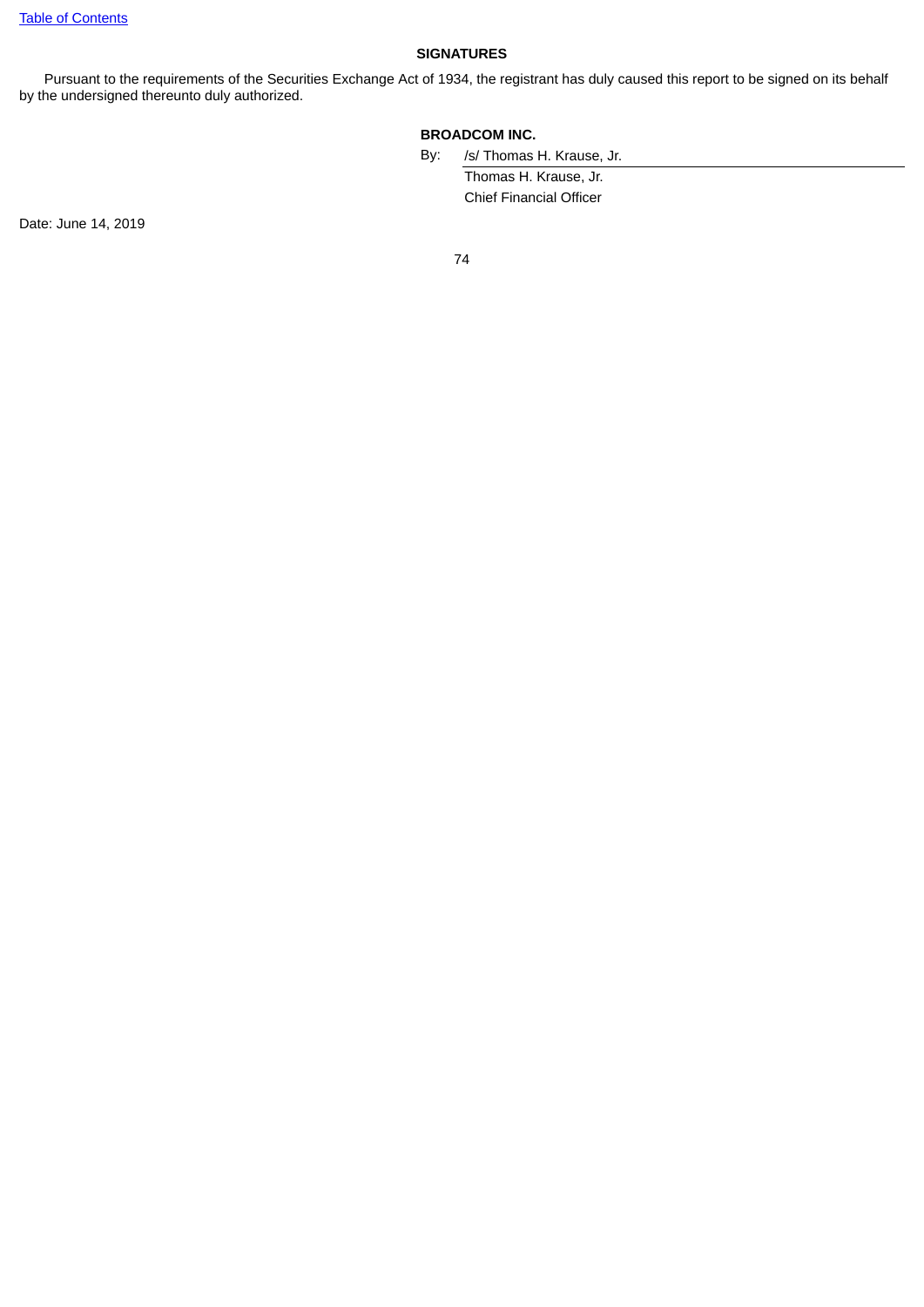### **CERTIFICATION OF CHIEF EXECUTIVE OFFICER PURSUANT TO SECTION 302 OF THE SARBANES-OXLEY ACT OF 2002**

<span id="page-79-0"></span>I, Hock E. Tan, certify that:

- 1. I have reviewed this Quarterly Report on Form 10-Q of Broadcom Inc.;
- 2. Based on my knowledge, this report does not contain any untrue statement of a material fact or omit to state a material fact necessary to make the statements made, in light of the circumstances under which such statements were made, not misleading with respect to the period covered by this report;
- 3. Based on my knowledge, the financial statements, and other financial information included in this report, fairly present in all material respects the financial condition, results of operations and cash flows of the registrant as of, and for, the periods presented in this report;
- 4. The registrant's other certifying officer and I are responsible for establishing and maintaining disclosure controls and procedures (as defined in Exchange Act Rules 13a-15(e) and 15d-15(e)) and internal control over financial reporting (as defined in Exchange Act Rules 13a-15(f) and 15d-15(f)) for the registrant and have:
	- a. Designed such disclosure controls and procedures, or caused such disclosure controls and procedures to be designed under our supervision, to ensure that material information relating to the registrant, including its consolidated subsidiaries, is made known to us by others within those entities, particularly during the period in which this report is being prepared;
	- b. Designed such internal control over financial reporting, or caused such internal control over financial reporting to be designed under our supervision, to provide reasonable assurance regarding the reliability of financial reporting and the preparation of financial statements for external purposes in accordance with generally accepted accounting principles;
	- c. Evaluated the effectiveness of the registrant's disclosure controls and procedures and presented in this report our conclusions about the effectiveness of the disclosure controls and procedures, as of the end of the period covered by this report based on such evaluation; and
	- d. Disclosed in this report any change in the registrant's internal control over financial reporting that occurred during the registrant's most recent fiscal quarter (the registrant's fourth fiscal quarter in the case of an annual report) that has materially affected, or is reasonably likely to materially affect, the registrant's internal control over financial reporting; and
- 5. The registrant's other certifying officer and I have disclosed, based on our most recent evaluation of internal control over financial reporting, to the registrant's auditors and the audit committee of the registrant's board of directors (or persons performing the equivalent functions):
	- a. All significant deficiencies and material weaknesses in the design or operation of internal control over financial reporting which are reasonably likely to adversely affect the registrant's ability to record, process, summarize and report financial information; and
	- b. Any fraud, whether or not material, that involves management or other employees who have a significant role in the registrant's internal control over financial reporting.

Date: June 14, 2019

/s/ Hock E. Tan

Hock E. Tan Chief Executive Officer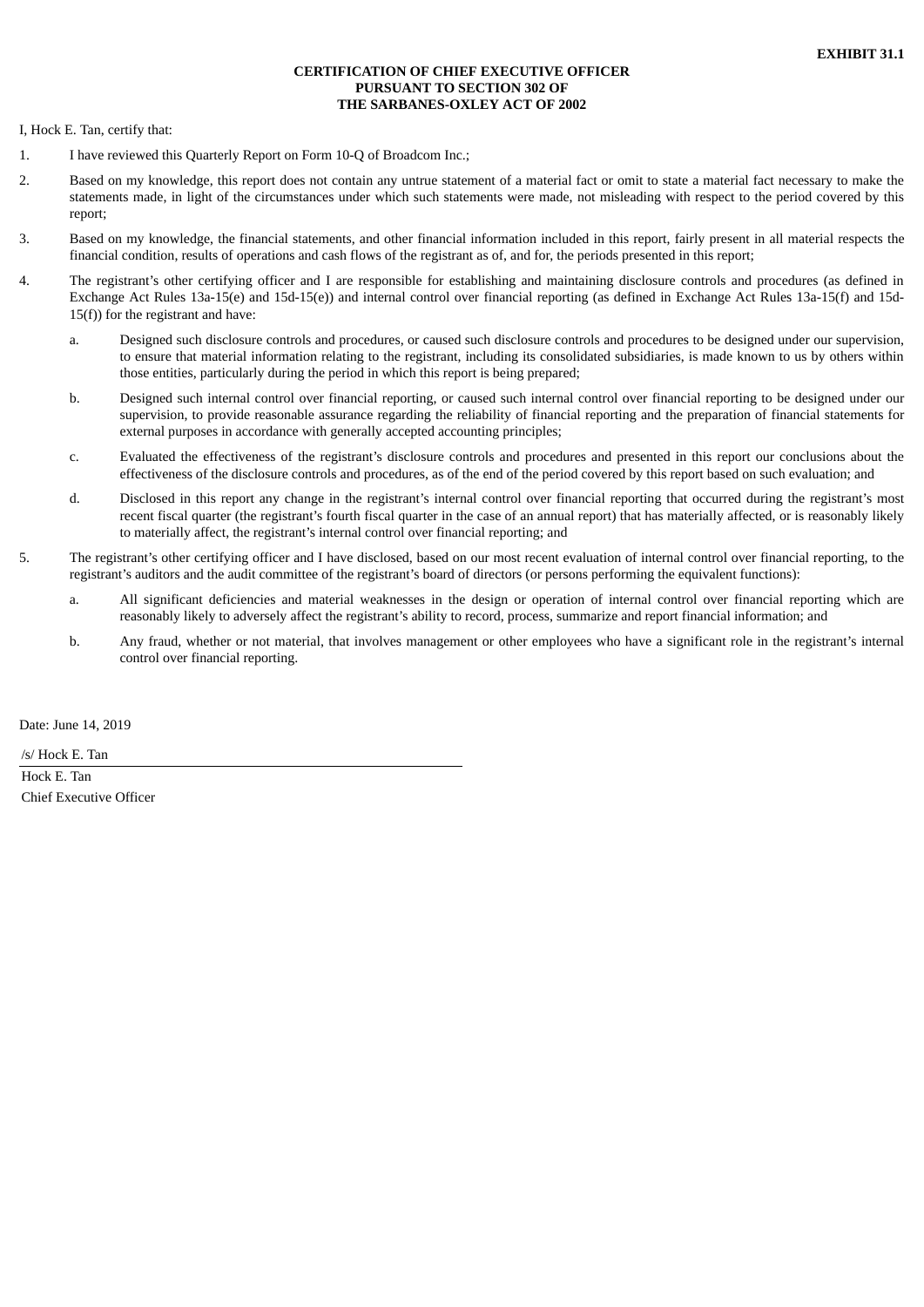#### **CERTIFICATION OF PRINCIPAL FINANCIAL OFFICER PURSUANT TO SECTION 302 OF THE SARBANES-OXLEY ACT OF 2002**

<span id="page-80-0"></span>I, Thomas H. Krause, Jr., certify that:

- 1. I have reviewed this Quarterly Report on Form 10-Q of Broadcom Inc.;
- 2. Based on my knowledge, this report does not contain any untrue statement of a material fact or omit to state a material fact necessary to make the statements made, in light of the circumstances under which such statements were made, not misleading with respect to the period covered by this report;
- 3. Based on my knowledge, the financial statements, and other financial information included in this report, fairly present in all material respects the financial condition, results of operations and cash flows of the registrant as of, and for, the periods presented in this report;
- 4. The registrant's other certifying officer and I are responsible for establishing and maintaining disclosure controls and procedures (as defined in Exchange Act Rules 13a-15(e) and 15d-15(e)) and internal control over financial reporting (as defined in Exchange Act Rules 13a-15(f) and 15d-15(f)) for the registrant and have:
	- a. Designed such disclosure controls and procedures, or caused such disclosure controls and procedures to be designed under our supervision, to ensure that material information relating to the registrant, including its consolidated subsidiaries, is made known to us by others within those entities, particularly during the period in which this report is being prepared;
	- b. Designed such internal control over financial reporting, or caused such internal control over financial reporting to be designed under our supervision, to provide reasonable assurance regarding the reliability of financial reporting and the preparation of financial statements for external purposes in accordance with generally accepted accounting principles;
	- c. Evaluated the effectiveness of the registrant's disclosure controls and procedures and presented in this report our conclusions about the effectiveness of the disclosure controls and procedures, as of the end of the period covered by this report based on such evaluation; and
	- d. Disclosed in this report any change in the registrant's internal control over financial reporting that occurred during the registrant's most recent fiscal quarter (the registrant's fourth fiscal quarter in the case of an annual report) that has materially affected, or is reasonably likely to materially affect, the registrant's internal control over financial reporting; and
- 5. The registrant's other certifying officer and I have disclosed, based on our most recent evaluation of internal control over financial reporting, to the registrant's auditors and the audit committee of the registrant's board of directors (or persons performing the equivalent functions):
	- a. All significant deficiencies and material weaknesses in the design or operation of internal control over financial reporting which are reasonably likely to adversely affect the registrant's ability to record, process, summarize and report financial information; and
	- b. Any fraud, whether or not material, that involves management or other employees who have a significant role in the registrant's internal control over financial reporting.

Date: June 14, 2019

/s/ Thomas H. Krause, Jr.

Thomas H. Krause, Jr. Chief Financial Officer and Principal Financial Officer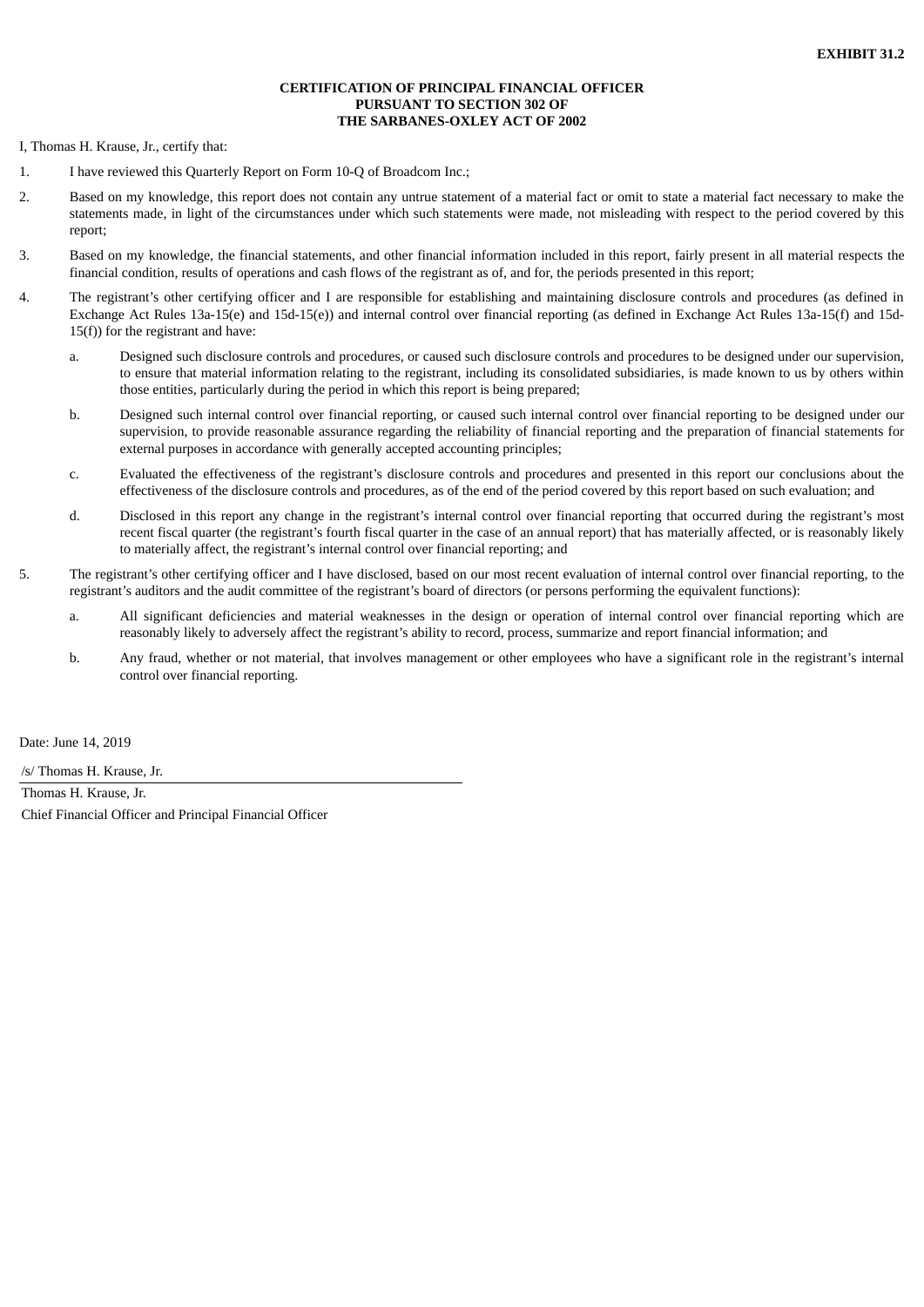#### <span id="page-81-0"></span>**CERTIFICATION OF THE CHIEF EXECUTIVE OFFICER PURSUANT TO 18 U.S.C. SECTION 1350, AS ADOPTED PURSUANT TO SECTION 906 OF THE SARBANES-OXLEY ACT OF 2002**

In connection with the Quarterly Report on Form 10-Q of Broadcom Inc. (the "Company") for the fiscal quarter ended May 5, 2019 as filed with the Securities and Exchange Commission on the date hereof (the "Report"), the undersigned, Hock E. Tan, Chief Executive Officer of the Company, hereby certifies, pursuant to 18 U.S.C. Section 1350, that:

- (1) The Report fully complies with the requirements of Section 13(a) or 15(d) of the Securities Exchange Act of 1934; and
- (2) The information contained in the Report fairly presents, in all material respects, the financial condition and results of operations of the Company.

Date: June 14, 2019 /s/ Hock E. Tan

Hock E. Tan Chief Executive Officer

The foregoing certification is being furnished solely pursuant to 18 U.S.C. § 1350 and is not being filed as part of the Report or as a separate disclosure document.